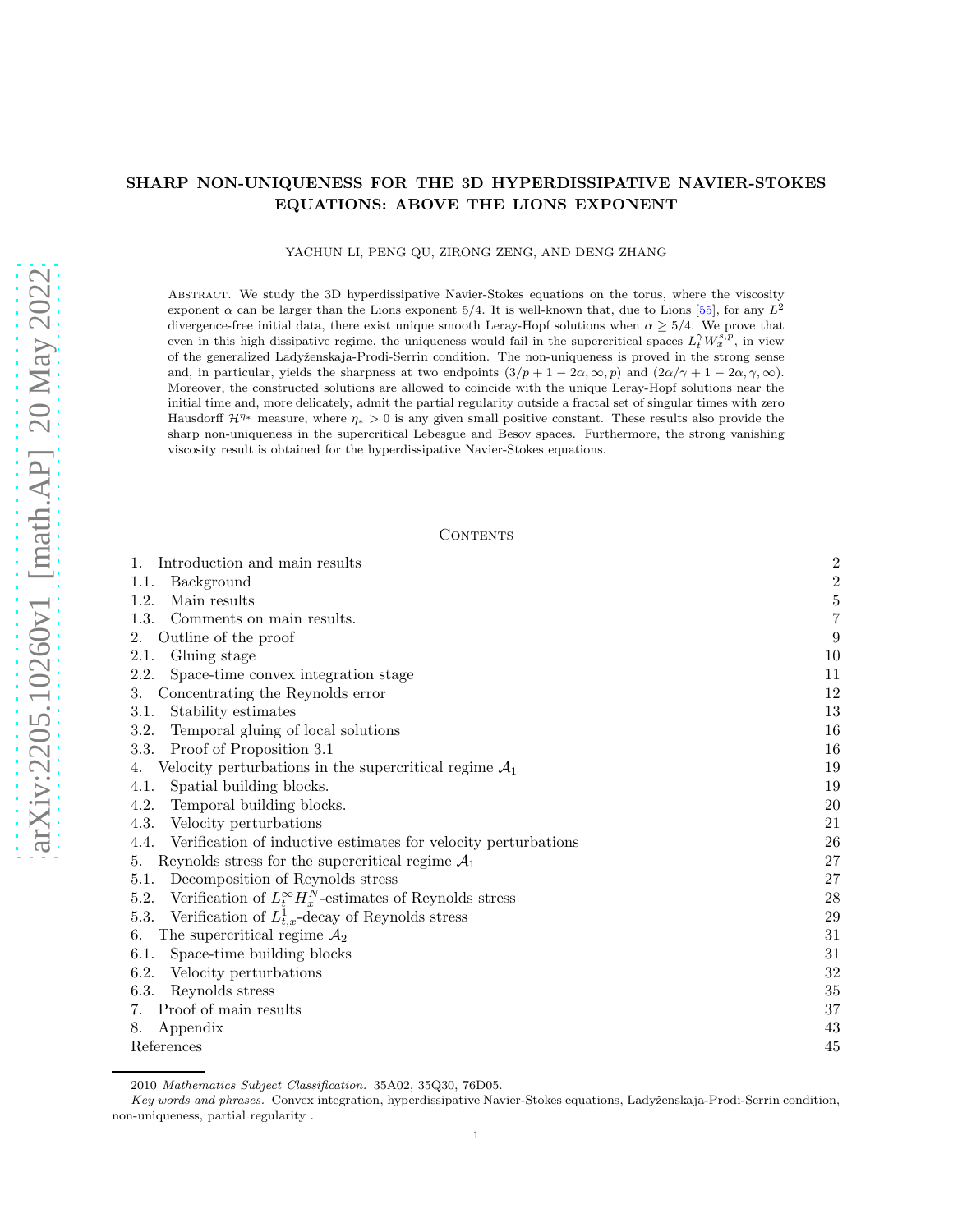#### 1. Introduction and main results

<span id="page-1-1"></span><span id="page-1-0"></span>1.1. Background. We consider the three-dimensional hyperdissipative Navier-Stokes equations on the torus  $\mathbb{T}^3 := [-\pi, \pi]^3,$ 

<span id="page-1-2"></span>
$$
\begin{cases} \partial_t u + \nu (-\Delta)^\alpha u + (u \cdot \nabla) u + \nabla P = 0, \\ \text{div} u = 0, \end{cases}
$$
 (1.1)

where  $u = (u_1, u_2, u_3)^\top (t, x) \in \mathbb{R}^3$  and  $P = P(t, x) \in \mathbb{R}$  represent the velocity field and pressure of the fluid, respectively,  $\nu > 0$  is the viscous coefficient,  $\alpha \in [1, 2)$ , and  $(-\Delta)^{\alpha}$  is the fractional Laplacian defined via the Fourier transform on the flat torus

$$
\mathcal{F}((-\Delta)^{\alpha}u)(\xi) = |\xi|^{2\alpha} \mathcal{F}(u)(\xi), \quad \xi \in \mathbb{Z}^{3}.
$$

In particular, [\(1.1\)](#page-1-2) are the classical Navier-Stokes equations (NSE for short) when  $\alpha = 1$ , and the Euler equations when the viscosity vanishes, i.e.,  $\nu = 0$ ,

<span id="page-1-4"></span>
$$
\begin{cases} \partial_t u + (u \cdot \nabla)u + \nabla P = 0, \\ \text{div}u = 0. \end{cases}
$$
 (1.2)

In the groundbreaking paper [\[52](#page-45-0)], Leray constructed the weak solutions to NSE in the space  $L_t^{\infty} L_x^2 \cap L_t^2 \dot{H}_x^1$ , which obey the energy inequality

$$
||u(t)||_{L^{2}}^{2} + 2\nu \int_{t_{0}}^{t} ||(-\Delta)^{\frac{\alpha}{2}}u(s)||_{L^{2}}^{2} ds \leq ||u(t_{0})||_{L^{2}}^{2}
$$
\n(1.3)

with  $\alpha = 1$ , for any  $t > 0$  and a.e.  $t_0 \geq 0$ . This class of weak solutions is now referred to as Leray-Hopf weak solutions, due to the important contributions by Hopf [\[40\]](#page-45-1) in the case of bounded domains. Moreover, Leray [\[52\]](#page-45-0) proved that for every such weak solution, there exists a closed set  $S \subseteq \mathbb{R}^+$  of measure zero, such that the solution is smooth on  $\mathbb{R}^3 \times (\mathbb{R}^+ \setminus S)$ , and the 1/2 Hausdorff measure  $\mathcal{H}^{1/2}(S) = 0$ .

Since then, there has been a vast amount of literature on the uniqueness, regularity and global existence of solutions to NSE in wider spaces. Until now, the uniqueness of Leray-Hopf solutions still remains a challenging problem.

The scaling consideration usually suggests a heuristic way to find suitable functional spaces for the solvability of partial differential equations. It provides a useful classification of subcritical, critical and supercritical spaces. A general philosophy is that equations are well-posed in the subcritical spaces, while solutions may exhibit ill-posedness phenomena in the supercritical spaces. We refer to the papers [\[47,](#page-45-2) [48](#page-45-3)] of Klainerman for comprehensive discussions. For the interested readers, we refer to [\[13](#page-44-1), [23](#page-44-2), [46](#page-45-4), [73](#page-46-1)] and the references therein for the norm-inflation and discontinuity of solution map for nonlinear Schrödinger equations, KdV equations and nonlinear wave equations in supercritical spaces.

For the current hyperdissipative NSE [\(1.1\)](#page-1-2), it is invariant under the scaling

<span id="page-1-3"></span>
$$
u(t,x) \mapsto \lambda^{2\alpha - 1} u(\lambda^{2\alpha} t, \lambda x), \quad P(t,x) \mapsto \lambda^{4\alpha - 2} P(\lambda^{2\alpha} t, \lambda x). \tag{1.4}
$$

This suggests the *critical space*  $X$  for [\(1.1\)](#page-1-2) if the corresponding norm of solutions is invariant under the scaling  $(1.4)$ .

One typical critical space is  $\mathbb{X} = C_t L_x^2$  if  $\alpha = 5/4$ . In the (sub)critical regime where  $\alpha \geq 5/4$ , a remarkable result proved by Lions [\[55\]](#page-46-0) is that, for any divergence-free  $L^2$  initial data, the hyperdissipative NSE [\(1.1\)](#page-1-2) admits unique smooth Leray-Hopf solutions. See also the global strong solvability by Mattingly-Sinai [\[60\]](#page-46-2). The well-posedness of [\(1.1\)](#page-1-2) also holds for  $\alpha$  slightly below 5/4 due to Tao [\[69\]](#page-46-3). Moreover, Katz-Pavlović [\[45](#page-45-5)] proved that the Hausdorff dimension of the singular set at the time of first blow-up is at most  $5 - 4\alpha$ .

In contrast, for the supercritical regime where  $\alpha < 5/4$ , in the breakthrough work [\[10\]](#page-44-3) Buckmaster-Vicol first proved the non-uniqueness of finite energy weak solutions to NSE (i.e.  $\alpha = 1$ ), based on the convex integration scheme. The approach of convex integration was introduced to 3D Euler equations in the pioneering papers by De Lellis and Székelyhidi  $[26, 27]$  $[26, 27]$  $[26, 27]$  and has been proven very successful in the fluid community. In particular, a recent milestone is the resolution of the Onsager conjecture, developed in [\[5,](#page-44-5) [7,](#page-44-6) [8,](#page-44-7) [28,](#page-45-7) [29](#page-45-8)] and finally settled by Isett [\[41](#page-45-9)] and Buckmaster-De Lellis-Székelyhidi-Vicol [\[9](#page-44-8)].

The crucial ingredient introduced by Buckmaster-Vicol  $[10]$  is the  $L<sub>x</sub><sup>2</sup>$ -based intermittent spatial building blocks, which in particular permit to control the hard dissipativity term  $(-\Delta)u$  in NSE. By making the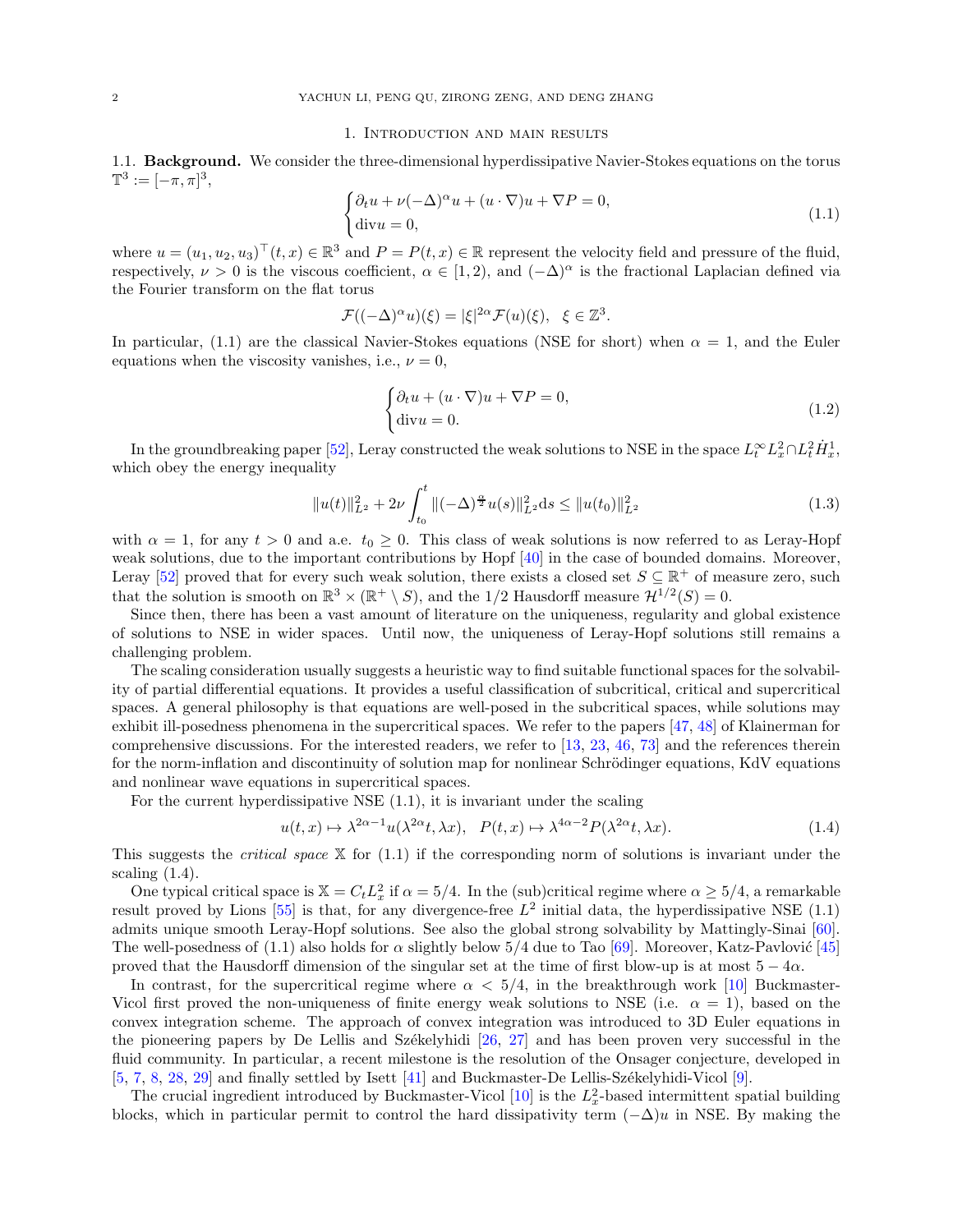full use of the spatial intermittency, Luo-Titi [\[58\]](#page-46-4) proved the non-uniqueness of weak solutions in  $C_t L_x^2$ to hyperdissipative NSE [\(1.1\)](#page-1-2), whenever the exponent  $\alpha$  is less than the Lions exponent, i.e.,  $\alpha < 5/4$ . Furthermore, in the recent work [\[6\]](#page-44-9), Buckmaster-Colombo-Vicol constructed the non-unique weak solutions to [\(1.1\)](#page-1-2) when  $\alpha \in [1, 5/4)$ , which are smooth outside a singular set in time with Hausdorff dimension less than one. The intermittent convex integration also has been applied to various other models. We refer, e.g., to [\[57\]](#page-46-5) for 2D hypoviscous NSE, [\[59\]](#page-46-6) for stationary NSE, and [\[24](#page-44-10), [31\]](#page-45-10) for the non-uniqueness of Leray solutions to hypodissipative NSE. See the surveys [\[11,](#page-44-11) [12,](#page-44-12) [26](#page-44-4), [30](#page-45-11)] for other interesting applications. We also refer to another method by Jia and Šverák  $\left[42, 43\right]$  $\left[42, 43\right]$  $\left[42, 43\right]$  for the non-uniqueness of Leray-Hopf solutions under a certain assumption for the linearized Navier-Stokes operator, and the very recent work [\[1](#page-44-13)] for the non-uniqueness of Leray solutions of the forced NSE.

Hence, in view of the works [\[6,](#page-44-9) [55,](#page-46-0) [58](#page-46-4)],  $\alpha = 5/4$  is exactly the *critical threshold of viscosity* for the well-posedness in  $C([0, T]; L^2)$  for hyperdissipative NSE [\(1.1\)](#page-1-2).

Another type of critical spaces extensively used is the mixed Sobolev space  $X = L_t^{\gamma} \dot{W}_x^{s,p}$ , where the exponents  $(s, \gamma, p)$  satisfy

$$
\frac{2\alpha}{\gamma} + \frac{3}{p} = 2\alpha - 1 + s. \tag{1.5}
$$

In the case where  $\gamma = \infty$  we may also consider  $\mathbb{X} = C_t \dot{W}_x^{\frac{3}{p} + 1 - 2\alpha, p}$ . In particular, the mixed Lebesgue space  $L_t^{\gamma} L_x^p$  (or, more generally, Strichartz space frequently used for dispersive equations, like the Schrödinger equations and wave equations) is critical for the classical NSE, when the exponents  $(\gamma, p)$  satisfy the wellknown Ladyženskaja-Prodi-Serrin condition

<span id="page-2-1"></span><span id="page-2-0"></span>
$$
\frac{2}{\gamma} + \frac{3}{p} = 1.
$$
 (1.6)

Due to the weak-strong uniqueness ([\[50](#page-45-14), [62](#page-46-7), [65](#page-46-8), [68\]](#page-46-9)), the extra integrability in (sub)critical spaces  $L_t^{\gamma} L_x^p$ with  $2/\gamma + 3/p \le 1$ ,  $p \in [3,\infty)$ , suffices to guarantee the uniqueness in the class of Leray-Hopf solutions to NSE. The regularity in the delicate endpoint case  $L_t^{\infty} L_x^3$  was solved by Escauriaza-Seregin-Šverák [[33\]](#page-45-15). See also [\[63\]](#page-46-10) for the weak-strong uniqueness in  $L_t^{\gamma} W_x^{s,p}$  when  $(s, \gamma, p)$  satisfies [\(1.5\)](#page-2-0) with  $\alpha = 1$ , [\[39\]](#page-45-16) for the case of critical Besov spaces, and [\[51\]](#page-45-17) for quite general Prodi-Serrin uniqueness criterion. Furthermore, due to the works of [\[34](#page-45-18), [38](#page-45-19), [56](#page-46-11)], any weak solution to NSE (in the distributional sense, see Definition [1.1](#page-4-1) below) in the (sub)critical spaces  $L_t^{\gamma} L_x^p$  is automatically the unique regular Leray-Hopf solution, see [\[19,](#page-44-14) theorem 1.3] for the precise statements on the torus.

There are also many uniqueness results for the hyperdissipative NSE, under the generalized Ladyženskaja-Prodi-Serrin condition [\(1.5\)](#page-2-0) or in the critical spaces. We refer to, for instance, [\[75\]](#page-46-12) for the mixed space  $L_t^{\gamma}L_x^p$ when  $2\alpha/\gamma + 3/p \leq 2\alpha - 1$ , and [\[72](#page-46-13)] for the Besov space  $\dot{B}_{p,q}^{1-2\alpha + \frac{d}{p}}$ .

In contrast to the positive side, many questions remain open in the supercritical regime. In the recent remarkable paper [\[19\]](#page-44-14), Cheskidov-Luo proved the sharp non-uniqueness of NSE near the endpoint  $(s, \gamma, p) = (0, 2, \infty)$  of the Ladyženskaja-Prodi-Serrin condition [\(1.6\)](#page-2-1). The proof in particular exploits the temporal intermittency in the convex integrations scheme. See also [\[18,](#page-44-15) [21\]](#page-44-16) for the application of temporal intermittency to transport equations, and [\[53\]](#page-45-20) for the case of MHD equations. The non-uniqueness in [\[19](#page-44-14)] is indeed proved in the strong sense that every weak solution is non-unique, and the Hausdorff dimension of the corresponding singularity set in time can be less than any given small constant  $\varepsilon > 0$ . It is also conjectured by Cheskidov-Luo [\[19](#page-44-14)] that the non-uniqueness of weak solutions shall be valid in the full range of the supercritical regime  $2/\gamma + 3/p > 1$ . More recent progress has been made in [\[20\]](#page-44-17) for the other endpoint  $(s, \gamma, p) = (0, \infty, 2)$  for the 2D NSE.

It is worth noting that, the endpoint case  $(s, \gamma, p) = (3/p + 1 - 2\alpha, \infty, p)$  corresponds exactly to the critical space  $C_t L_x^2$  for equation [\(1.1\)](#page-1-2) when  $\alpha = 5/4$  and  $p = 2$ .

The significance of the endpoint  $(s, \gamma, p) = (3/p + 1 - 2\alpha, \infty, p)$  can be also seen from its close relationship to more general critical Besov and Triebel-Lizorkin spaces. Specifically, for the classical NSE when  $\alpha = 1$ , one has the embedding of critical spaces:

$$
L^3 \hookrightarrow \dot{B}_{p|2 \le p < \infty, \infty}^{\frac{3}{p}-1} \hookrightarrow BMO^{-1}(=\dot{F}_{\infty,2}^{-1}) \hookrightarrow \dot{B}_{\infty, \infty}^{-1}.
$$
\n(1.7)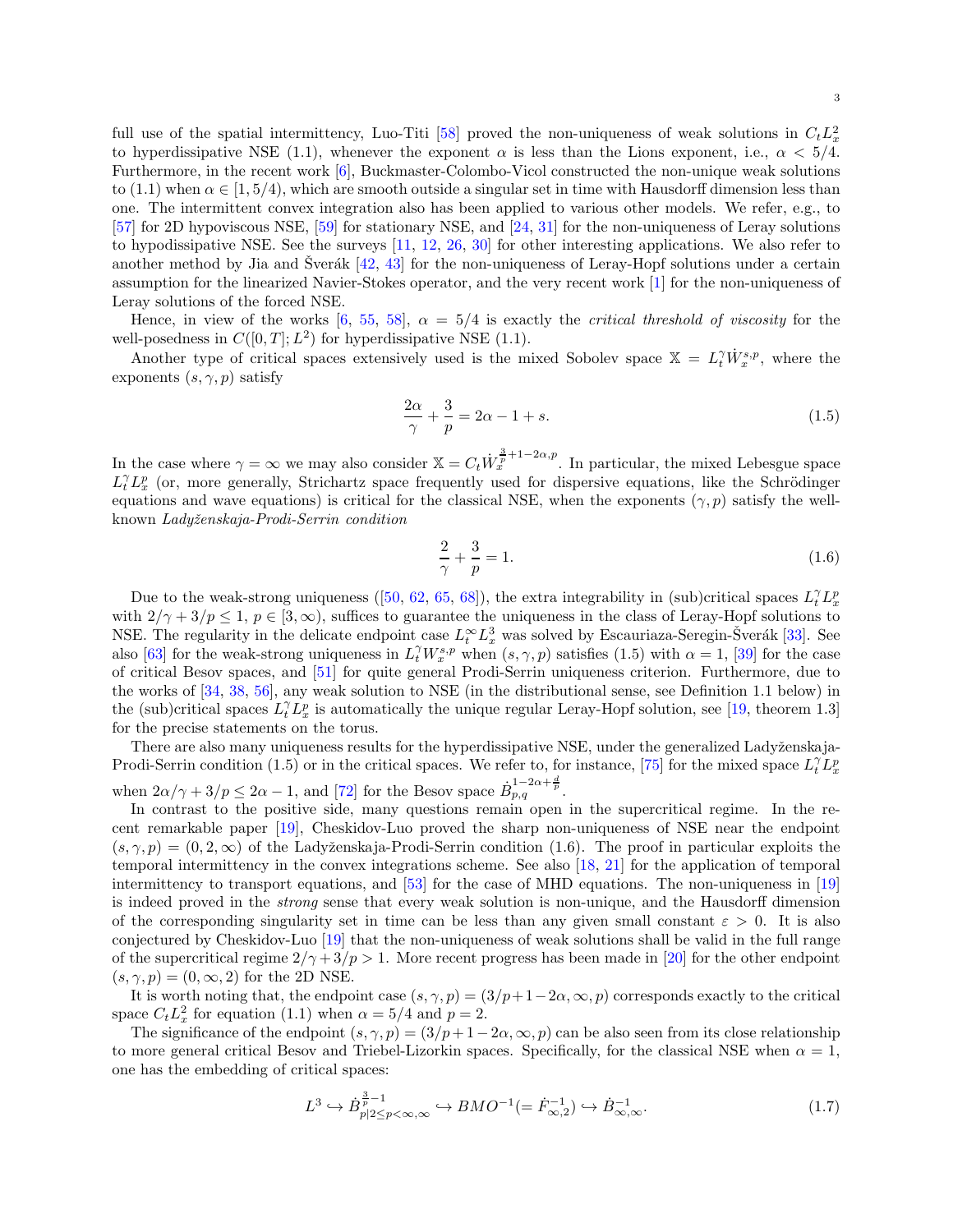The solvability of NSE in these critical spaces has attracted significant interests in literature. It is usually obtained by the mild formulation of equations, dating back to Kato and Fujita [\[37](#page-45-21), [44\]](#page-45-22). One well-known critical space is  $BMO^{-1}$ , due to Koch and Tataru [\[49\]](#page-45-23). See the monographs [\[16,](#page-44-18) [51](#page-45-17), [61](#page-46-14)] for more details.

It was a long standing problem whether NSE is well-posed in the largest critical space  $\dot{B}^{1-2\alpha}_{\infty,\infty}$  ([\[16](#page-44-18), [61\]](#page-46-14)). Quite surprisingly, the negative answer was provided by Bourgain-Pavlović [\[3\]](#page-44-19), by showing a phenomenon of norm-inflation instability in  $\dot{B}_{\infty,\infty}^{-1}$  for NSE. Germin [\[32](#page-45-24)] also proved that the solution map associated to NSE is not  $C^2$  in the space  $\dot{B}_{\infty,q}^{-1}$ ,  $q > 2$ . Afterwards, the norm-inflation in  $\dot{B}_{\infty,q}^{-1}$  for  $q \ge 1$  was proved by Yoneda [\[74\]](#page-46-15) and Wang [\[71\]](#page-46-16). The ill-posedness phenomena also exhibit for the hyperdissipative NSE. There exist discontinuous Leray-Hopf solutions in the critical space  $B_{\infty,\infty}^{1-2\alpha}$  with  $\alpha \in [1,5/4)$ , due to Cheskidov-Shvydkoy [\[22\]](#page-44-20), with arbitrarily small initial data. Cheskidov-Dai [\[17\]](#page-44-21) also proved the norm-inflation instability in  $\dot{B}^{-s}_{\infty,q}$ for all  $s \ge \alpha \ge 5/4$ ,  $q \in (2,\infty]$ .

Enlightened by the above progresses, we consider the following three non-uniqueness questions:

- In the highly dissipative regime  $\alpha \geq 5/4$  where the global solvability of Leray-Hopf solutions was known due to Lions [\[55](#page-46-0)], would it be possible to find non-unique and non-Leray-Hopf weak solutions even with the same initial data of Leray-Hopf solutions ?
- As conjectured in the NSE context  $[19]$ , in view of the generalized Ladyženskaja-Prodi-Serrin condition [\(1.5\)](#page-2-0), do there exist non-unique weak solutions to the hyperdissipative NSE [\(1.1\)](#page-1-2) in the supercritical spaces  $L_t^{\gamma} W_x^{s,p}$ , where  $2\alpha/\gamma + 3/p > 2\alpha - 1 + s$ ?
- In view of the positive well-posedness results in critical spaces, e.g.,  $[44, 49, 72]$  $[44, 49, 72]$  $[44, 49, 72]$  $[44, 49, 72]$  $[44, 49, 72]$  $[44, 49, 72]$ , are there non-unique weak solutions to hyperdissipative NSE in the supercritical Lebesgue, Besov, or Triebel-Lizorkin spaces ?

It is worth noting that, the global solvability of Leray-Hopf solutions when  $\alpha > 5/4$  makes it significantly hard to construct non-unique weak solutions to [\(1.1\)](#page-1-2). Actually, it is not possible to construct non-unique weak solutions as in [\[6](#page-44-9), [10](#page-44-3), [58](#page-46-4)] in the space  $C_t L_x^2$ , since any weak solution in  $C_t L_x^2$  is the unique Leray-Hopf solution due to [\[55](#page-46-0)].

In the present work, we give the positive answers to the first and third questions, and to the second question at two endpoints. These results are contained in the main result, i.e., Theorem [1.2](#page-5-0) below, concerning the non-uniqueness result for every weak solution in the space  $L_t^{\gamma} W_x^{s,p}$ , where  $(s, \gamma, p)$  lies in the supercritical regimes  $A_1$  and  $A_2$ , respectively, for  $\alpha \in [5/4, 2)$  and  $\alpha \in [1, 2)$ . See [\(1.8\)](#page-4-2) and [\(1.9\)](#page-4-3) below for the precise formulations of  $A_i$ ,  $i = 1, 2$ .

To the best of our knowledge, it is the first non-uniqueness result for the hyperdissipative NSE, when the viscosity exponent  $\alpha$  is beyond the Lions exponent 5/4. In particular, the non-uniqueness results in  $L_t^{\gamma} W_x^{s,p}$ hold in the strong sense as in [\[19](#page-44-14)] and are sharp at two endpoints  $(3/p+1-2\alpha, \infty, p)$  and  $(2\alpha/\gamma+1-2\alpha, \gamma, \infty)$ , in view of the generalized Ladyženskaja-Prodi-Serrin condition [\(1.5\)](#page-2-0).

It also provides the non-unique weak solutions to [\(1.1\)](#page-1-2) in the spaces  $C_t\mathbb{X}$ , where X can be the supercritical Lebesgue, Besov and Triebel-Lizorkin spaces. In particular, in view of the well-posedness results in [\[72](#page-46-13)] and Theorem [8.4](#page-42-1) below, the non-uniqueness results are sharp in the Lebesgue and Besov spaces.

Furthermore, the delicate phenomenon exhibited here is that, even in the hyperdissipative case  $\alpha \geq 5/4$ , albeit the unique smooth Leray-Hopf solutions to [\(1.1\)](#page-1-2), there indeed exist weak solutions in any small  $L_t^{\gamma}W_x^{s,p}$ -neighborhood of Leray-Hopf solutions, which coincide with Leray-Hopf solutions near the initial time, are smooth outside a null set in time, and have the zero Hausdorff  $\mathcal{H}^{\eta*}$  measure of the singular set, where  $\eta_* > 0$  can be any given small constant. This fine structure of the temporal singular set is exploited by using the gluing technique, which was first developed to solve the Onsager conjecture [\[5](#page-44-5), [9](#page-44-8), [41\]](#page-45-9) and has been recently implemented in the context of NSE [\[6,](#page-44-9) [19\]](#page-44-14).

The last result of the present work is concerned with the viscosity vanishing result. Namely, given any weak solution to Euler equations [\(1.2\)](#page-1-4) in the space  $H_{t,x}^{\beta}$ , where  $\tilde{\beta} > 0$ , we show that it is a strong vanishing viscosity limit in  $H_{t,x}^{\beta}$  of a sequence of weak solutions to the hyperdissipative NSE [\(1.1\)](#page-1-2) with  $\alpha \in [1,2)$ . Hence, it extends the viscosity vanishing result in the NSE case to the hyperdissipative NSE.

The construction of non-unique weak solutions, inspired by the recent works [\[6](#page-44-9), [10,](#page-44-3) [19](#page-44-14), [20\]](#page-44-17), is based on the approach of intermittent convex integration, which features both the spatial and temporal intermittency. The fundamental spatial building blocks are the intermittent jets for the endpoint case  $(3/p + 1 - 2\alpha, \infty, p)$ , and the concentrated Mikado flows for the other endpoint case  $(2\alpha/\gamma + 1 - 2\alpha, \gamma, \infty)$ . In both cases, the extra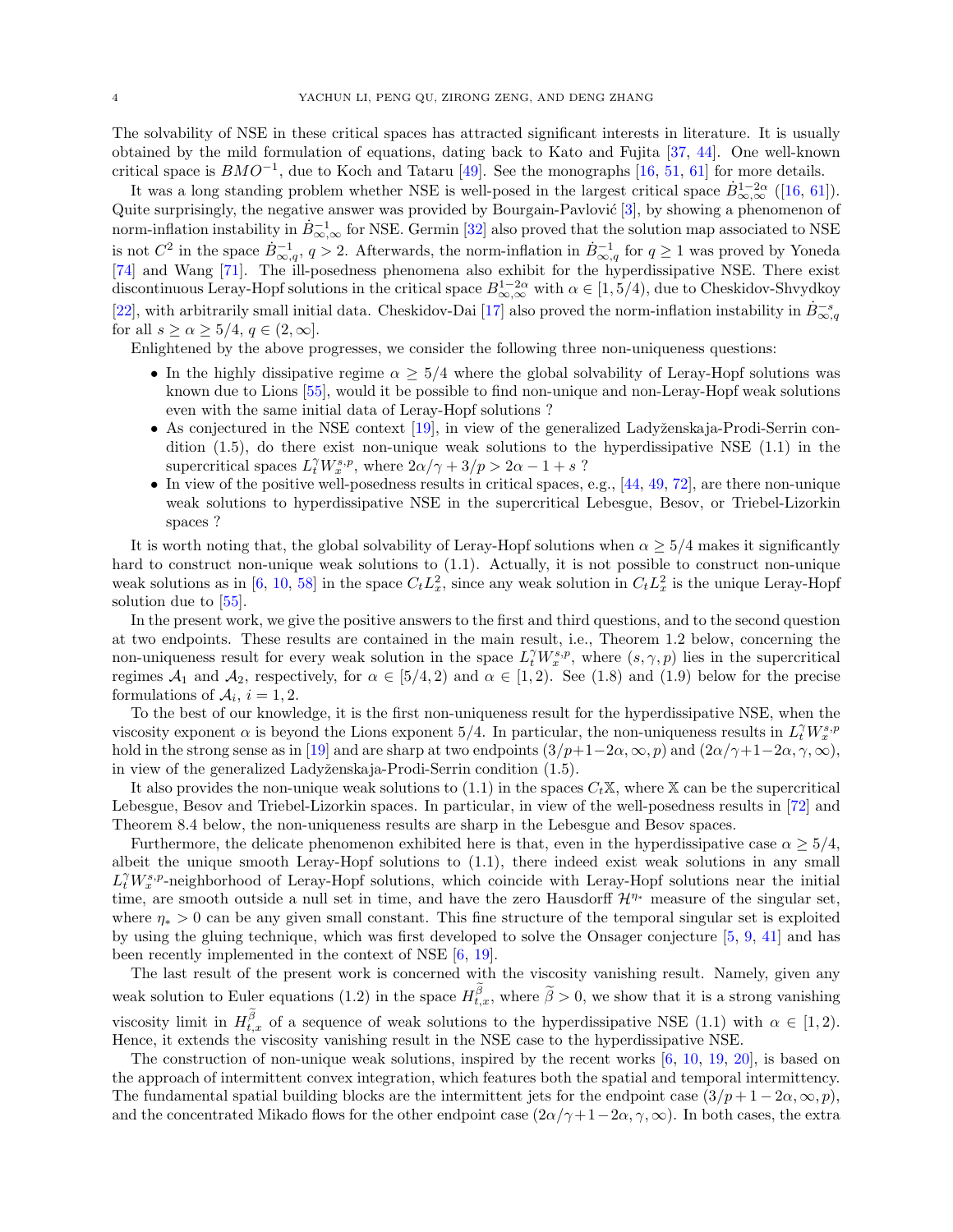temporal intermittency shall be exploited in an almost optimal way, in order to control the high dissipativity, time derivative errors and oscillation errors, and simultaneously, to respect the supercritical regularity. As we shall see below, in the very high dissipativity regime where  $\alpha$  is close to 2, the suitable temporal intermittency roughly equals to 3D, and respectively, 4D spatial intermittency in the supercritical regimes  $A_1$  and  $A_2$ .

**Notations.** To simplify the notations, for  $p \in [1,\infty]$  and  $s \in \mathbb{R}$ , we denote

$$
L^p_t:=L^p(0,T),\quad L^p_x:=L^p(\mathbb{T}^3),\quad H^s_x:=H^s(\mathbb{T}^3),\quad W^{s,p}_x:=W^{s,p}(\mathbb{T}^3),
$$

where  $W_x^{s,p}$  is the usual Sobolev space and  $H_x^s = W_x^{s,2}$ . Moreover,  $L_t^{\gamma} L_x^p$  denotes the usual Banach space  $L^{\gamma}(0,T;L^p(\mathbb{T}^3)), p, \gamma \in [1,\infty]$ . Let

$$
\|u\|_{W^{N,p}_{t,x}}:=\sum_{0\leq m+|\zeta|\leq N}\|\partial_t^m\nabla^\zeta u\|_{L^p_{t,x}},\ \ \|u\|_{C^N_{t,x}}:=\sum_{0\leq m+|\zeta|\leq N}\|\partial_t^m\nabla^\zeta u\|_{C_{t,x}},
$$

where  $\zeta = (\zeta_1, \zeta_2, \zeta_3)$  is the multi-index and  $\nabla^{\zeta} := \partial_{x_1}^{\zeta_1} \partial_{x_2}^{\zeta_2} \partial_{x_3}^{\zeta_3}$ . In particular, we write  $L^p_{t,x} := L^p_t L^p_x$  for brevity. Given any Banach space X,  $C([0,T];X)$  denotes the space of continuous functions from  $[0,T]$  to X, equipped with the norm  $||u||_{C_tX} := \sup_{t \in [0,T]} ||u(t)||_X.$ 

We also use the Besov space  $B_{p,q}^s(\mathbb{T}^3)$  endowed with the norm

$$
||f||_{B_{p,q}^s(\mathbb{T}^3)} = \left(\sum_{j\geq 0} |2^{js} ||\Delta_j f||_{L^p(\mathbb{T}^3)}\right)^q\right)^{\frac{1}{q}},
$$

where  $(s, p, q) \in (-\infty, \infty) \times [1, \infty] \times [1, \infty]$ ,  $\{\Delta_j\}_{j \in \mathbb{Z}}$  is the Littlewood-Paley decomposition of the unity. Let  $F_{p,q}^s(\mathbb{T}^3)$  denote the Triebel-Lizorkin space, endowed with the norm

$$
||f||_{F_{p,q}^s(\mathbb{T}^3)} = ||\left(\sum_{j\geq 0} |2^{js} \Delta_j f|^q\right)^{\frac{1}{q}}||_{L^p(\mathbb{T}^3)},
$$

where  $(s, p, q) \in (-\infty, \infty) \times [1, \infty) \times [1, \infty]$ . The homogeneous Besov  $\dot{B}_{p,q}^s(\mathbb{T}^3)$  and Triebel-Lizorkin spaces  $\dot{F}_{p,q}^s(\mathbb{T}^3)$  are defined similarly where the summation is over  $j \in \mathbb{Z}$ . We refer to [\[64\]](#page-46-17) for more details.

For any  $A \subseteq [0, T]$ ,  $\varepsilon_* > 0$ , the neighborhood of A in  $[0, T]$  is defined by

$$
N_{\varepsilon_*}(A) := \{ t \in [0,T] : \exists s \in A, \ s.t. \ |t - s| \le \varepsilon_* \}.
$$

<span id="page-4-0"></span>We also use the notation  $a \leq b$ , which means that  $a \leq Cb$  for some constant  $C > 0$ .

1.2. Main results. Before formulating the main results, let us first present the notion of weak solutions in the distributional sense to equation [\(1.1\)](#page-1-2).

<span id="page-4-1"></span>**Definition 1.1.** (Weak solutions) Given any weakly divergence-free datum  $u_0 \in L^2(\mathbb{T}^3)$ , we say that  $u \in$  $L^2([0,T]\times\mathbb{T}^3)$  is a weak solution for the hyperdissipative Navier-Stokes equations [\(1.1\)](#page-1-2) if u is divergence-free for a.e.  $t \in [0, T]$ , and

<span id="page-4-3"></span><span id="page-4-2"></span>
$$
\int_{\mathbb{T}^3} u_0 \varphi(0, x) dx = - \int_0^T \int_{\mathbb{T}^3} u (\partial_t \varphi - \nu (-\Delta)^\alpha \varphi + (u \cdot \nabla) \varphi) dx dt
$$

for any divergence-free test function  $\varphi \in C_0^{\infty}([0, T) \times \mathbb{T}^3)$ .

We focus on the following two supercritical regimes, whose borderlines contain two endpoints of the generalized Ladyženskaja-Prodi-Serrin condition [\(1.5\)](#page-2-0). More precisely, in the case  $\alpha \in [5/4, 2)$  we consider the supercritical regime  $A_1$  given by

$$
\mathcal{A}_1 := \left\{ (s, \gamma, p) \in [0, 3) \times [1, \infty] \times [1, \infty] : 0 \le s < \frac{4\alpha - 5}{\gamma} + \frac{3}{p} + 1 - 2\alpha \right\},\tag{1.8}
$$

and in the case  $\alpha \in [1,2)$  we consider supercritical regime  $\mathcal{A}_2$  given by

$$
\mathcal{A}_2 := \left\{ (s, \gamma, p) \in [0, 3) \times [1, \infty] \times [1, \infty] : 0 \le s < \frac{2\alpha}{\gamma} + \frac{2\alpha - 2}{p} + 1 - 2\alpha \right\}.
$$
\n(1.9)

The supercritical regimes  $A_1$  and  $A_2$  in the case  $s = 0$  can be seen in Figure 1 below.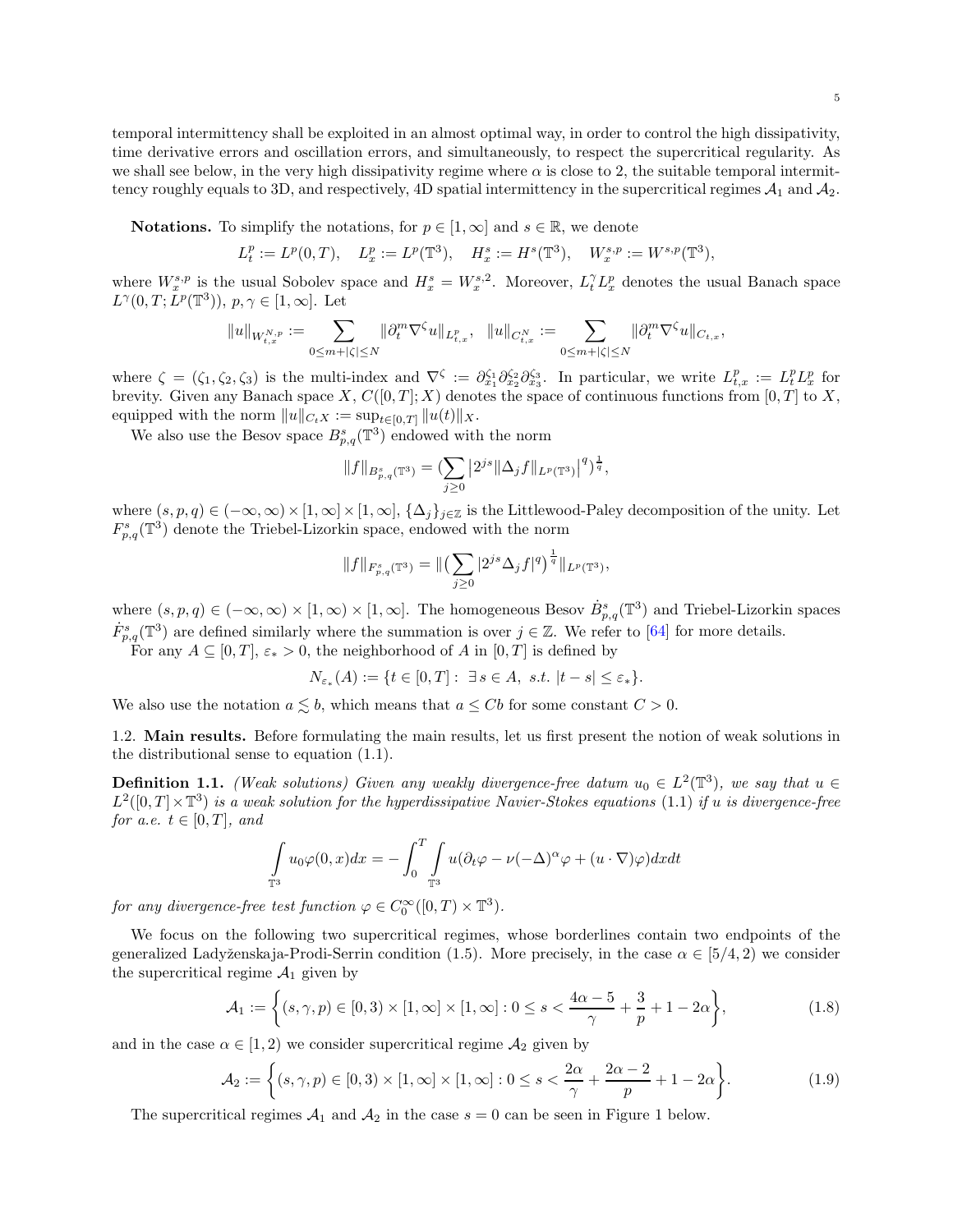

FIGURE 1. The case  $\alpha \in \left[\frac{5}{4}, 2\right), s = 0$ 

The main result of this paper is formulated in Theorem [1.2](#page-5-0) below, which in particular gives the nonuniqueness in the shaded part in Figure 1, including any small neighborhood near two endpoints.

<span id="page-5-0"></span>**Theorem 1.2.** Let  $\tilde{u}$  be any smooth, divergence-free and mean-free vector field on  $[0,T] \times \mathbb{T}^3$ . Then, there exists  $\beta' \in (0,1)$ , such that for any  $\varepsilon_*, \eta_* > 0$  and for any  $(s, p, \gamma) \in \mathcal{A}_1$  or  $(s, p, \gamma) \in \mathcal{A}_2$ , respectively, if  $\alpha \in [5/4, 2)$  or  $\alpha \in [1, 2)$ , there exist a velocity field u and a set

$$
\mathcal{G} = \bigcup_{i=1}^{\infty} (a_i, b_i) \in [0, T],
$$

such that the following hold:

- (i) Weak solution: u is a weak solution to [\(1.1\)](#page-1-2) with the initial datum  $\tilde{u}(0)$  and has zero spatial mean.
- (*ii*) Regularity:  $u \in H_{t,x}^{\beta'} \cap L_t^{\gamma} W_x^{s,p}$ , and

$$
u|_{\mathcal{G}\times\mathbb{T}^3}\in C^\infty(\mathcal{G}\times\mathbb{T}^3).
$$

Moreover, if there exists  $t_0 \in (0,T)$  such that  $\tilde{u}$  is the solution to [\(1.1\)](#page-1-2) on [0,  $t_0$ ], then u agrees with  $\tilde{u}$ near  $t = 0$ .

(iii) The Hausdorff dimension of the singular set  $\mathcal{B} = [0, T]/\mathcal{G}$  satisfies

$$
d_{\mathcal{H}}(\mathcal{B}) < \eta_*.
$$

In particular, the singular set B has zero Hausdorff  $\mathcal{H}^{\eta_*}$  measure, i.e.,  $\mathcal{H}^{\eta_*}(\mathcal{B})=0$ . (iv) Small deviations of temporal support:

$$
\operatorname{supp}_{t} u \subseteq N_{\varepsilon_{*}}(\operatorname{supp}_{t} \tilde{u}).
$$

(v) Small deviations on average:

$$
||u-\tilde{u}||_{L^1_tL^2_x}+||u-\tilde{u}||_{L^{\gamma}_tW^{s,p}_x}\leq \varepsilon_*.
$$

The first direct consequence of Theorem [1.2](#page-5-0) is the following strong non-uniqueness of weak solutions to  $(1.1)$  in the hyperdissipative case where  $\alpha \in [5/4, 2)$ .

<span id="page-5-1"></span>**Corollary 1.3.** (Strong non-uniqueness) Let  $\alpha \in [5/4, 2)$ . Then, for any weak solution  $\tilde{u}$  to [\(1.1\)](#page-1-2), there exists a different weak solution  $u \in L_t^{\gamma} W_x^{s,p}$  to [\(1.1\)](#page-1-2) with the same initial data, where  $(s, \gamma, p) \in \mathcal{A}_1 \cup \mathcal{A}_2$ .

Moreover, for every divergence-free  $L_x^2$  initial data, there exist infinitely many weak solutions in  $L_t^{\gamma}W_x^{s,p}$ to [\(1.1\)](#page-1-2) which are smooth almost everywhere in time.

Another interesting consequence of Theorem [1.2](#page-5-0) is the non-uniqueness in the supercritical Lebesgue, Besov and Triebel-Lizorkin spaces.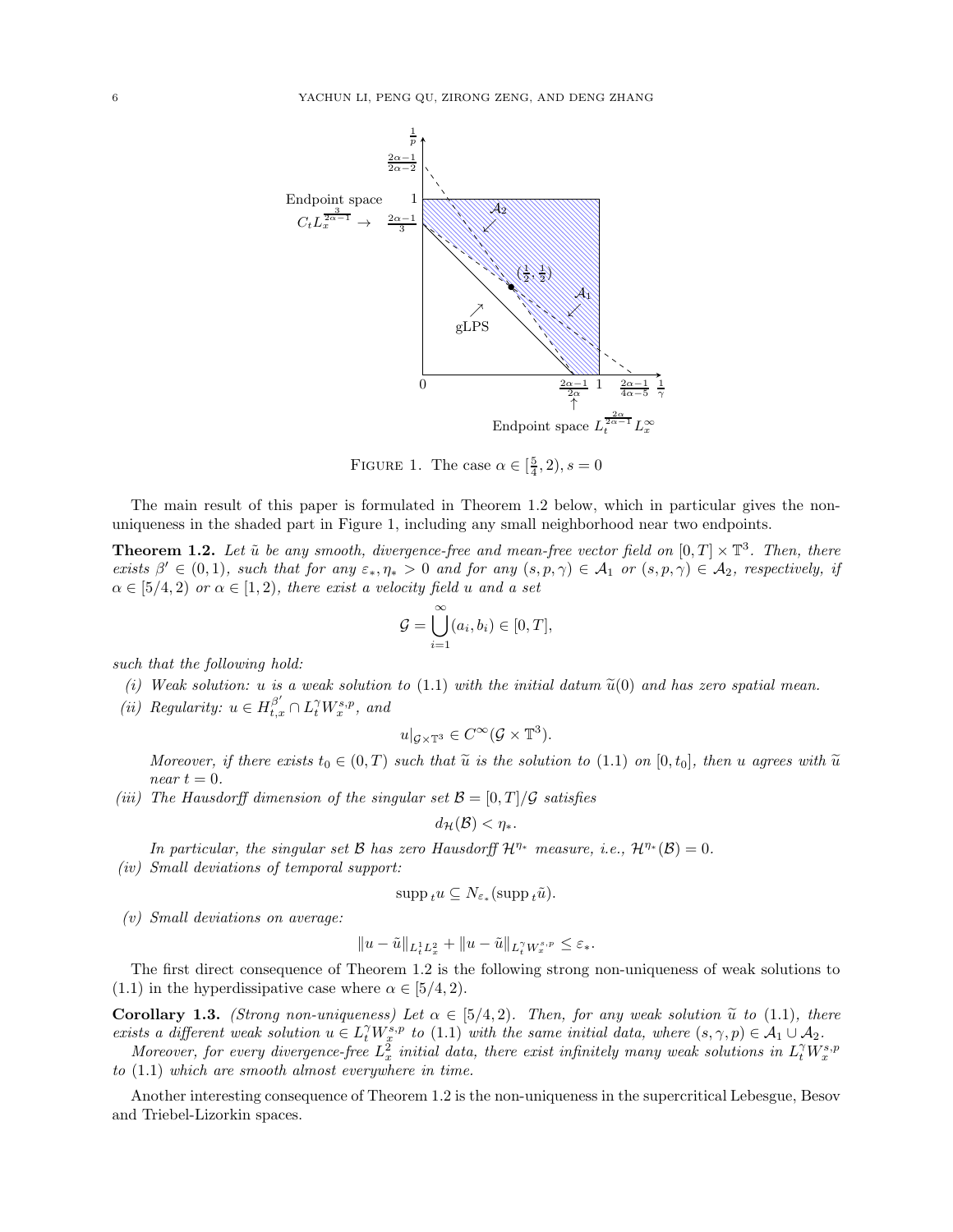<span id="page-6-1"></span>**Corollary 1.4.** (Non-uniqueness in supercritical spaces) Let  $\alpha \in [5/4, 2)$ . Then, there exist non-unique weak solutions to [\(1.1\)](#page-1-2) in the supercritical spaces  $C_t\mathbb{X}$ , where  $\mathbb{X}$  can be one of the following three types of spaces:

(*i*)  $L^p$ ,  $1 \le p < \frac{3}{2\alpha - 1}$ ; (ii)  $B_{p,q}^s, -\infty < s < \frac{3}{p} + 1 - 2\alpha, 1 < p < \infty, 1 \le q \le \infty;$ (iii)  $F_{p,q}^s, -\infty < s < \frac{3}{p} + 1 - 2\alpha, 1 < p < \infty, 1 \le q \le \infty.$ 

At last, we have the vanishing viscosity result which extends the corresponding result for NSE in [\[10](#page-44-3)] to the hyperdissipative NSE [\(1.1\)](#page-1-2).

<span id="page-6-2"></span>**Theorem 1.5.** (Strong vanishing viscosity limit) Let  $\alpha \in (1,2)$  and  $u \in H_{t,x}^{\beta}([-2T,2T] \times \mathbb{T}^3)$  be any mean-free weak solution to the Euler equation [\(1.2\)](#page-1-4), where  $\tilde{\beta} > 0$ . Then, there exist  $\beta' \in (0, \tilde{\beta})$  and a sequence of weak solutions  $u^{(\nu_n)} \in H^{\beta'}_{t,x}$  to [\(1.1\)](#page-1-2), where  $\nu_n$  is the viscosity coefficient, such that as  $\nu_n \to 0$ ,

<span id="page-6-3"></span>
$$
u^{(\nu_n)} \to u \quad strongly \ in \ H_{t,x}^{\beta'}.\tag{1.10}
$$

<span id="page-6-0"></span>1.3. Comments on main results. In the following let us present some comments on the main results.

(i) Strong non-uniqueness for the high dissipativity above the Lions exponent. It is folklore that one has global solvability in the high dissipative case when  $\alpha \geq 5/4$ . Actually, in view of the works [\[6,](#page-44-9) [55](#page-46-0), [58](#page-46-4)],  $\alpha = 5/4$  is the critical threshold for the well-posedness of solutions in  $C_t L_x^2$  to [\(1.1\)](#page-1-2). That is, weak solutions in  $C_t L_x^2$  are unique if  $\alpha \geq 5/4$ , while non-unique if  $\alpha < 5/4$ .

Quite surprisingly, Theorem [1.2](#page-5-0) shows that, even in the high dissipative regime  $\alpha \geq 5/4$ , the uniqueness fails in the spaces  $L_t^{\gamma} W_x^{s,p}$  where  $(s, \gamma, p)$  lies in the supercritical regimes  $\mathcal{A}_1 \cup \mathcal{A}_2$ , defined in [\(1.8\)](#page-4-2) and [\(1.9\)](#page-4-3), respectively. The non-uniqueness even exhibits in the strong sense that, any solution in  $\hat{L}_t^{\gamma}W_x^{s,p}$  is non-unique.

In particular, in the case where  $\alpha = 5/4$ , Corollary [1.4](#page-6-1) (i) yields the non-uniqueness of weak solutions in  $C_t L_x^p$  to [\(1.1\)](#page-1-2) for any  $p < 2$ . Thus, in view of the well-posedness results [\[55\]](#page-46-0), the non-uniqueness of Corollary [1.4](#page-6-1) (*i*) is sharp in  $C_t L_x^2$ .

(ii) Sharp non-uniqueness at two endpoints of generalized Ladyženskaja-Prodi-Serrin condition. In the remarkable paper [\[19\]](#page-44-14), Cheskidov-Luo first proved the sharp non-uniqueness at the endpoint  $(s, \gamma, p) = (0, 2, \infty)$ . That is, for any  $\gamma < 2$ , there exist non-unique solutions in  $L_t^{\gamma} L_x^{\infty}$  to NSE  $(\alpha = 1)$  in all dimensions  $d \geq 2$ . It is also conjectured that the non-uniqueness shall be valid in the whole supercriti-cal regime determined by the Ladyženskaja-Prodi-Serrin condition [\(1.6\)](#page-2-1). The non-uniqueness for the other endpoint case  $(s, \gamma, p) = (0, \infty, 2)$  has been recently achieved in [\[20](#page-44-17)] for the 2D NSE.

In view of the generalized Ladyženskaja-Prodi-Serrin condition [\(1.5\)](#page-2-0) and the well-posedness in the (sub) critical cases [\[75\]](#page-46-12), Theorem [1.2](#page-5-0) provides the sharp non-uniqueness for the hyperdissipative NSE [\(1.1\)](#page-1-2) at two endpoints, i.e.,  $(3/p+1-2\alpha, \infty, p)$  for  $\alpha \in [5/4, 2)$ , and  $(2\alpha/\gamma+1-2\alpha, \gamma, \infty)$  for  $\alpha \in (1, 2)$ . This in particular extends the results in [\[20\]](#page-44-17) and [\[19\]](#page-44-14), respectively, to the 3D hyperdissipative NSE where  $\alpha \in [5/4, 2)$  and  $\alpha \in (1,2).$ 

We would expect the non-uniqueness for the remaining supercritical regimes when  $\alpha \in [5/4, 2)$ , and for the supercritical regime near the endpoint  $(3/p+1-2\alpha,\infty,p)$  when  $\alpha \in [1,5/4)$ . This seems out of the reach of present method, due to the  $L^2_{t,x}$ -criticality of space-time convex integration method. As a matter of fact, as pointed out in [\[19](#page-44-14), [20\]](#page-44-17), the temporal intermittency allows to raise the temporal integrability exponent  $\gamma > 2$ , yet at the cost of reducing the spatial integrability exponent  $p < 2$ . We note that, in the endpoint case  $(0, \infty, 3/(2\alpha-1))$  when  $\alpha < 5/4$ , both the temporal and spatial integrability exponents would be larger than two.

(iii) Sharp non-uniqueness in the supercritical Lebesgue and Besov spaces. There have been extensive results on the well-posedness in the (sub)critical spaces, see, e.g. [\[16](#page-44-18), [51,](#page-45-17) [61\]](#page-46-14) for the NSE in the critical spaces:

$$
L^3 \hookrightarrow \dot{B}_{p|2 \le p < \infty, \infty}^{\frac{3}{p}-1} \hookrightarrow BMO^{-1}(=\dot{F}_{\infty,2}^{-1}).
$$
\n(1.11)

Corollary [1.4](#page-6-1) appears to be the first non-uniqueness result for hyperdissipative NSE  $(1.1)$  in the space  $C_t\mathbb{X}$ , where  $\mathbb{X}$  can be the supercritical Lebesgue, Besov and Triebel-Lizorkin spaces.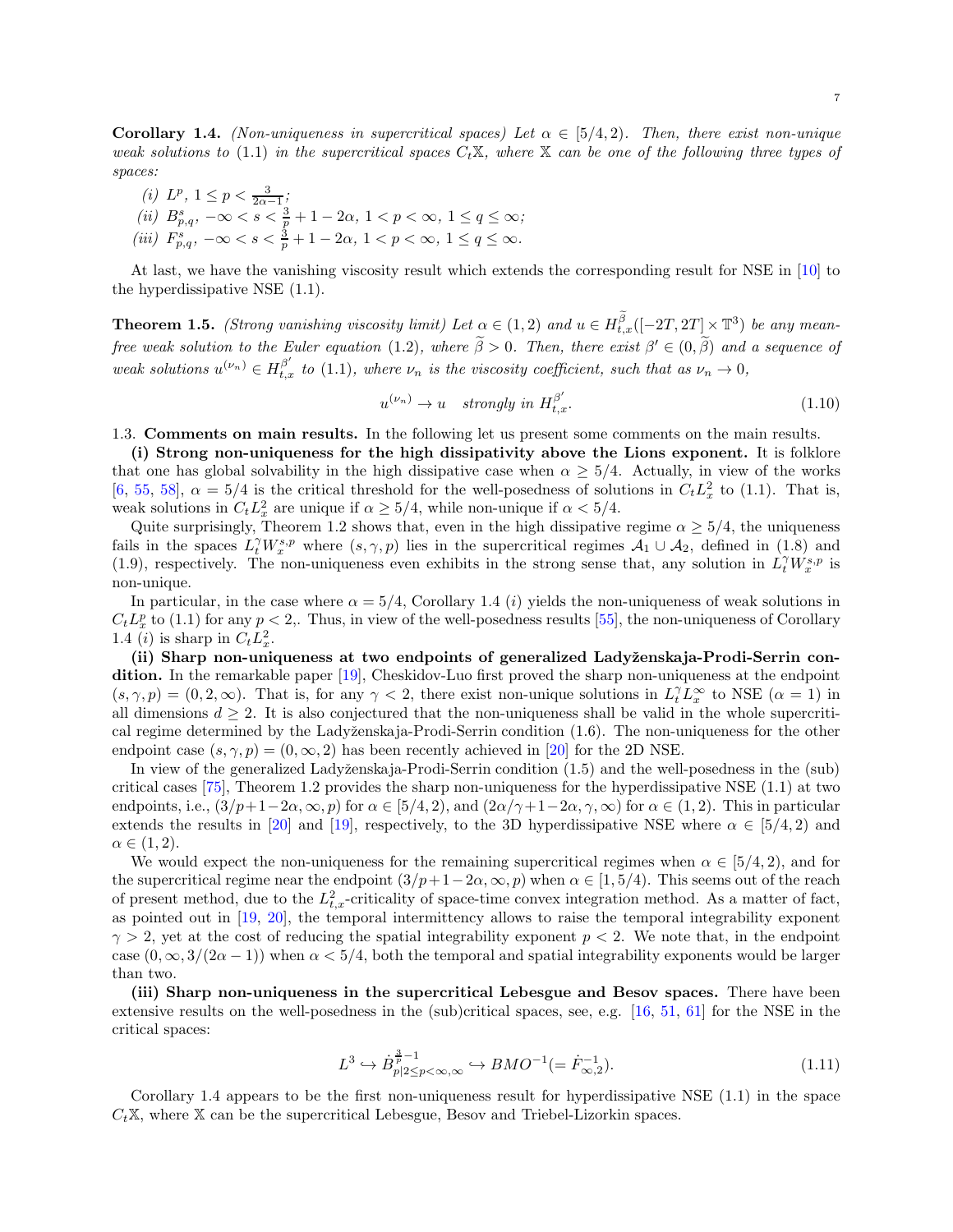Let us mention that, the well-posedness of NSE in the critical space  $L_x^3$  was proved in the famous paper by Kato [\[44\]](#page-45-22). The mild formulation strategy proposed in [\[44](#page-45-22)] has been now frequently used to obtain the well-posedness of NSE in various spaces. For the hyperdissipative NSE [\(1.1\)](#page-1-2), we include the well-posedness result in the critical space  $L_x^{3/(2\alpha-1)}$  in the Appendix. In particular, this shows that the non-uniqueness in Corollary [1.4](#page-6-1)  $(i)$  is sharp in the supercritical Lebesgue spaces.

Moreover, it has been proved in [\[72\]](#page-46-13) that, for  $\alpha > 1/2$ , [\(1.1\)](#page-1-2) is well-posed with small data in  $\dot{B}_{2,q}^{\frac{5}{2}-2\alpha}(\mathbb{R}^d)$ for  $1 < q \leq \infty$ . The proof also applies to the torus case. Hence, the non-uniqueness in Corollary [1.4](#page-6-1) *(ii)* is sharp in the Besov spaces.

Furthermore, for any  $s < 1 - 2\alpha$ , we may take  $\eta > 0$  small enough such that  $1 - 2\alpha - \eta > s$ . Then, by the embedding of Besov spaces we have for any  $1 \le q \le \infty$ ,

$$
B_{p,q}^{\frac{3}{p}+1-2\alpha-\eta} \hookrightarrow B_{p,q}^{1-2\alpha-\eta} \hookrightarrow B_{\infty,q}^s.
$$

Hence, by virtue of Corollary [1.4](#page-6-1) (ii), we also have the non-uniqueness of weak solutions in  $B_{\infty,q}^s$ , for any  $s < 1-2\alpha$ ,  $1 \le q \le \infty$ . This may also be seen as a complement to the ill-posedness results in [\[17](#page-44-21)], where the norm-inflation instability was proved for equation [\(1.1\)](#page-1-2) with  $\alpha \geq 5/4$  in the Besov spaces  $B_{\infty,q}^s$ , for any  $s \leq -\alpha$ ,  $2 < q \leq \infty$ .

(iv) Partial regularity of weak solutions. In the pioneering paper [\[52\]](#page-45-0), Leray proves that the Leray-Hopf solutions to NSE are smooth outside a closed singular set of times, which has zero Hausdorff  $\mathcal{H}^{1/2}$ measure. This provides another possible way to tackle the global existence problem. In particular, following the works of Scheffer [\[66,](#page-46-18) [67\]](#page-46-19), Caffarelli-Kohn-Nirenberg [\[14](#page-44-22)] proved a space-time regularity version and showed the existence of global Leray-Hopf solutions which have singular sets in  $\mathbb{R}^3 \times \mathbb{R}^+$  of zero Hausdorff  $\mathcal{H}^1$  measure. See also the simplified proofs in [\[54](#page-45-25), [70\]](#page-46-20). For hyperdissipative NSE with  $\alpha \in (1, 5/4]$ , Katz-Pavlović [\[45](#page-45-5)] proved that the Hausdorff dimension of the singular set at the time of first blow-up is at most 5−4α. Recently, Colombo-De Lelli-Massaccesi [\[25](#page-44-23)] proved a stronger version of the Katz-Pavlovi´c result, and showed the existence of Leray-Hopf solutions which have singular space-time sets of zero Hausdorff  $\mathcal{H}^{5-4\alpha}$ measure, thus extending the Caffarelli-Kohn-Nirenberg theorem to hyperdissipative NSE.

Theorem [1.2](#page-5-0) shows that, in the high dissipative regime  $\alpha \in [5/4, 1)$ , for any small  $\eta_* > 0$ , there exist weak solutions to [\(1.1\)](#page-1-2) in any small  $L_t^{\gamma} W_x^{s,p}$ -neighborhood of Leray-Hopf solutions,  $(s, \gamma, p) \in \mathcal{A}_1 \cup \mathcal{A}_2$ , which coincide with the Leray-Hopf solutions near  $t = 0$ , and have singular sets of times with zero Hausdorff  $\mathcal{H}^n$ <sup>\*</sup> measure.

The proof of partial regularity in time takes advantage of the gluing technique, which was developed in [\[5,](#page-44-5) [8](#page-44-7), [9](#page-44-8), [41\]](#page-45-9) to solve the famous Onsager conjecture for 3D Euler equations. The gluing technique to singular set of weak solutions to NSE was first implemented in [\[6\]](#page-44-9), where the Hausdorff dimension of the constructed solution is strictly less than one. The results of [\[6](#page-44-9)] also imply the strong uniqueness of weak solutions for NSE in dimensions  $d = 3, 4$ . This technique was later used by Cheskidov-Luo [\[19](#page-44-14)] to obtain the strong uniqueness of weak solutions in the endpoint case  $(s, \gamma, p) = (0, 2, \infty)$ , which have small Hausdorff dimension of the singular sets in time. It has been also used in [\[24](#page-44-10), [31](#page-45-10)] to prove the non-unique Leray-Hopf solutions for hypodissipative NSE when  $\alpha < 1/3$ .

(v) Non-uniqueness for MHD equations above the Lions exponent. The non-uniqueness problem for magnetohydrodynamic equations (MHD for short) has attracted increasing interests in recent years. We refer to [\[2](#page-44-24), [35](#page-45-26), [36](#page-45-27)] for the recent progresses for the ideal MHD and the relationship to the Taylor conjecture.

One delicate point here is that, as pointed in [\[2](#page-44-24)], the geometry of MHD equations restricts the oscillation directions and so limits the spatial intermittency. Hence, it is hard to control the viscosity and resistivity of MHD equations when the exponent is larger than one.

In the recent work [\[53\]](#page-45-20), the non-uniqueness has been proved for MHD equations, where the viscosity and resistivity exponents are allowed to be larger than one, yet below the Lions exponent 5/4, based on the construction of building blocks which are adapted to the geometry of MHD and feature both the temporal and spatial intermittency.

We would expect that the refined building blocks and parameters in this paper permit to obtain the non-uniqueness for MHD above the Lions exponent 5/4. The strong non-uniqueness with fine smoothness outside a small fractal set in time would also be expected.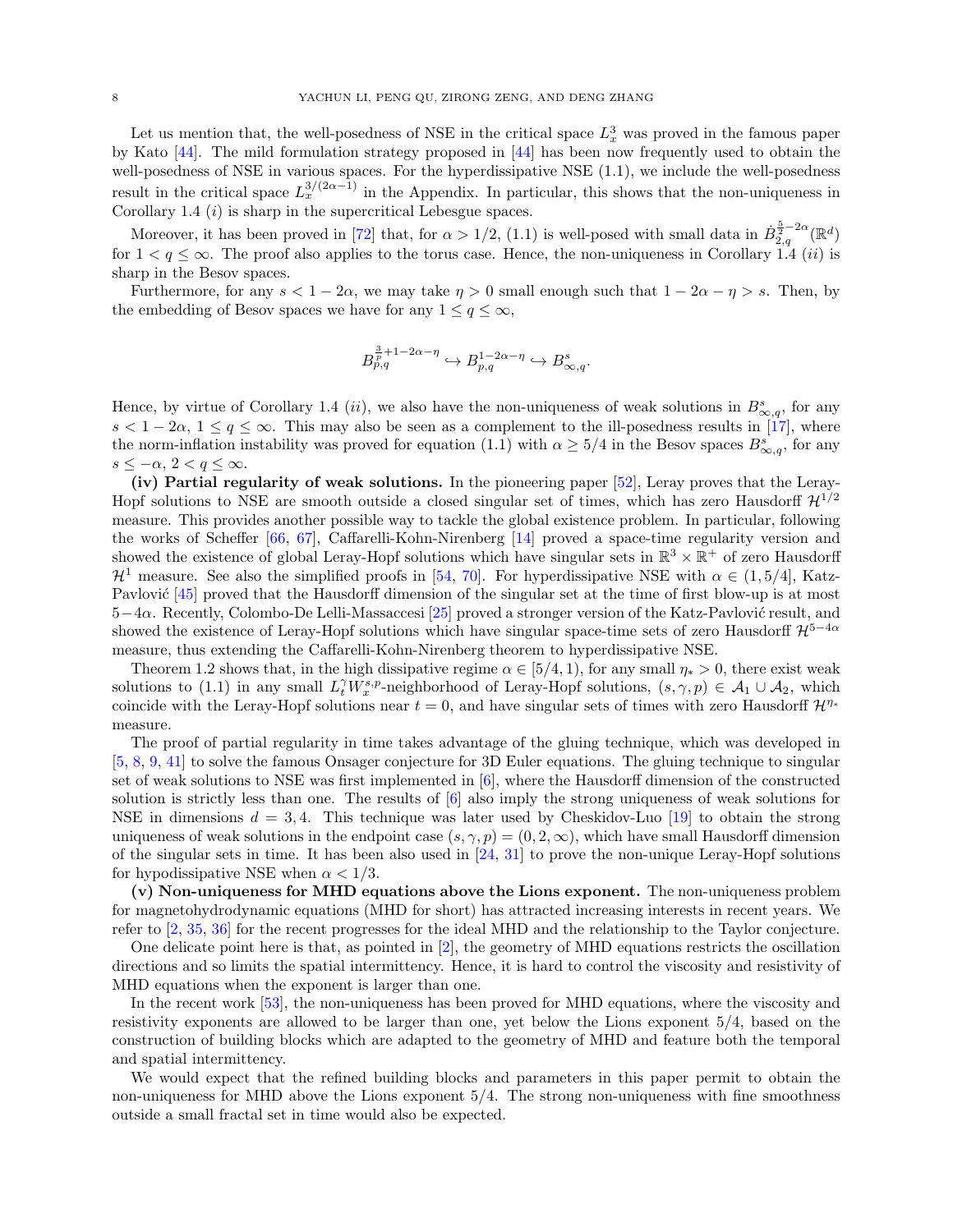#### 2. Outline of the proof

<span id="page-8-0"></span>Our proof is mainly inspired by the intermittent convex integration method developed in [\[6](#page-44-9), [10,](#page-44-3) [11,](#page-44-11) [19](#page-44-14), [20\]](#page-44-17). It is based on the iterative construction of approximate solutions to the hyperdissipative Navier-Stokes-Reynolds system, namely, for each integer  $q \geq 0$ ,

<span id="page-8-1"></span>
$$
\begin{cases} \partial_t u_q + \nu (-\Delta)^\alpha u_q + \operatorname{div}(u_q \otimes u_q) + \nabla P_q = \operatorname{div} \mathring{R}_q, \\ \operatorname{div} u_q = 0, \end{cases} \tag{2.1}
$$

where the Reynolds stress  $R_q$  is a symmetric traceless  $3 \times 3$  matrix.

In order to exploit the fine temporal singular set of approximate solutions, we adapt the notion of the well-prepared solutions from [\[19\]](#page-44-14) here.

**Definition 2.1.** (Well-preparedness) Let  $\eta \in (0, \eta_*)$ . We say that the smooth solution  $(u_q, \mathring{R}_q)$  to [\(2.1\)](#page-8-1) on [0, T] is well-prepared if there exist a set I and a length scale  $\theta > 0$ , such that I is a union of at most  $\theta^{-\eta}$ many closed intervals of length scale 5θ and

$$
\mathring{R}_q(t,x) = 0 \quad \text{if} \quad \text{dist}(t,I^c) \le \theta.
$$

Two important quantities to measure the size of the relaxation solutions  $(u_q, \mathring{R}_q)$ ,  $q \in \mathbb{N}$ , are the frequency parameter  $\lambda_q$  and the amplitude parameter  $\delta_{q+2}$ :

<span id="page-8-9"></span>
$$
\lambda_q = a^{(b^q)}, \quad \delta_{q+2} = \lambda_{q+2}^{-2\beta}.
$$
\n(2.2)

Here  $a \in \mathbb{N}$  is a large integer to be determined later,  $\beta > 0$  is the regularity parameter,  $b \in 2\mathbb{N}$  is a large integer of multiple 2 such that

<span id="page-8-8"></span>
$$
b > \frac{1000}{\varepsilon \eta_*}, \ \ 0 < \beta < \frac{1}{100b^2},\tag{2.3}
$$

where for the given  $(s, p, \gamma) \in \mathcal{A}_1$ ,  $\varepsilon \in \mathbb{Q}_+$  is sufficiently small such that

<span id="page-8-4"></span>
$$
\varepsilon \le \frac{1}{20} \min\{2 - \alpha, \frac{4\alpha - 5}{\gamma} + \frac{3}{p} - (2\alpha - 1) - s\} \quad \text{and} \quad b\varepsilon \in \mathbb{N},\tag{2.4}
$$

and for the given  $(s, p, \gamma) \in \mathcal{A}_2$ ,  $\varepsilon > 0$  is sufficiently small such that

<span id="page-8-5"></span>
$$
\varepsilon \le \frac{1}{20} \min\{2 - \alpha, \frac{2\alpha}{\gamma} + \frac{2\alpha - 2}{p} - (2\alpha - 1) - s\} \quad \text{and} \quad b(2 - \alpha - 8\varepsilon) \in \mathbb{N}.
$$
 (2.5)

The idea is then to prove the vanishing of Reynolds stress in an appropriate space as  $q$  tends to infinity. Thus, intuitively, the limit of  $u_q$  is expected to solve the original equation [\(1.1\)](#page-1-2). This procedure is quantified in the following iterative estimates:

$$
||u_q||_{L_t^{\infty}H_x^3} \lesssim \lambda_q^5, \tag{2.6}
$$

$$
\|\partial_t u_q\|_{L_t^\infty H_x^2} \lesssim \lambda_q^8,\tag{2.7}
$$

$$
\|\mathring{R}_q\|_{L_t^\infty H_x^3} \lesssim \lambda_q^9,\tag{2.8}
$$

$$
\|\mathring{R}_q\|_{L_t^{\infty}H_x^4} \lesssim \lambda_q^{10},\tag{2.9}
$$

$$
\|\mathring{R}_q\|_{L^1_{t,x}} \le \lambda_q^{-\varepsilon_R} \delta_{q+1},\tag{2.10}
$$

where the implicit constants are independent of q and  $\varepsilon_R > 0$  is a small parameter such that

<span id="page-8-10"></span><span id="page-8-7"></span><span id="page-8-6"></span><span id="page-8-3"></span><span id="page-8-2"></span>
$$
\varepsilon_R < \frac{\varepsilon}{10}.
$$

**Remark 2.2.** We note that, the approximate solutions  $(u_q, \tilde{R}_q)$  are measured in the more regular spaces  $L_t^{\infty}H_x^N$ ,  $N=2,3,4$ , and have larger frequency upper bounds than those in [\[53](#page-45-20)]. This is in part due to the full oscillation and concentration in space and time, in order to achieve the sharp non-uniqueness in the endpoints cases. Moreover, it is also imposed here to be compatible with the gluing stage in Section [3,](#page-11-0) in order to exploit the fine singular set of times.

The crucial iteration results of the relaxation solutions  $(u_q, R_q)$  are formulated below.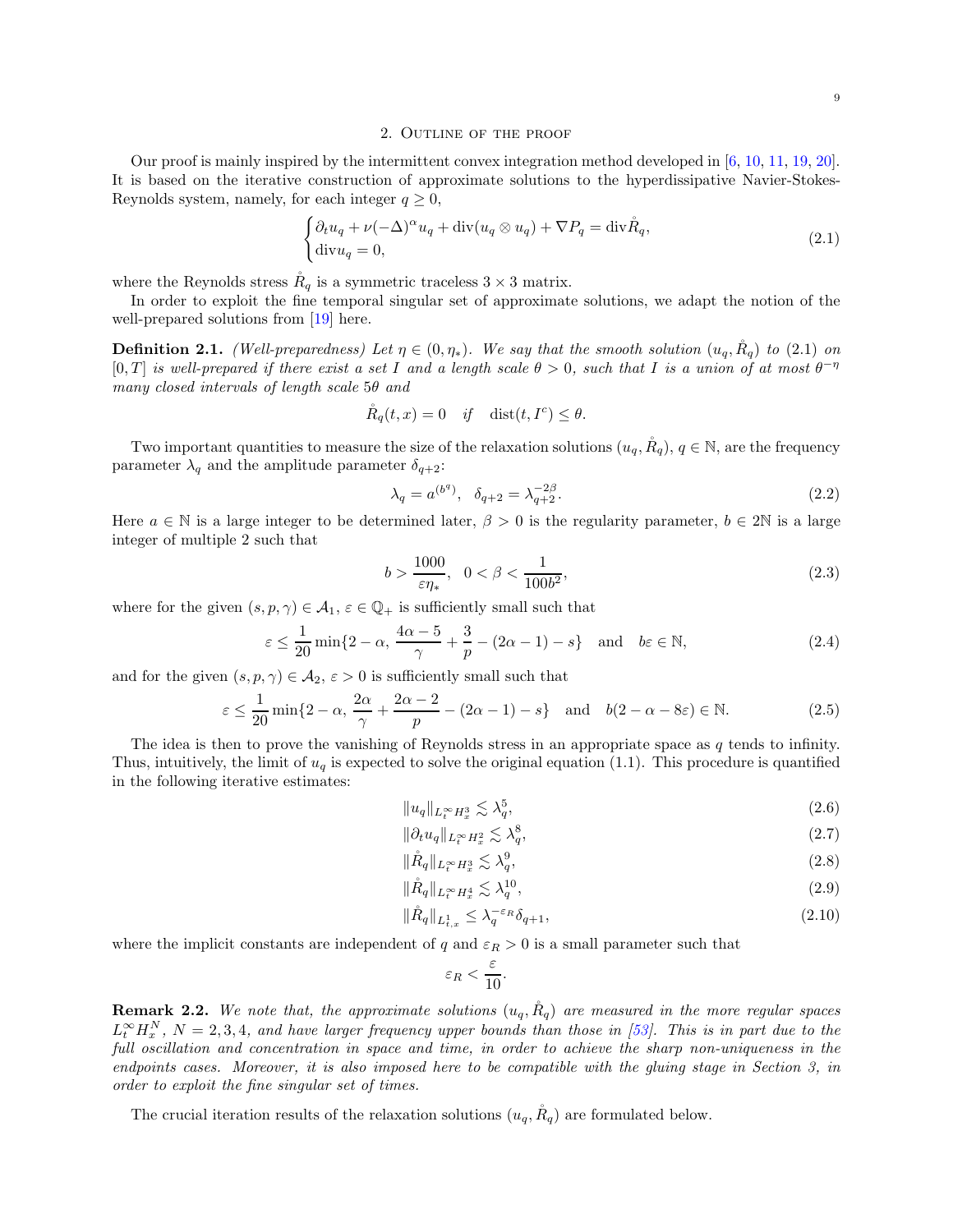<span id="page-9-5"></span>**Theorem 2.3** (Main iteration). Let  $(s, p, \gamma) \in A_1$  for  $\alpha \in [5/4, 2)$ , or  $(s, p, \gamma) \in A_2$  for  $\alpha \in [1, 2)$ . Then, there exist  $\beta \in (0,1)$ ,  $M^* > 0$  large enough and  $a_0 = a_0(\beta, M^*)$ , such that for any integer  $a \ge a_0$ , the following holds:

Suppose that  $(u_q, \mathring{R}_q)$  is a well-prepared solution to [\(2.1\)](#page-8-1) for the set  $I_q$  and the length scale  $\theta_q$  and satisfies [\(2.6\)](#page-8-2)-[\(2.10\)](#page-8-3). Then, there exists another well-prepared solution  $(u_{q+1}, R_{q+1})$  to [\(2.1\)](#page-8-1) for some set  $I_{q+1} \subseteq I_q$ ,  $0, T \notin I_{q+1}$ , and the length scale  $\theta_{q+1} < \theta_q/2$ , and  $(u_{q+1}, R_{q+1})$  satisfies [\(2.6\)](#page-8-2)-[\(2.10\)](#page-8-3) with  $q+1$  replacing q. In addition, we have

<span id="page-9-3"></span>
$$
||u_{q+1} - u_q||_{L^2_{t,x}} \le M^* \delta_{q+1}^{\frac{1}{2}},
$$
\n(2.11)

$$
||u_{q+1} - u_q||_{L^1_t L^2_x} \le \delta_{q+2}^{\frac{1}{2}},\tag{2.12}
$$

<span id="page-9-6"></span><span id="page-9-4"></span>
$$
||u_{q+1} - u_q||_{L_t^{\gamma} W_x^{s,p}} \le \delta_{q+2}^{\frac{1}{2}},
$$
\n(2.13)

and

$$
\operatorname{supp}_{t}(u_{q+1}, \mathring{R}_{q+1}) \subseteq N_{\delta_{q+2}^{\frac{1}{2}}}(\operatorname{supp}_{t}(u_{q}, \mathring{R}_{q})).
$$
\n(2.14)

The proof of the main iteration theorem will occupy most parts of the present paper. It relies crucially on the gluing procedure and the approach of space-time intermittent convex integration.

<span id="page-9-0"></span>2.1. Gluing stage. The first stage is to concentrate the Reynolds stress into a smaller region, which eventually enables us to concentrate the singular times into a null set with small Hausdorff dimension.

More precisely, given a well-prepared solution  $(u_q, R_q)$  to [\(2.1\)](#page-8-1) at level q, we divide the [0, T] into  $m_{q+1}$ many sub-intervals  $[t_i, t_{i+1}]$  with length  $T/m_{q+1}$ , where  $t_i := iT/m_{q+1}$  and  $m_{q+1}$  may depend on  $(u_q, \mathring{R}_q)$ . Then, we solve the following hyperdissipative Navier-Stokes equations on each small interval  $[t_i, t_{i+1} + \theta_{q+1}]$ :

<span id="page-9-2"></span>
$$
\begin{cases} \partial_t v_i + \nu (-\Delta)^\alpha v_i + (v_i \cdot \nabla) v_i + \nabla P_i = 0, \\ \text{div} v_i = 0, \\ v_i|_{t=t_i} = u_q(t_i), \end{cases}
$$
\n(2.15)

where  $\theta_{q+1} = (T/m_{q+1})^{1/\eta}$ ,  $\eta$  satisfies that  $\eta \simeq \eta^*$  with  $\eta_*$  as in Theorem [1.2](#page-5-0) and

<span id="page-9-1"></span>
$$
\theta_{q+1}^{-30} \simeq m_{q+1}^{\frac{30}{\eta}} \ll \lambda_{q+1}^{\varepsilon},\tag{2.16}
$$

where  $\varepsilon$  is as in [\(2.4\)](#page-8-4)-[\(2.5\)](#page-8-5). In particular, by Lemmas [4.4](#page-21-0) and [6.2,](#page-31-1) [\(2.16\)](#page-9-1) indicates that the amplitudes of velocity perturbations oscillate with much weaker frequency than those of temporal and spatial building blocks.

Due to the classical local well-posedness theory, there exists a unique local smooth solution  $v_i$  to [\(2.15\)](#page-9-2) if  $\theta_{q+1}$  is small enough (or,  $m_{q+1}$  is sufficiently large). Then, in order to construct a global approximate solution to [\(2.1\)](#page-8-1) and concentrate the Reynolds stress into smaller subintervals, we glue these local solutions  $v_i$  together with a partition of unity  $\{\chi_i\}_i$  (see [\(3.35\)](#page-15-2)-[\(3.37\)](#page-15-3) below):

$$
\widetilde{u}_q := \sum_{i=0}^{m_{q+1}-1} \chi_i v_i,
$$

which satisfies the equation

$$
\partial_t \widetilde{u}_q + \nu(-\Delta)^\alpha \widetilde{u}_q + \operatorname{div}(\widetilde{u}_q \otimes \widetilde{u}_q) + \nabla \widetilde{p} = \operatorname{div} \widetilde{R}_q,\tag{2.17}
$$

for some pressure  $\tilde{p}$ , and the new Reynolds stress is of form

$$
\tilde{\tilde{R}}_q = \partial_t \chi_i \mathcal{R}(v_i - v_{i-1}) - \chi_i (1 - \chi_i) ((v_i - v_{i-1}) \overset{\circ}{\otimes} (v_i - v_{i-1})), \quad t \in [t_i, t_{i+1}], \tag{2.18}
$$

where R is the inverse-divergence operator given by  $(3.2)$ ,  $0 \le i \le m_{q+1} - 1$  (we let  $v_{-1} \equiv 0$ ).

Note that, by the definition of  $\{\chi_i\}_i$ , the new Reynolds stress  $\tilde{\tilde{R}}_q$  is supported on a  $\theta_{q+1}$ -neighborhood of  $t_i$  for each  $0 \leq i < m_{q+1}$ . This yields that the singular set of  $\tilde{u}_q$  can be covered by  $m_{q+1}$  many small intervals of length scale  $\theta_{q+1}$ , thereby having the small Hausdorff dimension. Moreover, as pointed out in [\[6\]](#page-44-9), since  $u_q$  is already a smooth solution to [\(1.1\)](#page-1-2) on a majority of [0, T], namely the  $\theta_q$ -neighborhood of the complement of some small set  $I_q^c$ , if  $t_{i-1}$  and  $t_i$  both lie in this region, one has  $\widetilde{u}_q = v_{i-1} = v_i = u_q$  on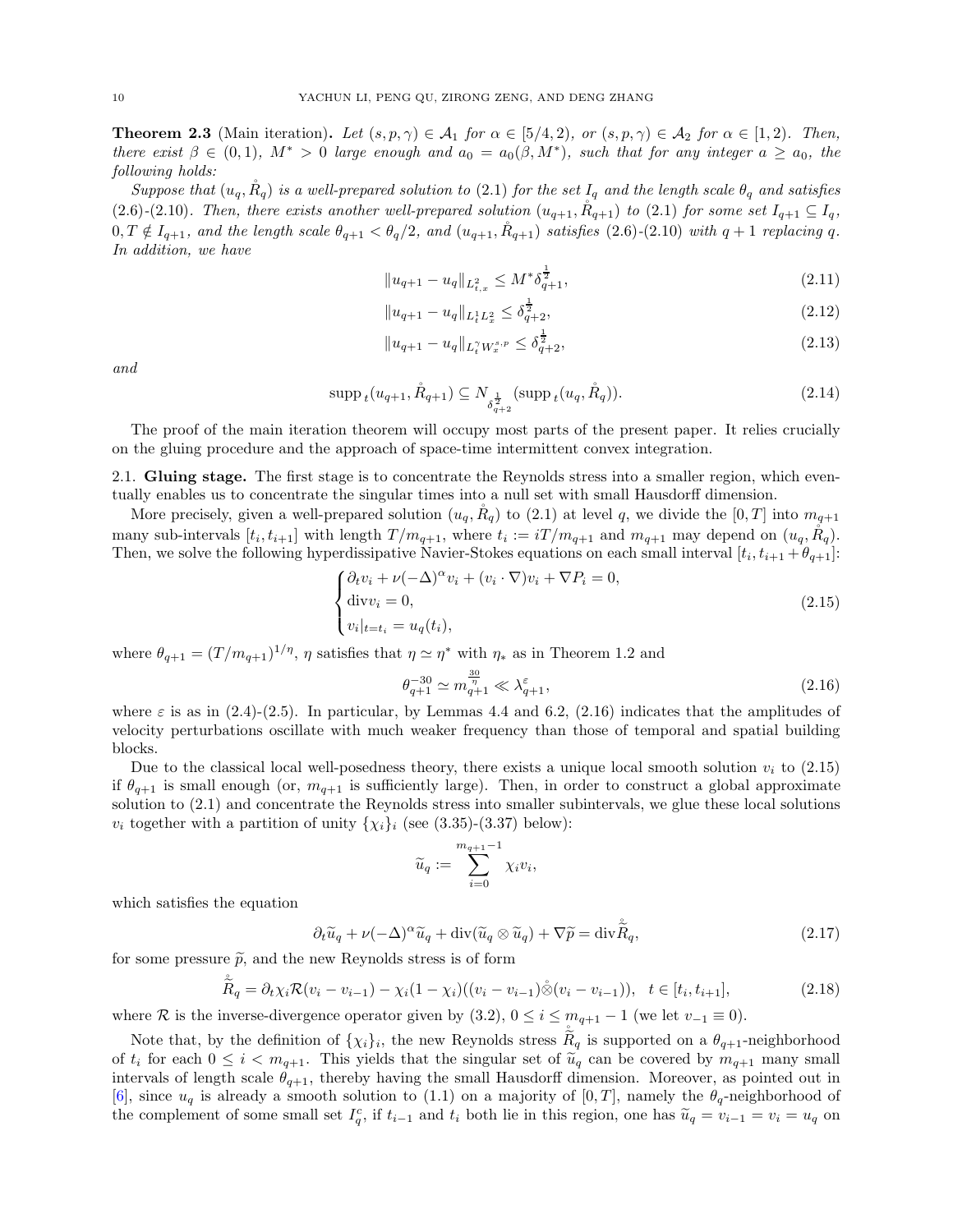supp  $(\chi_i\chi_{i-1})$ . Thus, we can define an index set C (see [\(3.55\)](#page-17-0) below) to extract those regions where  $\tilde{u}_q$  is not necessarily an exact solution to [\(1.1\)](#page-1-2), such that the bad set  $I_{q+1}$  of  $(\tilde{u}_q, \tilde{R}_q)$  is contained in  $I_q$ .

Last but not least, due to the stability estimates of the local solutions to [\(2.15\)](#page-9-2), the new Reynolds stress shares almost the same decay rate with the old one in the  $L_{t,x}^1$  space (see [\(3.6\)](#page-11-3) below). In other words, the procedure of concentrating the Reynolds stress error only costs a loss of  $\lambda_q^{-3\varepsilon_R/4}$  decay rate, which is acceptable in the next stage of convex integration (see also [\[19,](#page-44-14) p.8]).

<span id="page-10-0"></span>2.2. Space-time convex integration stage. The next stage is to construct the key velocity perturbations, particularly to fulfill the interactive objectives, i.e., estimates [\(2.6\)](#page-8-2)-[\(2.10\)](#page-8-3). We will treat the two supercritical regimes  $A_1$  and  $A_2$  separately.

• Endpoint case  $(s, \gamma, p) = (3/p + 1 - 2\alpha, \infty, p)$ . For the endpoint  $(s, \gamma, p) = (3/p + 1 - 2\alpha, \infty, p)$ ,  $\alpha \in [5/4, 2)$ , we choose the intermittent jets  $W_{(k)}$ , developed in [\[6](#page-44-9)], as the main spatial building blocks (see [\(4.5\)](#page-19-1) below). The intermittent jets are indexed by four parameters  $(r_{\perp}, r_{\parallel}, \lambda, \mu)$ , where  $r_{\perp}$  and  $r_{\parallel}$ parameterize the concentration of the flows,  $\lambda$  is the frequency parameter, and  $\mu$  is the temporal oscillation parameter. One main feature of the intermittent jet is the almost 3D intermittency, i.e.,

<span id="page-10-1"></span>
$$
||W_{(k)}||_{L_t^{\infty}L_x^1} \lesssim \lambda^{-\frac{3}{2}+},\tag{2.19}
$$

which succeeds in controlling the dissipativity  $(-\Delta)^{\alpha}$  when  $\alpha \leq 5/4$ , see [\[6\]](#page-44-9).

In order to control the high viscosity  $(-\Delta)^\alpha$  when  $\alpha$  is beyond the Lions exponent 5/4, we need to oscillate  $W_{(k)}$  in time by using the temporal concentration functions (see [\(4.15\)](#page-20-1) below), which are indexed by two parameters  $(\tau, \sigma)$  and provide the additional intermittency.

The crucial constrains to run the convex integration mechanism are listed in the following:

$$
\lambda^s r_{\perp}^{\frac{2}{p}-1} r_{\parallel}^{\frac{1}{p}-\frac{1}{2}} \tau^{\frac{1}{2}-\frac{1}{\gamma}} \ll 1 \quad (w_{q+1}^{(p)} \in L_t^{\gamma} W_x^{s,p}) \tag{2.20a}
$$

$$
\mu r_{\perp}^2 r_{\parallel}^{-\frac{1}{2}} \tau^{-\frac{1}{2}} \ll 1 \qquad \text{(Time derivative error for } w_{q+1}^{(p)}\text{)}\tag{2.20b}
$$

$$
\lambda^{2\alpha - 1} r_{\perp} r_{\parallel}^{\frac{1}{2}} \tau^{-\frac{1}{2}} \ll 1 \quad \text{(Hyperdissipativity error for } w_{q+1}^{(p)} \text{)} \tag{2.20c}
$$

$$
\lambda^{2\alpha - 1} \mu^{-1} \ll 1 \quad \text{(Hyperdissipativity error for } w_{q+1}^{(t)} \text{)} \tag{2.20d}
$$

<span id="page-10-3"></span>
$$
\lambda^{-1} r_{\perp}^{-1} \ll 1 \quad \text{(Oscillation error for } w_{q+1}^{(p)} \text{)} \tag{2.20e}
$$

<span id="page-10-2"></span>
$$
\mu^{-1}\sigma\tau \ll 1 \quad \text{(Oscillation error for } w_{q+1}^{(t)})\tag{2.20f}
$$

It is important here that, in order to ensure the validity of these constrains, one shall exploit the temporal intermittency in an almost optimal way. It turns out that, the suitable temporal intermittency will roughly equal to  $(4\alpha - 5)$ -dimensional spatial intermittency. In particular, the temporal intermittency almost achieves the 3D spatial intermittency when  $\alpha$  is close to 2. We show that there do exist six admissible parameters  $(r_{\perp}, r_{\parallel}, \lambda, \mu, \tau, \sigma)$  and give the precise choice in [\(4.1\)](#page-18-2) below.

• Endpoint case  $(2\alpha/\gamma + 1 - 2\alpha, \gamma, \infty)$ . Regarding the other endpoint  $(2\alpha/\gamma + 1 - 2\alpha, \gamma, \infty)$ ,  $\alpha \in [1, 2)$ , one may be inclined to use the building blocks in the previous endpoint case, which, unfortunately, leads to the emptiness of the admissible parameters for the constrains [\(2.20a\)](#page-10-1)-[\(2.20f\)](#page-10-2). This is mainly due to the presence of the  $\mu t$  term in the intermittent jets, which gives rise to the restrictions [\(2.20d\)](#page-10-3) and [\(2.20f\)](#page-10-2) that contradict with each other.

Inspired by the work [\[19\]](#page-44-14), we use the concentrated Mikado flows instead as the spatial building blocks (see [\(6.3\)](#page-31-2) below), which are indexed by two parameters  $(r_{\perp}, \lambda)$ . We note that the  $\mu t$  term and the concentration parameter  $r_{\parallel}$  are not involved in the concentrated Mikado flows. This permits to reduce the constrains to

$$
\lambda^s r_{\perp}^{\frac{2}{p}-1} \tau^{\frac{1}{2}-\frac{1}{\gamma}} \ll 1 \qquad (w_{q+1}^{(p)} \in L_t^{\gamma} W_x^{s,p}) \tag{2.21a}
$$

$$
\sigma \lambda^{-1} r_{\perp} \tau^{\frac{1}{2}} \ll 1 \quad \text{(Time derivative error for } w_{q+1}^{(p)} \text{)} \tag{2.21b}
$$

$$
\lambda^{2\alpha - 1} r_\perp \tau^{-\frac{1}{2}} \ll 1 \quad \text{(Hyperdissipativity error for } w_{q+1}^{(p)} \text{)} \tag{2.21c}
$$

<span id="page-10-5"></span><span id="page-10-4"></span>
$$
\lambda^{-1} r_{\perp}^{-1} \ll 1 \quad \text{(Oscillation error for } w_{q+1}^{(p)} \text{)} \tag{2.21d}
$$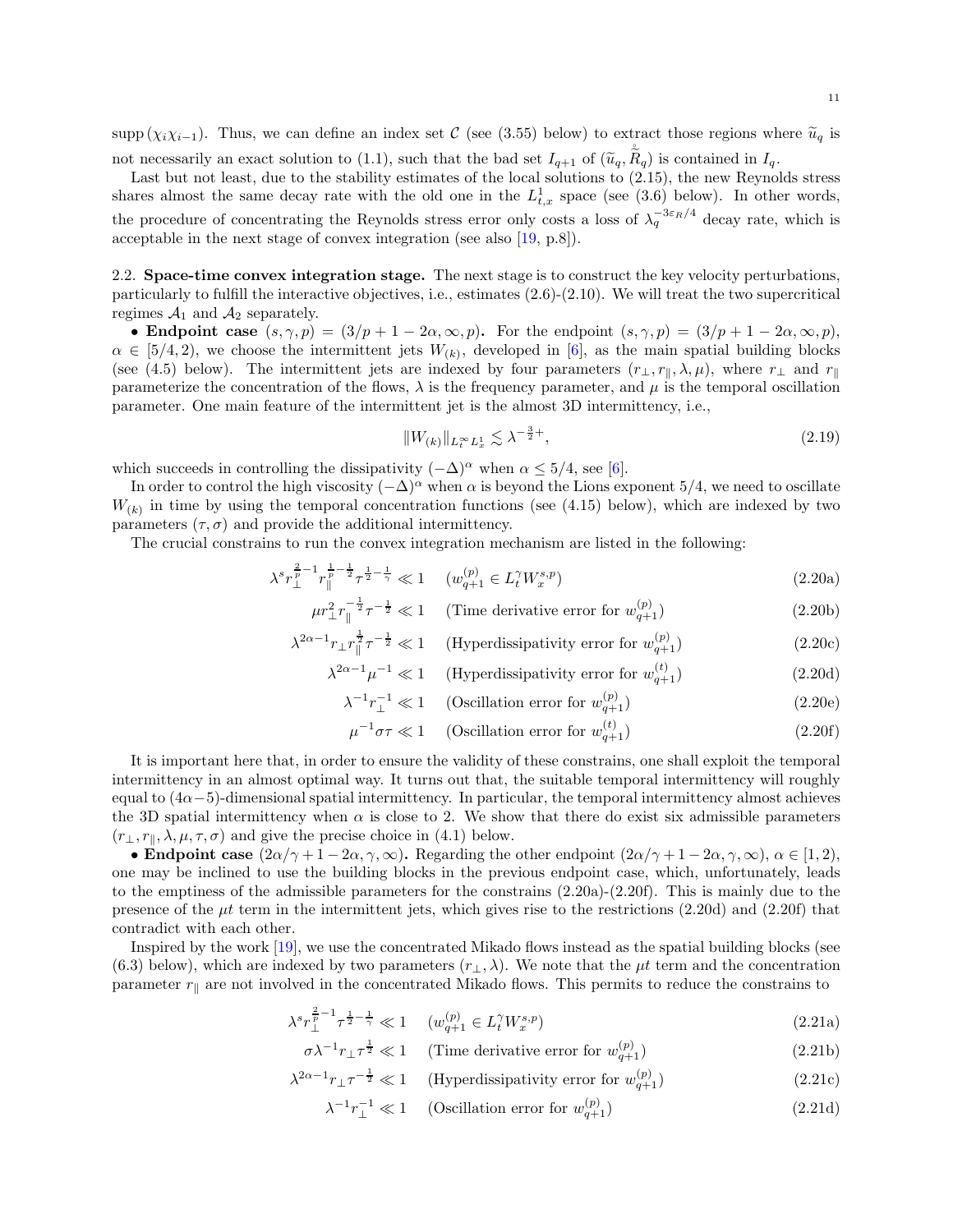The absence of the large parameter  $\mu$  permits more flexibility for the choice of parameters  $(r_{\perp}, \lambda, \tau, \sigma)$ . It turns out that, there do exist four admissible parameters to fulfill the constrains [\(2.21a\)](#page-10-4)-[\(2.21d\)](#page-10-5). Even though the Mikado flows give at most 2D intermittency, the suitable temporal building blocks would provide much more intermittency, which almost reaches 4D spatial intermittency when  $\alpha$  is close to 2. The precise choice of the four parameters is given in [\(6.1\)](#page-30-2) below.

Let us mention that, unlike the intermittent jets, the concentrated Mikado flows proved 2D intermittency, which is insufficient to handle the endpoint case  $(3/p + 1 - 2\alpha, \infty, p)$ . Thus, the building blocks for the endpoint  $(2\alpha/\gamma + 1 - 2\alpha, \gamma, \infty)$  are not applicable to the previous endpoint case. It would be very interesting to construct the building blocks in a unified manner for both endpoints and even for the rest of critical scaling values in [\(1.5\)](#page-2-0), which still remains open. Nevertheless, once the velocity perturbations constructed, we prove Theorems [1.2](#page-5-0) and [1.5](#page-6-2) by using unified arguments.

The rest structure of this paper is organized as follows. In Section [3](#page-11-0) we use the gluing technique to construct new approximate solutions. In particular, the new Reynolds stress concentrates on smaller temporal supports. Then, Sections [4](#page-18-0) and [5](#page-26-0) are mainly devoted to the endpoint point case  $(3/p + 1 - 2\alpha, \infty, p)$ . More precisely, we first construct the velocity perturbations and prepare the important algebraic identities and analytic estimates in Section [4.](#page-18-0) Then, we treat the Reynolds stress in Section [5.](#page-26-0) The other endpoint case  $(2\alpha/\gamma + 1 - 2\alpha, \gamma, \infty)$  is mainly treated in Section [6.](#page-30-0) At last, the proofs of main results are contained in Section [7.](#page-36-0) Section [8,](#page-42-0) i.e., the Appendix, contains some preliminary results used in the proof.

### 3. Concentrating the Reynolds error

<span id="page-11-0"></span>This section is devoted to construct a new smooth solution  $(\tilde{u}_q, \tilde{\tilde{R}}_q)$  to [\(2.1\)](#page-8-1). In particular, the new  $\tilde{v}_q$ Reynolds stress concentrates on much smaller intervals, while still keeping the rapid decay in the space  $L_{t,x}^1$ .

For this purpose, we divide the time interval  $[0,T]$  into  $m_{q+1}$  many subintervals  $[t_i, t_{i+1}]$ , and denote by  $\theta_{q+1}$  the length scale of bad sets supporting the new Reynolds stress. The two parameters  $m_{q+1}$  and  $\theta_{q+1}$ are chosen in the following way

$$
T/m_{q+1} = \lambda_q^{-12}, \quad \theta_{q+1} := (T/m_{q+1})^{1/\eta} \simeq \lambda_q^{-\frac{12}{\eta}}, \tag{3.1}
$$

where  $\eta$  is a small constant such that

<span id="page-11-4"></span>
$$
0 < \frac{\eta_*}{2} < \eta < \eta_* < 1.
$$

Without loss of generality, we assume  $m_{q+1}$  is an integer to such that the time interval is perfectly divided. We also recall from [\[28\]](#page-45-7) the inverse-divergence operator  $\mathcal{R}$ , defined by

$$
(\mathcal{R}v)^{kl} := \partial_k \Delta^{-1} v^l + \partial_l \Delta^{-1} v^k - \frac{1}{2} (\delta_{kl} + \partial_k \partial_l \Delta^{-1}) \operatorname{div} \Delta^{-1} v, \tag{3.2}
$$

where v is mean-free, i.e.,  $\int_{\mathbb{T}^3} v dx = 0$ . Note that, the inverse-divergence operator R maps mean-free functions to symmetric and trace-free matrices. Moreover, one has the algebraic identity

<span id="page-11-8"></span><span id="page-11-7"></span><span id="page-11-6"></span><span id="page-11-5"></span><span id="page-11-3"></span><span id="page-11-2"></span>
$$
\mathrm{div}\mathcal{R}(v)=v.
$$

Proposition [3.1](#page-11-1) below is the main result of this section, which provides a new well-prepared solution  $(\tilde{u}_q, \tilde{R}_q)$  to [\(2.1\)](#page-8-1) with concentrated support set  $I_{q+1}$  and much smaller length scale  $\theta_{q+1}$ .

<span id="page-11-1"></span>**Proposition 3.1.** Consider  $(s, p, \gamma) \in A_1$  for  $\alpha \in [5/4, 2)$ , or  $(s, p, \gamma) \in A_2$  for  $\alpha \in [1, 2)$ . Let  $(u_q, R_q)$  be a well-prepared smooth solution to [\(2.1\)](#page-8-1) for some set  $I_q$  and a length scale  $\theta_q$ . Then, there exists another well-prepared solution  $(\tilde{u}_q, \tilde{\tilde{R}}_q)$  to [\(2.1\)](#page-8-1) for some set  $I_{q+1} \subseteq I_q$ ,  $0, T \notin I_{q+1}$  and the length scale  $\theta_{q+1}$  (<  $\theta_q$ /2), satisfying:

$$
\tilde{\tilde{R}}_q(t,x) = 0 \quad \text{if} \quad \text{dist}(t, I_{q+1}^c) \le 3\theta_{q+1}/2,\tag{3.3}
$$

$$
\|\widetilde{u}_q\|_{L_t^\infty H_x^3} \lesssim \lambda_q^5,\tag{3.4}
$$

$$
\|\tilde{u}_q - u_q\|_{L_t^{\infty} L_x^2} \lesssim \lambda_q^{-3},\tag{3.5}
$$

$$
\|\tilde{\tilde{R}}_{q}\|_{L^{1}_{t,x}} \leq \lambda_{q}^{-\frac{\varepsilon_{R}}{4}} \delta_{q+1},\tag{3.6}
$$

$$
\|\partial_t^M \nabla^N \tilde{\tilde{R}}_q\|_{L_t^\infty H_x^3} \lesssim \theta_{q+1}^{-M-1} m_{q+1}^{-\frac{N}{2\alpha}} \lambda_q^5 \lesssim \theta_{q+1}^{-M-N-1} \lambda_q^5,\tag{3.7}
$$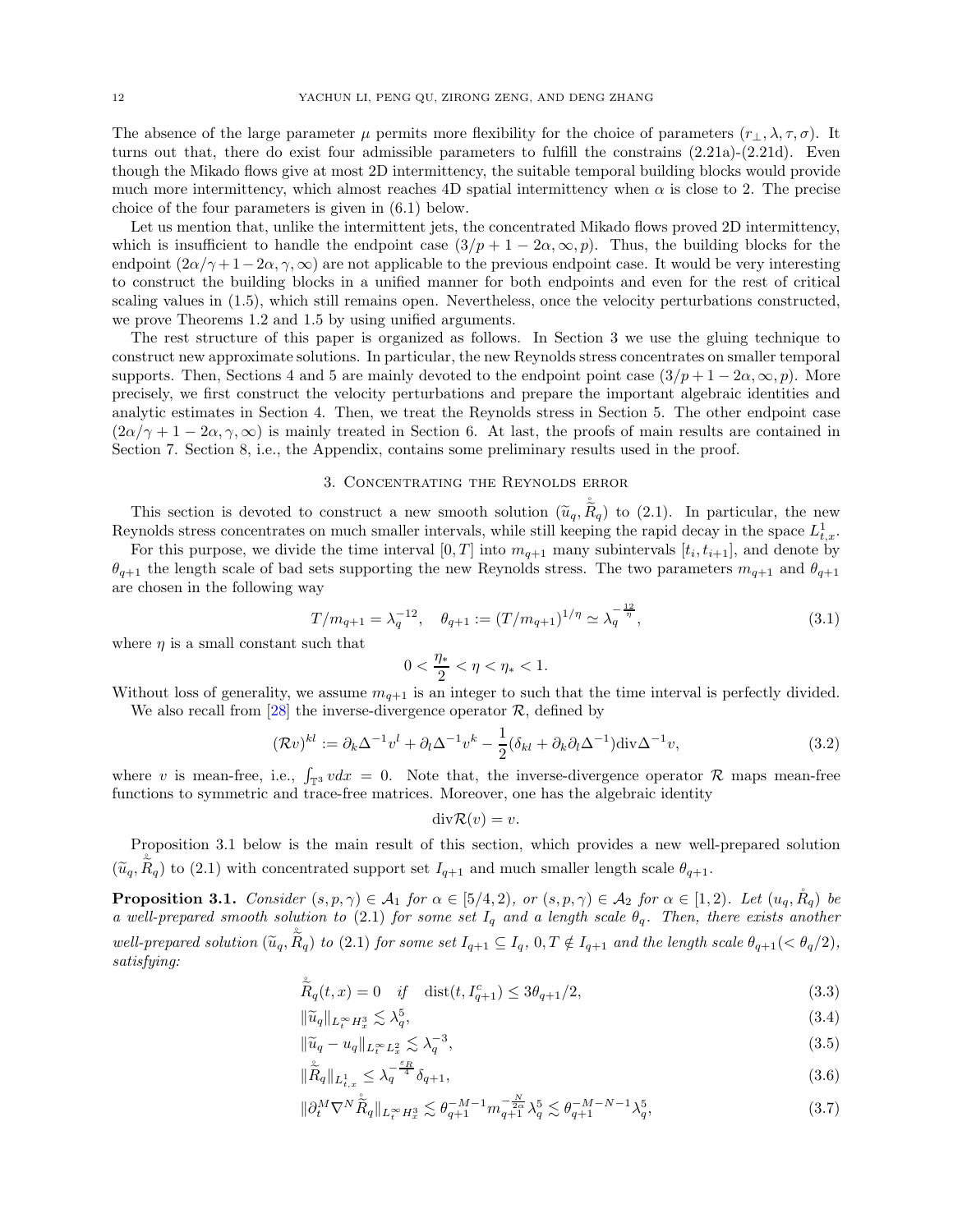<span id="page-12-0"></span>where the implicit constants are independent of q.

3.1. Stability estimates. We recall the regularity estimates of the strong solutions in [\[6\]](#page-44-9) for  $\alpha \in [1, 5/4)$ , the proof there also applies to the case where  $\alpha \in [1, 2)$ .

<span id="page-12-11"></span>**Proposition 3.2.** ([\[6](#page-44-9)]) Let  $\alpha \in [1,2)$ ,  $v_0 \in H_x^3(\mathbb{T}^3)$  be a mean free function and consider the Cauchy problem for [\(1.1\)](#page-1-2) with initial data  $v|_{t=t_0} = v_0$ . If

$$
0 < t_* - t_0 \le \frac{c}{\|v_0\|_{H_x^3}}\tag{3.8}
$$

for some universal constant  $c \in (0,1]$ , then there exists a unique strong solution v to  $(1.1)$  on  $[t_0, t_*]$  satisfying

$$
\sup_{t \in [t_0, t_*]} \|v(t)\|_{L_x^2}^2 + 2 \int_{t_0}^{t_*} \|v(t)\|_{\dot{H}_x^{\alpha}}^2 dt \le \|v_0\|_{L_x^2}^2 ,\tag{3.9}
$$

<span id="page-12-10"></span><span id="page-12-7"></span><span id="page-12-3"></span><span id="page-12-2"></span>
$$
\sup_{t \in [t_0, t_*]} \|v(t)\|_{H_x^3} \le 2 \|v_0\|_{H_x^3}.
$$
\n(3.10)

Moreover, if

$$
0 < t_* - t_0 \le \frac{c}{\|v_0\|_{H_x^3} (1 + \|v_0\|_{L_x^2})^{\frac{1}{2\alpha - 1}}},\tag{3.11}
$$

then it holds that for any  $N \geq 0$  and  $M \in \{0, 1\}$ ,

$$
\sup_{t \in (t_0, t_*]} |t - t_0|^{\frac{N}{2\alpha} + M} \|\partial_t^M \nabla^N v(t)\|_{H^3_x} \lesssim \|v_0\|_{H^3_x},
$$
\n(3.12)

where the implicit constant depends on  $\alpha, N, M$ .

On each subinterval  $[t_i, t_{i+1} + \theta_{q+1}], 0 \leq i \leq m_{q+1} - 1$ , we solve the following hyperdissipative Navier-Stokes equations

<span id="page-12-1"></span>
$$
\begin{cases} \partial_t v_i + \nu (-\Delta)^\alpha v_i + (v_i \cdot \nabla) v_i + \nabla P_i = 0, \\ \text{div } v_i = 0, \\ v_i|_{t=t_i} = u_q(t_i). \end{cases}
$$
\n(3.13)

The existence of strong solutions to [\(3.13\)](#page-12-1) can be guaranteed by the classical local well-posedness theory of the hyperdissipative Navier-Stoke equations. Actually, by [\(2.6\)](#page-8-2) and [\(2.7\)](#page-8-6), the conditions [\(3.8\)](#page-12-2) and [\(3.11\)](#page-12-3) are verified with  $t_*, t_0$  replaced by  $t_{i+1} + \theta_{q+1}$  and  $t_i$ , respectively. Thus, there exists a unique solution  $v_i$  to  $(3.13)$  on  $[t_i, t_{i+1} + \theta_{q+1}].$ 

Let  $w_i := u_q - v_i$ . Then  $w_i : [t_i, t_{i+1}] \times \mathbb{T}^3 \to \mathbb{R}^3$  satisfies the following equations

<span id="page-12-5"></span>
$$
\begin{cases}\n\partial_t w_i + (-\Delta)^\alpha w_i + \operatorname{div}(v_i \otimes w_i + w_i \otimes u_q) + \nabla p_i = \operatorname{div} \mathring{R}_q, \\
\operatorname{div} w_i = 0, \\
w_i|_{t=t_i} = 0,\n\end{cases}
$$
\n(3.14)

for some  $p_i : [t_i, t_{i+1}] \times \mathbb{T}^3 \to \mathbb{R}$ .

Lemma [3.3](#page-12-4) below contains the stability estimates for the solutions  $w_i$  to [\(3.14\)](#page-12-5).

<span id="page-12-4"></span>**Lemma 3.3.** (Stability estimates) Let  $\alpha \in [1,2)$ ,  $1 < \rho \leq 2$  and  $(u_q, R_q)$  be the well-prepared solution to [\(2.1\)](#page-8-1). Then, there exists a universal constant C, depending only on  $\alpha$  and  $\rho$ , such that the following estimates hold

$$
||w_i||_{L^{\infty}([t_i, t_{i+1} + \theta_{q+1}]; L^{\rho}_x)} \le C \int_{t_i}^{t_{i+1} + \theta_{q+1}} |||\nabla |\mathring{R}_q(s)||_{L^{\rho}_x} ds,
$$
\n(3.15)

<span id="page-12-8"></span><span id="page-12-6"></span>
$$
||w_i||_{L^{\infty}([t_i, t_{i+1} + \theta_{q+1}]; H^3_x)} \le C \int_{t_i}^{t_{i+1} + \theta_{q+1}} |||\nabla |\mathring{R}_q(s)||_{H^3_x} ds,
$$
\n(3.16)

<span id="page-12-9"></span>
$$
\|\mathcal{R}w_i\|_{L^{\infty}([t_i,t_{i+1}+\theta_{q+1}];L^{\rho}_x)} \leq C \int_{t_i}^{t_{i+1}+\theta_{q+1}} \|\mathring{R}_q(s)\|_{L^{\rho}_x} ds,
$$
\n(3.17)

where  $R$  is the inverse divergence operator given by  $(3.2)$ .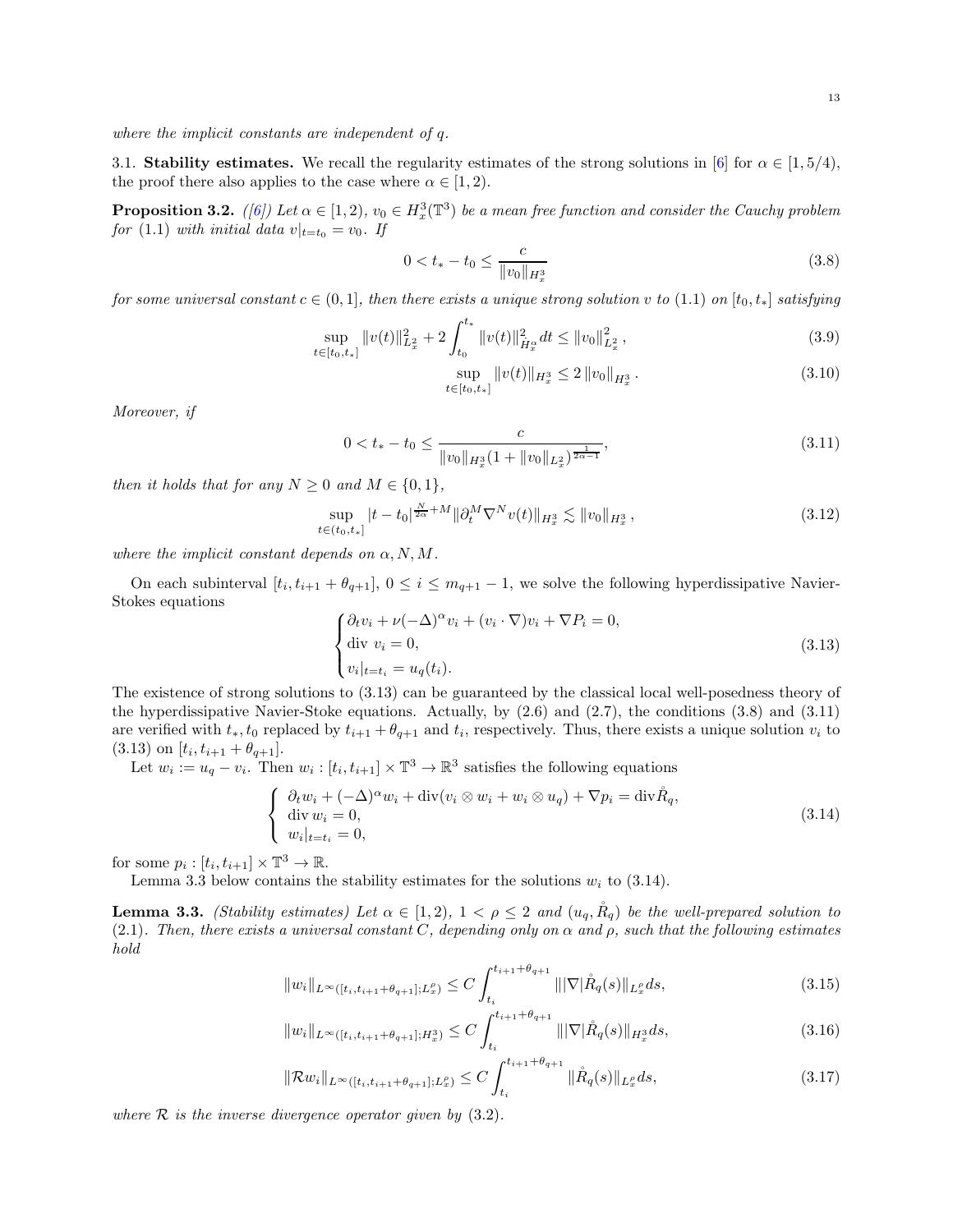*Proof.* Without loss of generality, we may consider the case  $t_i = 0$ . Let  $\mathbb{P}_H$  denote the Helmholtz-Leray projector, i.e.,  $\mathbb{P}_H = \text{Id} - \nabla \Delta^{-1}$ div. In order to prove [\(3.15\)](#page-12-6), we apply the semigroup method and reformulate equation [\(3.14\)](#page-12-5) as follows

$$
w_i(t) = \int_0^t e^{-(t-s)(-\Delta)^{\alpha}} \mathbb{P}_H \text{div}(\mathring{R}_q - v_i \otimes w_i - w_i \otimes u_q)(s) \, ds. \tag{3.18}
$$

Applying the classical semigroup estimates (cf.  $[6, (3.14)]$ ) to  $(3.18)$  we get

$$
||w_i(t)||_{L_x^{\rho}} \leq \int_0^t ||e^{-(t-s)(-\Delta)^{\alpha}} \mathbb{P}_H \text{div}(\mathring{R}_q - v_i \otimes w_i - w_i \otimes u_q)(s)||_{L_x^{\rho}} ds
$$
  
\n
$$
\lesssim \int_0^t |||\nabla |\mathring{R}_q||_{L_x^{\rho}} + (t-s)^{-\frac{1}{2\alpha}} ||(v_i \otimes w_i + w_i \otimes u_q)(s)||_{L_x^{\rho}} ds
$$
  
\n
$$
\leq C_* \int_0^t |||\nabla |\mathring{R}_q||_{L_x^{\rho}} + (t-s)^{-\frac{1}{2\alpha}} (||v_i(s)||_{L_x^{\infty}} + ||u_q(s)||_{L_x^{\infty}}) ||w_i(s)||_{L_x^{\rho}} ds,
$$
\n(3.19)

for some universal constant  $C_*$  depending only on  $\rho$  and  $\alpha$ .

We claim that for all  $t \in [0, t_1 + \theta_{q+1}],$ 

<span id="page-13-2"></span><span id="page-13-1"></span><span id="page-13-0"></span>
$$
||w_i(t)||_{L^{\rho}_x} \le 2C_* \int_0^t |||\nabla|\mathring{R}_q(s)||_{L^{\rho}_x} ds.
$$
\n(3.20)

We prove  $(3.20)$  via the bootstrap argument. First note that,  $(3.20)$  is valid for  $t = 0$ . Moreover, if  $(3.20)$ holds, we prove that the same estimate also holds with the constant  $2C_*$  replaced by a smaller constant such as  $3C_*/2$ . To this end, plugging [\(3.20\)](#page-13-1) into [\(3.19\)](#page-13-2) we get

$$
\|w_i(t)\|_{L_x^{\rho}} \le 2C_* \int_0^t \|\nabla |\mathring{R}_q(s)\|_{L_x^{\rho}} ds \left(\frac{1}{2} + C_* \left(\|v_i\|_{L_{t,x}^{\infty}} + \|u_q\|_{L_{t,x}^{\infty}}\right) \int_0^t (t-s)^{-\frac{1}{2\alpha}} ds\right)
$$
  

$$
\le 2C_* \int_0^t \|\nabla |\mathring{R}_q(s)\|_{L_x^{\rho}} ds \left(\frac{1}{2} + \frac{2\alpha C_*}{2\alpha - 1} t^{1 - \frac{1}{2\alpha}} \left(\|v_i\|_{L_{t,x}^{\infty}} + \|u_q\|_{L_{t,x}^{\infty}}\right)\right).
$$
 (3.21)

Since  $\alpha \in [1, 2)$ , for any  $t_1$  small enough such that

<span id="page-13-3"></span>
$$
\frac{2\alpha C_*}{2\alpha - 1}(t_1 + \theta_{q+1})^{1 - \frac{1}{2\alpha}} \left( \|v_i\|_{L^{\infty}_{t,x}} + \|u_q\|_{L^{\infty}_{t,x}} \right) \le \frac{1}{4},\tag{3.22}
$$

we have [\(3.20\)](#page-13-1) with the constant replaced by  $3C_*/2$ . Concerning the left-hand-side of [\(3.22\)](#page-13-3), using the Sobolev embedding  $H_x^3 \hookrightarrow L_x^{\infty}$ , [\(2.6\)](#page-8-2), [\(3.1\)](#page-11-4) and [\(3.10\)](#page-12-7) we have

$$
\frac{2\alpha C_{*}}{2\alpha - 1}(t_{1} + \theta_{q+1})^{1 - \frac{1}{2\alpha}} \left( \|v_{i}\|_{L_{t,x}^{\infty}} + \|u_{q}\|_{L_{t,x}^{\infty}} \right) \leq 4CC_{*}(T/m_{q+1})^{1 - \frac{1}{2\alpha}} \left( \|v_{i}\|_{L_{t}^{\infty} H_{x}^{3}} + \|u_{q}\|_{L_{t}^{\infty} H_{x}^{3}} \right)
$$
  
\n
$$
\leq 12CC_{*}(\lambda_{q}^{-12})^{\frac{1}{2} + \frac{\alpha - 1}{2\alpha}} \|u_{q}\|_{L_{t}^{\infty} H_{x}^{3}}
$$
  
\n
$$
\leq C'(\lambda_{q}^{-12})^{\frac{1}{2} + \frac{\alpha - 1}{2\alpha}} \lambda_{q}^{5} \leq C' \lambda_{q}^{-1},
$$
\n(3.23)

for some universal constant C'. Thus, [\(3.22\)](#page-13-3) is verified for a sufficiently large such that  $C'\lambda_q^{-1} \leq 1/4$ . This yields [\(3.20\)](#page-13-1) and so [\(3.15\)](#page-12-6).

Regarding [\(3.16\)](#page-12-8), since  $H_x^3$  is an algebra, using the classical semigroup estimates we get

$$
||w_i(t)||_{H_x^3} \le \int_0^t ||e^{-(t-s)(-\Delta)^\alpha} \mathbb{P}_H \text{div}(\mathring{R}_q - v_i \otimes w_i - w_i \otimes u_q)(s)||_{H_x^3} ds
$$
  
\n
$$
\le C_* \int_0^t |||\nabla|\mathring{R}_q||_{H_x^3} + (t-s)^{-\frac{1}{2\alpha}} (||v_i(s)||_{H_x^3} + ||u_q(s)||_{H_x^3}) ||w_i(s)||_{H_x^3} ds.
$$
 (3.24)

Similarly to [\(3.20\)](#page-13-1), we claim that for all  $t \in [0, t_1 + \theta_{q+1}],$ 

<span id="page-13-5"></span><span id="page-13-4"></span>
$$
||w_i(t)||_{H_x^3} \le 2C_* \int_0^t |||\nabla|\mathring{R}_q(s)||_{H_x^3} ds. \tag{3.25}
$$

Actually, plugging [\(3.25\)](#page-13-4) into [\(3.24\)](#page-13-5) we get

$$
||w_i(t)||_{H_x^3} \le 2C_* \int_0^t |||\nabla|\mathring{R}_q(s)||_{H_x^3} ds \left(\frac{1}{2} + \frac{2\alpha C_*}{2\alpha - 1} t^{1 - \frac{1}{2\alpha}} \left(||v_i||_{L_t^\infty H_x^3} + ||u_q||_{L_t^\infty H_x^3}\right)\right). \tag{3.26}
$$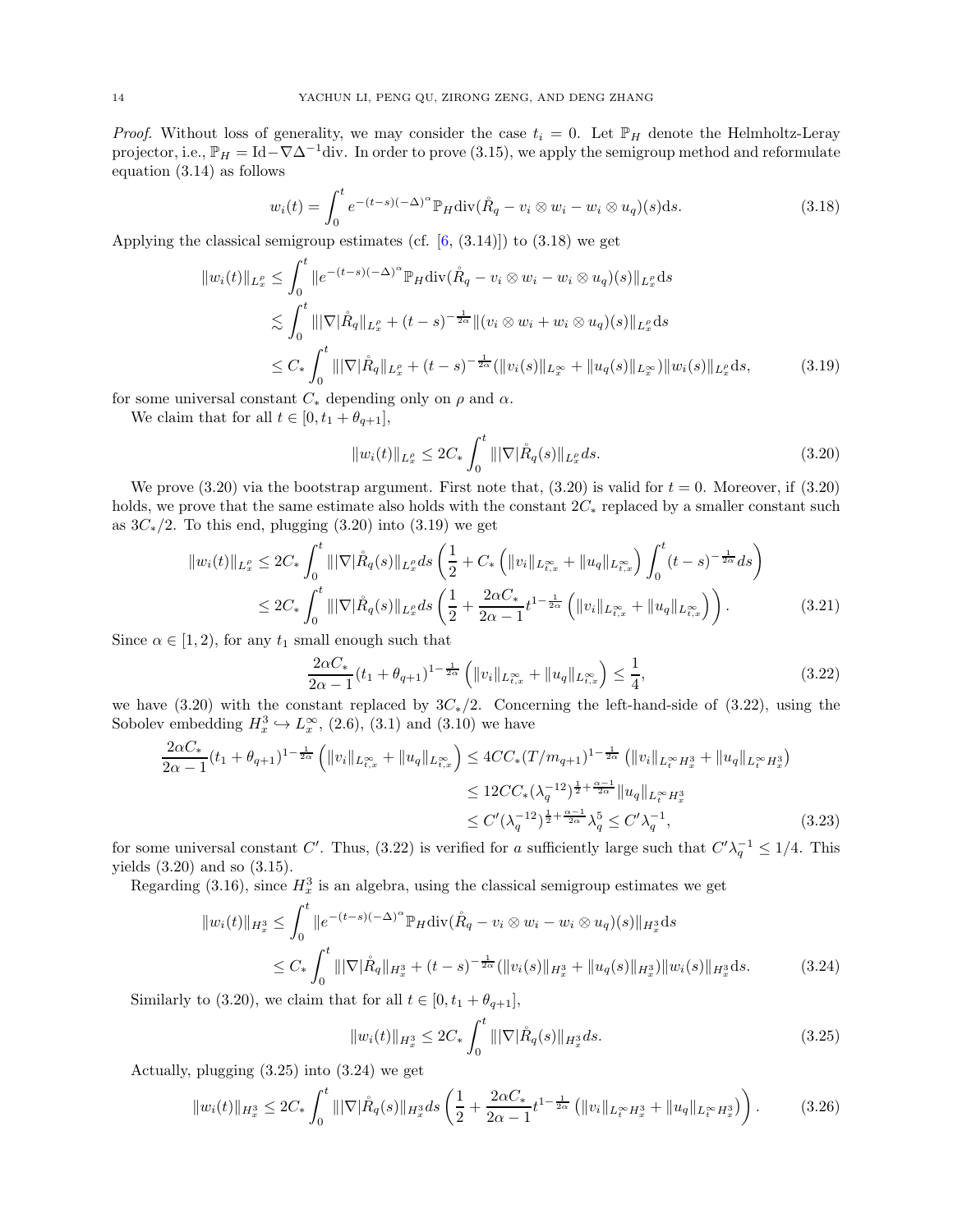In view of  $(2.6)$ ,  $(3.1)$  and  $(3.10)$ , one has

$$
\frac{2\alpha C_{*}}{2\alpha - 1} t^{1 - \frac{1}{2\alpha}} \left( \|v_{i}\|_{L_{t}^{\infty} H_{x}^{3}} + \|u_{q}\|_{L_{t}^{\infty} H_{x}^{3}} \right) \leq 6C_{*} (t_{1} + \theta_{q+1})^{\frac{1}{2} + \frac{2\alpha - 1}{2\alpha}} \|u_{q}\|_{L_{t}^{\infty} H_{x}^{3}} \leq C' (\lambda_{q}^{-12})^{\frac{1}{2} + \frac{2\alpha - 1}{2\alpha}} \lambda_{q}^{5} \leq C' \lambda_{q}^{-1},
$$
\n(3.27)

where C' is a universal constant. Thus, we see that the constant in  $(3.25)$  can be improved by  $3C_*/2$ , by assuming a sufficiently large such that  $C'\lambda_q^{-1} < 1/4$ , which, via the bootstrap argument yields [\(3.25\)](#page-13-4) for all  $t \in [0, t_1 + \theta_{q+1}]$ , as claimed. Thus, estimate [\(3.16\)](#page-12-8) follows.

It remains to prove [\(3.17\)](#page-12-9). Let

<span id="page-14-3"></span>
$$
z := \Delta^{-1} \operatorname{curl} w_i. \tag{3.28}
$$

Note that curl $z = -w_i$ , as  $w_i$  is divergence free. By the boundedness of Calderón-Zygmund operators in  $L^{\rho}$ spaces for  $1 < \rho < \infty$ , it holds that for any  $t \in [t_i, t_{i+1}],$ 

$$
\|\mathcal{R}w_i(t)\|_{L^{\rho}_x} \leq C_1 \|z(t)\|_{L^{\rho}_x},
$$

where  $C_1$  is a universal constant. Moreover, z satisfies the equation (see e.g. [\[6,](#page-44-9) [41\]](#page-45-9) for more details),

$$
\partial_t z + v_i \cdot \nabla z + (-\Delta)^\alpha z = \Delta^{-1} \operatorname{curl} \operatorname{div} \mathring{R}_q + \Delta^{-1} \operatorname{curl} \operatorname{div} \left( (z \times \nabla) v_i \right) + \Delta^{-1} \nabla \operatorname{div} \left( (z \cdot \nabla) v_i \right) + \Delta^{-1} \operatorname{curl} \operatorname{div} \left( ((z \times \nabla) u_q)^T \right),
$$
(3.29)

which can be reformulated as follows

$$
z(t) = \int_0^t e^{-(t-s)(-\Delta)^{\alpha}} \left( \Delta^{-1} \operatorname{curl} \operatorname{div} \mathring{R}_q + \Delta^{-1} \operatorname{curl} \operatorname{div} \left( ((z \times \nabla)u_q)^T \right) - \operatorname{div}(v_i \otimes z) \right) (s) ds + \int_0^t e^{-(t-s)(-\Delta)^{\alpha}} \left( \Delta^{-1} \operatorname{curl} \operatorname{div} \left( (z \times \nabla) v_i \right) + \Delta^{-1} \nabla \operatorname{div} \left( (z \cdot \nabla) v_i \right) \right) (s) ds.
$$
 (3.30)

Then, by virtue of the boundedness of Calderón-Zygmund operators in  $L^{\rho}$ ,  $\rho \in (1,2)$ , and the classical semigroup estimates, we derive

$$
||z(t)||_{L_x^{\rho}} \le C_* \bigg( \int_0^t ||\mathring{R}_q(s)||_{L_x^{\rho}} ds + \bigg( \|\nabla v_i\|_{L_{t,x}^{\infty}} + \|\nabla u_q\|_{L_{t,x}^{\infty}} \bigg) \int_0^t ||z(s)||_{L_x^{\rho}} ds + ||v_i||_{L_{t,x}^{\infty}} \int_0^t (t-s)^{-\frac{1}{2\alpha}} ||z(s)||_{L_x^{\rho}} ds \bigg),
$$
\n(3.31)

where  $C_*$  is a universal constant depending only on  $\rho$  and  $\alpha$ .

As in the case of [\(3.20\)](#page-13-1), we claim that for any  $t \in [0, t_1 + \theta_{q+1}],$ 

<span id="page-14-2"></span><span id="page-14-1"></span><span id="page-14-0"></span>
$$
||z(t)||_{L_x^{\rho}} \le 2C_* \int_0^t ||\mathring{R}_q(s)||_{L_x^{\rho}} ds. \tag{3.32}
$$

For this purpose, inserting [\(3.32\)](#page-14-0) into [\(3.31\)](#page-14-1) we get

$$
||z(t)||_{L_x^{\rho}} \le 2C_* \int_0^t ||\mathring{R}_q(s)||_{L_x^{\rho}} ds \left(\frac{1}{2} + C_* t\left(||\nabla v_i||_{L_{t,x}^{\infty}} + ||\nabla u_q||_{L_{t,x}^{\infty}}\right) + \frac{2\alpha C_*}{2\alpha - 1} t^{1 - \frac{1}{2\alpha}} ||v_i||_{L_{t,x}^{\infty}}\right).
$$
 (3.33)

Then, by  $(2.6)$ ,  $(3.1)$ ,  $(3.10)$  and the Sobolev embedding,

$$
C_{*}t\left(\|\nabla v_{i}\|_{L_{t,x}^{\infty}}+\|\nabla u_{q}\|_{L_{t,x}^{\infty}}\right)+\frac{2\alpha C_{*}}{2\alpha-1}t^{1-\frac{1}{2\alpha}}\|v_{i}\|_{L_{t,x}^{\infty}}\leq CC_{*}\left((t_{1}+\theta_{q+1})\left(\|v_{i}\|_{L_{t}^{\infty}}H_{x}^{3}+\|u_{q}\|_{L_{t}^{\infty}}H_{x}^{3}\right)+2(t_{1}+\theta_{q+1})^{1-\frac{1}{2\alpha}}\|v_{i}\|_{L_{t}^{\infty}}H_{x}^{3}\right)\leq CC_{*}(3(t_{1}+\theta_{q+1})+4(t_{1}+\theta_{q+1})^{1-\frac{1}{2\alpha}})\|u_{q}\|_{L_{t}^{\infty}}H_{x}^{3}\leq C'\left(\lambda_{q}^{-12}+(\lambda_{q}^{-12})^{\frac{1}{2}+\frac{2\alpha-1}{2\alpha}}\right)\lambda_{q}^{5}\leq 2C'\lambda_{q}^{-1},
$$
\n(3.34)

which along with [\(3.33\)](#page-14-2) yields that for a sufficiently large such that  $2C'\lambda_q^{-1} < 1/4$ , the constant in [\(3.32\)](#page-14-0) can be replaced by  $3C_*/2$ . This yields [\(3.32\)](#page-14-0) for all  $t \in [0, t_1 + \theta_{q+1}]$ , as claimed. Thus, in view of [\(3.28\)](#page-14-3), we prove  $(3.17)$ . Therefore, the proof is complete.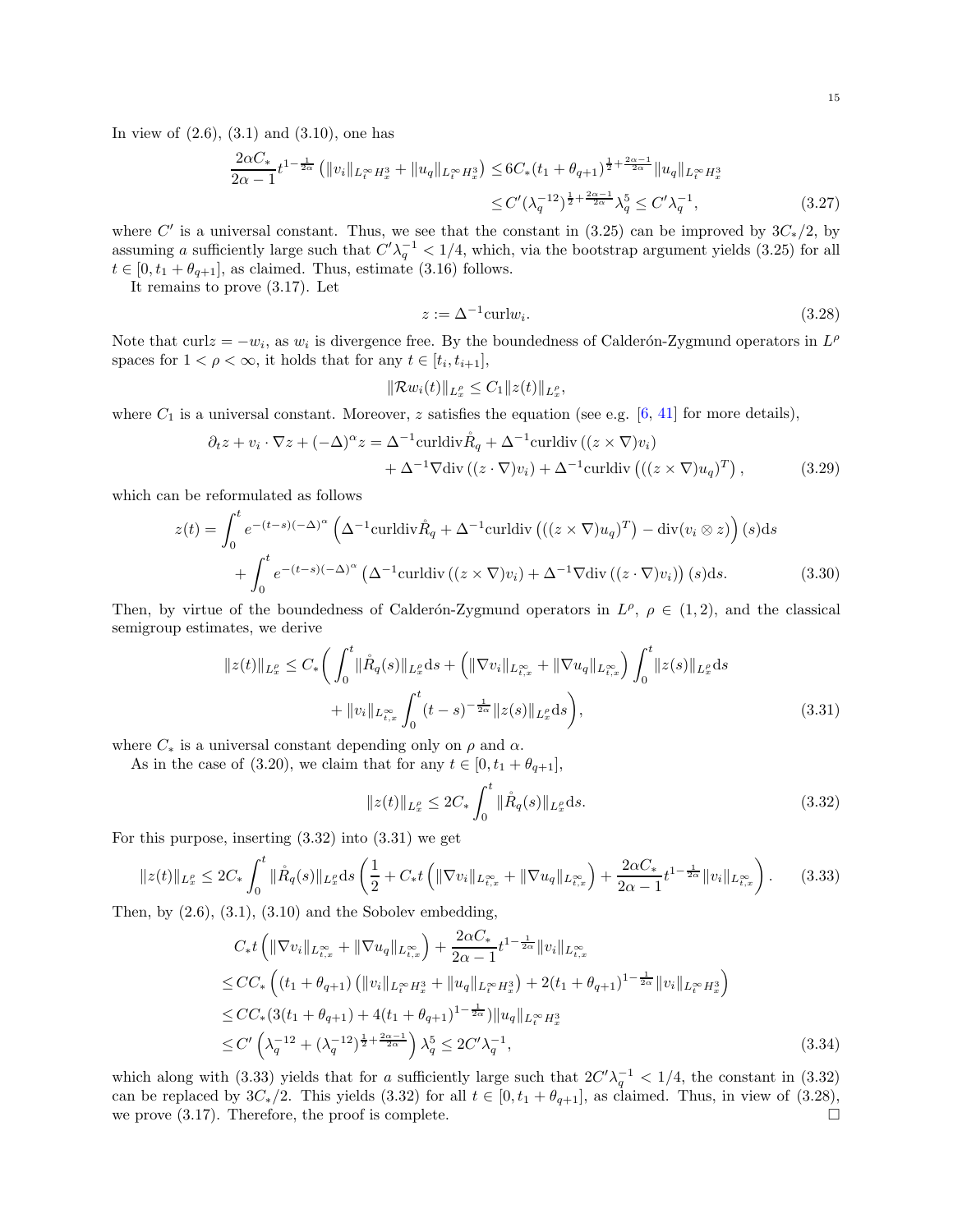<span id="page-15-0"></span>3.2. **Temporal gluing of local solutions.** From the previous section, we see that  $v_i$  is exactly the solution to the hyperdissipative Navier-Stokes equations [\(1.1\)](#page-1-2) on each subinterval  $[t_i, t_{i+1} + \theta_{q+1}], 0 \le i \le m_{q+1} - 1$ . Then, we glue the local solutions together in an appropriate way such that the glued solution  $\sum_i \chi_i v_i$  is the exact solution to  $(1.1)$  in a majority part of the time interval  $[0, T]$ , while the Reynolds stress error has smaller disjoint supports in time.

More precisely, we let  $\{\chi_i\}_{i=0}^{m_{q+1}-1}$  be a  $C_0^{\infty}$  partition of unity on  $[0,T]$  such that

$$
0 \le \chi_i(t) \le 1, \quad \text{for} \quad t \in [0, T],
$$

for  $0 < i < m_{q+1} - 1$ ,

$$
\chi_i = \begin{cases} 1 & \text{if } t_i + \theta_{q+1} \le t \le t_{i+1}, \\ 0 & \text{if } t \le t_i, \text{ or } t \ge t_{i+1} + \theta_{q+1}, \end{cases}
$$
(3.35)

and for  $i = 0$ ,

<span id="page-15-2"></span>
$$
\chi_i = \begin{cases} 1 & \text{if } 0 \le t \le t_{i+1}, \\ 0 & \text{if } t \ge t_{i+1} + \theta_{q+1}, \end{cases}
$$
 (3.36)

and for  $i = m_{q+1} - 1$ ,

$$
\chi_i = \begin{cases} 1 & \text{if } t_i + \theta_{q+1} \le t \le T, \\ 0 & \text{if } t \le t_i. \end{cases} \tag{3.37}
$$

Furthermore, we assume that  $\chi_i$ ,  $0 \leq i \leq m_{q+1} - 1$ , satisfy the following bounds,

<span id="page-15-3"></span>
$$
\|\partial_t^M \chi_i\|_{L_t^\infty} \lesssim \theta_{q+1}^{-M},\tag{3.38}
$$

where the implicit constant is independent of  $\theta_{q+1}$  and  $i, M \geq 0$ .

Now, let

<span id="page-15-5"></span>
$$
\widetilde{u}_q := \sum_{i=0}^{m_{q+1}-1} \chi_i v_i.
$$
\n(3.39)

Note that,  $\tilde{u}_q : [0, T] \times \mathbb{T}^3 \to \mathbb{R}^3$  is divergence and mean free. Moreover, for  $t \in [t_i, t_{i+1}]$ , we have

<span id="page-15-4"></span>
$$
\widetilde{u}_q = (1 - \chi_i)v_{i-1} + \chi_i v_i,
$$

and  $\widetilde{u}_q$  satisfies

$$
\partial_t \widetilde{u}_q + \nu(-\Delta)^\alpha \widetilde{u}_q + \operatorname{div}(\widetilde{u}_q \otimes \widetilde{u}_q) + \nabla \widetilde{p} = \operatorname{div} \widetilde{R}_q,\tag{3.40}
$$

where the new Reynolds stress is of form

$$
\tilde{\tilde{R}}_q = \partial_t \chi_i \mathcal{R}(v_i - v_{i-1}) - \chi_i (1 - \chi_i)((v_i - v_{i-1}) \hat{\otimes} (v_i - v_{i-1})),
$$
\n(3.41)

and the pressure  $\tilde{p} : [0,1] \times \mathbb{T}^3 \to \mathbb{R}$  is given by

$$
\widetilde{p} = \chi_i p_i + (1 - \chi) p_{i-1} - \chi_i (1 - \chi_i) \left( |v_i - v_{i-1}|^2 - \int_{\mathbb{T}^3} |v_i - v_{i-1}|^2 dx \right).
$$
 (3.42)

<span id="page-15-1"></span>3.3. Proof of Proposition [3.1.](#page-11-1) Using the definition of  $\chi_i$  and  $v_i$ , [\(2.6\)](#page-8-2) and [\(3.10\)](#page-12-7) we get

$$
\|\tilde{u}_q\|_{L_t^{\infty} H_x^3} \le \| \sum_i \chi_i v_i \|_{L_t^{\infty} H_x^3}
$$
  
\n
$$
\le \sup_i \left( \| (1 - \chi_i) v_{i-1} \|_{L_t^{\infty} (\text{supp} (\chi_i \chi_{i-1}); H_x^3)} + \| \chi_i v_i \|_{L_t^{\infty} (\text{supp} (\chi_i); H_x^3)} \right)
$$
  
\n
$$
\le 4 \| u_q \|_{L_t^{\infty} H_x^3} \lesssim \lambda_q^5,
$$
\n(3.43)

which yields [\(3.4\)](#page-11-5).

Regarding the estimate  $(3.5)$ , using  $(2.8)$ ,  $(3.1)$  and  $(3.15)$  we get

$$
\|\widetilde{u}_q - u_q\|_{L_t^{\infty} L_x^2} \le \|\sum_i \chi_i (v_i - u_q)\|_{L_t^{\infty} L_x^2}
$$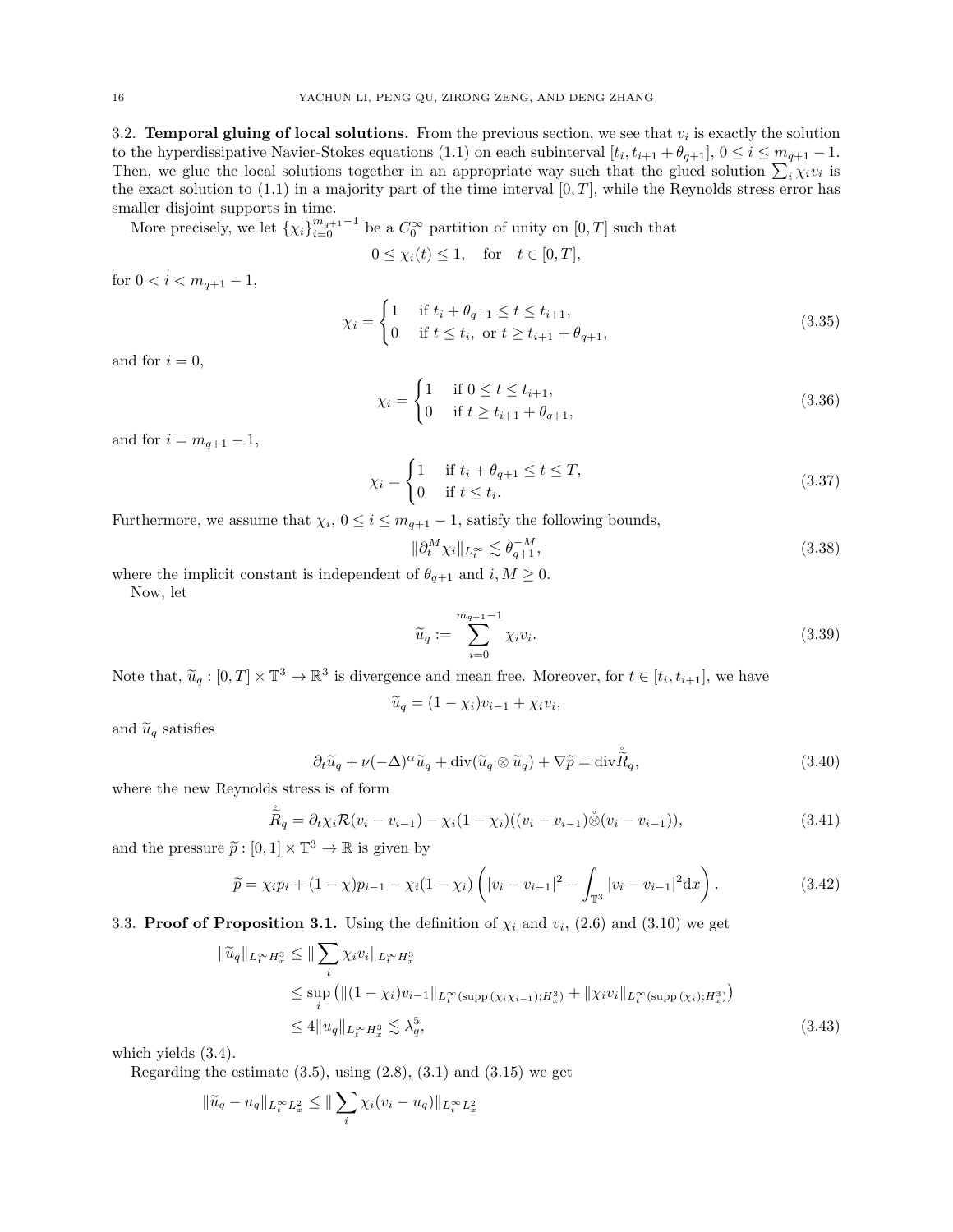$$
\leq \sup_{i} (||v_{i} - u_{q}||_{L_{t}^{\infty}(\text{supp}(\chi_{i});L_{x}^{2})} + ||v_{i-1} - u_{q}||_{L_{t}^{\infty}(\text{supp}(\chi_{i}\chi_{i-1});L_{x}^{2})})
$$
  
\n
$$
\lesssim \sup_{i} |\text{supp}(\chi_{i})| |||\nabla |\mathring{R}_{q}||_{L_{t}^{\infty}L_{x}^{2}}
$$
  
\n
$$
\lesssim m_{q+1}^{-1} ||\mathring{R}_{q}||_{L_{t}^{\infty}H_{x}^{3}} \lesssim m_{q+1}^{-1} \lambda_{q}^{9} \lesssim \lambda_{q}^{-3},
$$
\n(3.44)

Hence, estimate [\(3.5\)](#page-11-6) is verified.

Concerning the  $L^1$ -estimate of the new Reynolds stress, by  $(3.41)$ ,

$$
\|\dot{\tilde{R}}_{q}\|_{L_{t,x}^{1}} \leq \|\partial_{t}\chi_{i}\mathcal{R}(v_{i}-v_{i-1})\|_{L_{t,x}^{1}} + \|\chi_{i}(1-\chi_{i})((v_{i}-v_{i-1})\dot{\otimes}(v_{i}-v_{i-1}))\|_{L_{t,x}^{1}} =: J_{1} + J_{2}.
$$
\n(3.45)

Regarding the estimate of  $J_1$ , we choose

$$
1<\rho<\frac{4\varepsilon_R+36+8\beta b}{\varepsilon_R+36+8\beta b},
$$

where  $b, \beta$  are given by [\(2.3\)](#page-8-8) and  $\varepsilon_R$  is given by [\(2.10\)](#page-8-3), to get

$$
J_1 \leq \sum_{i} \|\partial_t \chi_i\|_{L^1_t} \|\mathcal{R}(v_i - v_{i-1})\|_{L^\infty_t L^p_x}
$$
  

$$
\lesssim \sum_{i} \|\mathcal{R}(w_i - w_{i-1})\|_{L^\infty_t (\text{supp}(\chi_i \chi_{i-1}); L^p_x)},
$$
 (3.46)

which along with the Gagliardo-Nirenberg inequality, [\(2.8\)](#page-8-7), [\(2.10\)](#page-8-3) and [\(3.17\)](#page-12-9) yields that

<span id="page-16-0"></span>
$$
J_1 \lesssim \sum_{i} \int_{t_i}^{t_{i+1}} ||\mathring{R}_q(s)||_{L_x^{\rho}} ds
$$
  
\n
$$
\lesssim ||\mathring{R}_q||_{L_{t,x}^1}^{1 - \frac{2(\rho - 1)}{3\rho}} ||\mathring{R}_q||_{L_t^{\infty} H_x^3}^{2(\rho - 1)}
$$
  
\n
$$
\lesssim \lambda_q^{-\varepsilon_R + (\varepsilon_R + 9) \frac{2(\rho - 1)}{3\rho}} \delta_{q+1}^{1 - \frac{2(\rho - 1)}{3\rho}} \le \lambda_q^{-\frac{3\varepsilon_R}{8}} \delta_{q+1},
$$
\n(3.47)

where in the last step we chose a sufficiently large and used  $\lambda_q^{-\epsilon_R/8}$  to absorb the implicit constant.

Concerning the estimate of  $J_2$ , using  $(3.15)$  we obtain

$$
J_2 \leq \sum_{i} ||\chi_i - \chi_i^2||_{L_t^1} ||((v_i - v_{i-1}) \stackrel{\circ}{\otimes} (v_i - v_{i-1}))||_{L_t^\infty L_x^1}
$$
  
\n
$$
\lesssim \sum_{i} |\text{supp}_{t} \chi_i(1 - \chi_i)|| \chi_i - \chi_i^2 ||_{L_t^\infty} ||w_i - w_{i-1}||_{L_t^\infty(\text{supp}(\chi_i \chi_{i-1}); L_x^2)}^2
$$
  
\n
$$
\lesssim \sum_{i} \theta_{q+1} \left( \int_{t_i}^{t_{i+1}} ||\nabla |\mathring{R}_q(s)||_{L_x^2} ds \right)^2
$$
  
\n
$$
\lesssim \theta_{q+1} ||\nabla |\mathring{R}_q||_{L_t^1 L_x^2}^2,
$$
\n(3.48)

then using [\(2.8\)](#page-8-7), [\(2.10\)](#page-8-3) and the fact that  $\lambda_q^{-1} \ll \delta_{q+1}^{1/9}$  and  $0 < \eta < 1$  we lead to

$$
J_2 \lesssim m_{q+1}^{-\frac{1}{\eta}} \|\mathring{R}_q\|_{L^1_{t,x}}^{\frac{8}{9}} \|\mathring{R}_q\|_{L^1_t H^3_x}^{\frac{10}{9}} \lesssim \lambda_q^{-12/\eta} \lambda_q^{-\frac{8}{9}\varepsilon_R} \delta_{q+1}^{\frac{8}{9}} \lambda_q^{10} \leq \lambda_q^{-\frac{1}{2}\varepsilon_R} \delta_{q+1},\tag{3.49}
$$

where we also chose a sufficient large and used  $\lambda_q^{-\varepsilon_R/4}$  to absorb the implicit constant.

Thus, we conclude from [\(3.47\)](#page-16-0)-[\(3.49\)](#page-16-1) that

<span id="page-16-2"></span><span id="page-16-1"></span>
$$
\|\tilde{\tilde{R}}_{q}\|_{L^{1}_{t,x}} \leq \lambda_{q}^{-\frac{\varepsilon_{R}}{4}} \delta_{q+1},\tag{3.50}
$$

and so [\(3.6\)](#page-11-3) is verified.

Regarding the estimate [\(3.7\)](#page-11-7), by [\(3.41\)](#page-15-4), for  $t \in [t_i, t_{i+1}], 0 \le i \le m_{q+1} - 1$ ,

$$
\|\partial_t^M \nabla^N \dot{\tilde{R}}_q\|_{L_t^\infty H_x^3} \leq \|\partial_t^M \nabla^N (\partial_t \chi_i \mathcal{R}(v_i - v_{i-1}))\|_{L_t^\infty H_x^3} + \|\partial_t^M \nabla^N (\chi_i (1 - \chi_i)((v_i - v_{i-1}) \dot{\otimes} (v_i - v_{i-1})))\|_{L_t^\infty H_x^3}.
$$
(3.51)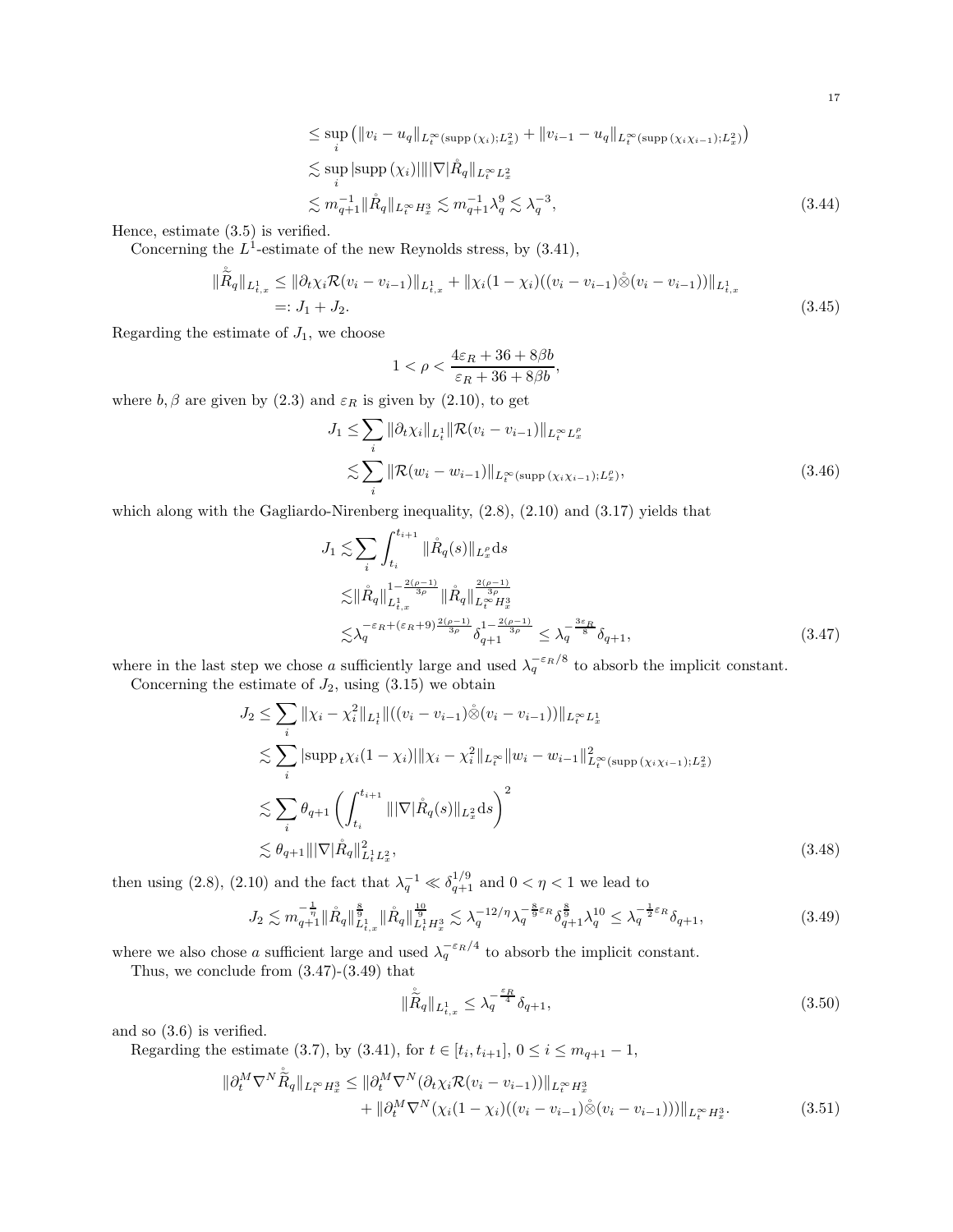For the first term on the right-hand-side of [\(3.51\)](#page-16-2), by [\(2.6\)](#page-8-2), [\(3.10\)](#page-12-7) and the fact that  $\theta_{q+1}^{-1} \ge m_{q+1}$ ,

$$
\|\partial_t^M \nabla^N (\partial_t \chi_i \mathcal{R}(v_i - v_{i-1}))\|_{L_t^\infty H_x^3} \n\lesssim \sum_{M_1 + M_2 = M} \|\partial_t^{M_1 + 1} \chi_i\|_{L_t^\infty} \left( \|\partial_t^{M_2} \nabla^N v_i\|_{L_t^\infty(\text{supp}(\chi_i); H_x^3)} + \|\partial_t^{M_2} \nabla^N v_{i-1}\|_{L_t^\infty(\text{supp}(\chi_{i-1}); H_x^3)} \right) \n\lesssim \sum_{M_1 + M_2 = M} \theta_{q+1}^{-M_1 - 1} m_{q+1}^{\frac{N}{2\alpha} + M_2} \lambda_q^5 \lesssim \theta_{q+1}^{-M_1 - 1} m_{q+1}^{\frac{N}{2\alpha}} \lambda_q^5,
$$
\n(3.52)

where the implicit constants are independent of i and  $q$ . In order to control the second term of  $(3.51)$ , using  $(2.6), (3.10), (3.12)$  $(2.6), (3.10), (3.12)$  $(2.6), (3.10), (3.12)$  $(2.6), (3.10), (3.12)$  $(2.6), (3.10), (3.12)$  and the fact that  $\theta_{q+1}^{-1} \ge m_{q+1} \ge \lambda_q^{-5}$  we obtain

$$
\|\partial_t^M \nabla^N (\chi_i (1 - \chi_i)(v_i - v_{i-1}) \hat{\otimes} (v_i - v_{i-1}))\|_{L_t^\infty H_x^3} \n\lesssim \sum_{M_1 + M_2 = M} \|\partial_t^{M_1} (\chi_i (1 - \chi_i)\|_{L_t^\infty} \|\partial_t^{M_2} \nabla^N (v_i - v_{i-1}) \hat{\otimes} (v_i - v_{i-1}))\|_{L_t^\infty(\text{supp}(\chi_i \chi_{i-1}); H_x^3)} \n\lesssim \sum_{M_1 + M_2 = M} \theta_{q+1}^{-M_1} \|\partial_t^{M_2} \nabla^N ((v_i - v_{i-1}) \otimes (v_i - v_{i-1}))\|_{L_t^\infty(\text{supp}(\chi_i \chi_{i-1}); H_x^3)} \n\lesssim \sum_{M_1 + M_2 = M} \theta_{q+1}^{-M_1} m_{q+1}^{\frac{N}{2\alpha} + M_2} \lambda_q^{10} \lesssim \theta_{q+1}^{-M_1 - 1} m_{q+1}^{\frac{N}{2\alpha}} \lambda_q^5,
$$
\n(3.53)

where the implicit constants are independent of i and  $q$ . Combing [\(3.52\)](#page-17-1) and [\(3.53\)](#page-17-2) we prove [\(3.7\)](#page-11-7).

It remains to prove [\(3.3\)](#page-11-8) and the well-preparedness of the  $(\tilde{u}_q, \tilde{\tilde{R}}_q)$ . By the choice of  $m_q$  and  $\theta_q$  in [\(3.1\)](#page-11-4),

<span id="page-17-2"></span><span id="page-17-1"></span>
$$
\theta_{q+1} = \lambda_q^{-\frac{12}{\eta}} \ll \frac{1}{2} \lambda_{q-1}^{-\frac{12}{\eta}} = \frac{1}{2} \theta_q.
$$
\n(3.54)

Since  $(u_q, \mathring{R}_q)$  is a well-prepared solution to [\(2.1\)](#page-8-1) for the set  $I_q$  and the length scale  $\theta_q$ , we note that  $u_q$  is an exact solution to [\(1.1\)](#page-1-2) on the  $\theta_q$ -neighborhood of  $I_q^c$ . In particular, if  $t_{i-1}$  and  $t_i$  both lie in this region, we have that  $\widetilde{u}_q = v_{i-1} = v_i = u_q$  on the overlapped region supp  $\chi_{i-1}\chi_i$ , thus  $\widetilde{u}_q$  is an exact solution there.

Based on the above argument, we define the index set  $\mathcal C$  by

$$
\mathcal{C} := \left\{ i \in \mathbb{Z} : 1 \le i \le m_{q+1} - 1 \text{ and } \mathring{R}_q \not\equiv 0 \text{ on } [t_{i-1}, t_i + \theta_{q+1}] \cap [0, T] \right\},\tag{3.55}
$$

and choose  $I_{q+1}$  in the way

$$
I_{q+1} := \bigcup_{i \in C} \left[ t_i - 2\theta_{q+1}, t_i + 3\theta_{q+1} \right]. \tag{3.56}
$$

We claim that for any  $q \geq 0$ ,

<span id="page-17-5"></span><span id="page-17-4"></span><span id="page-17-3"></span><span id="page-17-0"></span>
$$
I_{q+1} \subseteq I_q. \tag{3.57}
$$

To this end, it is equivalent to show that for any  $t_* \in I_q^c$ , it holds that  $t_* \in I_{q+1}^c$ . We argue by contradiction. Suppose that  $t_* \in I_{q+1}$ , then

$$
\mathring{R}_q \neq 0
$$
 on  $[t_* - 2(T/m_{q+1}), t_* + 2(T/m_{q+1}) + \theta_{q+1}].$  (3.58)

Since  $t_* \in I_q^c$  and  $2T/m_{q+1} + \theta_{q+1} \ll \theta_q/2$ , we infer that

dist
$$
(t, I_q^c) \le \frac{\theta_q}{2}
$$
,  $\forall t \in [t_* - 2(T/m_{q+1}), t_* + 2(T/m_{q+1}) + \theta_{q+1}],$ 

which along with the well-preparedness of  $(u_q, \tilde{R}_q)$  yields that

$$
\mathring{R}_q(t) = 0
$$
 for all  $t \in [t_* - 2(T/m_{q+1}), t_* + 2(T/m_{q+1}) + \theta_{q+1}].$ 

This leads to the contradiction with [\(3.58\)](#page-17-3). Thus, [\(3.57\)](#page-17-4) is proved.

We next prove  $(3.3)$ , i.e.,

$$
\mathring{\tilde{R}}_q(t,x) = 0 \quad \text{if} \quad \text{dist}(t, I_{q+1}^c) \le 3\theta_{q+1}/2,
$$

For this purpose, we take any  $t \in [0, T]$  such that  $dist(t, I_{q+1}^c) \leq 3\theta_{q+1}/2$ .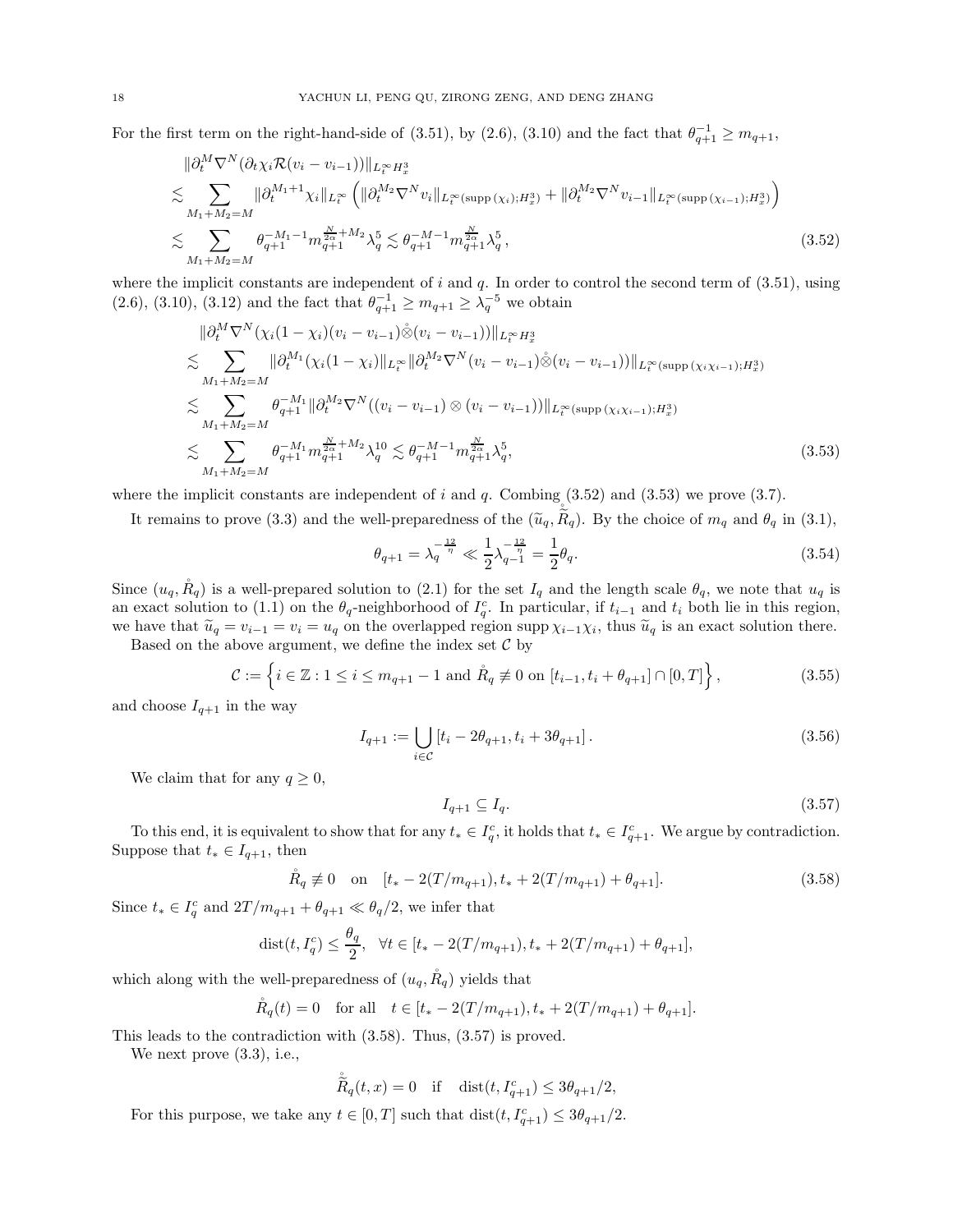If  $t \in I_{q+1}$ , by  $(3.56)$ ,  $t \in [t_i - 2\theta_{q+1}, t_i + 3\theta_{q+1}]$  for some  $i \in \mathcal{C}$ . Then, we have

$$
t \in [t_i - 2\theta_{q+1}, t_i - \frac{\theta_{q+1}}{2}] \text{ or } t \in [t_i + \frac{3\theta_{q+1}}{2}, t_i + 3\theta_{q+1}].
$$
 (3.59)

For  $t \in [t_i - 2\theta_{q+1}, t_i - \theta_{q+1}/2]$ , since  $\chi_{i-1}(t) = 1$  and  $\partial_t \chi_{i-1}(t) = 0$ , we infer from [\(3.41\)](#page-15-4) with  $i-1$  replacing *i* that  $\tilde{R}_q(t) = 0$ . Similarly arguments also apply to the case where  $t \in [t_i + 3\theta_{q+1}/2, t_i + 3\theta_{q+1}]$ .

If  $t \in I_{q+1}^c$ , then there exists  $0 \leq j \leq m_{q+1}-1$ , such that  $t \in [t_j, t_{j+1}]$ . If  $t \in [t_j + \theta_{q+1}, t_{j+1}]$ , since

 $\chi_j(t) = 0, \, \partial_t \chi_j(t) = 0$ , we still have from [\(3.41\)](#page-15-4) with j replacing i that  $\tilde{R}_q(t) = 0$ . For  $t \in [t_j, t_j + \theta_{q+1}]$ , we have that  $j \notin \mathcal{C}$ , otherwise  $t \in [t_j - 2\theta_{q+1}, t_j + 3\theta_{q+1}] \subseteq I_{q+1}$ . Hence, it follows from [\(3.55\)](#page-17-0) that

$$
\mathring{R}_q \equiv 0 \quad \text{on} \quad [t_{j-1}, t_j + \theta_{q+1}].
$$

This means that  $u_q$  solves solution to [\(1.1\)](#page-1-2) on  $[t_{j-1}, t_j + \theta_{q+1}]$ . Thus, by the uniqueness in Proposition [3.2,](#page-12-11)

$$
v_{j-1} = v_j = u_q \quad on \ [t_j, t_j + \theta_{q+1}].
$$

Plugging this into [\(3.41\)](#page-15-4) with j replacing i we obtain  $\tilde{\tilde{R}}_q(t) = 0$  and thus finish the proof of [\(3.3\)](#page-11-8). Therefore, the proof of Proposition [3.1](#page-11-1) is complete.  $\Box$ 

<span id="page-18-0"></span>

### 4. VELOCITY PERTURBATIONS IN THE SUPERCRITICAL REGIME  $A_1$

In this section, we mainly construct the crucial velocity perturbations whose borderline in particular includes the endpoint case where  $(s, \gamma, p) = (3/p + 1 - 2\alpha, \infty, p), \alpha \in [5/4, 2)$ .

The fundamental building blocks are indexed by six parameters  $r_{\perp}$ ,  $r_{\parallel}$ ,  $\lambda$ ,  $\mu$ ,  $\tau$  and  $\sigma$ , chosen in the following way

<span id="page-18-2"></span>
$$
r_{\perp} := \lambda_{q+1}^{-1+2\varepsilon}, \ r_{\parallel} := \lambda_{q+1}^{-1+4\varepsilon}, \ \lambda := \lambda_{q+1}, \ \mu := \lambda_{q+1}^{2\alpha-1+2\varepsilon}, \ \tau := \lambda_{q+1}^{4\alpha-5+11\varepsilon}, \ \sigma := \lambda_{q+1}^{2\varepsilon}, \tag{4.1}
$$

where  $\varepsilon$  is a sufficiently small constant satisfying [\(2.4\)](#page-8-4).

We note that, the parameters are chosen in this way, in order to control both the strong dissipativity and oscillation errors as shown in the constrains [\(2.20a\)](#page-10-1)-[\(2.20f\)](#page-10-2).

<span id="page-18-1"></span>4.1. Spatial building blocks. We use the intermittent jets, first introduced in [\[6\]](#page-44-9), as the basic spatial building blocks. More precisely, we let  $\Phi : \mathbb{R}^2 \to \mathbb{R}$  be a smooth cut-off function supported on a ball of radius 1 and normalize  $\Phi$  such that  $\phi := -\Delta \Phi$  satisfies

$$
\frac{1}{4\pi^2} \int_{\mathbb{R}^2} \phi^2(x) dx = 1.
$$
 (4.2)

Moreover, let  $\psi : \mathbb{R} \to \mathbb{R}$  be a smooth and mean-zero function, satisfying

$$
\frac{1}{2\pi} \int_{\mathbb{R}} \psi^2(x) dx = 1, \quad \text{supp}\,\psi \subseteq [-1, 1].
$$
 (4.3)

The corresponding rescaled cut-off functions are defined by

$$
\phi_{r_{\perp}}(x) := r_{\perp}^{-1} \phi\left(\frac{x}{r_{\perp}}\right), \quad \Phi_{r_{\perp}}(x) := r_{\perp}^{-1} \Phi\left(\frac{x}{r_{\perp}}\right), \quad \psi_{r_{\parallel}}(x) := r_{\parallel}^{-\frac{1}{2}} \psi\left(\frac{x}{r_{\parallel}}\right).
$$

With this scaling,  $\phi_{r_{\perp}}$  is supported in the ball of radius  $r_{\perp}$  in  $\mathbb{R}^2$  and  $\psi_{r_{\parallel}}$  is supported in the ball of radius  $r_{\parallel}$  in R. By an abuse of notation, we periodize  $\phi_{r_\perp}$ ,  $\Phi_{r_\perp}$  and  $\psi_{r_{\parallel}}$  so that  $\phi_{r_\perp}$ ,  $\Phi_{r_\perp}$  are treated as periodic functions defined on  $\mathbb{T}^2$  and  $\psi_{r_{\parallel}}$  is treated as a periodic function defined on  $\mathbb{T}$ .

Let  $\Lambda \subset \mathbb{S}^2 \cap \mathbb{Q}^3$  be the wavevector set as in the Geometrical Lemma [8.1,](#page-42-2) and let  $(k, k_1, k_2)$  be the orthonormal bases for every  $k \in \Lambda$ .

The *intermittent jets* are defined by

$$
W_{(k)} := \psi_{r_{\parallel}}(\lambda r_{\perp} N_{\Lambda}(k_1 \cdot x + \mu t)) \phi_{r_{\perp}}(\lambda r_{\perp} N_{\Lambda} k \cdot (x - \alpha_k), \lambda r_{\perp} N_{\Lambda} k_2 \cdot (x - \alpha_k)) k_1, \quad k \in \Lambda.
$$

Here,  $N_{\Lambda}$  is given by [\(8.2\)](#page-42-3). The parameters  $r_{\parallel}$  and  $r_{\perp}$  measure the concentration effect of the intermittent jets, and  $\mu$  is the temporal oscillation parameter. The shifts  $\alpha_k \in \mathbb{R}^3$  are chosen suitably such that  $W_{(k)}$  and  $W_{(k')}$  have disjoint supports if  $k \neq k'$ . The existence of such  $\alpha_k$  can be guaranteed by taking  $r_{\perp}$  sufficiently small (see, e.g., [\[11\]](#page-44-11)).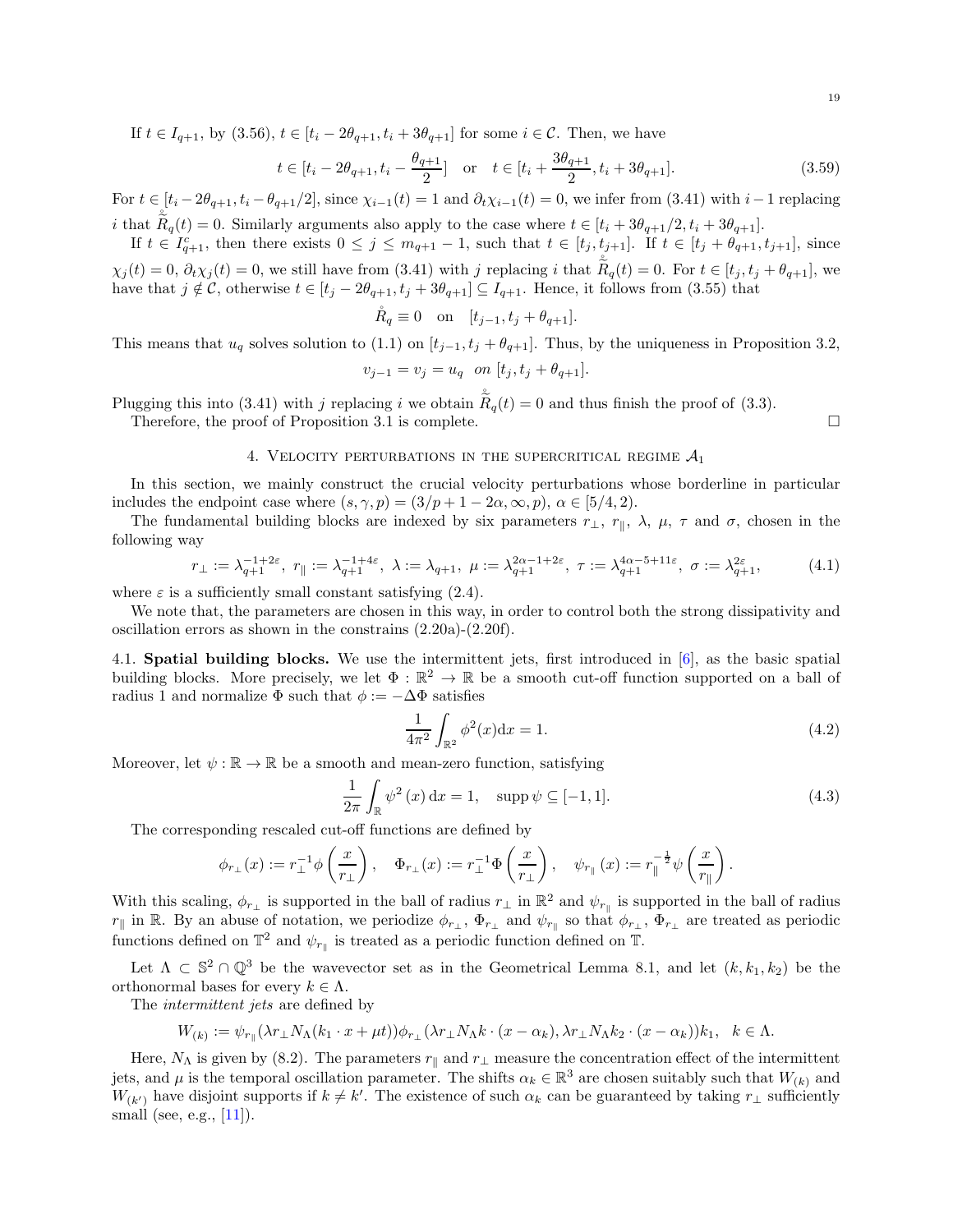For brevity, we set

$$
\psi_{(k_1)}(x) := \psi_{r_{\parallel}}(\lambda r_{\perp} N_{\Lambda}(k_1 \cdot x + \mu t)), \n\phi_{(k)}(x) := \phi_{r_{\perp}}(\lambda r_{\perp} N_{\Lambda} k \cdot (x - \alpha_k), \lambda r_{\perp} N_{\Lambda} k_2 \cdot (x - \alpha_k)), \n\Phi_{(k)}(x) := \Phi_{r_{\perp}}(\lambda r_{\perp} N_{\Lambda} k \cdot (x - \alpha_k), \lambda r_{\perp} N_{\Lambda} k_2 \cdot (x - \alpha_k)),
$$
\n(4.4)

and thus

<span id="page-19-1"></span>
$$
W_{(k)} = \psi_{(k_1)} \phi_{(k)} k_1, \quad k \in \Lambda.
$$
\n(4.5)

Because  $W_{(k)}$  is not divergence-free, we also need the corrector

<span id="page-19-4"></span>
$$
\widetilde{W}_{(k)}^c := \frac{1}{\lambda^2 N_{\Lambda}^2} \nabla \psi_{(k_1)} \times \text{curl}(\Phi_{(k)} k_1)
$$
\n(4.6)

and let

<span id="page-19-3"></span>
$$
W_{(k)}^c := \frac{1}{\lambda^2 N_{\Lambda}^2} \psi_{(k_1)} \Phi_{(k)} k_1.
$$
\n(4.7)

Then, by straightforward computations,

$$
W_{(k)} + \widetilde{W}_{(k)}^c = \text{curl} \text{curl} \left( \frac{1}{\lambda^2 N_{\Lambda}^2} \psi_{(k_1)} \Phi_{(k)} k_1 \right) = \text{curl} \text{curl} W_{(k)}^c,
$$
\n(4.8)

which yields that

$$
\operatorname{div}(W_{(k)} + \widetilde{W}_{(k)}^c) = 0. \tag{4.9}
$$

Lemma [4.1](#page-19-2) below contains the key estimates of the intermittent jets.

<span id="page-19-2"></span>**Lemma 4.1** (Estimates of intermittent jets, [\[11\]](#page-44-11)). For  $p \in [1,\infty]$ , N,  $M \in \mathbb{N}$ , we have

$$
\left\|\nabla^{N}\partial_{t}^{M}\psi_{(k_{1})}\right\|_{C_{t}L_{x}^{p}} \lesssim r_{\parallel}^{\frac{1}{p}-\frac{1}{2}}\left(\frac{r_{\perp}\lambda}{r_{\parallel}}\right)^{N}\left(\frac{r_{\perp}\lambda\mu}{r_{\parallel}}\right)^{M},\tag{4.10}
$$

$$
\left\| \nabla^N \phi_{(k)} \right\|_{L^p_x} + \left\| \nabla^N \Phi_{(k)} \right\|_{L^p_x} \lesssim r^{\frac{2}{p}-1}_{\perp} \lambda^N,
$$
\n(4.11)

where the implicit constants are independent of  $r_{\perp}, r_{\parallel}, \lambda$  and  $\mu$ . Moreover, it holds that

$$
\|\nabla^{N}\partial_{t}^{M}W_{(k)}\|_{C_{t}L_{x}^{p}} + \frac{r_{\parallel}}{r_{\perp}}\left\|\nabla^{N}\partial_{t}^{M}\widetilde{W}_{(k)}^{c}\right\|_{C_{t}L_{x}^{p}} + \lambda^{2}\left\|\nabla^{N}\partial_{t}^{M}W_{(k)}^{c}\right\|_{C_{t}L_{x}^{p}}
$$

$$
\lesssim r_{\perp}^{\frac{2}{p}-1}r_{\parallel}^{\frac{1}{p}-\frac{1}{2}}\lambda^{N}\left(\frac{r_{\perp}\lambda\mu}{r_{\parallel}}\right)^{M}, \quad k \in \Lambda,
$$
(4.12)

where the implicit constants are independent of  $r_{\perp}, r_{\parallel}, \lambda$  and  $\mu$ .

<span id="page-19-0"></span>4.2. **Temporal building blocks.** As already seen in the previous sections, the space  $C_t L_x^2$  is not a suitable candidate to construct non-unique solutions for the hyperdissipative NSE [\(1.1\)](#page-1-2) when  $\alpha \geq 5/4$ , due to the well-posedness results [\[55\]](#page-46-0).

The keypoint in the current case is to exploit the temporal intermittency through suitable temporal building blocks. These temporal building blocks are indexed by two additional parameters  $\tau$  and  $\sigma$ , which particularly parameterize the concentration and oscillation in time. In particular, in view of the choice [\(4.1\)](#page-18-2), the strength of temporal oscillation is proportionate to the viscosity of the fluid, and almost provides the 3D spatial intermittency when the high dissipativity exponent  $\alpha$  is close to 2.

More precisely, as in [\[19](#page-44-14)], we choose  $g \in C_c^{\infty}([0, T])$  as a cut-off function such that

<span id="page-19-5"></span>
$$
\operatorname{\int}_{0}^{T} g^{2}(t)dt = 1,
$$

and then rescale g by

$$
g_{\tau}(t) = \tau^{\frac{1}{2}} g(\tau t),\tag{4.13}
$$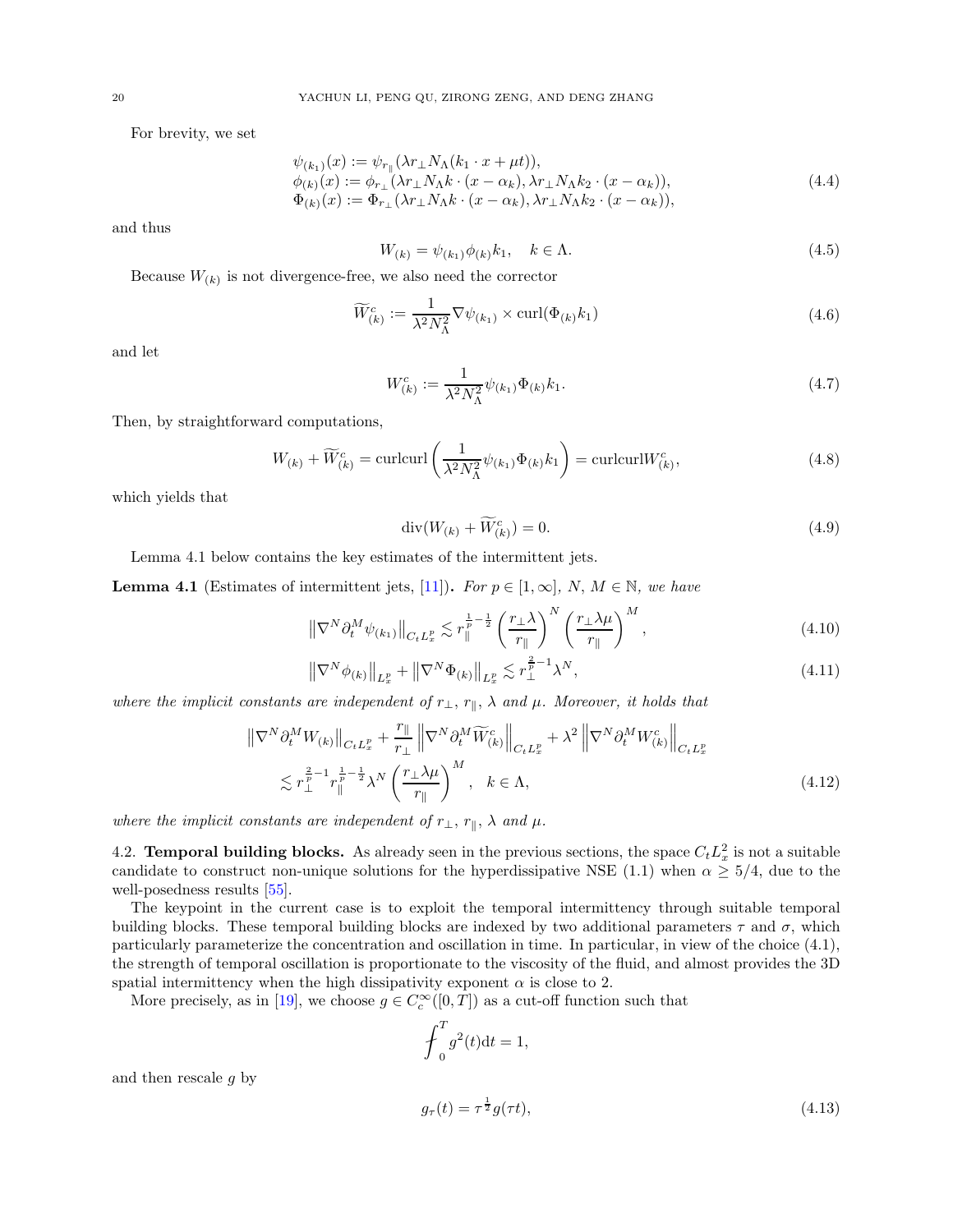where the parameter  $\tau$  is given by [\(4.1\)](#page-18-2). By an abuse of notation, we periodic  $g_{\tau}$  such that it is treated as a periodize function defined on  $[0, T]$ . Then, let

$$
h_{\tau}(t) := \int_0^t \left(g_{\tau}^2(s) - 1\right) \ ds, \ \ t \in [0, T], \tag{4.14}
$$

and set

<span id="page-20-7"></span><span id="page-20-1"></span>
$$
g_{(\tau)} := g_{\tau}(\sigma t), \quad h_{(\tau)}(t) := h_{\tau}(\sigma t), \tag{4.15}
$$

when  $\sigma$  is as in [\(4.1\)](#page-18-2). We note that,  $h_{(\tau)}$  satisfies

$$
\partial_t(\sigma^{-1}h_{(\tau)}) = g_{(\tau)}^2 - 1 = g_{(\tau)}^2 - \int_0^T g_{(\tau)}^2(t)dt.
$$
\n(4.16)

It will be used in the construction of the temporal corrector  $w_{q+1}^{(o)}$ , in order to balance the high temporal frequency error in [\(4.33\)](#page-21-1).

We recall from [\[18](#page-44-15), [53](#page-45-20)] the crucial estimates of  $g_{(\tau)}$  and  $h_{(\tau)}$ , which are the contents of Lemma [4.2](#page-20-2) below.

<span id="page-20-2"></span>**Lemma 4.2** (Estimates of temporal intermittency). For  $\gamma \in [1,\infty]$ ,  $M \in \mathbb{N}$ , we have

$$
\left\|\partial_t^M g_{(\tau)}\right\|_{L_t^{\gamma}} \lesssim \sigma^M \tau^{M + \frac{1}{2} - \frac{1}{\gamma}},\tag{4.17}
$$

where the implicit constants are independent of  $\sigma$  and  $\tau$ . Moreover, we have

<span id="page-20-10"></span><span id="page-20-9"></span><span id="page-20-8"></span>
$$
||h_{(\tau)}||_{C_t} \le 1. \tag{4.18}
$$

Remark 4.3. Let us mention that, the temporal building blocks for MHD in [\[53](#page-45-20)] provide the almost 1D intermittency, namely,  $\tau \sim \lambda_{q+1}^{1-}$ . Here, for the hyperdissipative NSE when  $\alpha$  is close to 2, we need to oscillate the temporal building blocks in a much larger frequency, which provides the almost 3D spatial intermittency, *i.e.*,  $\tau \sim \lambda_{q+1}^{3-}$ .

<span id="page-20-0"></span>4.3. Velocity perturbations. Below we construct the velocity perturbation, which mainly consist of the principal perturbation, the incompressibility corrector and two temporal correctors.

For this purpose, let us first construct the amplitudes of perturbations, which are important to provide the cancellation between the low frequency part of the nonlinearity and the old Reynolds stress.

**Amplitudes.** Let  $\chi : [0, \infty) \to \mathbb{R}$  be a smooth cut-off function satisfying

<span id="page-20-3"></span>
$$
\chi(z) = \begin{cases} 1, & 0 \le z \le 1, \\ z, & z \ge 2, \end{cases} \tag{4.19}
$$

and

<span id="page-20-4"></span>
$$
\frac{1}{2}z \le \chi(z) \le 2z \quad \text{for} \quad z \in (1, 2). \tag{4.20}
$$

Set

<span id="page-20-5"></span>
$$
\varrho(t,x) := 2\varepsilon_u^{-1} \lambda_q^{-\frac{\varepsilon_R}{4}} \delta_{q+1} \chi \left( \frac{|\overset{\circ}{R}_q(t,x)|}{\lambda_q^{-\frac{\varepsilon_R}{4}} \delta_{q+1}} \right), \tag{4.21}
$$

where  $\varepsilon_u > 0$  is the small constant as in the Geometric Lemma [8.1.](#page-42-2) By [\(4.19\)](#page-20-3), [\(4.20\)](#page-20-4) and [\(4.21\)](#page-20-5),

$$
\left| \frac{\hat{\tilde{R}}_{q}}{\varrho} \right| = \left| \frac{\hat{\tilde{R}}_{q}}{2\varepsilon_{u}^{-1} \lambda_{q}^{-\frac{\varepsilon_{R}}{4}} \delta_{q+1} \chi(\lambda_{q}^{\frac{\varepsilon_{R}}{4}} \delta_{q+1}^{-1} |\hat{\tilde{R}}_{q}|)} \right| \leq \varepsilon_{u}, \tag{4.22}
$$

and for any  $p \in [1, \infty]$ ,

<span id="page-20-6"></span>
$$
\varrho \ge \varepsilon_u^{-1} \lambda_q^{-\frac{\varepsilon_R}{4}} \delta_{q+1},\tag{4.23}
$$

$$
\|\varrho\|_{L^p_{t,x}} \lesssim \varepsilon_u^{-1} (\lambda_q^{-\frac{\varepsilon_R}{4}} \delta_{q+1} + \|\overset{\circ}{R}_q\|_{L^p_{t,x}}). \tag{4.24}
$$

Moreover, by [\(3.7\)](#page-11-7), [\(4.23\)](#page-20-6) and the standard Hölder estimate (see [\[7](#page-44-6), (130)]), for  $1 \leq N \leq 9$ ,

$$
\|\varrho\|_{C_{t,x}} \lesssim \theta_{q+1}^{-2}, \quad \|\varrho\|_{C_{t,x}^N} \lesssim \theta_{q+1}^{-3N}, \tag{4.25}
$$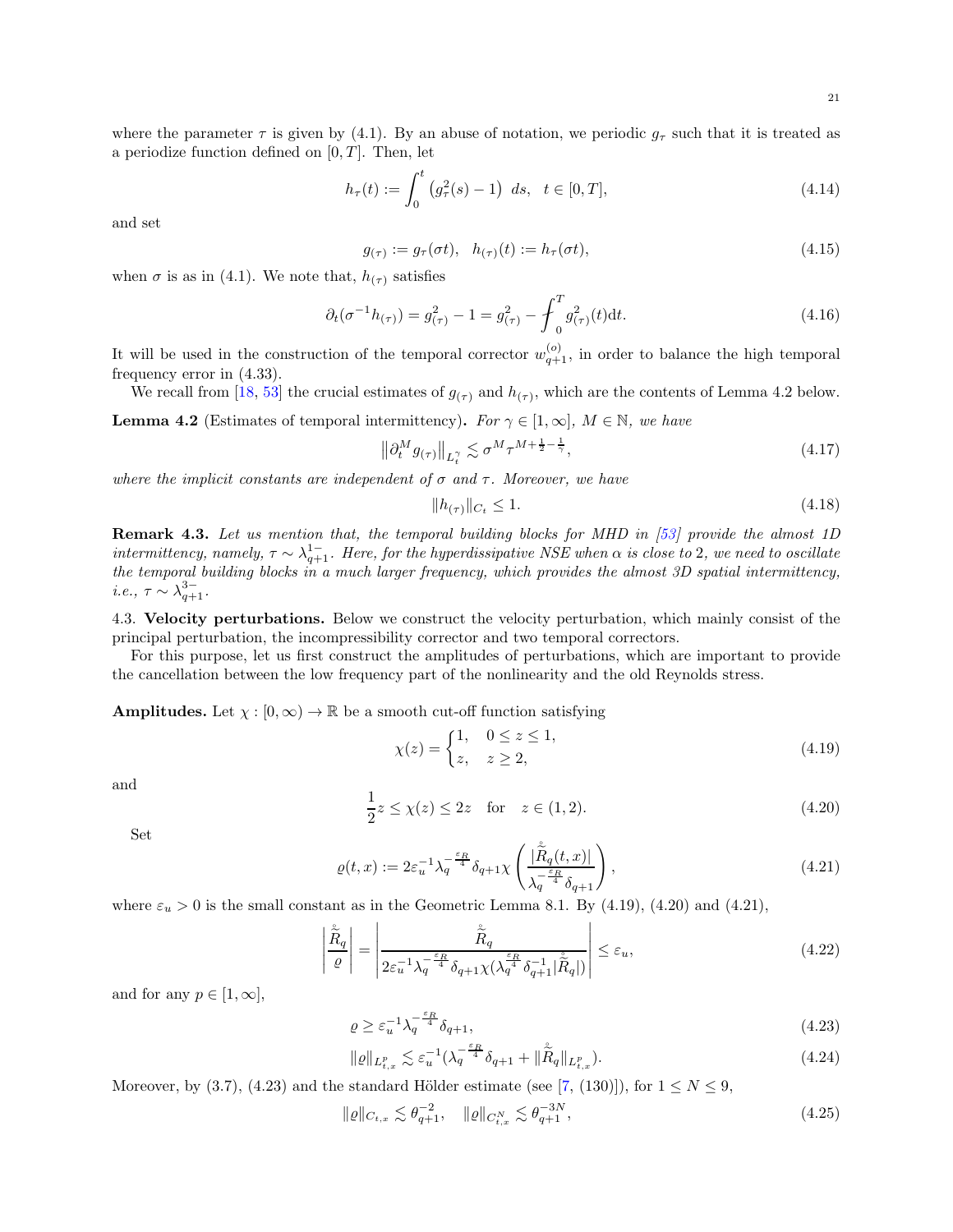$$
\|\varrho^{1/2}\|_{C_{t,x}} \lesssim \theta_{q+1}^{-1}, \quad \|\varrho^{1/2}\|_{C_{t,x}^N} \lesssim \theta_{q+1}^{-3N},\tag{4.26}
$$

$$
\|\varrho^{-1}\|_{C_{t,x}} \lesssim \theta_{q+1}^{-1}, \quad \|\varrho^{-1}\|_{C_{t,x}^N} \lesssim \theta_{q+1}^{-3N},\tag{4.27}
$$

where the implicit constants are independent of  $\lambda_q$ ,  $\delta_{q+1}$  and  $\theta_{q+1}$ .

In order to guarantee the temporal support of the perturbations to be compatible with that of the concentrated Reynolds stress  $\tilde{\tilde{R}}_q$  in §[3,](#page-11-0) we use the smooth temporal cut-off function  $f : [0, T] \rightarrow [0, 1]$ , satisfying

- $0 \le f \le 1$  and  $f \equiv 1$  on supp  $\sum_{g=1}^{8} \tilde{R}_g$ ;
- $\sup p_t f \subseteq N_{\theta_{q+1}/2}(\sup p_t \tilde{R}_q);$
- $||f||_{C_t^N} \lesssim \theta_{q+1}^{-N}, \ \ 1 \le N \le 9.$

Now, we define the amplitudes of the perturbations by

<span id="page-21-2"></span>
$$
a_{(k)}(t,x) := \varrho^{\frac{1}{2}}(t,x)f(t)\gamma_{(k)}\left(\text{Id} - \frac{\overset{\circ}{R}}{\varrho(t,x)}\right), \quad k \in \Lambda,
$$
\n(4.28)

where  $\gamma_{(k)}$  and  $\Lambda$  are as in is the Geometric Lemma [8.1.](#page-42-2)

Applying the Geometric Lemma [8.1](#page-42-2) and using the expression [\(4.28\)](#page-21-2) we have the following algebraic identity, which enables us to reduce the effect of the concentrated Reynolds stress (see also [\(4.33\)](#page-21-1) below)

$$
\sum_{k \in \Lambda} a_{(k)}^2 g_{(\tau)}^2 W_{(k)} \otimes W_{(k)} = \varrho f^2 \mathrm{Id} - \dot{\tilde{R}}_q + \sum_{k \in \Lambda} a_{(k)}^2 g_{(\tau)}^2 \mathbb{P}_{\neq 0}(W_{(k)} \otimes W_{(k)}) + \sum_{k \in \Lambda} a_{(k)}^2 (g_{(\tau)}^2 - 1) \oint_{\mathbb{T}^3} W_{(k)} \otimes W_{(k)} \mathrm{d}x,
$$
(4.29)

where  $\mathbb{P}_{\neq 0}$  denotes the spatial projection onto nonzero Fourier modes. We also have the analytic estimates of the amplitudes below, the proof is similar to that of [\[53](#page-45-20)].

<span id="page-21-0"></span>**Lemma 4.4** (Estimates of amplitudes, [\[53\]](#page-45-20)). For  $1 \leq N \leq 9$ ,  $k \in \Lambda$ , we have

<span id="page-21-3"></span>
$$
||a_{(k)}||_{L_{t,x}^2} \lesssim \delta_{q+1}^{\frac{1}{2}},\tag{4.30}
$$

$$
||a_{(k)}||_{C_{t,x}} \lesssim \theta_{q+1}^{-1}, \quad ||a_{(k)}||_{C_{t,x}^{N}} \lesssim \theta_{q+1}^{-7N}, \tag{4.31}
$$

where the implicit constants are independent of q.

 $\boldsymbol{\imath}$ 

Velocity perturbations. We are now in stage to construct the velocity perturbations. In the sequel, we will define their principal part, the incompressibility corrector and two types of temporal correctors.

First, the principal part  $w_{q+1}^{(p)}$  of the velocity perturbations is defined by

<span id="page-21-6"></span><span id="page-21-5"></span><span id="page-21-4"></span><span id="page-21-1"></span>
$$
w_{q+1}^{(p)} := \sum_{k \in \Lambda} a_{(k)} g_{(\tau)} W_{(k)},
$$
\n(4.32)

where  $a_{(k)}$  is the amplitude given by [\(4.28\)](#page-21-2) and  $W_{(k)}$ ,  $g_{(\tau)}$  are the spatial and temporal building blocks, respectively, constructed in [\(4.5\)](#page-19-1) and [\(4.15\)](#page-20-1).

The important fact here is that, by [\(4.29\)](#page-21-3), the effect of the concentrated Reynolds stress can be reduced by the zero frequency part of  $w_{q+1}^{(p)} \otimes w_{q+1}^{(p)}$ :

$$
w_{q+1}^{(p)} \otimes w_{q+1}^{(p)} + \tilde{R}_q = \rho f^2 \text{Id} + \sum_{k \in \Lambda} a_{(k)}^2 g_{(\tau)}^2 \mathbb{P}_{\neq 0}(W_{(k)} \otimes W_{(k)}) + \sum_{k \in \Lambda} a_{(k)}^2 (g_{(\tau)}^2 - 1) \oint_{\mathbb{T}^3} W_{(k)} \otimes W_{(k)} \text{d}x.
$$
 (4.33)

Because the principal part of perturbation is not divergence free, we need the incompressibility corrector defined by

$$
w_{q+1}^{(c)} := \sum_{k \in \Lambda} g_{(\tau)} \left( \text{curl}(\nabla a_{(k)} \times W_{(k)}^c) + \nabla a_{(k)} \times \text{curl} W_{(k)}^c + a_{(k)} \widetilde{W}_{(k)}^c \right),\tag{4.34}
$$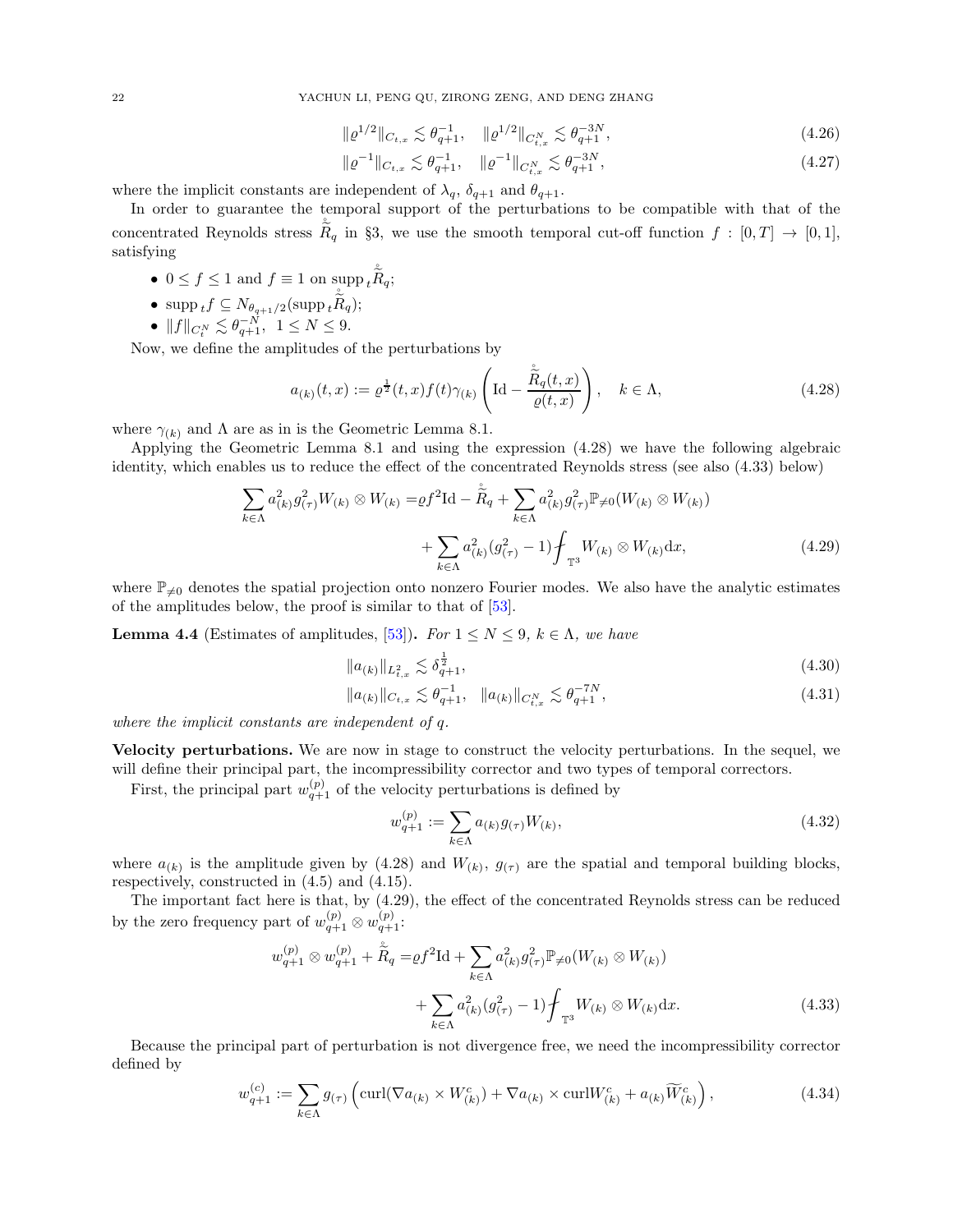where  $W_{(k)}^c$  and  $\overline{W}_k^c$  are given by [\(4.7\)](#page-19-3) and [\(4.6\)](#page-19-4), respectively. Note that, one has

$$
w_{q+1}^{(p)} + w_{q+1}^{(c)} = \text{curl} \text{curl} \left( \sum_{k \in \Lambda} a_{(k)} g_{(\tau)} W_{(k)}^c \right), \tag{4.35}
$$

and thus,

<span id="page-22-1"></span>
$$
\operatorname{div}(w_{q+1}^{(p)} + w_{q+1}^{(c)}) = 0. \tag{4.36}
$$

Furthermore, in order to balance the high spatial and temporal frequency errors in [\(4.33\)](#page-21-1), we introduce another two types of temporal correctors as follows:

• Temporal corrector to balance spatial oscillations. We define the temporal corrector  $w_{q+1}^{(t)}$  by

$$
w_{q+1}^{(t)} := -\mu^{-1} \sum_{k \in \Lambda} \mathbb{P}_H \mathbb{P}_{\neq 0} (a_{(k)}^2 g_{(\tau)}^2 \psi_{(k_1)}^2 \phi_{(k)}^2 k_1).
$$
 (4.37)

It is introduced mainly to handle the high spatial frequency oscillations in [\(4.33\)](#page-21-1), namely, by Leibniz's rule,

$$
\partial_t w_{q+1}^{(t)} + \sum_{k \in \Lambda} \mathbb{P}_{\neq 0} \left( a_{(k)}^2 g_{(\tau)}^2 \operatorname{div}(W_{(k)} \otimes W_{(k)}) \right) = (\nabla \Delta^{-1} \operatorname{div}) \mu^{-1} \sum_{k \in \Lambda} \mathbb{P}_{\neq 0} \partial_t \left( a_{(k)}^2 g_{(\tau)}^2 \psi_{(k_1)}^2 \phi_{(k)}^2 k_1 \right) - \mu^{-1} \sum_{k \in \Lambda} \mathbb{P}_{\neq 0} \left( \partial_t (a_{(k)}^2 g_{(\tau)}^2) \psi_{(k_1)}^2 \phi_{(k)}^2 k_1 \right).
$$
(4.38)

We note that,  $\partial_t w_{q+1}^{(t)}$  cancels the large spatial frequency of div $(W_{(k)} \otimes W_{(k)})$  on the left-hand-side above. The remaining terms include the low spatial frequency part  $\partial_t(a_{(k)}^2 g_{(\tau)}^2)$  and the pressure term, where the latter can be removed later by applying the Helmholtz-Leray projector  $\mathbb{P}_H$ .

• Temporal corrector to balance temporal oscillations. Another type of the temporal corrector is defined by

<span id="page-22-0"></span>
$$
w_{q+1}^{(o)} := -\sigma^{-1} \sum_{k \in \Lambda} \mathbb{P}_H \mathbb{P}_{\neq 0} \left( h_{(\tau)} \oint_{\mathbb{T}^3} W_{(k)} \otimes W_{(k)} \mathrm{d}x \nabla(a_{(k)}^2) \right), \tag{4.39}
$$

which is used to balance the high temporal frequency oscillations in [\(4.33\)](#page-21-1), due to the presence of the temporal oscillation function  $g_{(\tau)}$ . More precisely, by [\(4.14\)](#page-20-7), [\(4.39\)](#page-22-0) and the Leibniz rule,

$$
\partial_t w_{q+1}^{(o)} + \sum_{k \in \Lambda} \mathbb{P}_{\neq 0} \left( (g_{(\tau)}^2 - 1) \oint_{\mathbb{T}^3} W_{(k)} \otimes W_{(k)} \mathrm{d}x \nabla (a_{(k)}^2) \right)
$$
  
= \left( \nabla \Delta^{-1} \mathrm{div} \right) \sigma^{-1} \sum\_{k \in \Lambda} \mathbb{P}\_{\neq 0} \partial\_t \left( h\_{(\tau)} \oint\_{\mathbb{T}^3} W\_{(k)} \otimes W\_{(k)} \mathrm{d}x \nabla (a\_{(k)}^2) \right)   
- \sigma^{-1} \sum\_{k \in \Lambda} \mathbb{P}\_{\neq 0} \left( h\_{(\tau)} \oint\_{\mathbb{T}^3} W\_{(k)} \otimes W\_{(k)} \mathrm{d}x \partial\_t \nabla (a\_{(k)}^2) \right). \tag{4.40}

We note that, moduling the harmless pressure term, the right-hand-side contains the low frequency part  $\partial_t \nabla(a_{(k)}^2)$ , which is acceptable in the convex integration scheme. Hence, the high temporal frequencies in the term  $(g_{(\tau)}^2 - 1)$  have been cancelled with the help of the temporal corrector  $\partial_t w_{q+1}^{(o)}$ .

Now, we define the velocity perturbation  $w_{q+1}$  at level  $q+1$  by

$$
w_{q+1} := w_{q+1}^{(p)} + w_{q+1}^{(c)} + w_{q+1}^{(t)} + w_{q+1}^{(o)}.
$$
\n
$$
(4.41)
$$

By the constructions above,  $w_{q+1}$  is mean-free and divergence-free.

The velocity field at level  $q + 1$  is then defined by

<span id="page-22-4"></span><span id="page-22-3"></span><span id="page-22-2"></span>
$$
u_{q+1} := \widetilde{u}_q + w_{q+1},\tag{4.42}
$$

where  $\tilde{u}_q$  is defined in [\(3.39\)](#page-15-5) by the gluing stage.

We summarize the crucial estimates of velocity perturbations in Lemma [4.5](#page-23-0) below.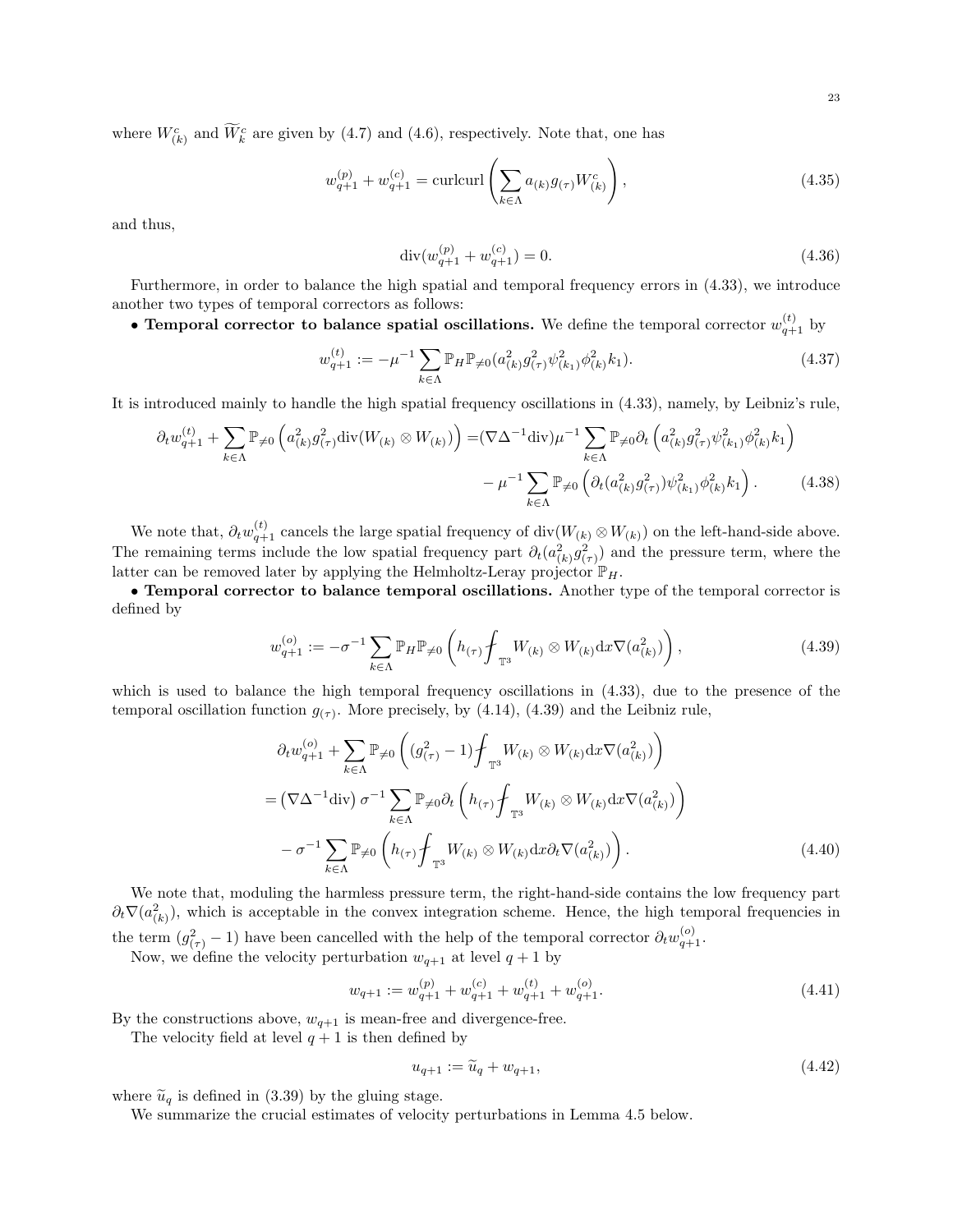<span id="page-23-0"></span>**Lemma 4.5** (Estimates of velocity perturbations). For any  $\rho \in (1,\infty), \gamma \in [1,\infty]$  and integers  $0 \le N \le 7$ , we have the following estimates:

$$
\|\nabla^{N} w_{q+1}^{(p)}\|_{L_{t}^{\gamma} L_{x}^{\rho}} \lesssim \theta_{q+1}^{-1} \lambda^{N} r_{\perp}^{\frac{2}{\rho}-1} r_{\parallel}^{\frac{1}{\rho}-\frac{1}{2}} \tau^{\frac{1}{2}-\frac{1}{\gamma}},\tag{4.43}
$$

<span id="page-23-2"></span><span id="page-23-1"></span>
$$
\|\nabla^{N} w_{q+1}^{(c)}\|_{L_t^{\gamma} L_x^{\rho}} \lesssim \theta_{q+1}^{-1} \lambda^N r_{\perp}^{\frac{2}{\rho}} r_{\parallel}^{\frac{1}{\rho} - \frac{3}{2}} \tau^{\frac{1}{2} - \frac{1}{\gamma}},\tag{4.44}
$$

<span id="page-23-3"></span>
$$
\|\nabla^{N} w_{q+1}^{(t)}\|_{L_{t}^{\gamma} L_{x}^{\rho}} \lesssim \theta_{q+1}^{-2} \lambda^{N} \mu^{-1} r_{\perp}^{\frac{2}{\rho}-2} r_{\parallel}^{\frac{1}{\rho}-1} \tau^{1-\frac{1}{\gamma}},\tag{4.45}
$$

<span id="page-23-6"></span><span id="page-23-5"></span><span id="page-23-4"></span>
$$
\|\nabla^N w_{q+1}^{(o)}\|_{L_t^\gamma L_x^\rho} \lesssim \theta_{q+1}^{-7N-9} \sigma^{-1},\tag{4.46}
$$

where the implicit constants depend only on N,  $\gamma$  and  $\rho$ . In particular, for integrals  $1 \leq N \leq 7$ , we have,

$$
||w_{q+1}^{(p)}||_{L_t^\infty H_x^N} + ||w_{q+1}^{(c)}||_{L_t^\infty H_x^N} + ||w_{q+1}^{(t)}||_{L_t^\infty H_x^N} + ||w_{q+1}^{(o)}||_{L_t^\infty H_x^N} \lesssim \lambda^{N+2},
$$
\n(4.47)

$$
\|\partial_t w_{q+1}^{(p)}\|_{L_t^\infty H_x^N} + \|\partial_t w_{q+1}^{(c)}\|_{L_t^\infty H_x^N} + \|\partial_t w_{q+1}^{(t)}\|_{L_t^\infty H_x^N} + \|\partial_t w_{q+1}^{(o)}\|_{L_t^\infty H_x^N} \lesssim \lambda^{N+6},\tag{4.48}
$$

where the implicit constants are independent of  $\lambda$ .

*Proof.* First, using [\(4.12\)](#page-19-5), [\(4.17\)](#page-20-8), [\(4.32\)](#page-21-4) and Lemma [4.4](#page-21-0) we have that for any  $\rho \in (1,\infty)$ ,

$$
\|\nabla^{N} w_{q+1}^{(p)}\|_{L_{t}^{\gamma} L_{x}^{\rho}} \lesssim \sum_{k \in \Lambda} \sum_{N_{1}+N_{2}=N} \|a_{(k)}\|_{C_{t,x}^{N_{1}}} \|g_{(\tau)}\|_{L_{t}^{\gamma}} \|\nabla^{N_{2}} W_{(k)}\|_{C_{t}L_{x}^{\rho}}
$$

$$
\lesssim \theta_{q+1}^{-1} \lambda^{N} \gamma_{\perp}^{\frac{2}{\rho}-1} r_{\parallel}^{\frac{1}{\rho}-\frac{1}{2}} \tau^{\frac{1}{2}-\frac{1}{\gamma}},
$$

which verifies [\(4.43\)](#page-23-1).

Moreover, by [\(2.3\)](#page-8-8), [\(3.1\)](#page-11-4), [\(4.12\)](#page-19-5), [\(4.34\)](#page-21-5) and Lemma [4.4,](#page-21-0)

$$
\label{eq:3.16} \begin{split} \|\nabla^N w^{(c)}_{q+1}\|_{L^{\gamma}_t L^{\rho}_x} \lesssim & \sum_{k\in \Lambda} \|g_{(\tau)}\|_{L^{\gamma}_t} \sum_{N_1+N_2=N} \Big( \|a_{(k)}\|_{C^{N_1+2}_{t,x}}\|\nabla^{N_2} W^c_{(k)}\|_{C_t W^{1,\rho}_x} + \|a_{(k)}\|_{C^{N_1}_{t,x}}\|\nabla^{N_2} \widetilde{W}^c_{(k)}\|_{C_t L^{\rho}_x} \Big) \\ \lesssim & \sum_{N_1+N_2=N} \tau^{\frac{1}{2}-\frac{1}{\gamma}}(\theta_{q+1}^{-7N_1-14}\lambda^{N_2-1}r^{\frac{2}{\rho}-1}_{\perp}r^{\frac{1}{\rho}-\frac{1}{2}}_{\parallel} + \theta_{q+1}^{-7N_1-1}\lambda^{N_2}r^{\frac{2}{\rho}}_{\perp}r^{\frac{1}{\rho}-\frac{3}{2}}_{\parallel}) \\ \lesssim & \tau^{\frac{1}{2}-\frac{1}{\gamma}}(\theta_{q+1}^{-14}\lambda^{N-1}r^{\frac{2}{\rho}-1}_{\perp}r^{\frac{1}{\rho}-\frac{1}{2}}_{\parallel} + \theta_{q+1}^{-1}\lambda^N r^{\frac{2}{\rho}}_{\perp}r^{\frac{1}{\rho}-\frac{3}{2}}_{\parallel}) \\ \lesssim & \theta_{q+1}^{-1}\lambda^N r^{\frac{2}{\rho}}_{\perp}r^{\frac{1}{\rho}-\frac{3}{2}}_{\parallel}\tau^{\frac{1}{2}-\frac{1}{\gamma}}. \end{split}
$$

Thus, we obtain [\(4.44\)](#page-23-2).

Concerning the temporal correctors, in view of [\(4.31\)](#page-21-6), [\(4.37\)](#page-22-1), Lemmas [4.1,](#page-19-2) [4.2,](#page-20-2) [4.4](#page-21-0) and the boundedness of operators  $\mathbb{P}_{\neq 0}$  and  $\mathbb{P}_H$  in  $L^{\rho}$ ,  $\rho \in (1,\infty)$ , we infer that

$$
\label{eq:estim} \begin{split} \|\nabla^N w^{(t)}_{q+1}\|_{L^{\gamma}_t L^{\rho}_x} \lesssim & \mu^{-1} \sum_{k \in \Lambda} \|g_{(\tau)}\|_{L^2_t}^2 \sum_{N_1 + N_2 + N_3 = N} \|\nabla^{N_1}(a_{(k)}^2)\|_{C_{t,x}} \|\nabla^{N_2}(\psi_{(k_1)}^2)\|_{C_t L^{\rho}_x} \|\nabla^{N_3}(\phi_{(k)}^2)\|_{L^{\rho}_x} \\ \lesssim & \mu^{-1} \tau^{1-\frac{1}{\gamma}} \sum_{N_1 + N_2 + N_3 = N} \theta_{q+1}^{-7N_1-2} \lambda^{N_2} r_{\parallel}^{\frac{1}{\rho}-1} \lambda^{N_3} r_{\perp}^{\frac{2}{\rho}-2} \\ \lesssim & \theta_{q+1}^{-2} \lambda^N \mu^{-1} r_{\perp}^{\frac{2}{\rho}-2} r_{\parallel}^{\frac{1}{\rho}-1} \tau^{1-\frac{1}{\gamma}}, \end{split}
$$

which yields [\(4.45\)](#page-23-3).

In view of  $(4.39)$ ,  $(4.18)$  and Lemma [4.4,](#page-21-0) we also have

$$
\|\nabla^N w_{q+1}^{(o)}\|_{L_t^\gamma L_x^\rho} \lesssim \sigma^{-1} \sum_{k \in \Lambda} \|h_{(\tau)}\|_{C_t} \|\nabla^{N+1}(a_{(k)}^2)\|_{C_{t,x}} \lesssim \theta_{q+1}^{-7N-9} \sigma^{-1}.
$$

Regarding the  $L_t^{\infty} H_x^N$ -estimate of velocity perturbations, using estimates [\(4.43\)](#page-23-1)-[\(4.46\)](#page-23-4) we get

$$
||w_{q+1}^{(p)}||_{L_t^\infty H_x^N} + ||w_{q+1}^{(c)}||_{L_t^\infty H_x^N} + ||w_{q+1}^{(t)}||_{L_t^\infty H_x^N} + ||w_{q+1}^{(c)}||_{L_t^\infty H_x^N}
$$
  
\n
$$
\lesssim \theta_{q+1}^{-1} \lambda^N \tau^{\frac{1}{2}} + \theta_{q+1}^{-1} \lambda^N r_\perp r_\parallel^{-1} \tau^{\frac{1}{2}} + \theta_{q+1}^{-2} \lambda^N \mu^{-1} r_\perp^{-1} r_\parallel^{-\frac{1}{2}} \tau + \theta_{q+1}^{-7N-9} \sigma^{-1}
$$
  
\n
$$
\lesssim \theta_{q+1}^{-1} \lambda^{N+2\alpha-\frac{5}{2}+6\varepsilon} + \theta_{q+1}^{-1} \lambda^{N+2\alpha-\frac{5}{2}+4\varepsilon} + \theta_{q+1}^{-2} \lambda^{N+2\alpha-\frac{5}{2}+5\varepsilon} + \theta_{q+1}^{-7N-9} \lambda^{-2\varepsilon}
$$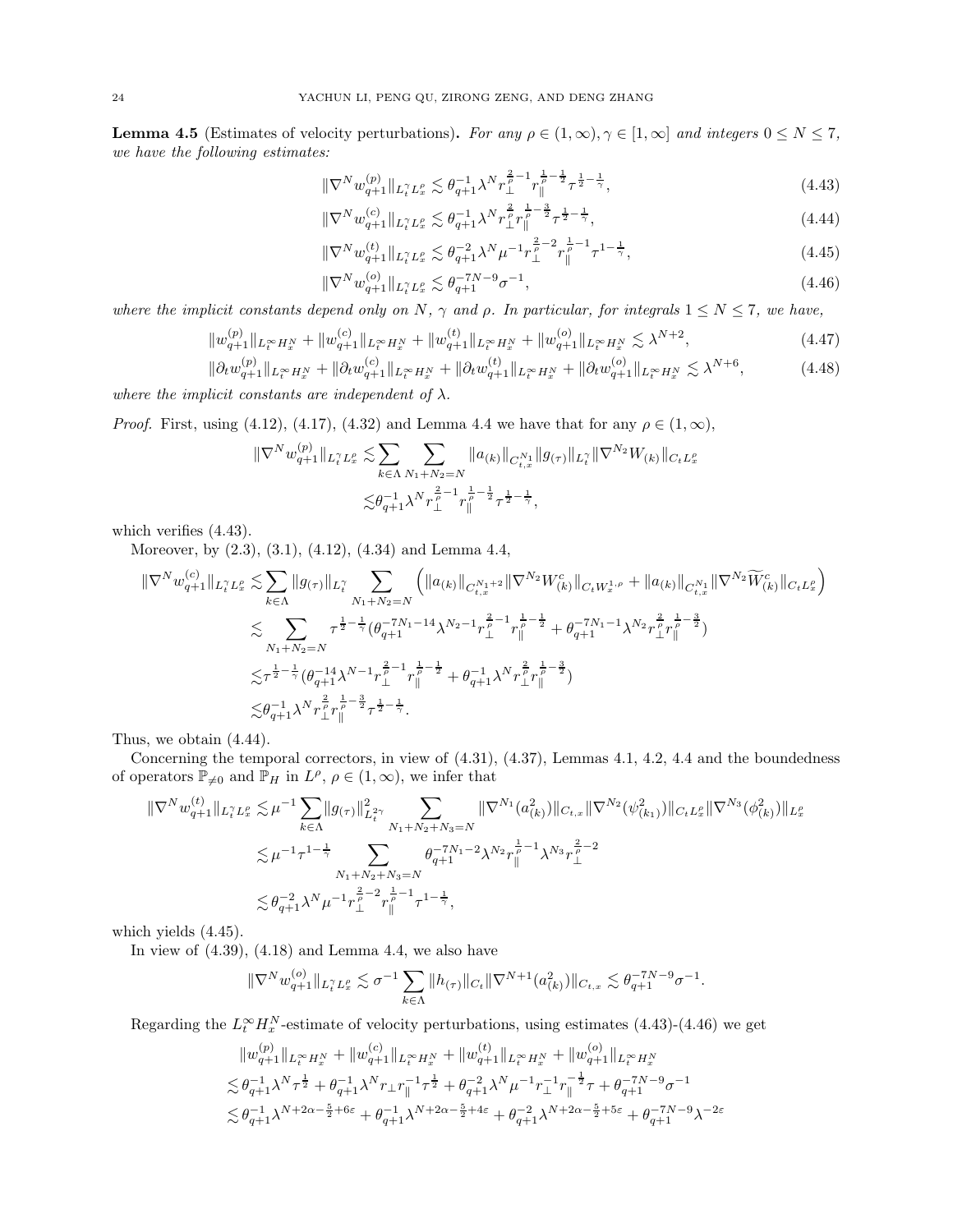$$
\lesssim \lambda^{N+2},
$$

where the last step is due to  $(2.3)$  and  $(2.4)$ . This verifies  $(4.47)$ .

It remains to prove  $(4.48)$  $(4.48)$  $(4.48)$ , using  $(2.3)$ ,  $(4.1)$  and Lemmas  $4.1$ ,  $4.2$  and  $4.4$  we get

$$
\|\partial_t w_{q+1}^{(p)}\|_{L_t^\infty H_x^N} \lesssim \sum_{k \in \Lambda} \|a_{(k)}\|_{C_{t,x}^{N+1}} \sum_{M_1 + M_2 = 1} \|\partial_t^{M_1} g_{(\tau)}\|_{L_t^\infty} \|\partial_t^{M_2} W_{(k)}\|_{L_t^\infty H_x^N}
$$
  

$$
\lesssim \sum_{M_1 + M_2 = 1} \theta_{q+1}^{-7N-7} \sigma^{M_1} \tau^{M_1 + \frac{1}{2}} \lambda^N \left(\frac{r_\perp \lambda \mu}{r_\parallel}\right)^{M_2}
$$
  

$$
\lesssim \theta_{q+1}^{-7N-7} \lambda^{N+1} \mu \tau^{\frac{1}{2}}
$$
 (4.49)

and

$$
\|\partial_t w_{q+1}^{(c)}\|_{L_t^\infty H_x^N} \leq \sum_{k \in \Lambda} \|a_{(k)}\|_{C_{t,x}^{N+3}} \sum_{M_1 + M_2 = 1} \|g_{(\tau)}\|_{C_t^{M_1}} \left( \|\partial_t^{M_2} W_{(k)}^c\|_{L_t^\infty H_x^N} + \|\partial_t^{M_2} \nabla W_{(k)}^c\|_{L_t^\infty H_x^N} + \|\partial_t^{M_2} \widetilde{W}_{(k)}^c\|_{L_t^\infty H_x^N} \right)
$$
  

$$
\lesssim \sum_{M_1 + M_2 = 1} \theta_{q+1}^{-7N-21} \sigma^{M_1} \tau^{M_1 + \frac{1}{2}} \left( \frac{r_\perp \lambda \mu}{r_\parallel} \right)^{M_2} \left( \lambda^{N-2} + \lambda^{N-1} + \frac{r_\perp}{r_\parallel} \lambda^N \right)
$$
  

$$
\lesssim \theta_{q+1}^{-7N-21} \lambda^{N+1} \mu r_\perp r_\parallel^{-1} \tau^{\frac{1}{2}}.
$$
 (4.50)

Moreover, using the boundedness of  $\mathbb{P}_H \mathbb{P}_{\neq 0}$  in  $H_x^N$  and applying Lemmas [4.1,](#page-19-2) [4.2](#page-20-2) and [4.4](#page-21-0) we get

$$
\|\partial_t w_{q+1}^{(t)}\|_{L_t^\infty H_x^N} \lesssim \mu^{-1} \sum_{k \in \Lambda} \|\partial_t (a_{(k)}^2 g_{(\tau)}^2 \psi_{(k_1)}^2 \phi_{(k)}^2)\|_{L_t^\infty H_x^N}
$$
  
\n
$$
\lesssim \mu^{-1} \sum_{k \in \Lambda} \|a_{(k)}^2\|_{C_{t,x}^{N+1}} \sum_{M_1 + M_2 = 1} \|\partial_t^{M_1} g_{(\tau)}^2\|_{L_t^\infty} \sum_{0 \le N_1 + N_2 \le N} \|\partial_t^{M_2} \nabla^{N_1} \psi_{(k_1)}^2\|_{L_t^\infty L_x^2} \|\nabla^{N_2} \phi_{(k)}^2\|_{L_t^\infty L_x^2}
$$
  
\n
$$
\lesssim \sum_{M_1 + M_2 = 1} \theta_{q+1}^{-7N-9} \mu^{-1} \sigma^{M_1} \tau^{M_1+1} \lambda^N r_{\perp}^{-1} r_{\parallel}^{-\frac{1}{2}} \left(\frac{r_{\perp} \lambda \mu}{r_{\parallel}}\right)^{M_2}
$$
  
\n
$$
\lesssim \theta_{q+1}^{-7N-9} \lambda^{N+1} r_{\perp}^{-1} r_{\parallel}^{-\frac{1}{2}} \tau.
$$
\n(4.51)

Arguing as above and using  $(2.3)$ ,  $(4.1)$ ,  $(4.16)$  and Lemma [4.2](#page-20-2) we have

<span id="page-24-0"></span>
$$
\|\partial_t w_{q+1}^{(o)}\|_{L_t^\infty H_x^N} \lesssim \sigma^{-1} \sum_{k \in \Lambda} \|\partial_t (h_{(\tau)} \nabla(a_{(k)}^2))\|_{L_t^\infty H_x^N}
$$
  

$$
\lesssim \sigma^{-1} \sum_{k \in \Lambda} \sum_{M_1 + M_2 = 1} \|\partial_t^{M_1} h_{(\tau)}\|_{C_t} \|\partial_t^{M_2} \nabla(a_{(k)}^2)\|_{C_{t,x}^N}
$$
  

$$
\lesssim \sigma^{-1} \sum_{M_1 + M_2 = 1} \sigma^{M_1} \tau^{M_1} \theta_{q+1}^{-9 - 7(M_2 + N)} \lesssim \theta_{q+1}^{-7N - 9} \tau.
$$
 (4.52)

Therefore, taking into account that  $\theta_{q+1}^{-7N-14} \ll \lambda^{\varepsilon}$  and  $0 < \varepsilon \leq 1/20$ , we conclude that

$$
\begin{split} &\|\partial_t w^{(p)}_{q+1}\|_{L^\infty_t H^\infty_x} + \|\partial_t w^{(c)}_{q+1}\|_{L^\infty_t H^\infty_x} + \|\partial_t w^{(t)}_{q+1}\|_{L^\infty_t H^\infty_x} + \|\partial_t w^{(o)}_{q+1}\|_{L^\infty_t H^\infty_x} \\ &\lesssim \theta_{q+1}^{-7N-7} \lambda^{N+1} \mu \tau^{\frac{1}{2}} + \theta_{q+1}^{-7N-21} \lambda^{N+1} \mu r_\perp r_\parallel^{-1} \tau^{\frac{1}{2}} + \theta_{q+1}^{-7N-9} \lambda^{N+1} r_\perp^{-1} r_\parallel^{-\frac{1}{2}} \tau + \theta_{q+1}^{-7N-9} \tau \\ &\lesssim \theta_{q+1}^{-7N-7} \lambda^{N+4\alpha-\frac{5}{2}+8\varepsilon} + \theta_{q+1}^{-7N-21} \lambda^{N+4\alpha-\frac{5}{2}+6\varepsilon} + \theta_{q+1}^{-7N-9} \lambda^{N+4\alpha-\frac{5}{2}+7\varepsilon} + \theta_{q+1}^{-7N-9} \lambda^{4\alpha-5+11\varepsilon} \\ &\lesssim \lambda^{N+6}, \end{split}
$$

which yields  $(4.48)$ . Therefore, the proof of Lemma [4.5](#page-23-0) is complete.  $\Box$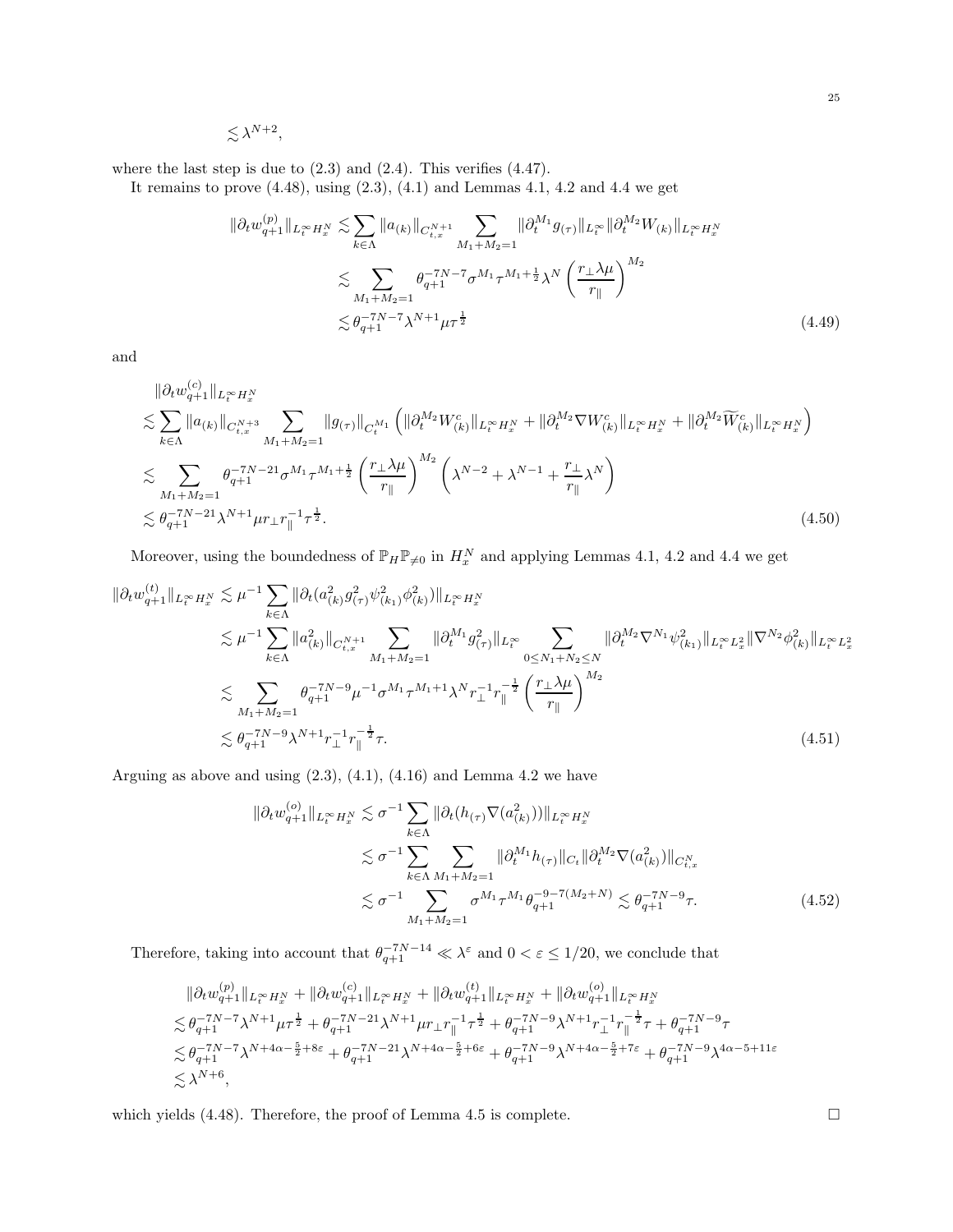<span id="page-25-0"></span>4.4. Verification of inductive estimates for velocity perturbations. As a direct consequence of these estimates, we are now ready to verify the inductive estimates  $(2.6)$ ,  $(2.7)$ ,  $(2.11)-(2.13)$  $(2.11)-(2.13)$  for the velocity perturbations.

First, in order to derive the decay of  $L_{t,x}^2$ -norms of the velocity perturbations, since  $a_{(k)}$  has compact supports on  $[0,T] \times \mathbb{T}^3$ , it can be regarded as a periodic function on  $\mathbb{T}^4$ . We apply the  $L^p$  decorrelation Lemma [8.2](#page-42-4) with  $f = a_{(k)}$ ,  $g = g_{(\tau)}\psi_{(k_1)}\phi_{(k)}$ ,  $\sigma = \lambda^{2\varepsilon}$  and then use [\(2.2\)](#page-8-9), [\(2.3\)](#page-8-8) and Lemmas [4.1,](#page-19-2) [4.2](#page-20-2) and [4.4](#page-21-0) to get

$$
||w_{q+1}^{(p)}||_{L_{t,x}^{2}} \lesssim \sum_{k \in \Lambda} \left( ||a_{(k)}||_{L_{t,x}^{2}} ||g_{(\tau)}||_{L_{t}^{2}} ||\psi_{(k_{1})}\phi_{(k)}||_{C_{t}L_{x}^{2}} + \sigma^{-\frac{1}{2}} ||a_{(k)}||_{C_{t,x}^{1}} ||g_{(\tau)}||_{L_{t}^{2}} ||\psi_{(k_{1})}\phi_{(k)}||_{C_{t}L_{x}^{2}} \right)
$$
  

$$
\lesssim \delta_{q+1}^{\frac{1}{2}} + \theta_{q+1}^{-7} \lambda_{q+1}^{-\varepsilon} \lesssim \delta_{q+1}^{\frac{1}{2}}.
$$
 (4.53)

Thus, in view of [\(2.3\)](#page-8-8), using [\(4.53\)](#page-25-1) and Lemma [4.5,](#page-23-0) we bound the velocity perturbation by

$$
||w_{q+1}||_{L_{t,x}^{2}} \lesssim ||w_{q+1}^{(p)}||_{L_{t,x}^{2}} + ||w_{q+1}^{(c)}||_{L_{t,x}^{2}} + ||w_{q+1}^{(t)}||_{L_{t,x}^{2}} + ||w_{q+1}^{(o)}||_{L_{t,x}^{2}}
$$
  

$$
\lesssim \delta_{q+1}^{\frac{1}{2}} + \theta_{q+1}^{-1}r \Delta r_{\parallel}^{-1} + \theta_{q+1}^{-2}\mu^{-1}r_{\perp}^{-1}r_{\parallel}^{-\frac{1}{2}}\tau^{\frac{1}{2}} + \theta_{q+1}^{-9}\sigma^{-1} \lesssim \delta_{q+1}^{\frac{1}{2}},
$$
\n(4.54)

and

$$
||w_{q+1}||_{L_t^1 L_x^2} \lesssim ||w_{q+1}^{(p)}||_{L_t^1 L_x^2} + ||w_{q+1}^{(c)}||_{L_t^1 L_x^2} + ||w_{q+1}^{(t)}||_{L_t^1 L_x^2} + ||w_{q+1}^{(c)}||_{L_t^1 L_x^2}
$$
  

$$
\lesssim \theta_{q+1}^{-1} \tau^{-\frac{1}{2}} + \theta_{q+1}^{-1} r \bot r_{\parallel}^{-1} \tau^{-\frac{1}{2}} + \theta_{q+1}^{-2} \mu^{-1} r_{\perp}^{-\frac{1}{2}} r_{\parallel}^{-\frac{1}{2}} + \theta_{q+1}^{-9} \sigma^{-1} \lesssim \lambda_{q+1}^{-\varepsilon}.
$$
 (4.55)

Next, we verify the iterative estimates for  $u_{q+1}$ . Since  $\lambda_q^{-3} \ll \delta_{q+2}^{1/2}$ , using [\(2.6\)](#page-8-2), [\(3.4\)](#page-11-5), [\(3.12\)](#page-12-10), [\(4.47\)](#page-23-5) and [\(4.48\)](#page-23-6) we derive that

<span id="page-25-3"></span><span id="page-25-2"></span><span id="page-25-1"></span>
$$
||u_{q+1}||_{L_t^{\infty}H_x^3} \lesssim ||\widetilde{u}_q||_{L_t^{\infty}H_x^3} + ||w_{q+1}||_{L_t^{\infty}H_x^3}
$$
  

$$
\lesssim \lambda_q^5 + \lambda_{q+1}^5 \lesssim \lambda_{q+1}^5,
$$
\n(4.56)

and

$$
\|\partial_t u_{q+1}\|_{L_t^\infty H_x^2} \lesssim \|\partial_t \widetilde{u}_q\|_{L_t^\infty H_x^2} + \|\partial_t w_{q+1}\|_{L_t^\infty H_x^2}
$$
  
\n
$$
\lesssim \sup_i \|\partial_t (\chi_i v_i)\|_{L_t^\infty H_x^2} + \lambda_{q+1}^8
$$
  
\n
$$
\lesssim \sup_i (\|\partial_t \chi_i\|_{C_t} \|v_i\|_{L^\infty(\text{supp}\,\chi_i; H_x^2)} + \|\chi_i\|_{C_t} \|\partial_t v_i\|_{L^\infty(\text{supp}\,\chi_i; H_x^2)}) + \lambda_{q+1}^8
$$
  
\n
$$
\lesssim \theta_{q+1}^{-1} \lambda_q^5 + m_{q+1} \lambda_q^5 + \lambda_{q+1}^8 \lesssim \lambda_{q+1}^8.
$$
\n(4.57)

Moreover, using  $(2.2)$ ,  $(2.3)$ ,  $(3.5)$  and  $(4.53)-(4.55)$  $(4.53)-(4.55)$  we have

$$
||u_q - u_{q+1}||_{L^2_{t,x}} \le ||u_q - \widetilde{u}_q||_{L^2_{t,x}} + ||\widetilde{u}_q - u_{q+1}||_{L^2_{t,x}}\n\lesssim ||u_q - \widetilde{u}_q||_{L^\infty_t L^2_x} + ||w_{q+1}||_{L^2_{t,x}}\n\lesssim \lambda_q^{-3} + \delta_{q+1}^{\frac{1}{2}} \le M^* \delta_{q+1}^{\frac{1}{2}},
$$
\n(4.58)

for M<sup>∗</sup> sufficiently large and

$$
||u_q - u_{q+1}||_{L_t^1 L_x^2} \lesssim ||u_q - \widetilde{u}_q||_{L_t^\infty L_x^2} + ||w_{q+1}||_{L_t^1 L_x^2}
$$
  

$$
\lesssim \lambda_q^{-3} + \lambda_{q+1}^{-\varepsilon} \le \delta_{q+2}^{\frac{1}{2}},
$$
 (4.59)

where we also chose a sufficiently large such that the last inequalities of  $(4.56)$  are valid.

Regarding the iteration estimate [\(2.13\)](#page-9-4), we first claim that the Sobolev embedding

<span id="page-25-5"></span><span id="page-25-4"></span>
$$
H_x^3 \hookrightarrow W_x^{s,p} \tag{4.60}
$$

holds for any  $(s, p, \gamma) \in \mathcal{A}_1$ .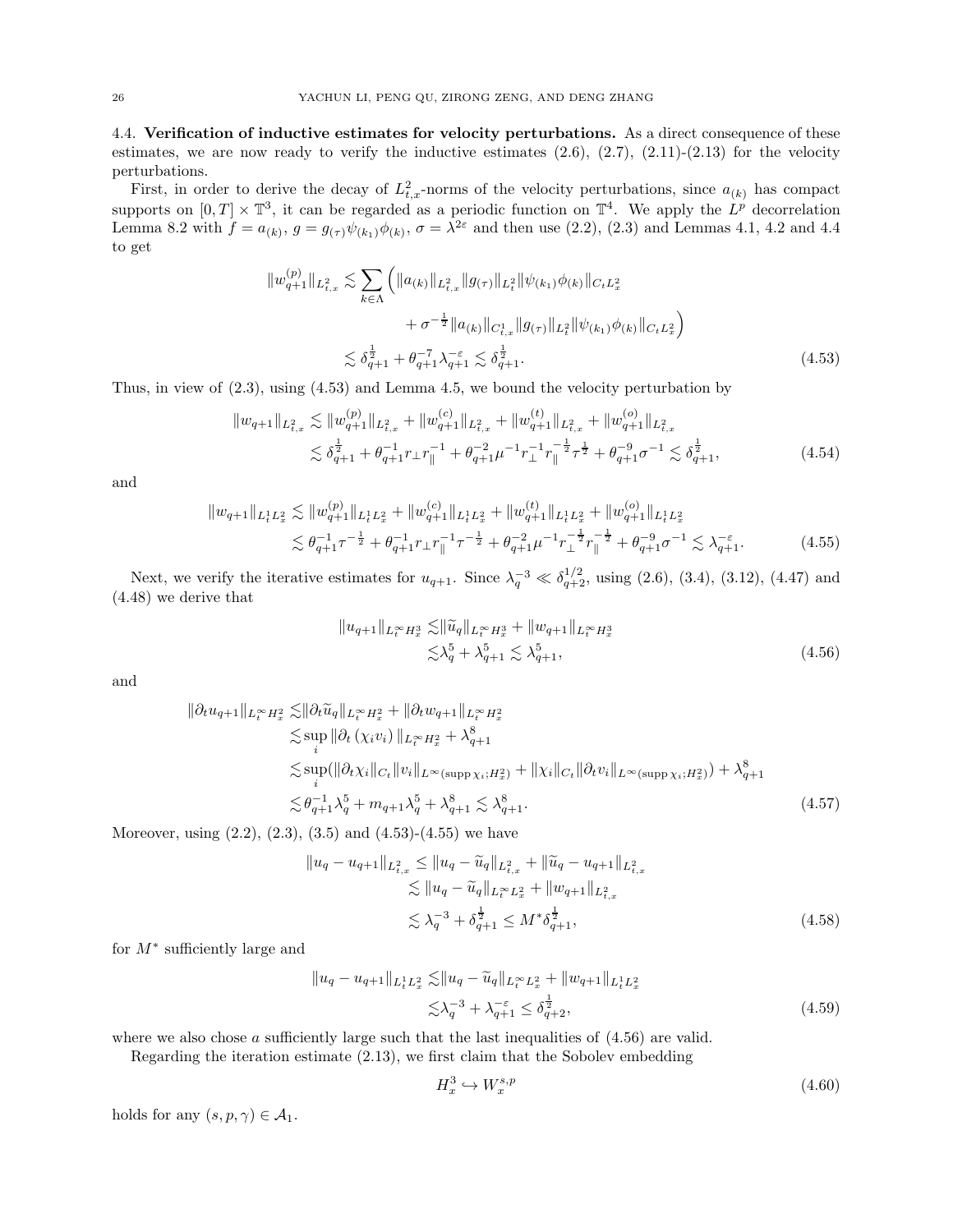$$
0 \le s < 4\alpha - 5 + \frac{3}{p} + (1 - 2\alpha) \le 2\alpha - 1 < 3.
$$

Because  $L_x^2 \hookrightarrow L_x^p$  for  $1 \leq p \leq 2$ , we obtain  $H_x^3 \hookrightarrow W_x^{s,p}$ . Moreover, for  $p > 2$ ,

$$
0 \le s < 4\alpha - 5 + \frac{3}{p} + (1 - 2\alpha) < 2\alpha - \frac{5}{2} < \frac{3}{2}.
$$

Taking into account  $H_x^3 \hookrightarrow W_x^{s,\infty} \hookrightarrow W_x^{s,p}$  for  $s < 3/2$ , we thus obtain [\(4.60\)](#page-25-4). Hence, by virtue of [\(2.9\)](#page-8-10), [\(3.16\)](#page-12-8) and [\(4.60\)](#page-25-4), we have

$$
\|\tilde{u}_q - u_q\|_{L_t^{\gamma} W_x^{s,p}} \lesssim \|\sum_i \chi_i (v_i - u_q)\|_{L_t^{\infty} H_x^3}
$$
  
\n
$$
\lesssim \sup_i \left( \|\chi_i (v_i - u_q)\|_{L^{\infty}((\text{supp}(\chi_i); H_x^3)} + \| (1 - \chi_i)(v_{i-1} - u_q) \|_{L^{\infty}((\text{supp}(\chi_i \chi_{i-1}); H_x^3)}) \right)
$$
  
\n
$$
\lesssim \sup_i |t_{i+1} + \theta_{q+1} - t_i| \| |\nabla| \mathring{R}_q \|_{L_t^{\infty} H_x^3} \lesssim m_{q+1}^{-1} \lambda_q^{10} \lesssim \lambda_q^{-2}.
$$
\n(4.61)

Therefore, for  $\alpha \in [5/4, 2)$ , by Lemma [4.5,](#page-23-0)

$$
||u_{q+1} - u_q||_{L_t^{\gamma} W_x^{s,p}} \lesssim ||\widetilde{u}_q - u_q||_{L_t^{\gamma} W_x^{s,p}} + ||w_{q+1}||_{L_t^{\gamma} W_x^{s,p}}
$$
  
\n
$$
\lesssim \lambda_q^{-2} + \theta_{q+1}^{-1} \lambda_{q+1}^{s} r_{\perp}^{\frac{2}{p}-1} r_{\parallel}^{\frac{1}{p}-\frac{1}{2}} \tau^{\frac{1}{2}-\frac{1}{\gamma}} + \theta_{q+1}^{-30} \sigma^{-1}
$$
  
\n
$$
\lesssim \lambda_q^{-2} + \lambda_{q+1}^{s+2\alpha-1-\frac{3}{p}-\frac{4\alpha-5}{\gamma}} \tau^{\varepsilon}(2+\frac{8}{p}-\frac{11}{\gamma}) + \lambda_{q+1}^{-\varepsilon},
$$
\n(4.62)

where in the last inequality we also used  $(2.3)$ ,  $(4.1)$  and Lemma [4.5.](#page-23-0) Taking into account  $(2.4)$  we obtain

$$
s + 2\alpha - 1 - \frac{3}{p} - \frac{4\alpha - 5}{\gamma} + \varepsilon (2 + \frac{8}{p} - \frac{11}{\gamma}) \leq s + 2\alpha - 1 - \frac{3}{p} - \frac{4\alpha - 5}{\gamma} + 10\varepsilon < -10\varepsilon,
$$
 (4.63)

which yields that

<span id="page-26-3"></span><span id="page-26-2"></span>
$$
||u_{q+1} - u_q||_{L_t^{\gamma} W_x^{s,p}} \le \delta_{q+2}^{\frac{1}{2}}.
$$
\n(4.64)

<span id="page-26-0"></span>Therefore, the iteration estimates  $(2.6)$ ,  $(2.7)$ ,  $(2.11)-(2.13)$  $(2.11)-(2.13)$  are verified.

# 5. REYNOLDS STRESS FOR THE SUPERCRITICAL REGIME  $A_1$

The aim of this section is to verify the inductive estimates [\(2.8\)](#page-8-7) and [\(2.10\)](#page-8-3) for the new Reynolds stress  $R_{q+1}$  in the supercritical regime  $\mathcal{A}_1$  when  $\alpha \in [5/4, 2)$ , whose borderline in particular includes the endpoint case  $(s, \gamma, p) = (3/p + 1 - 2\alpha, \infty, p).$ 

<span id="page-26-1"></span>5.1. Decomposition of Reynolds stress. We derive from [\(4.42\)](#page-22-2) and equation [\(2.1\)](#page-8-1) of  $(\tilde{u}_q, \tilde{R}_q)$  that the new Reynolds stress  $R_{q+1}$  satisfies

$$
\begin{split}\n\text{div}\mathring{R}_{q+1} - \nabla P_{q+1} &= \underbrace{\partial_t (w_{q+1}^{(p)} + w_{q+1}^{(c)}) + \nu(-\Delta)^{\alpha} w_{q+1} + \text{div}\left(\widetilde{u}_q \otimes w_{q+1} + w_{q+1} \otimes \widetilde{u}_q\right)}_{\text{div}\mathring{R}_{lin} + \nabla P_{lin}} \\
&+ \underbrace{\text{div}(w_{q+1}^{(p)} \otimes w_{q+1}^{(p)} + \widetilde{R}_q) + \partial_t w_{q+1}^{(t)} + \partial_t w_{q+1}^{(o)}}_{\text{div}\mathring{R}_{osc} + \nabla P_{osc}} \\
&+ \underbrace{\text{div}\left((w_{q+1}^{(c)} + w_{q+1}^{(t)} + w_{q+1}^{(o)}) \otimes w_{q+1} + w_{q+1}^{(p)} \otimes (w_{q+1}^{(c)} + w_{q+1}^{(t)} + w_{q+1}^{(o)})\right)}_{\text{div}\mathring{R}_{cor} + \nabla P_{cor}}.\n\end{split} \tag{5.1}
$$

Using the inverse divergence operator  $\mathcal R$  we can choose the Reynolds stress at level  $q + 1$ :

$$
\mathring{R}_{q+1} := \mathring{R}_{lin} + \mathring{R}_{osc} + \mathring{R}_{cor},\tag{5.2}
$$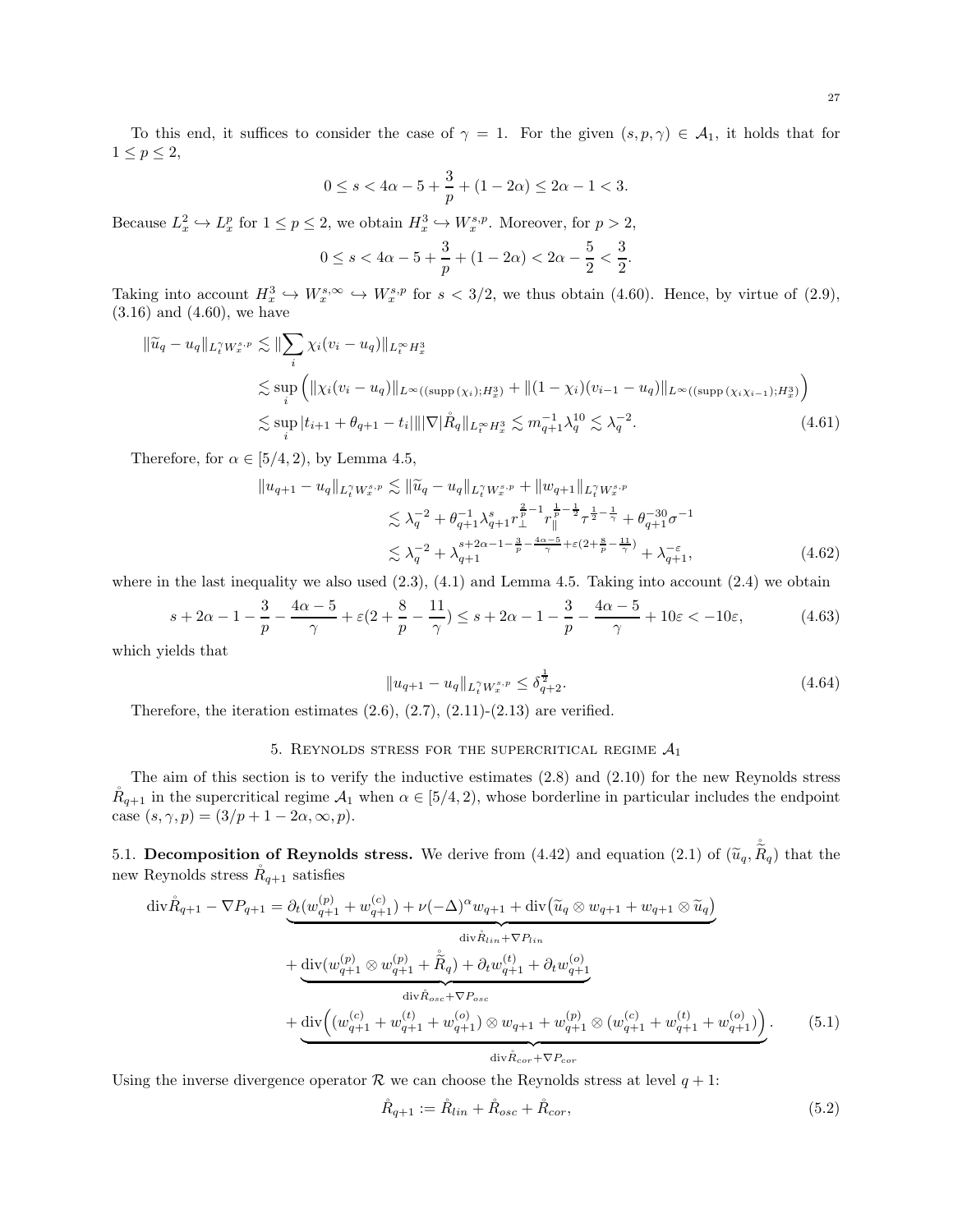where the linear error

$$
\mathring{R}_{lin} := \mathcal{R}\left(\partial_t (w_{q+1}^{(p)} + w_{q+1}^{(c)})\right) + \nu \mathcal{R}(-\Delta)^{\alpha} w_{q+1} + \mathcal{R} \mathbb{P}_H \text{div}\left(\widetilde{u}_q \mathring{\otimes} w_{q+1} + w_{q+1} \mathring{\otimes} \widetilde{u}_q\right),\tag{5.3}
$$

the oscillation error

$$
\hat{R}_{osc} := \sum_{k \in \Lambda} \mathcal{R} \mathbb{P}_H \mathbb{P}_{\neq 0} \left( g_{(\tau)}^2 \mathbb{P}_{\neq 0} (W_{(k)} \otimes W_{(k)}) \nabla (a_{(k)}^2) \right) \n- \mu^{-1} \sum_{k \in \Lambda} \mathcal{R} \mathbb{P}_H \mathbb{P}_{\neq 0} \left( \partial_t (a_{(k)}^2 g_{(\tau)}^2) \psi_{(k_1)}^2 \phi_{(k)}^2 k_1 \right) \n- \sigma^{-1} \sum_{k \in \Lambda} \mathcal{R} \mathbb{P}_H \mathbb{P}_{\neq 0} \left( h_{(\tau)} \oint_{\mathbb{T}^3} W_{(k)} \otimes W_{(k)} dx \, \partial_t \nabla (a_{(k)}^2) \right),
$$
\n(5.4)

and the corrector error

$$
\mathring{R}_{cor} := \mathcal{R} \mathbb{P}_H \text{div} \bigg( w_{q+1}^{(p)} \mathring{\otimes} (w_{q+1}^{(c)} + w_{q+1}^{(t)} + w_{q+1}^{(o)}) + (w_{q+1}^{(c)} + w_{q+1}^{(t)} + w_{q+1}^{(o)}) \mathring{\otimes} w_{q+1} \bigg). \tag{5.5}
$$

Moreover, one also has (see, e.g., [\[6](#page-44-9), [53](#page-45-20)])

<span id="page-27-5"></span><span id="page-27-4"></span><span id="page-27-2"></span><span id="page-27-1"></span>
$$
\mathring{R}_{q+1} = \mathcal{R} \mathbb{P}_H \text{div} \mathring{R}_{q+1}.
$$
\n(5.6)

<span id="page-27-0"></span>5.2. Verification of  $L_t^{\infty} H_x^N$ -estimates of Reynolds stress. Regarding the  $L_t^{\infty} H_x^N$ -estimates [\(2.8\)](#page-8-7) and [\(2.9\)](#page-8-10) of the Reynolds stress, using the identity [\(5.6\)](#page-27-1) and equation [\(2.1\)](#page-8-1) for  $(u_{q+1}, \bar{R}_{q+1})$  we get that for  $N = 3, 4,$ 

$$
\|\mathring{R}_{q+1}\|_{L_t^\infty H_x^N} \leq \|\mathcal{R}\mathbb{P}_H(\text{div}\,\mathring{R}_{q+1})\|_{L_t^\infty H_x^N} \n\lesssim \|\partial_t u_{q+1} + \text{div}(u_{q+1}\otimes u_{q+1}) + \nu(-\Delta)^\alpha u_{q+1}\|_{L_t^\infty H_x^{N-1}} \n\lesssim \|\partial_t u_{q+1}\|_{L_t^\infty H_x^{N-1}} + \|u_{q+1}\otimes u_{q+1}\|_{L_t^\infty H_x^N} + \|u_{q+1}\|_{L_t^\infty H_x^{N+3}} \n\lesssim \|\partial_t u_{q+1}\|_{L_t^\infty H_x^{N-1}} + \|u_{q+1}\|_{L_t^\infty H_x^N} \|u_{q+1}\|_{L_{t,x}^\infty} + \|u_{q+1}\|_{L_t^\infty H_x^{N+3}}.
$$
\n(5.7)

We claim that for every  $0 \le \tilde{N} \le 4$  and for all  $q \ge 0$ ,

$$
||u_{q+1}||_{L_t^{\infty} H_x^{\widetilde{N}+3}} \lesssim \lambda_{q+1}^{\widetilde{N}+5}, \quad ||\partial_t u_{q+1}||_{L_t^{\infty} H_x^{\widetilde{N}-1}} \lesssim \lambda_{q+1}^{\widetilde{N}+5}, \tag{5.8}
$$

where the implicit constant is independent of q.

To this end, in view of [\(3.1\)](#page-11-4), [\(3.4\)](#page-11-5), [\(3.12\)](#page-12-10), [\(4.42\)](#page-22-2) and Lemma [4.5,](#page-23-0) we derive

$$
||u_{q+1}||_{L_t^{\infty} H_x^{\widetilde{N}+3}} \le ||\widetilde{u}_q||_{L_t^{\infty} H_x^{\widetilde{N}+3}} + ||w_{q+1}||_{L_t^{\infty} H_x^{\widetilde{N}+3}}
$$
  
\n
$$
\lesssim \sup_i ||v_i||_{L^{\infty}(\text{supp}(\chi_i); H_x^{\widetilde{N}+3})} + \lambda_{q+1}^{\widetilde{N}+5}
$$
  
\n
$$
\lesssim m_{q+1}^{\frac{\widetilde{N}}{2\alpha}} \lambda_q^5 + \lambda_{q+1}^{\widetilde{N}+5}
$$
  
\n
$$
\lesssim \lambda_{q+1}^{\widetilde{N}+5}, \tag{5.9}
$$

and

$$
\|\partial_t u_{q+1}\|_{L_t^\infty H_x^{\widetilde{N}-1}} \le \|\partial_t \widetilde{u}_q\|_{L_t^\infty H_x^{\widetilde{N}-1}} + \|\partial_t w_{q+1}\|_{L_t^\infty H_x^{\widetilde{N}-1}}
$$
  
\n
$$
\lesssim \sup_i \|\partial_t (\chi_i v_i)\|_{L^\infty(\text{supp}(\chi_i); H_x^{\widetilde{N}-1})} + \lambda_{q+1}^{\widetilde{N}+5}
$$
  
\n
$$
\lesssim \sup_i (\|\partial_t \chi_i\|_{C_t} \|v_i\|_{L^\infty(\text{supp}(\chi_i); H_x^{\widetilde{N}-1})} + \|\chi_i\|_{C_t} \|\partial_t v_i\|_{L^\infty(\text{supp}(\chi_i); H_x^{\widetilde{N}-1})}) + \lambda_{q+1}^{\widetilde{N}+5}
$$
  
\n
$$
\lesssim \theta_{q+1}^{-1} \lambda_q^5 + m_{q+1} \lambda_q^5 + \lambda_{q+1}^{\widetilde{N}+5} \lesssim \lambda_{q+1}^{\widetilde{N}+5}.
$$
\n(5.10)

Thus, we prove [\(5.8\)](#page-27-2), as claimed.

Concerning the  $L_{t,x}^{\infty}$  estimates of  $u_{q+1}$ , using [\(3.4\)](#page-11-5), the Sobolev embedding  $H_x^2 \hookrightarrow L_x^{\infty}$  and Lemma [4.5](#page-23-0) we have

<span id="page-27-3"></span>
$$
||u_{q+1}||_{L_{t,x}^{\infty}} \le ||\widetilde{u}_q||_{L_{t,x}^{\infty}} + ||w_{q+1}||_{L_t^{\infty} H_x^2} \lesssim ||\widetilde{u}_q||_{L_t^{\infty} H_x^3} + \lambda_{q+1}^4 \lesssim \lambda_q^5 + \lambda_{q+1}^4 \lesssim \lambda_{q+1}^4,
$$
\n(5.11)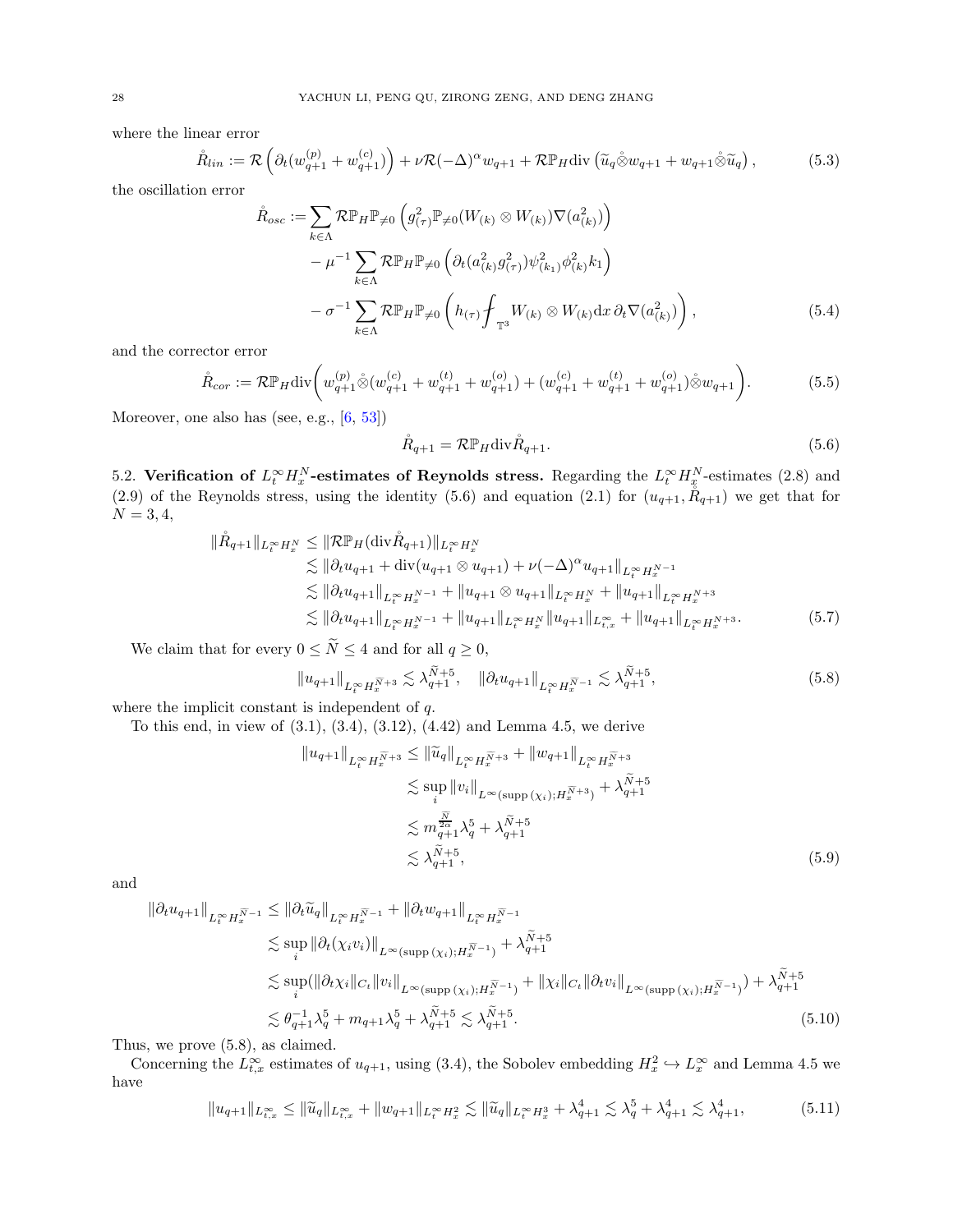where the implicit constant is independent of q.

Thus, inserting  $(4.56)$ ,  $(4.57)$ ,  $(5.8)$  and  $(5.11)$  into  $(5.7)$  we lead to

$$
\|\mathring{R}_{q+1}\|_{L^{\infty}_{t} H^{N}_{x}} \lesssim \lambda_{q+1}^{N+5} + \lambda_{q+1}^{N+6} + \lambda_{q+1}^{N+5} \lesssim \lambda_{q+1}^{N+6}
$$

for some universal constant. Therefore, the  $L_t^{\infty} H_x^N$ -estimates [\(2.8\)](#page-8-7) and [\(2.9\)](#page-8-10) of  $R_{q+1}$  are verified.

<span id="page-28-0"></span>5.3. Verification of  $L_{t,x}^1$ -decay of Reynolds stress. Below we mainly verify the delicate  $L_{t,x}^1$ -decay [\(2.10\)](#page-8-3) of Reynolds stress  $R_{q+1}$  at level  $q+1$ . Since the building blocks constructed in §[4](#page-18-0) are highly oscillated and concentrated in space and time, we need to be careful when estimating the time/space derivatives in the linear error  $\tilde{R}_{lin}$  and the high frequency errors in the oscillation error  $\tilde{R}_{osc}$ .

Since the Calderón-Zygmund operators are bounded in the space  $L_x^{\rho}$ ,  $1 < \rho < \infty$ , we choose

$$
\rho := \frac{3 - 8\varepsilon}{3 - 9\varepsilon} \in (1, 2),\tag{5.12}
$$

where  $\varepsilon$  is given by [\(2.4\)](#page-8-4). Note that,

<span id="page-28-4"></span><span id="page-28-1"></span>
$$
(3 - 8\varepsilon)(1 - \frac{1}{\rho}) = \varepsilon,\tag{5.13}
$$

and

$$
r_{\perp}^{\frac{2}{\rho}-2}r_{\parallel}^{\frac{1}{\rho}-1} = \lambda^{\varepsilon}, \quad r_{\perp}^{\frac{2}{\rho}-1}r_{\parallel}^{\frac{1}{\rho}-\frac{1}{2}} = \lambda^{-\frac{3}{2}+5\varepsilon}, \quad r_{\perp}^{\frac{2}{\rho}}r_{\parallel}^{\frac{1}{\rho}-\frac{3}{2}} = \lambda^{-\frac{3}{2}+3\varepsilon}.
$$
 (5.14)

We shall treat the linear error, the oscillation error and the corrector, separately.

(i) Linear error. First, in view of Lemmas [4.1,](#page-19-2) [4.2](#page-20-2) and [4.4,](#page-21-0)  $(2.4)$ ,  $(4.1)$  and  $(5.14)$ , we have

$$
\|\mathcal{R}\partial_t(w_{q+1}^{(p)} + w_{q+1}^{(c)})\|_{L_t^1 L_x^p} \n\lesssim \sum_{k \in \Lambda} \|\mathcal{R}\text{curlcurl}\partial_t(g_{(\tau)}a_{(k)}W_{(k)}^c)\|_{L_t^1 L_x^p} \n\lesssim \sum_{k \in \Lambda} \left( \|g_{(\tau)}\|_{L_t^1} (\|a_{(k)}\|_{C_{t,x}^2} \|W_{(k)}^c)\|_{C_t W_x^{1,\rho}} + \|a_{(k)}\|_{C_{t,x}^1} \|\partial_t W_{(k)}^c\|_{C_t W_x^{1,\rho}}) \right) \n+ \|\partial_t g_{(\tau)}\|_{L_t^1} \|a_{(k)}\|_{C_{t,x}^1} \|W_{(k)}^c\|_{C_t W_x^{1,\rho}} \right) \n\lesssim \tau^{-\frac{1}{2}} (\theta_{q+1}^{-1} \tau_\perp^{\frac{2}{p}-1} \tau_\parallel^{\frac{1}{p}-\frac{1}{2}} \lambda^{-1} + \theta_{q+1}^{-\tau} \tau_\perp^{\frac{2}{p}} \tau_\parallel^{\frac{1}{p}-\frac{3}{2}} \mu) + \sigma \tau^{\frac{1}{2}} \theta_{q+1}^{-\tau} \tau_\perp^{\frac{2}{p}-1} \tau_\parallel^{\frac{1}{p}-\frac{1}{2}} \lambda^{-1} \n\lesssim \theta_{q+1}^{-14} (\lambda^{-2\alpha-\frac{\epsilon}{2}} + \lambda^{-\frac{\epsilon}{2}} + \lambda^{2\alpha-5+13\epsilon}) \lesssim \theta_{q+1}^{-14} \lambda^{-\frac{\epsilon}{2}}.
$$
\n(5.15)

Regarding the viscosity term  $(-\Delta)^{\alpha}w_{q+1}$ , we use [\(4.41\)](#page-22-3) to estimate

$$
\|\nu \mathcal{R}(-\Delta)^{\alpha} w_{q+1}\|_{L_{t}^{1} L_{x}^{\rho}} \lesssim \|\nu \mathcal{R}(-\Delta)^{\alpha} w_{q+1}^{(p)}\|_{L_{t}^{1} L_{x}^{\rho}} + \|\nu \mathcal{R}(-\Delta)^{\alpha} w_{q+1}^{(c)}\|_{L_{t}^{1} L_{x}^{\rho}} + \|\nu \mathcal{R}(-\Delta)^{\alpha} w_{q+1}^{(d)}\|_{L_{t}^{1} L_{x}^{\rho}} + \|\nu \mathcal{R}(-\Delta)^{\alpha} w_{q+1}^{(c)}\|_{L_{t}^{1} L_{x}^{\rho}}.
$$
\n(5.16)

In order to estimate the right-hand-side above, we use the interpolation inequality (cf. [\[4\]](#page-44-25)), [\(4.43\)](#page-23-1) and the fact that  $2 - \alpha \geq 20\varepsilon$  to derive

<span id="page-28-2"></span>
$$
\| \nu \mathcal{R}(-\Delta)^{\alpha} w_{q+1}^{(p)} \|_{L_t^1 L_x^{\rho}} \lesssim \| |\nabla|^{2\alpha - 1} w_{q+1}^{(p)} \|_{L_t^1 L_x^{\rho}} \n\lesssim \| w_{q+1}^{(p)} \|_{L_t^1 L_x^{\rho}}^{\frac{4-2\alpha}{3}} \| w_{q+1}^{(p)} \|_{L_t^1 W_x^{3,\rho}}^{\frac{2\alpha - 1}{3}} \n\lesssim \theta_{q+1}^{-1} \lambda^{2\alpha - 1} r_\perp^{\frac{2}{\rho} - 1} r_\parallel^{\frac{1}{\rho} - \frac{1}{2}} \tau^{-\frac{1}{2}} \lesssim \theta_{q+1}^{-1} \lambda^{-\frac{\varepsilon}{2}}.
$$
\n(5.17)

Similarly, by Lemma [4.5,](#page-23-0)

<span id="page-28-5"></span>
$$
\|\nu \mathcal{R}(-\Delta)^{\alpha} w_{q+1}^{(c)}\|_{L_t^1 L_x^{\rho}} \lesssim \theta_{q+1}^{-1} \lambda^{2\alpha-1} r_{\perp}^{\frac{2}{\rho}} r_{\parallel}^{\frac{1}{\rho} - \frac{3}{2}} \tau^{-\frac{1}{2}} \lesssim \theta_{q+1}^{-1} \lambda^{-2\varepsilon},\tag{5.18}
$$

$$
\|\nu \mathcal{R}(-\Delta)^{\alpha} w_{q+1}^{(t)}\|_{L^1_t L^{\rho}_x} \lesssim \theta_{q+1}^{-2} \lambda^{2\alpha-1} \mu^{-1} r_{\perp}^{\frac{2}{\rho}-2} r_{\parallel}^{\frac{1}{\rho}-1} \lesssim \theta_{q+1}^{-2} \lambda^{-\varepsilon},\tag{5.19}
$$

<span id="page-28-3"></span>
$$
\|\nu \mathcal{R}(-\Delta)^{\alpha} w_{q+1}^{(o)}\|_{L_t^1 L_x^{\rho}} \lesssim \theta_{q+1}^{-30} \sigma^{-1} \lesssim \theta_{q+1}^{-30} \lambda^{-2\varepsilon} \lesssim \lambda_{q+1}^{-\varepsilon}.
$$
\n(5.20)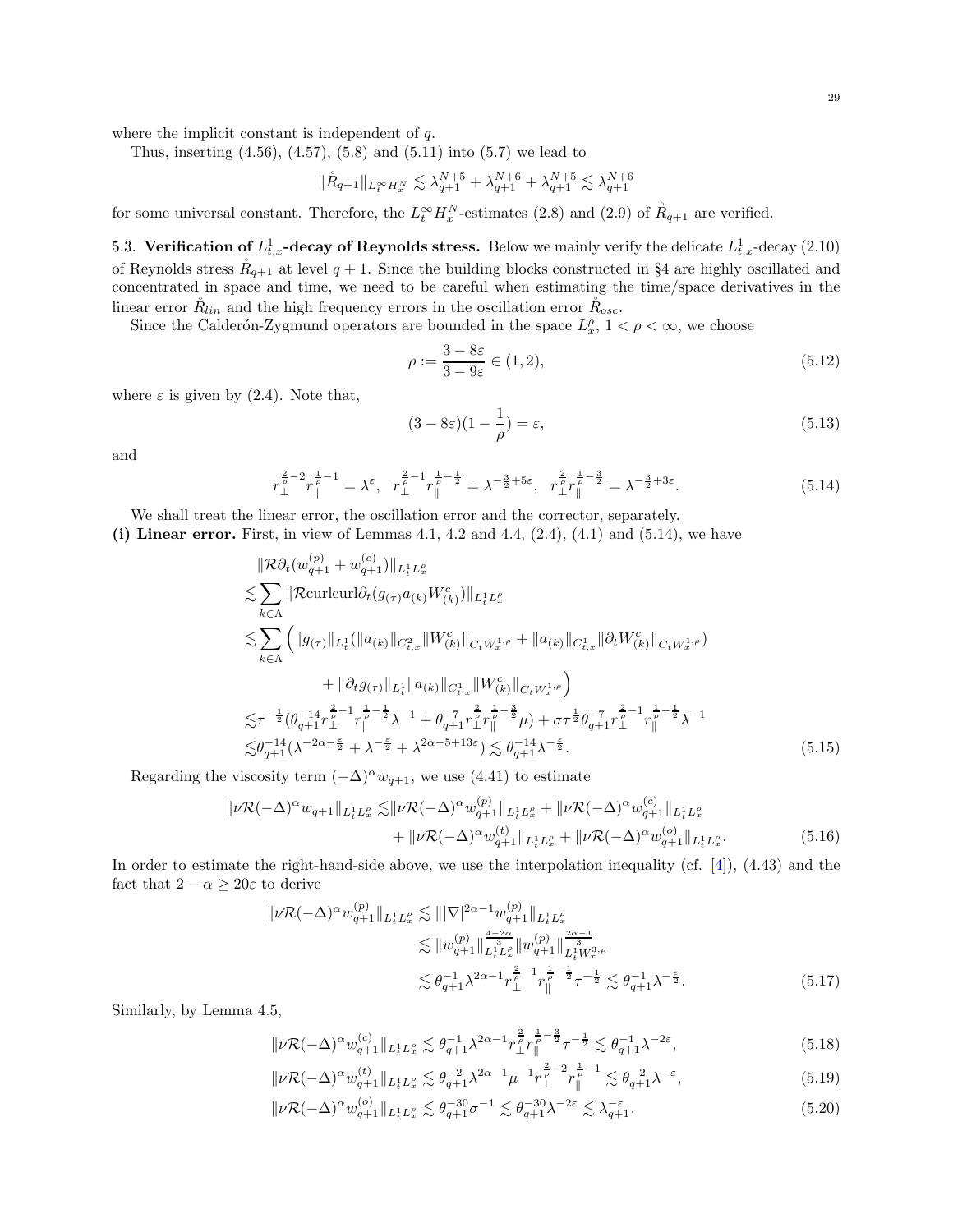Hence, combining [\(5.16\)](#page-28-2)-[\(5.20\)](#page-28-3) and the fact that  $\theta_{q+1}^{-30} \ll \lambda^{\varepsilon}$  altogether we obtain

<span id="page-29-0"></span>
$$
\|\nu \mathcal{R}(-\Delta)^{\alpha} w_{q+1}\|_{L_t^1 L_x^{\rho}} \lesssim \theta_{q+1}^{-1} \lambda^{-\frac{\varepsilon}{2}}.
$$
\n(5.21)

It remains to treat the nonlinearity in [\(5.3\)](#page-27-5). By the Sobolev embedding  $H_x^3 \hookrightarrow L_x^{\infty}$ , [\(3.4\)](#page-11-5) and Lemma [4.5,](#page-23-0)

$$
\|\mathcal{R}\mathbb{P}_H \text{div} (w_{q+1} \otimes \tilde{u}_q + \tilde{u}_q \otimes w_{q+1})\|_{L^1_t L^p_x} \n\leq \|w_{q+1} \otimes \tilde{u}_q + \tilde{u}_q \otimes w_{q+1}\|_{L^1_t L^p_x} \n\leq \|\tilde{u}_q\|_{L^\infty_t H^3_x} \|w_{q+1}\|_{L^1_t L^p_x} \n\leq \lambda_q^5 (\theta_{q+1}^{-1} r_\perp^{\frac{2}{p}-1} r_\parallel^{\frac{1}{p}-\frac{1}{2}} \tau^{-\frac{1}{2}} + \theta_{q+1}^{-2} \mu^{-1} r_\perp^{\frac{2}{p}-2} r_\parallel^{\frac{1}{p}-1} + \theta_{q+1}^{-9} \sigma^{-1}) \leq \theta_{q+1}^{-10} \lambda^{-2\varepsilon}.
$$
\n(5.22)

Therefore, we conclude from  $(5.15)$ ,  $(5.21)$  and  $(5.22)$  that

$$
\|\mathring{R}_{lin}\|_{L_t^1 L_x^{\rho}} \lesssim \theta_{q+1}^{-1} \lambda^{-\frac{\epsilon}{2}} + \theta_{q+1}^{-1} \lambda^{-\frac{\epsilon}{2}} + \theta_{q+1}^{-10} \lambda^{-2\epsilon} \lesssim \theta_{q+1}^{-14} \lambda^{-\frac{\epsilon}{2}}.
$$
\n(5.23)

(ii) Oscillation error. Now let us treat the delicate oscillation error. For this purpose, we decompose the oscillation error into three parts:

<span id="page-29-3"></span><span id="page-29-1"></span>
$$
\mathring{R}_{osc} = \mathring{R}_{osc.1} + \mathring{R}_{osc.2} + \mathring{R}_{osc.3},
$$

where the low-high spatial oscillation error

$$
\mathring{R}_{osc.1} := \sum_{k \in \Lambda} \mathcal{R} \mathbb{P}_H \mathbb{P}_{\neq 0} \left( g_{(\tau)}^2 \mathbb{P}_{\neq 0} (W_{(k)} \otimes W_{(k)}) \nabla (a_{(k)}^2) \right),
$$

the high temporal oscillation error

$$
\mathring{R}_{osc.2} := -\mu^{-1} \sum_{k \in \Lambda} \mathcal{R} \mathbb{P}_H \mathbb{P}_{\neq 0} \left( \partial_t (a_{(k)}^2 g_{(\tau)}^2) \psi_{(k_1)}^2 \phi_{(k)}^2 k_1 \right),
$$

and the low frequency error

$$
\mathring{R}_{osc.3} := -\sigma^{-1} \sum_{k \in \Lambda} \mathcal{R} \mathbb{P}_H \mathbb{P}_{\neq 0} \left( h_{(\tau)} \oint_{\mathbb{T}^3} W_{(k)} \otimes W_{(k)} dx \, \partial_t \nabla(a_{(k)}^2) \right).
$$

For the low-high spatial oscillation error  $R_{osc,1}$ , we note that the velocity flows are of high oscillations

<span id="page-29-2"></span>
$$
\mathbb{P}_{\neq 0}(W_{(k)} \otimes W_{(k)}) = \mathbb{P}_{\geq (\lambda r_{\perp}/2)}(W_{(k)} \otimes W_{(k)}).
$$

Thus, we use Lemmas [4.1,](#page-19-2) [4.4](#page-21-0) and apply Lemma [8.3](#page-42-5) with  $a = \nabla(a_{(k)}^2)$  and  $f = \psi_{(k_1)}^2 \phi_{(k)}^2$  to get

$$
\|\mathring{R}_{osc.1}\|_{L^{1}_{t}L^{p}_{x}} \lesssim \sum_{k \in \Lambda} \|g_{(\tau)}\|_{L^{2}_{t}}^{2} \| |\nabla|^{-1} \mathbb{P}_{\neq 0} \left( \mathbb{P}_{\geq (\lambda r_{\perp}/2)}(W_{(k)} \otimes W_{(k)}) \nabla (a^{2}_{(k)}) \right) \|_{C_{t}L^{p}_{x}} \lesssim \sum_{k \in \Lambda} \| |\nabla|^{3} (a^{2}_{(k)}) \|_{C_{t,x}} \lambda^{-1} r_{\perp}^{-1} \| \psi^{2}_{(k_{1})} \|_{C_{t}L^{p}_{x}} \| \phi^{2}_{(k)} \|_{C_{t}L^{p}_{x}} \lesssim \theta_{q+1}^{-23} \lambda^{-1} r_{\perp}^{\frac{2}{p}-3} r_{\parallel}^{\frac{1}{p}-1}.
$$
\n(5.24)

Moreover, we apply Lemma [4.5](#page-23-0) and use the large temporal oscillation parameter  $\mu$  to balance the high temporal oscillation error  $R_{osc,2}$ :

$$
\|\mathring{R}_{osc.2}\|_{L^{1}_{t}L^{0}_{x}} \lesssim \mu^{-1} \sum_{k \in \Lambda} \|\mathcal{R}\mathbb{P}_{H}\mathbb{P}_{\neq 0} \left(\partial_{t}(a_{(k)}^{2}g_{(\tau)}^{2})\psi_{(k_{1})}^{2}\phi_{(k)}^{2}k_{1}\right)\|_{L^{1}_{t}L^{0}_{x}} \n\lesssim \mu^{-1} \sum_{k \in \Lambda} \left( \|\partial_{t}(a_{(k)}^{2})\|_{C_{t,x}} \|g_{(\tau)}^{2}\|_{L^{1}_{t}} + \|a_{(k)}\|_{C_{t,x}}^{2} \|\partial_{t}(g_{(\tau)}^{2})\|_{L^{1}_{t}} \right) \|\psi_{(k_{1})}\|_{C_{t}L^{2\rho}_{x}}^{2} \|\phi_{(k)}\|_{L^{2\rho}_{x}}^{2} \n\lesssim (\theta_{q+1}^{-9} + \theta_{q+1}^{-2}\tau\sigma)\mu^{-1} r_{\perp}^{\frac{2}{\rho}-2} r_{\parallel}^{\frac{1}{\rho}-1} \n\lesssim \theta_{q+1}^{-2}\tau\sigma\mu^{-1} r_{\perp}^{\frac{2}{\rho}-2} r_{\parallel}^{\frac{1}{\rho}-1}.
$$
\n(5.25)

The low frequency error  $\hat{R}_{osc,3}$  can be estimated easily by using [\(4.18\)](#page-20-9) and [\(4.31\)](#page-21-6),

$$
\|\mathring{R}_{osc.3}\|_{L^1_tL^{\rho}_x}\lesssim \sigma^{-1}\sum_{k\in\Lambda}\left\|h_{(\tau)}\,\partial_t\nabla(a_{(k)}^2)\right\|_{L^1_tL^{\rho}_x}
$$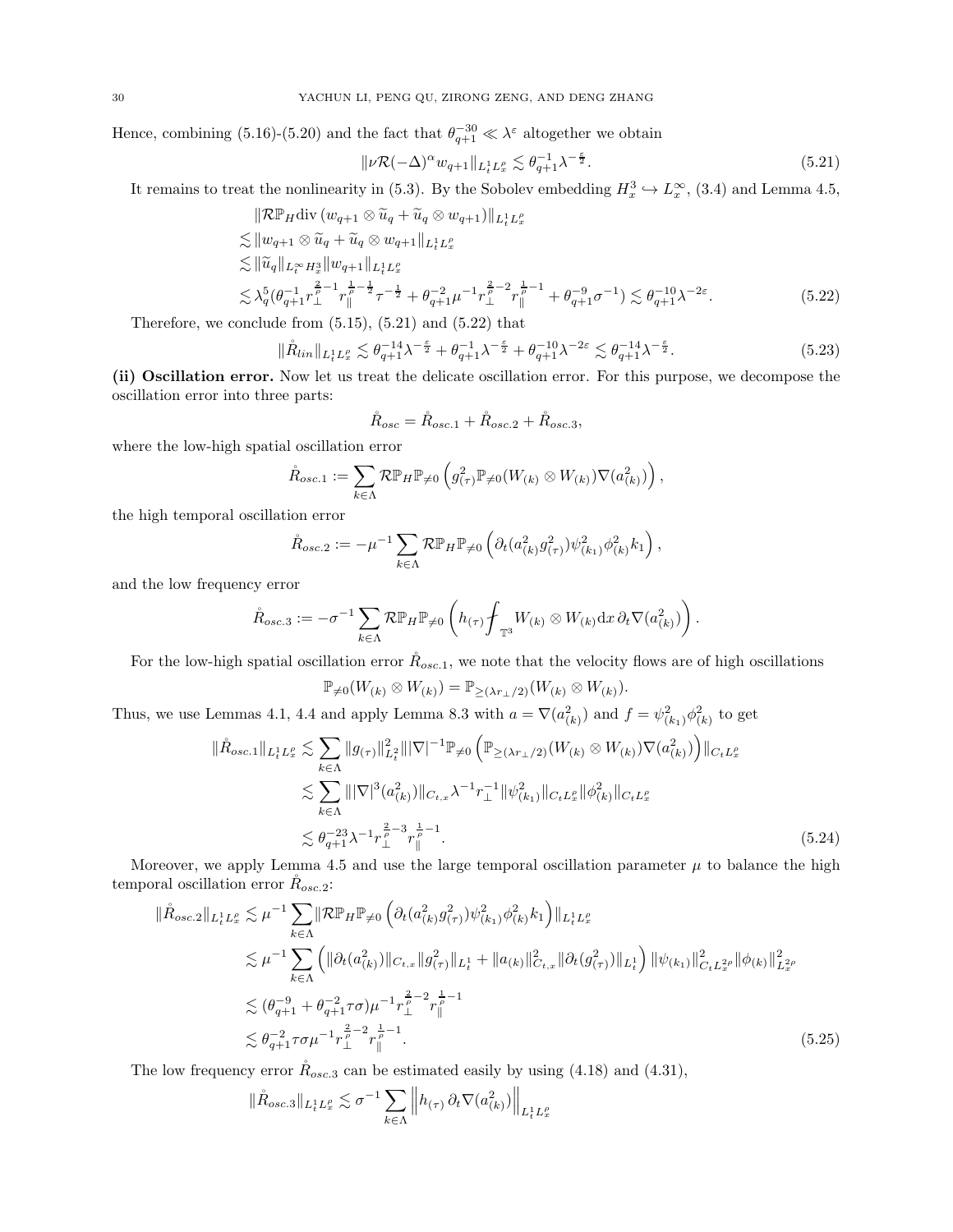$$
\lesssim \sigma^{-1} \sum_{k \in \Lambda} \|h_{(\tau)}\|_{C_t} \left( \|a_{(k)}\|_{C_{t,x}} \|a_{(k)}\|_{C_{t,x}^2} + \|a_{(k)}\|_{C_{t,x}^1}^2 \right)
$$
  

$$
\lesssim \theta_{q+1}^{-15} \sigma^{-1}.
$$
 (5.26)

Therefore, combing [\(5.24\)](#page-29-2)-[\(5.26\)](#page-30-3) altogether and using [\(4.1\)](#page-18-2), [\(5.14\)](#page-28-1) and the bound  $0 < \varepsilon < (2 - \alpha)/20$  we conclude

$$
\|\mathring{R}_{osc}\|_{L_t^1 L_x^{\rho}} \lesssim \theta_{q+1}^{-23} \lambda^{-1} r_{\perp}^{\frac{2}{\rho}-3} r_{\parallel}^{\frac{1}{\rho}-1} + \theta_{q+1}^{-9} \tau \sigma \mu^{-1} r_{\perp}^{\frac{2}{\rho}-2} r_{\parallel}^{\frac{1}{\rho}-1} + \theta_{q+1}^{-1} \sigma^{-1} \lesssim \theta_{q+1}^{-23} \lambda^{-\varepsilon} + \theta_{q+1}^{-2} \lambda^{2\alpha-4+12\varepsilon} + \theta_{q+1}^{-1} \lambda^{-2\varepsilon} \lesssim \theta_{q+1}^{-23} \lambda^{-\varepsilon}.
$$
\n(5.27)

(iii) Corrector error. As in [\[53\]](#page-45-20), we take  $p_1, p_2 \in (1, \infty)$  such that

<span id="page-30-5"></span><span id="page-30-4"></span><span id="page-30-3"></span>
$$
\frac{1}{p_1} = 1 - \widetilde{\eta}, \quad \frac{1}{p_1} = \frac{1}{p_2} + \frac{1}{2},
$$

with  $\tilde{\eta} \leq \varepsilon/(4(3-8\varepsilon))$ . Using Hölder's inequality, Lemma [4.5,](#page-23-0) [\(4.53\)](#page-25-1) and [\(6.26\)](#page-33-0) we derive

$$
\|\mathring{R}_{cor}\|_{L_{t}^{1}L_{x}^{p_{1}}} \lesssim \|w_{q+1}^{(p)} \otimes (w_{q+1}^{(c)} + w_{q+1}^{(t)}) - (w_{q+1}^{(c)} + w_{q+1}^{(t)}) + w_{q+1}^{(o)}) \otimes w_{q+1}\|_{L_{t}^{1}L_{x}^{p_{1}}} \leq \|w_{q+1}^{(c)} + w_{q+1}^{(t)} + w_{q+1}^{(o)}\|_{L_{t}^{2}L_{x}^{p_{2}}} (\|w_{q+1}^{(p)}\|_{L_{t,x}^{2}} + \|w_{q+1}\|_{L_{t,x}^{2}}) \leq \delta_{q+1}^{\frac{1}{2}}(\theta_{q+1}^{-1}r_{\perp}^{\frac{p_{2}}{p_{2}}r_{\parallel}^{\frac{1}{p_{2}}-\frac{3}{2}}} + \theta_{q+1}^{-2}\mu^{-1}r_{\perp}^{\frac{p_{2}}{p_{2}}-2}r_{\parallel}^{\frac{1}{p_{2}}-1}\tau^{\frac{1}{2}} + \theta_{q+1}^{-9}\sigma^{-1}) \leq \theta_{q+1}^{-9}\delta_{q+1}^{\frac{1}{2}}(\lambda^{-2\varepsilon+3\widetilde{\eta}-8\widetilde{\eta}\varepsilon} + \lambda^{-\frac{\varepsilon}{2}+3\widetilde{\eta}-8\widetilde{\eta}\varepsilon} + \lambda^{-2\varepsilon}) \lesssim \theta_{q+1}^{-9}\lambda^{-\frac{\varepsilon}{4}},
$$
\n(5.28)

where the last step is due to the inequalities  $-\varepsilon/2 + 3\tilde{\eta} - 8\tilde{\eta}\varepsilon \leq -\varepsilon/4$ .

Therefore, combining the estimates [\(5.23\)](#page-29-3), [\(5.27\)](#page-30-4), [\(5.28\)](#page-30-5) and the fact that  $\theta_{q+1}^{-9} \ll \lambda^{\frac{2}{3}}$  altogether we conclude

$$
\|\mathring{R}_{q+1}\|_{L_{t,x}^{1}} \leq \|\mathring{R}_{lin}\|_{L_{t}^{1}L_{x}^{0}} + \|\mathring{R}_{osc}\|_{L_{t}^{1}L_{x}^{0}} + \|\mathring{R}_{cor}\|_{L_{t}^{1}L_{x}^{p_{1}}}\n\lesssim \theta_{q+1}^{-1} \lambda^{-\frac{\epsilon}{2}} + \theta_{q+1}^{-23} \lambda^{-\epsilon} + \theta_{q+1}^{-9} \lambda^{-\frac{\epsilon}{4}}\n\leq \lambda_{q+1}^{-\epsilon_{R}} \delta_{q+2}.
$$
\n(5.29)

<span id="page-30-0"></span>Thus, the  $L^1$ -estimate [\(2.10\)](#page-8-3) of Reynolds stress is verified.

### 6. THE SUPERCRITICAL REGIME  $A_2$

In this section, we mainly treat the supercritical regime  $A_2$  when  $\alpha \in [1,2)$ , whose borderline in particular includes the other endpoint  $(s, \gamma, p) = (2\alpha/\gamma + 1 - 2\alpha, \gamma, \infty)$ .

<span id="page-30-1"></span>6.1. Space-time building blocks. Unlike in the previous endpoint case  $(s, \gamma, p) = (3/p + 1 - 2\alpha, \infty, p)$ ,  $\alpha \in [5/4, 2)$ , the building blocks in this case are indexed by four parameters  $r_{\perp}$ ,  $\lambda$ ,  $\tau$  and  $\sigma$ :

<span id="page-30-2"></span>
$$
r_{\perp} := \lambda_{q+1}^{-\alpha+1-8\varepsilon}, \ \lambda := \lambda_{q+1}, \ \tau := \lambda_{q+1}^{2\alpha}, \ \sigma := \lambda_{q+1}^{2\varepsilon}, \tag{6.1}
$$

where  $\varepsilon$  is given by  $(2.5)$ .

Instead of the intermittent jets, inspired by [\[19](#page-44-14)], we choose the concentrated Mikado flows defined by

$$
W_{(k)} := \phi_{r\perp}(\lambda r_{\perp} N_{\Lambda} k \cdot (x - \alpha_k), \lambda r_{\perp} N_{\Lambda} k_2 \cdot (x - \alpha_k)) k_1, \quad k \in \Lambda,
$$

where we keep the same notations  $\phi_{r_1}, r_{r_1}, N_\Lambda$  and  $(k, k_1, k_2)$  as in §[4.](#page-18-0) We still use the same temporal building blocks  $g_{(\tau)}$ ,  $h_{(\tau)}$  as in [\(4.15\)](#page-20-1), but with the different choice of parameters  $\tau$ ,  $\sigma$  given by [\(6.1\)](#page-30-2).

It should be mentioned that, unlike the intermittent jets defined in § [4,](#page-18-0) the term  $\mu t$  and the concentration parameter  $r_{\parallel}$  are not involved in the Mikado flows. Hence, the Mikado flows provide at most 2D intermittency. However, the temporal building blocks provide more intermittency, which achieves even 4D spatial intermittency when  $\alpha$  is close to 2.

Then, setting

$$
\begin{aligned}\n\phi_{(k)}(x) &:= \phi_{r\perp}(\lambda r_{\perp} N_{\Lambda} k \cdot (x - \alpha_k), \lambda r_{\perp} N_{\Lambda} k_2 \cdot (x - \alpha_k)), \\
\Phi_{(k)}(x) &:= \Phi_{r\perp}(\lambda r_{\perp} N_{\Lambda} k \cdot (x - \alpha_k), \lambda r_{\perp} N_{\Lambda} k_2 \cdot (x - \alpha_k)),\n\end{aligned} \tag{6.2}
$$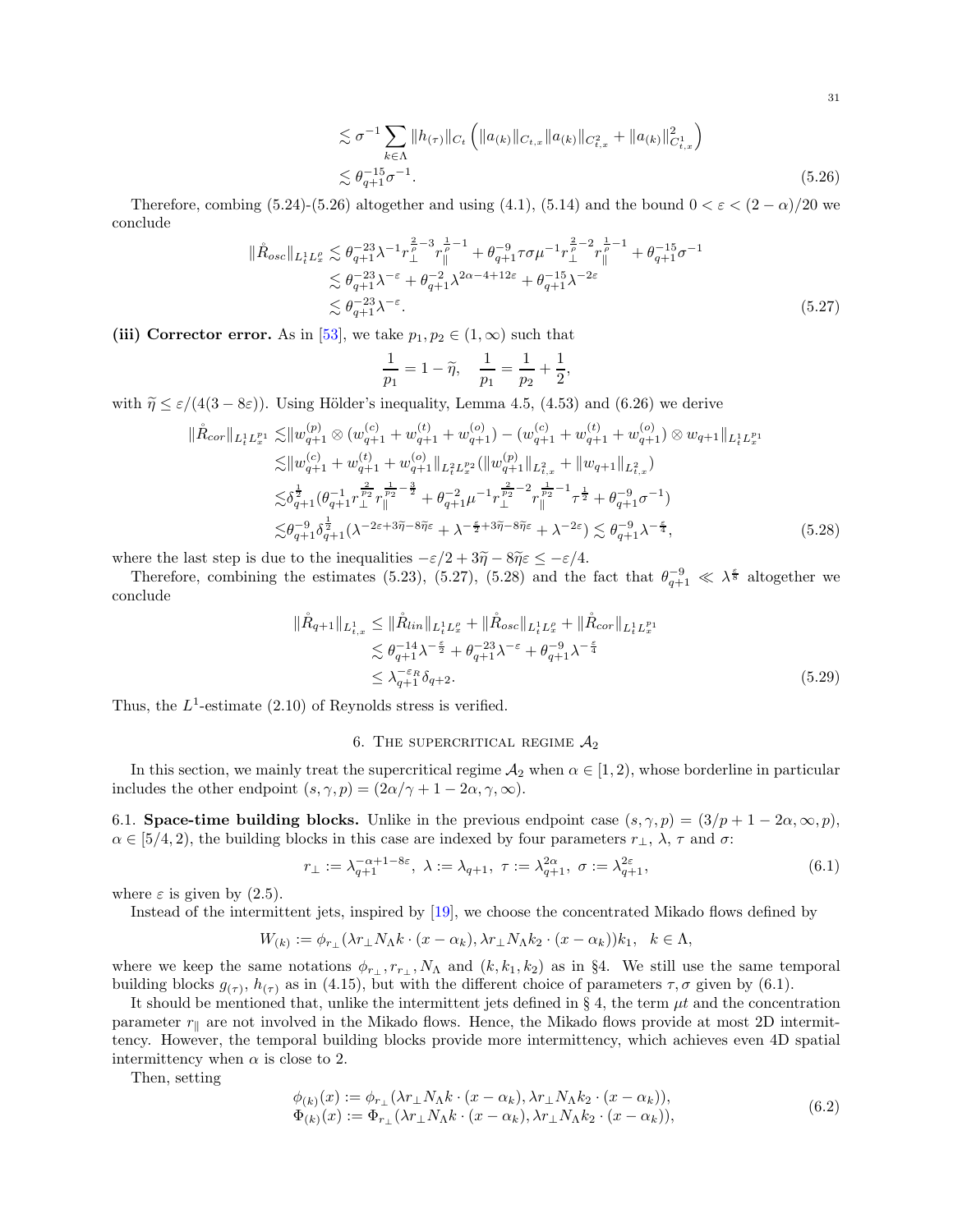we may rewrite

<span id="page-31-2"></span>
$$
W_{(k)} = \phi_{(k)}k_1, \quad k \in \Lambda. \tag{6.3}
$$

The corresponding potential is then defined by

<span id="page-31-6"></span>
$$
W_{(k)}^c := \frac{1}{\lambda^2 N_{\Lambda}^2} \Phi_{(k)} k_1.
$$
\n(6.4)

We summarize the estimates of spatial building blocks in Lemma [6.1,](#page-31-3) which follows from Lemma [4.1.](#page-19-2)

<span id="page-31-3"></span>**Lemma 6.1** (Estimates of Mikado flows). For any  $p \in [1,\infty]$  and  $N \in \mathbb{N}$ , we have

$$
\left\| \nabla^N \phi_{(k)} \right\|_{L^p_x} + \left\| \nabla^N \Phi_{(k)} \right\|_{L^p_x} \lesssim r_\perp^{\frac{2}{p}-1} \lambda^N, \tag{6.5}
$$

where the implicit constants are independent of  $r_{\perp}, r_{\parallel}, \lambda$  and  $\mu$ . Moreover, it holds that

$$
\|\nabla^N W_{(k)}\|_{C_t L^p_x} + \lambda^2 \|\nabla^N W^c_{(k)}\|_{C_t L^p_x} \lesssim r^{\frac{2}{p}-1}_\perp \lambda^N, \quad k \in \Lambda. \tag{6.6}
$$

<span id="page-31-0"></span>6.2. Velocity perturbations. We define the amplitudes of the velocity perturbations by

$$
a_{(k)}(t,x) := \varrho^{\frac{1}{2}}(t,x)f(t)\gamma_{(k)}(\text{Id} - \frac{\overset{\circ}{R}_q(t,x)}{\rho(t,x)}), \quad k \in \Lambda,
$$
\n(6.7)

where  $\varrho, f, \gamma_{(k)}$  are defined as in §[4.3.](#page-20-0) Note that, the amplitudes  $a_{(k)}$ ,  $k \in \Lambda$ , obey the same estimates as in Lemma [4.4.](#page-21-0) Namely, we have

<span id="page-31-1"></span>**Lemma 6.2.** For  $1 \leq N \leq 9$ ,  $k \in \Lambda$ , we have

$$
||a_{(k)}||_{L_{t,x}^2} \lesssim \delta_{q+1}^{\frac{1}{2}},\tag{6.8}
$$

$$
||a_{(k)}||_{C_{t,x}} \lesssim \theta_{q+1}^{-1}, \quad ||a_{(k)}||_{C_{t,x}^{N}} \lesssim \theta_{q+1}^{-7N}, \tag{6.9}
$$

where the implicit constants are independent of q.

Next, we define the principal part  $w_{q+1}^{(p)}$  of the velocity perturbations by

<span id="page-31-10"></span><span id="page-31-7"></span><span id="page-31-4"></span>
$$
w_{q+1}^{(p)} := \sum_{k \in \Lambda} a_{(k)} g_{(\tau)} W_{(k)},
$$
\n(6.10)

which satisfies the same algebraic identity as in [\(4.33\)](#page-21-1).

The corresponding incompressibility corrector is then defined by

$$
w_{q+1}^{(c)} := \sum_{k \in \Lambda} g_{(\tau)}(\nabla a_{(k)} \times \text{curl} W_{(k)}^c + \text{curl}(\nabla a_{(k)} \times W_{(k)}^c)).
$$
\n(6.11)

Note that, the incompressibility corrector  $(6.11)$  is different from the previous one in  $(4.34)$ .

By straightforward computations,

$$
w_{q+1}^{(p)} + w_{q+1}^{(c)} = \sum_{k \in \Lambda} \text{curlcurl}(a_{(k)}g_{(\tau)}W_{(k)}^c), \tag{6.12}
$$

which yields immediately that

<span id="page-31-8"></span><span id="page-31-5"></span>
$$
\operatorname{div}(w_{q+1}^{(p)} + w_{q+1}^{(c)}) = 0.
$$

Regarding the temporal corrector, because the new spatial building block [\(6.3\)](#page-31-2) satisfies div $(W_{(k)} \otimes W_{(k)}) =$ 0, it is not necessary to introduce the temporal corrector  $w_{q+1}^{(t)}$  as in [\(4.37\)](#page-22-1) to balance the spatial oscillation. We will only need the temporal corrector  $w_{q+1}^{(o)}$  to balance the high temporal frequency oscillation in [\(4.33\)](#page-21-1):

$$
w_{q+1}^{(o)} := -\sigma^{-1} \sum_{k \in \Lambda} \mathbb{P}_H \mathbb{P}_{\neq 0} \left( h_{(\tau)} \oint_{\mathbb{T}^3} W_{(k)} \otimes W_{(k)} dx \nabla(a_{(k)}^2) \right).
$$
 (6.13)

Then, by virtue of [\(4.14\)](#page-20-7) and [\(6.13\)](#page-31-5) and Leibniz's rule we see that the algebraic identity [\(4.40\)](#page-22-4) is still valid. Now, we are ready to define the velocity perturbation  $w_{q+1}$  at level  $q+1$  by

<span id="page-31-9"></span>
$$
w_{q+1} := w_{q+1}^{(p)} + w_{q+1}^{(c)} + w_{q+1}^{(o)}
$$
\n
$$
(6.14)
$$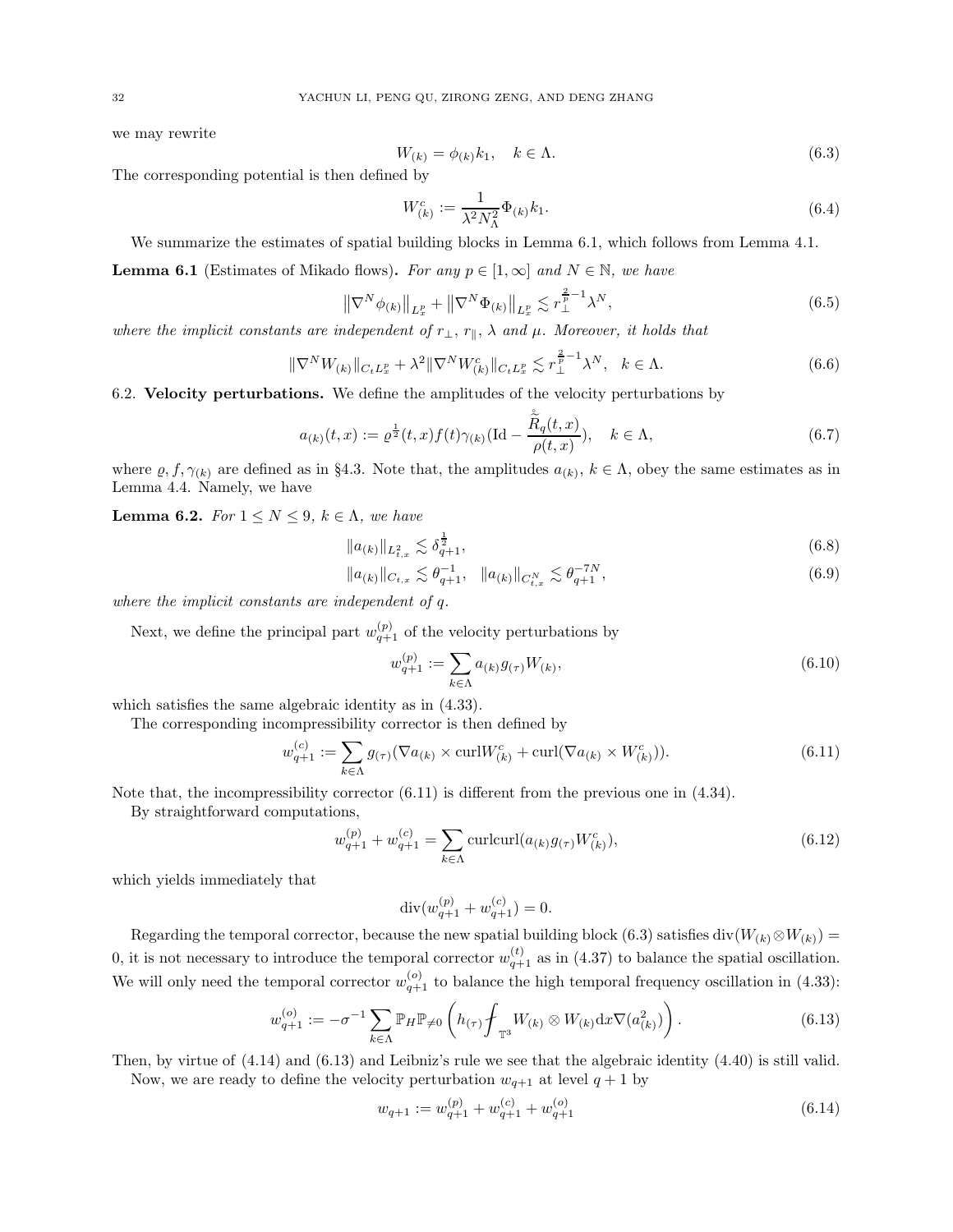and the velocity field at level  $q + 1$  by

<span id="page-32-6"></span><span id="page-32-1"></span><span id="page-32-0"></span>
$$
u_{q+1} := \widetilde{u}_q + w_{q+1},\tag{6.15}
$$

where  $\tilde{u}_q$  is the velocity field already prepared in the gluing stage in §[3.](#page-11-0) By the above constructions,  $w_{q+1}$ is mean-free and divergence-free.

Analogous to Lemma [4.5.](#page-23-0) we have the estimates of the velocity perturbations below.

<span id="page-32-5"></span>**Lemma 6.3** (Estimates of perturbations). For any  $\rho \in (1, \infty)$ ,  $\gamma \in [1, \infty]$  and every integer  $0 \le N \le 7$ , we have the following estimates:

$$
\|\nabla^N w_{q+1}^{(p)}\|_{L_t^\gamma L_x^{\rho}} \lesssim \theta_{q+1}^{-1} \lambda^N r_\perp^{\frac{2}{\rho}-1} \tau^{\frac{1}{2}-\frac{1}{\gamma}},\tag{6.16}
$$

$$
\|\nabla^{N} w_{q+1}^{(c)}\|_{L_{t}^{\gamma} L_{x}^{\rho}} \lesssim \theta_{q+1}^{-7} \lambda^{N-1} r_{\perp}^{\frac{2}{\rho}-1} \tau^{\frac{1}{2}-\frac{1}{\gamma}},\tag{6.17}
$$

$$
\|\nabla^N w_{q+1}^{(o)}\|_{L_t^\gamma L_x^\rho} \lesssim \theta_{q+1}^{-7N-9} \sigma^{-1},\tag{6.18}
$$

<span id="page-32-4"></span><span id="page-32-3"></span><span id="page-32-2"></span>.

,

where the implicit constants depend only on N,  $\gamma$  and  $\rho$ . In particular, for integers  $1 \le N \le 7$ , we have

$$
||w_{q+1}^{(p)}||_{L_t^{\infty}H_x^N} + ||w_{q+1}^{(c)}||_{L_t^{\infty}H_x^N} + ||w_{q+1}^{(c)}||_{L_t^{\infty}H_x^N} \lesssim \lambda^{N+2},
$$
\n(6.19)

$$
\|\partial_t w_{q+1}^{(p)}\|_{L_t^\infty H_x^N} + \|\partial_t w_{q+1}^{(c)}\|_{L_t^\infty H_x^N} + \|\partial_t w_{q+1}^{(o)}\|_{L_t^\infty H_x^N} \lesssim \lambda^{N+5},\tag{6.20}
$$

where the implicit constants are independent of  $\lambda$ .

*Proof.* First, using [\(4.17\)](#page-20-8), [\(6.6\)](#page-31-6), [\(6.10\)](#page-31-7) and Lemma [6.2](#page-31-1) we get that for any  $\rho \in (1,\infty)$ ,

$$
\|\nabla^{N} w_{q+1}^{(p)}\|_{L_{t}^{\gamma} L_{x}^{\rho}} \lesssim \sum_{k \in \Lambda} \sum_{N_{1}+N_{2}=N} \|a_{(k)}\|_{C_{t,x}^{N_{1}}} \|g_{(\tau)}\|_{L_{t}^{\gamma}} \|\nabla^{N_{2}} W_{(k)}\|_{C_{t}L_{x}^{\rho}}
$$
  

$$
\lesssim \theta_{q+1}^{-1} \lambda^{N} r_{\perp}^{\frac{2}{\rho}-1} \tau^{\frac{1}{2}-\frac{1}{\gamma}}, \tag{6.21}
$$

and thus [\(6.16\)](#page-32-0) follows.

Moreover, by [\(2.3\)](#page-8-8), [\(4.17\)](#page-20-8), [\(6.6\)](#page-31-6), [\(6.11\)](#page-31-4) and Lemma [6.2,](#page-31-1)

$$
\begin{split} \|\nabla^{N}w^{(c)}_{q+1}\|_{L_{t}^{\gamma}L_{x}^{\rho}} &\lesssim \sum_{k\in\Lambda}\|g_{(\tau)}\|_{L_{t}^{\gamma}}\sum_{N_{1}+N_{2}=N}\left(\|a_{(k)}\|_{C_{t,x}^{N_{1}+1}}\|\nabla^{N_{2}}W_{(k)}^{c}\|_{C_{t}W_{x}^{1,\rho}}+\|a_{(k)}\|_{C_{t,x}^{N_{1}+2}}\|\nabla^{N_{2}}W_{(k)}^{c}\|_{C_{t}L_{x}^{\rho}}\right)\\ &\lesssim & \theta_{q+1}^{-\gamma}\lambda^{N-1}r_{\perp}^{\frac{2}{\rho}-1}\tau^{\frac{1}{2}-\frac{1}{\gamma}}, \end{split}
$$

which implies  $(6.17)$ .

We then estimate the temporal corrector  $w_{q+1}^{(o)}$  by using [\(6.13\)](#page-31-5), [\(4.18\)](#page-20-9) and Lemmas [6.2:](#page-31-1)

$$
\|\nabla^N w^{(o)}_{q+1}\|_{L^{\gamma}_t L^{\rho}_x} \lesssim \sigma^{-1} \sum_{k\in\Lambda} \|h_{(\tau)}\|_{C_t} \|\nabla^{N+1}(a_{(k)}^2)\|_{C_{t,x}} \lesssim \theta_{q+1}^{-7N-9}\sigma^{-1}
$$

Regarding the  $L_t^{\infty} H_x^N$ -estimates of velocity perturbations, using [\(2.5\)](#page-8-5), [\(6.1\)](#page-30-2), [\(6.16\)](#page-32-0)-[\(6.18\)](#page-32-2) we get

$$
\|w_{q+1}^{(p)}\|_{L^\infty_t H^{N}_x} + \|w_{q+1}^{(c)}\|_{L^\infty_t H^{N}_x} + \|w_{q+1}^{(o)}\|_{L^\infty_t H^{N}_x}
$$
  

$$
\lesssim \theta_{q+1}^{-1} \lambda^N \tau^{\frac{1}{2}} + \theta_{q+1}^{-\gamma} \lambda^{N-1} \tau^{\frac{1}{2}} + \theta_{q+1}^{-\gamma N-9} \sigma^{-1}
$$
  

$$
\lesssim \theta_{q+1}^{-1} \lambda^{\alpha+N} + \theta_{q+1}^{-\gamma} \lambda^{\alpha+N-1} + \theta_{q+1}^{-\gamma N-9} \lambda^{-2\varepsilon} \lesssim \lambda^{N+2}
$$

which verifies  $(6.19)$ .

It remains to prove  $(6.20)$ . By virtue of  $(2.3)$ ,  $(6.1)$  $(6.1)$  $(6.1)$  and Lemmas [4.2,](#page-20-2) 6.1 and [6.2,](#page-31-1) we get

$$
\|\partial_t w_{q+1}^{(p)}\|_{L_t^\infty H_x^N} \lesssim \sum_{k \in \Lambda} \|a_{(k)}\|_{C_{t,x}^{N+1}} \|\partial_t g_{(\tau)}\|_{L_t^\infty} \|W_{(k)}\|_{L_t^\infty H_x^N} \lesssim \theta_{q+1}^{-7N-7} \lambda^N \sigma \tau^{\frac{3}{2}} \tag{6.22}
$$

and

$$
\|\partial_t w_{q+1}^{(c)}\|_{L_t^\infty H_x^N} \lesssim \sum_{k \in \Lambda} \|a_{(k)}\|_{C_{t,x}^{N+3}} \|\partial_t g_{(\tau)}\|_{C_t} (\|W_{(k)}^c\|_{L_t^\infty H_x^N} + \|\nabla W_{(k)}^c\|_{L_t^\infty H_x^N})
$$
  

$$
\lesssim \theta_{q+1}^{-7N-21} \sigma \tau^{\frac{3}{2}} (\lambda^{N-2} + \lambda^{N-1})
$$
  

$$
\lesssim \theta_{q+1}^{-7N-21} \lambda^{N-1} \sigma \tau^{\frac{3}{2}}.
$$
 (6.23)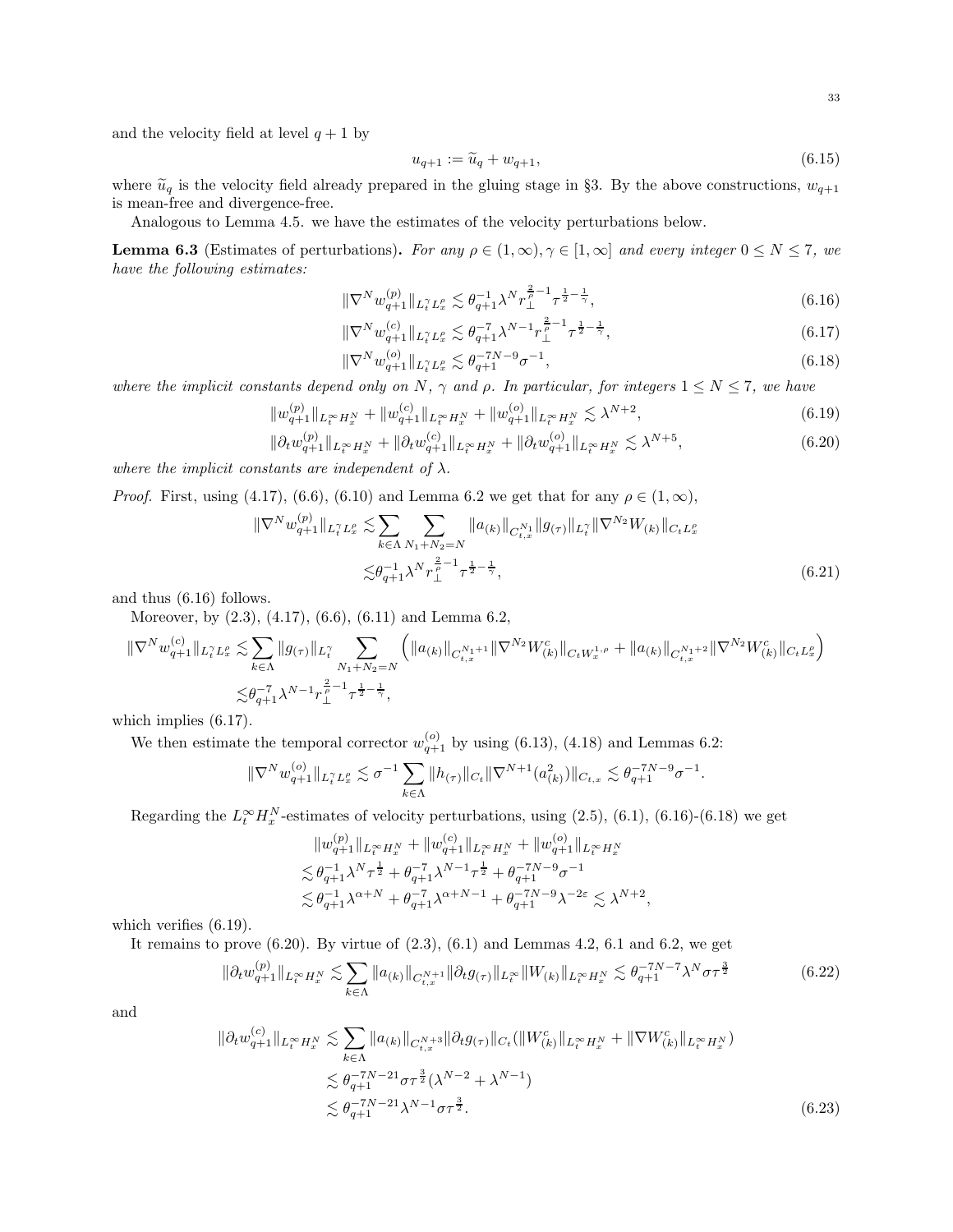Since  $\mathbb{P}_H \mathbb{P}_{\neq 0}$  is bounded in  $H_x^N$ , similarly to [\(4.52\)](#page-24-0), we have

$$
\|\partial_t w_{q+1}^{(o)}\|_{L_t^\infty H_x^N} \lesssim \sigma^{-1} \sum_{k \in \Lambda} \|\partial_t (h_{(\tau)} \nabla (a_{(k)}^2))\|_{L_t^\infty H_x^N} \lesssim \theta_{q+1}^{-7N-9} \tau. \tag{6.24}
$$

Therefore, taking into account that  $\theta_{q+1}^{-7N-21} \leq \lambda^{N\varepsilon/2}$  and  $0 < \varepsilon \leq (2-\alpha)/20$  we conclude that

$$
\|\partial_t w_{q+1}^{(p)}\|_{L^\infty_t H^N_x} + \|\partial_t w_{q+1}^{(c)}\|_{L^\infty_t H^N_x} + \|\partial_t w_{q+1}^{(o)}\|_{L^\infty_t H^N_x} \n\lesssim \theta_{q+1}^{-7N-7} \lambda^N \sigma \tau^{\frac{3}{2}} + \theta_{q+1}^{-7N-21} \lambda^{N-1} \sigma \tau^{\frac{3}{2}} + \theta_{q+1}^{-7N-9} \tau \n\lesssim \theta_{q+1}^{-7N-7} \lambda^{3\alpha+N+2\varepsilon} + \theta_{q+1}^{-7N-21} \lambda^{3\alpha+N-1+2\varepsilon} + \theta_{q+1}^{-7N-9} \lambda^{2\alpha} \lesssim \lambda^{N+6}.
$$

Therefore, the proof of Lemma [6.3](#page-32-5) is complete.

Verification of the inductive estimates for velocity. We apply the  $L^p$  decorrelation Lemma [8.2](#page-42-4) with  $f = a_{(k)}$ ,  $g = g_{(\tau)}\phi_{(k)}$  and  $\sigma = \lambda^{2\varepsilon}$  and then using [\(2.2\)](#page-8-9), [\(2.3\)](#page-8-8) and Lemmas [4.2,](#page-20-2) [6.1](#page-31-3) and [6.2](#page-31-1) to derive

$$
||w_{q+1}^{(p)}||_{L_{t,x}^{2}} \lesssim \sum_{k\in\Lambda} \left( ||a_{(k)}||_{L_{t,x}^{2}} ||g_{(\tau)}||_{L_{t}^{2}} ||\phi_{(k)}||_{C_{t}L_{x}^{2}} + \sigma^{-\frac{1}{2}} ||a_{(k)}||_{C_{t,x}^{1}} ||g_{(\tau)}||_{L_{t}^{2}} ||\phi_{(k)}||_{C_{t}L_{x}^{2}} \right)
$$
  

$$
\lesssim \delta_{q+1}^{\frac{1}{2}} + \theta_{q+1}^{-7} \lambda_{q+1}^{-\varepsilon} \lesssim \delta_{q+1}^{\frac{1}{2}}.
$$
 (6.25)

Then, using  $(2.3)$ ,  $(6.25)$  and Lemma [6.3](#page-32-5) we obtain

<span id="page-33-1"></span>
$$
||w_{q+1}||_{L_{t,x}^{2}} \lesssim ||w_{q+1}^{(p)}||_{L_{t,x}^{2}} + ||w_{q+1}^{(c)}||_{L_{t,x}^{2}} + ||w_{q+1}^{(o)}||_{L_{t,x}^{2}}\leq \delta_{q+1}^{\frac{1}{2}} + \theta_{q+1}^{-7} \lambda^{-1} + \theta_{q+1}^{-9} \sigma^{-1} \lesssim \delta_{q+1}^{\frac{1}{2}},
$$
\n(6.26)

and

$$
||w_{q+1}||_{L_t^1 L_x^2} \lesssim ||w_{q+1}^{(p)}||_{L_t^1 L_x^2} + ||w_{q+1}^{(c)}||_{L_t^1 L_x^2} + ||w_{q+1}^{(o)}||_{L_t^1 L_x^2}
$$
  

$$
\lesssim \theta_{q+1}^{-1} \tau^{-\frac{1}{2}} + \theta_{q+1}^{-7} \lambda^{-1} \tau^{-\frac{1}{2}} + \theta_{q+1}^{-9} \sigma^{-1} \lesssim \lambda_{q+1}^{-\varepsilon}.
$$
 (6.27)

We are now ready to verify the iterative estimates for  $u_{q+1}$ . In view of  $(2.6)$ ,  $(3.5)$ ,  $(3.12)$ ,  $(6.15)$  and  $(6.19)$ , we have that for a large enough, similarly to  $(5.8)$ ,

$$
||u_{q+1}||_{L_t^{\infty} H_x^3} \lesssim ||\widetilde{u}_q||_{L_t^{\infty} H_x^3} + ||w_{q+1}||_{L_t^{\infty} H_x^3}
$$
  
\n
$$
\lesssim \lambda_q^5 + \lambda_{q+1}^5 \lesssim \lambda_{q+1}^5,
$$
  
\n
$$
||\partial_t u_{q+1}||_{L_t^{\infty} H_x^2} \lesssim ||\partial_t \widetilde{u}_q||_{L_t^{\infty} H_x^2} + ||\partial_t w_{q+1}||_{L_t^{\infty} H_x^2}
$$
\n(6.28)

<span id="page-33-2"></span><span id="page-33-0"></span>
$$
\lesssim \theta_{q+1}^{-1} \lambda_q^5 + m_{q+1} \lambda_q^5 + \lambda_{q+1}^8 \lesssim \lambda_{q+1}^8. \tag{6.29}
$$

Moreover, we derive from  $(3.5)$ ,  $(6.26)$  and  $(6.27)$  that

$$
||u_q - u_{q+1}||_{L^2_{t,x}} \le ||u_q - \widetilde{u}_q||_{L^2_{t,x}} + ||\widetilde{u}_q - u_{q+1}||_{L^2_{t,x}} \n\lesssim ||u_q - \widetilde{u}_q||_{L^\infty_t L^2_x} + ||w_{q+1}||_{L^2_{t,x}} \n\lesssim \lambda_q^{-3} + \delta_{q+1}^{\frac{1}{2}} \le M^* \delta_{q+1}^{\frac{1}{2}},
$$
\n(6.30)

for M<sup>∗</sup> sufficiently large and

$$
||u_q - u_{q+1}||_{L_t^1 L_x^2} \lesssim ||u_q - \widetilde{u}_q||_{L_t^\infty L_x^2} + ||w_{q+1}||_{L_t^1 L_x^2}
$$
  

$$
\lesssim \lambda_q^{-3} + \lambda_{q+1}^{-\varepsilon} \le \delta_{q+2}^{\frac{1}{2}}.
$$
 (6.31)

Concerning the iterative estimate [\(2.13\)](#page-9-4), let us first show the embedding

<span id="page-33-3"></span>
$$
H_x^3 \hookrightarrow W_x^{s,p}.\tag{6.32}
$$

In order to prove [\(6.32\)](#page-33-3), when  $(s, p, \gamma) \in \mathcal{A}_2$ , we see that for  $1 \le p \le 2$ ,

$$
0 \le s < 2\alpha + \frac{2\alpha - 2}{p} + (1 - 2\alpha) \le 2\alpha - 1 < 3. \tag{6.33}
$$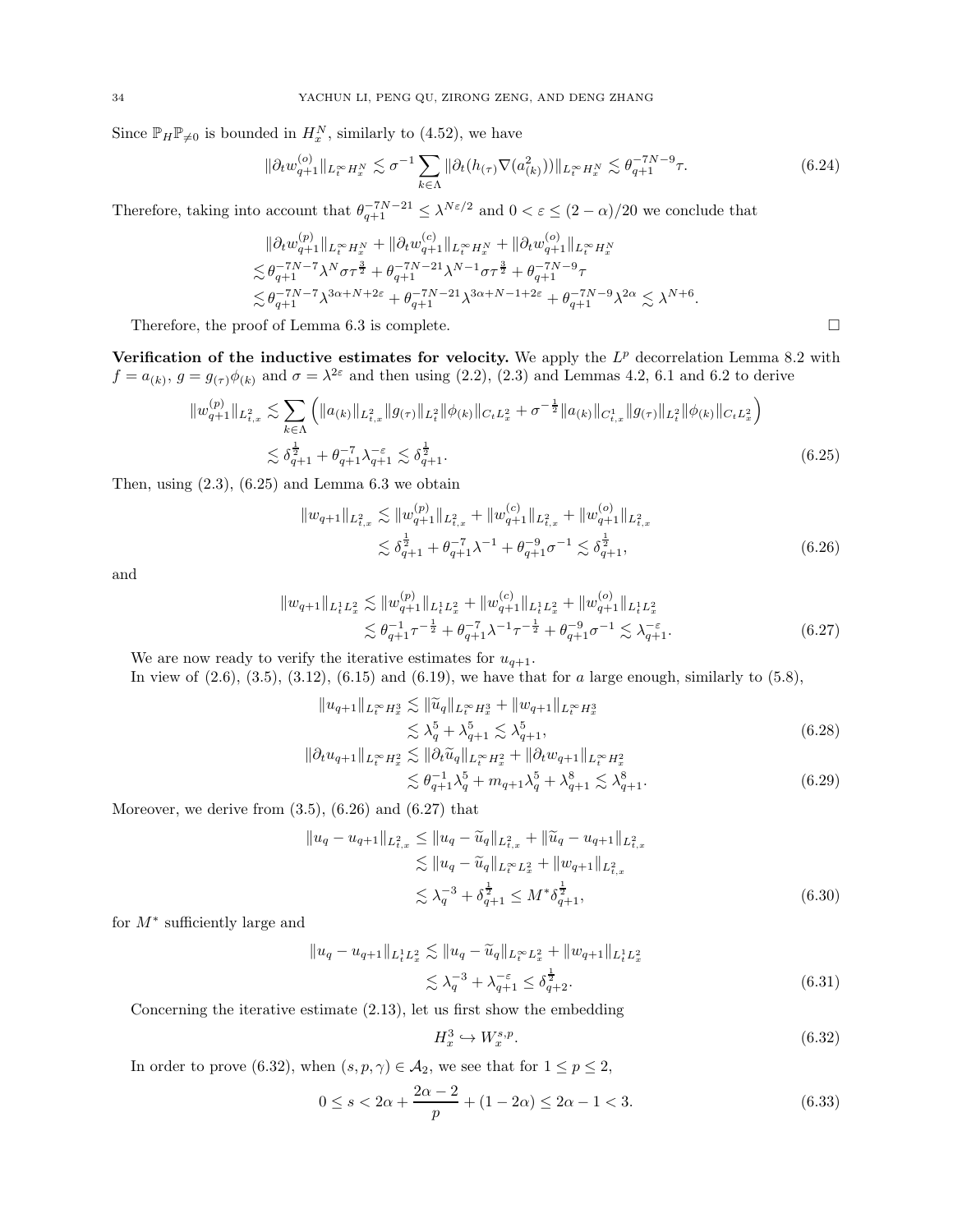which, via the embedding  $H_x^3 \hookrightarrow H_x^s \hookrightarrow W_x^{s,p}$ , yields [\(6.32\)](#page-33-3). Moreover, for  $p > 2$ , since  $\alpha < 2$ ,  $s \ge 0$ ,

$$
0 < 1 + \frac{2\alpha - 2}{p} - s < 1 + \frac{2}{p} - \frac{2}{3}s,\tag{6.34}
$$

<span id="page-34-1"></span>.

which implies that  $3/2 > s - 3/p$ , thereby yielding [\(6.32\)](#page-33-3) by the Sobolev embedding. We thus prove (6.32). Thus, similar to  $(4.61)$ , by virtue of  $(3.7)$ ,  $(3.16)$  and  $(6.32)$ , we have

$$
\|\widetilde{u}_q - u_q\|_{L_t^{\gamma} W_x^{s,p}} \lesssim \|\sum_i \chi_i(v_i - u_q)\|_{L_t^{\infty} H_x^3} \lesssim \lambda_q^{-2}
$$

Therefore, for any  $\alpha \in [1, 2)$ , using  $(2.3)$ ,  $(6.1)$ ,  $(6.32)$  and Lemma [6.3,](#page-32-5) we derive

$$
||u_{q+1} - u_q||_{L_t^{\gamma} W_x^{s,p}} \lesssim ||\widetilde{u}_q - u_q||_{L_t^{\gamma} W_x^{s,p}} + ||w_{q+1}||_{L_t^{\gamma} W_x^{s,p}}
$$
  
\n
$$
\lesssim \lambda_q^{-2} + \theta_{q+1}^{-1} \lambda_{q+1}^s r_{\perp}^{\frac{2}{p}-1} \tau^{\frac{1}{2}-\frac{1}{\gamma}} + \theta_{q+1}^{-30} \sigma^{-1}
$$
  
\n
$$
\lesssim \lambda_q^{-2} + \lambda_{q+1}^{s+2\alpha-1-\frac{2\alpha}{\gamma} - \frac{2\alpha-2}{p} + \varepsilon(9-\frac{16}{p})} + \lambda_{q+1}^{-\varepsilon}.
$$
\n(6.35)

Taking into account that, by [\(2.5\)](#page-8-5),

$$
s + 2\alpha - 1 - \frac{2\alpha}{\gamma} - \frac{2\alpha - 2}{p} + \varepsilon(9 - \frac{16}{p}) \le s + 2\alpha - 1 - \frac{2\alpha}{\gamma} - \frac{2\alpha - 2}{p} + 9\varepsilon < -10\varepsilon,
$$
 (6.36)

we thus obtain

$$
||u_{q+1} - u_q||_{L_t^{\gamma} W_x^{s,p}} \le \delta_{q+2}^{\frac{1}{2}}.
$$
\n(6.37)

Therefore, the iterative estimates  $(2.6)$ ,  $(2.7)$ ,  $(2.11)$  and  $(2.13)$  are verified.

<span id="page-34-0"></span>6.3. Reynolds stress. Below we treat the Reynolds stress for the endpoint case  $(2\alpha/\gamma + 1 - 2\alpha, \gamma, \infty)$ . We derive from equation [\(2.1\)](#page-8-1) at level  $q + 1$  that the new Reynolds stress satisfies the equation

$$
\begin{split}\n\text{div}\mathring{R}_{q+1} - \nabla P_{q+1} &= \underbrace{\partial_t (w_{q+1}^{(p)} + w_{q+1}^{(c)}) + \nu(-\Delta)^{\alpha} w_{q+1} + \text{div}\left(\widetilde{u}_q \otimes w_{q+1} + w_{q+1} \otimes \widetilde{u}_q\right)}_{\text{div}\mathring{R}_{lin} + \nabla P_{lin}} \\
&\quad + \underbrace{\text{div}(w_{q+1}^{(p)} \otimes w_{q+1}^{(p)}) + \widetilde{R}_q) + \partial_t w_{q+1}^{(o)}}_{\text{div}\mathring{R}_{osc} + \nabla P_{osc}} \\
&\quad + \underbrace{\text{div}\left((w_{q+1}^{(c)} + w_{q+1}^{(o)}) \otimes w_{q+1} + w_{q+1}^{(p)} \otimes (w_{q+1}^{(c)} + w_{q+1}^{(o)})\right)}_{\text{div}\mathring{R}_{cor} + \nabla P_{cor}}.\n\end{split} \tag{6.38}
$$

Then, using the inverse divergence operator  $\mathcal R$  we can choose the Reynolds stress at level  $q + 1$  by

$$
\mathring{R}_{q+1} := \mathring{R}_{lin} + \mathring{R}_{osc} + \mathring{R}_{cor},\tag{6.39}
$$

where the linear error

$$
\mathring{R}_{lin} := \mathcal{R}\left(\partial_t (w_{q+1}^{(p)} + w_{q+1}^{(c)})\right) + \nu \mathcal{R}(-\Delta)^{\alpha} w_{q+1} + \mathcal{R} \mathbb{P}_H \text{div}\left(\widetilde{u}_q \mathring{\otimes} w_{q+1} + w_{q+1} \mathring{\otimes} \widetilde{u}_q\right),\tag{6.40}
$$

the oscillation error

$$
\mathring{R}_{osc} := \sum_{k \in \Lambda} \mathcal{R} \mathbb{P}_H \mathbb{P}_{\neq 0} \left( g_{(\tau)}^2 \mathbb{P}_{\neq 0} (W_{(k)} \otimes W_{(k)}) \nabla (a_{(k)}^2) \right) \n- \sigma^{-1} \sum_{k \in \Lambda} \mathcal{R} \mathbb{P}_H \mathbb{P}_{\neq 0} \left( h_{(\tau)} \oint_{\mathbb{T}^3} W_{(k)} \otimes W_{(k)} \, dx \partial_t \nabla (a_{(k)}^2) \right),
$$
\n(6.41)

and the corrector error

$$
\mathring{R}_{cor} := \mathcal{R} \mathbb{P}_H \text{div} \bigg( w_{q+1}^{(p)} \mathring{\otimes} (w_{q+1}^{(c)} + w_{q+1}^{(o)}) + (w_{q+1}^{(c)} + w_{q+1}^{(o)}) \mathring{\otimes} w_{q+1} \bigg). \tag{6.42}
$$

In the following we verify the inductive estimates for the new Reynolds stress  $R_{q+1}$ .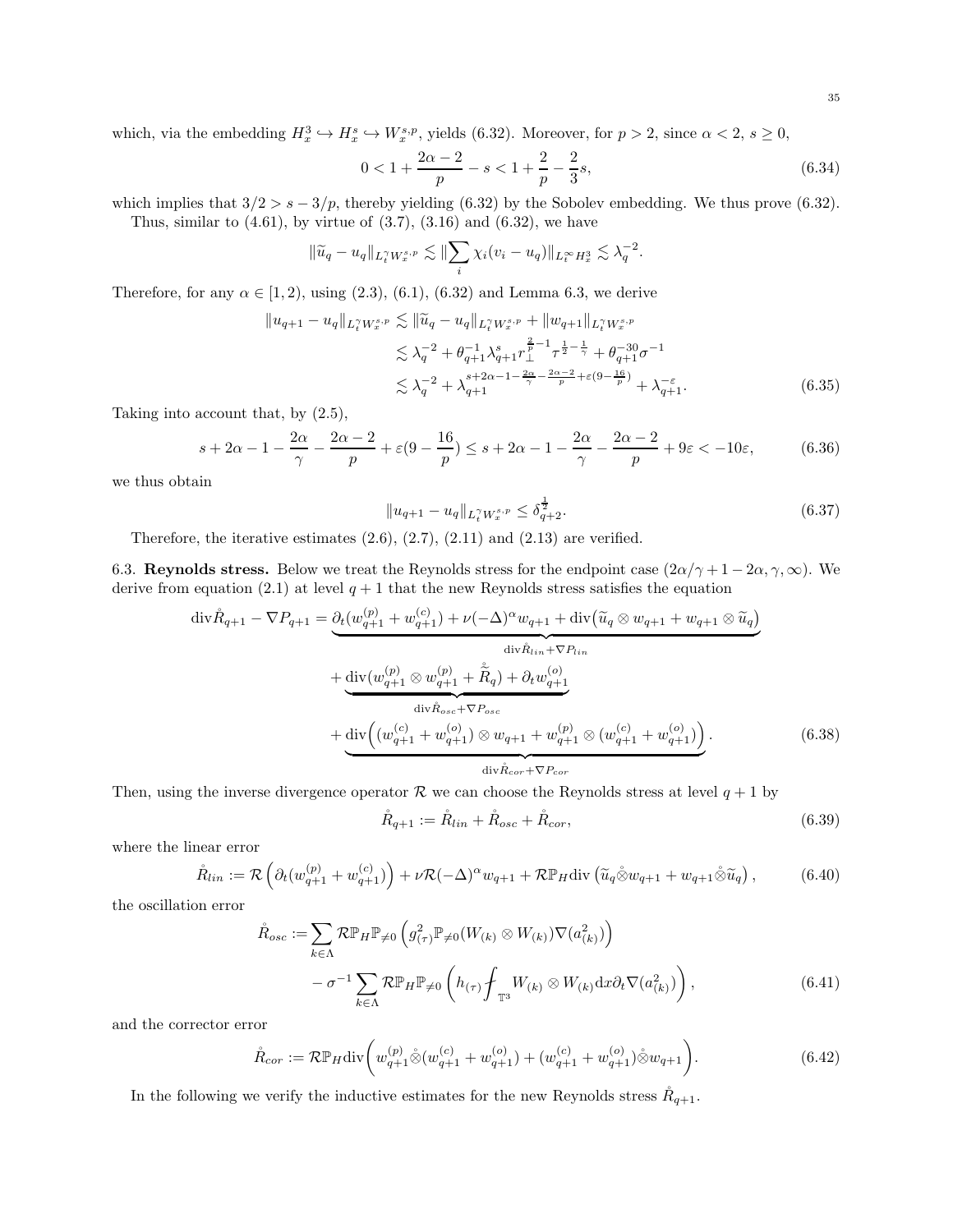Verification of  $L_t^{\infty} H_x^N$ -estimate of Reynolds stress. Since by [\(6.19\)](#page-32-3) and [\(6.20\)](#page-32-4), the velocity perturbations obey the same upper bounds as in [\(4.47\)](#page-23-5) and [\(4.48\)](#page-23-6), we can argue as in a similar manner as in  $(5.7)-(5.11)$  $(5.7)-(5.11)$  $(5.7)-(5.11)$  and obtain  $(2.8)$  and  $(2.9)$  in the supercritical regime  $\mathcal{A}_2$ . The details are omitted here.

Verification of  $L_{t,x}^1$ -decay of Reynolds stress. We aim to verify the  $L_{t,x}^1$ -decay [\(2.10\)](#page-8-3) of the Reynolds stress  $R_{q+1}$  at level  $q+1$ . In this case, we choose

$$
\rho := \frac{2\alpha - 2 + 16\varepsilon}{2\alpha - 2 + 14\varepsilon} \in (1, 2),\tag{6.43}
$$

where  $\varepsilon$  is given by [\(2.5\)](#page-8-5). Then, we have

$$
(1 - \alpha - 8\varepsilon)\left(\frac{2}{\rho} - 1\right) = 1 - \alpha - 6\varepsilon,\tag{6.44}
$$

and

<span id="page-35-3"></span><span id="page-35-1"></span><span id="page-35-0"></span>
$$
r_{\perp}^{\frac{2}{\rho}-1} = \lambda^{1-\alpha-6\varepsilon}.
$$
\n(6.45)

(i) Linear error. Note that, by Lemmas  $4.2, 6.1$  $4.2, 6.1$  and  $6.2, (2.5), (6.1), (6.12)$  $6.2, (2.5), (6.1), (6.12)$  $6.2, (2.5), (6.1), (6.12)$  $6.2, (2.5), (6.1), (6.12)$  $6.2, (2.5), (6.1), (6.12)$  $6.2, (2.5), (6.1), (6.12)$  and  $(6.45),$ 

$$
\|\mathcal{R}\partial_t(w_{q+1}^{(p)} + w_{q+1}^{(c)})\|_{L_t^1 L_x^{\rho}}\n\n\lesssim \sum_{k\in\Lambda} \|\mathcal{R}\text{curlcurl}\partial_t(g_{(\tau)}a_{(k)}W_{(k)}^c)\|_{L_t^1 L_x^{\rho}}\n\n\lesssim \sum_{k\in\Lambda} \left( \|g_{(\tau)}\|_{L_t^1} \|a_{(k)}\|_{C_{t,x}^2} \|W_{(k)}^c\|_{C_t W_x^{1,\rho}} + \|\partial_t g_{(\tau)}\|_{L_t^1} \|a_{(k)}\|_{C_{t,x}^1} \|W_{(k)}^c\|_{C_t W_x^{1,\rho}} \right)\n\n\lesssim \theta_{q+1}^{-1} \tau^{-\frac{1}{2}} r_\perp^{\frac{2}{\rho}-1} \lambda^{-1} + \theta_{q+1}^{-7} \sigma^{-\frac{1}{2}} r_\perp^{\frac{2}{\rho}-1} \lambda^{-1} \lesssim \theta_{q+1}^{-7} \lambda^{-4\varepsilon}.
$$
\n(6.46)

For the viscosity term, by [\(6.14\)](#page-31-9),

 $\| \nu \mathcal{R} (-\Delta)^{\alpha} w_{q+1} \|_{L^1_t L^{\rho}_x} \lesssim \! \| \nu \mathcal{R} (-\Delta)^{\alpha} w_{q+1}^{(p)} \|_{L^1_t L^{\rho}_x} + \| \nu \mathcal{R} (-\Delta)^{\alpha} w_{q+1}^{(c)} \|_{L^1_t L^{\rho}_x} + \| \nu \mathcal{R} (-\Delta)^{\alpha} w_{q+1}^{(o)} \|_{L^1_t L^{\rho}_x}$  $(6.47)$ Note that, by the interpolation estimate, [\(6.1\)](#page-30-2), [\(6.16\)](#page-32-0), [\(6.45\)](#page-35-0) and the fact that  $2 - \alpha \geq 5\varepsilon$ ,

$$
\| \nu \mathcal{R}(-\Delta)^{\alpha} w_{q+1}^{(p)} \|_{L_t^1 L_x^{\rho}} \lesssim \| |\nabla|^{2\alpha - 1} w_{q+1}^{(p)} \|_{L_t^1 L_x^{\rho}} \n\lesssim \| w_{q+1}^{(p)} \|_{L_t^1 L_x^{\rho}}^{\frac{4-2\alpha}{3}} \| w_{q+1}^{(p)} \|_{L_t^1 W_x^{3,\rho}}^{\frac{2\alpha - 1}{3}} \n\lesssim \theta_{q+1}^{-1} \lambda^{2\alpha - 1} r_\perp^{\frac{2}{\rho} - 1} \tau^{-\frac{1}{2}} \lesssim \theta_{q+1}^{-1} \lambda^{-6\varepsilon}.
$$
\n(6.48)

Similarly, by Lemma [6.3,](#page-32-5)

$$
\|\nu \mathcal{R}(-\Delta)^{\alpha} w_{q+1}^{(c)}\|_{L_t^1 L_x^{\rho}} \lesssim \theta_{q+1}^{-7} \lambda^{2\alpha - 2} r_{\perp}^{\frac{2}{\rho} - 1} \tau^{-\frac{1}{2}} \lesssim \theta_{q+1}^{-7} \lambda^{-1 - 6\varepsilon},\tag{6.49}
$$

$$
\|\nu \mathcal{R}(-\Delta)^{\alpha} w_{q+1}^{(o)}\|_{L^1_t L^{\rho}_x} \lesssim \theta_{q+1}^{-30} \sigma^{-1} \lesssim \theta_{q+1}^{-30} \lambda^{-2\varepsilon}.
$$
\n(6.50)

Hence, combining [\(6.47\)](#page-35-1)-[\(6.50\)](#page-35-2) altogether we obtain

<span id="page-35-6"></span><span id="page-35-5"></span><span id="page-35-4"></span><span id="page-35-2"></span>
$$
\|\nu \mathcal{R}(-\Delta)^{\alpha} w_{q+1}\|_{L_t^1 L_x^{\rho}} \lesssim \theta_{q+1}^{-30} \lambda^{-2\varepsilon}.
$$
\n(6.51)

Moreover, using [\(3.4\)](#page-11-5), Lemma [6.3](#page-32-5) and [\(6.45\)](#page-35-0) we have

$$
\|\mathcal{R}\mathbb{P}_H \text{div}\left(w_{q+1}\otimes \widetilde{u}_q + \widetilde{u}_q\otimes w_{q+1}\right)\|_{L^1_t L^{\rho}_x}
$$
  
\n
$$
\lesssim \|w_{q+1}\otimes \widetilde{u}_q + \widetilde{u}_q\otimes w_{q+1}\|_{L^1_t L^{\rho}_x}
$$
  
\n
$$
\lesssim \|\widetilde{u}_q\|_{L^{\infty}_t H^3_x} \|w_{q+1}\|_{L^1_t L^{\rho}_x}
$$
  
\n
$$
\lesssim \lambda_q^5 \left(\theta_{q+1}^{-1} r_1^{-\frac{2}{\rho}-1} \tau^{-\frac{1}{2}} + \theta_{q+1}^{-9} \sigma^{-1}\right) \lesssim \theta_{q+1}^{-10} \lambda^{-2\varepsilon}.
$$
\n(6.52)

Therefore, we conclude from  $(6.46)$ ,  $(6.51)$  and  $(6.52)$  that

$$
\|\mathring{R}_{lin}\|_{L_t^1 L_x^{\rho}} \lesssim \theta_{q+1}^{-7} \lambda^{-4\varepsilon} + \theta_{q+1}^{-30} \lambda^{-2\varepsilon} + \theta_{q+1}^{-10} \lambda^{-2\varepsilon} \lesssim \theta_{q+1}^{-30} \lambda^{-2\varepsilon}.
$$
 (6.53)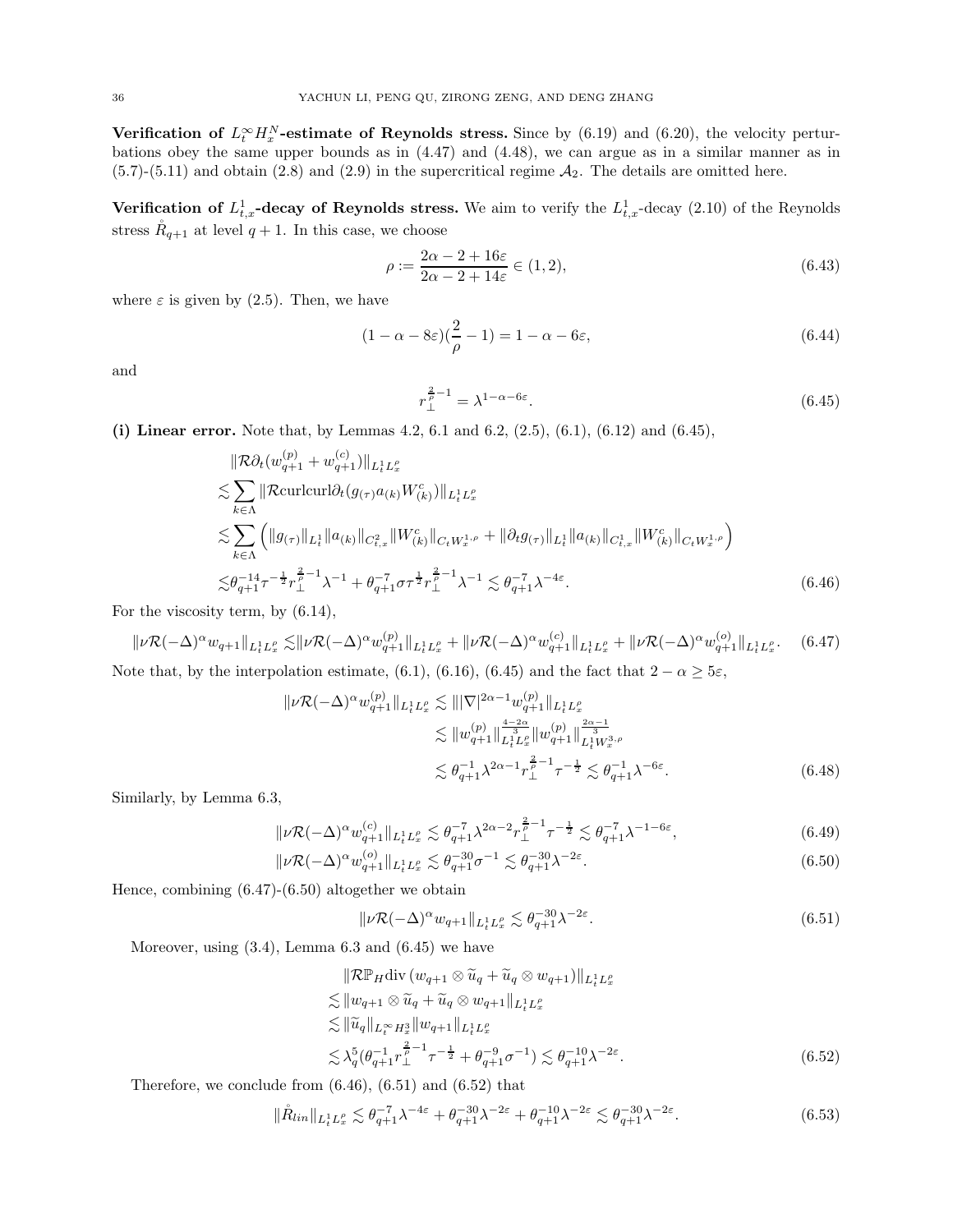(ii) Oscillation error. Unlike in the previous endpoint case, we only need to decompose the oscillation error into two parts here:

$$
\mathring{R}_{osc} = \mathring{R}_{osc.1} + \mathring{R}_{osc.2},
$$

where the low-high spatial oscillation error

$$
\mathring{R}_{osc.1} := \sum_{k \in \Lambda} \mathcal{R} \mathbb{P}_H \mathbb{P}_{\neq 0} \left( g_{(\tau)}^2 \mathbb{P}_{\neq 0} (W_{(k)} \otimes W_{(k)}) \nabla (a_{(k)}^2) \right),
$$

and the low frequency error

$$
\mathring{R}_{osc.2} := -\sigma^{-1} \sum_{k \in \Lambda} \mathcal{R} \mathbb{P}_H \mathbb{P}_{\neq 0} \left( h_{(\tau)} \mathscr{f}_{\mathbb{T}^3} W_{(k)} \otimes W_{(k)} dx \, \partial_t \nabla(a_{(k)}^2) \right).
$$

Then, applying Lemmas [6.1,](#page-31-3) [6.2](#page-31-1) and [8.3](#page-42-5) with  $a = \nabla(a_{(k)}^2)$  and  $f = \phi_{(k)}^2$  we get

$$
\|\mathring{R}_{osc.1}\|_{L^1_t L^{\rho}_x} \lesssim \sum_{k \in \Lambda} \|g_{(\tau)}\|_{L^2_t}^2 \|\nabla|^{-1} \mathbb{P}_{\neq 0} \left( \mathbb{P}_{\geq (\lambda r_\perp/2)}(W_{(k)} \otimes W_{(k)}) \nabla(a_{(k)}^2) \right) \|_{C_t L^{\rho}_x}
$$
  

$$
\lesssim \sum_{k \in \Lambda} \|\nabla|^3 (a_{(k)}^2) \|_{C_{t,x}} \lambda^{-1} r_\perp^{-1} \|\phi_{(k)}^2 \|_{C_t L^{\rho}_x}
$$
  

$$
\lesssim \theta_{q+1}^{-23} \lambda^{-1} r_\perp^{\frac{2}{\rho}-3}.
$$
 (6.54)

Moreover, as in [\(5.26\)](#page-30-3), the low frequency part  $R_{osc,2}$  can be estimated by using [\(4.18\)](#page-20-9) and [\(6.9\)](#page-31-10):

$$
\|\mathring{R}_{osc.2}\|_{L^{1}_{t}L^{0}_{x}} \lesssim \sigma^{-1} \sum_{k \in \Lambda} \|h_{(\tau)}\|_{C_{t}} \left( \|a_{(k)}\|_{C_{t,x}} \|a_{(k)}\|_{C^{2}_{t,x}} + \|a_{(k)}\|_{C^{1}_{t,x}}^{2} \right) \lesssim \theta_{q+1}^{-15} \sigma^{-1}.
$$
 (6.55)

Therefore, combing  $(6.54)$  and  $(6.55)$  altogether and using  $(6.1)$  and  $(6.45)$  we conclude

<span id="page-36-3"></span><span id="page-36-2"></span><span id="page-36-1"></span>
$$
\|\mathring{R}_{osc}\|_{L_t^1 L_x^{\rho}} \lesssim \theta_{q+1}^{-23} \lambda^{-1} r_{\perp}^{\frac{2}{\rho}-3} + \theta_{q+1}^{-15} \sigma^{-1} \n\lesssim \theta_{q+1}^{-23} \lambda^{\alpha-2+10\varepsilon} + \theta_{q+1}^{-15} \lambda^{-2\varepsilon} \n\lesssim \theta_{q+1}^{-15} \lambda^{-2\varepsilon},
$$
\n(6.56)

where the last step is due to [\(2.5\)](#page-8-5).

(iii) Corrector error. We use Hölder's inequality, Lemma  $6.3$  and  $(6.45)$  to get

$$
\|\dot{R}_{cor}\|_{L_{t}^{1}L_{x}^{\rho}} \lesssim \|w_{q+1}^{(p)} \otimes (w_{q+1}^{(c)} + w_{q+1}^{(o)}) - (w_{q+1}^{(c)} + w_{q+1}^{(o)}) \otimes w_{q+1}\|_{L_{t}^{1}L_{x}^{\rho}}\lesssim \|w_{q+1}^{(c)} + w_{q+1}^{(o)}\|_{L_{t}^{2}L_{x}^{\infty}} (\|w_{q+1}^{(p)}\|_{L_{t}^{2}L_{x}^{\rho}} + \|w_{q+1}\|_{L_{t}^{2}L_{x}^{\rho}})\lesssim (\theta_{q+1}^{-7} \lambda^{-1} r_{\perp}^{-1} + \theta_{q+1}^{-9} \sigma^{-1}) \left(\theta_{q+1}^{-1} r_{\perp}^{\frac{2}{\rho}-1} + \theta_{q+1}^{-7} \lambda^{-1} r_{\perp}^{\frac{2}{\rho}-1} + \theta_{q+1}^{-9} \sigma^{-1}\right)\lesssim (\theta_{q+1}^{-7} \lambda^{\alpha-2+8\varepsilon} + \theta_{q+1}^{-9} \lambda^{-2\varepsilon}) (\theta_{q+1}^{-1} \lambda^{-\alpha+1-6\varepsilon} + \theta_{q+1}^{-9} \lambda^{-2\varepsilon})\lesssim \theta_{q+1}^{-18} \lambda^{-4\varepsilon}.
$$
\n(6.57)

Therefore, we conclude from estimates [\(6.53\)](#page-35-6), [\(6.56\)](#page-36-3), [\(6.57\)](#page-36-4) that

$$
\|\mathring{R}_{q+1}\|_{L_{t,x}^{1}} \leq \|\mathring{R}_{lin}\|_{L_{t}^{1}L_{x}^{p}} + \|\mathring{R}_{osc}\|_{L_{t}^{1}L_{x}^{p}} + \|\mathring{R}_{cor}\|_{L_{t}^{1}L_{x}^{p}}\n\lesssim \theta_{q+1}^{-30} \lambda^{-2\varepsilon} + \theta_{q+1}^{-15} \lambda^{-2\varepsilon} + \theta_{q+1}^{-18} \lambda^{-4\varepsilon}\n\leq \lambda^{-\varepsilon_{R}} \delta_{q+2}.
$$
\n(6.58)

<span id="page-36-0"></span>This justifies the inductive estimate [\(2.10\)](#page-8-3) for the  $L_{t,x}^1$ -norm of the new Reynolds stress  $\mathring{R}_{q+1}$ .

## <span id="page-36-4"></span>7. Proof of main results

This section contains the proofs of the main results, i.e. Theorems [2.3](#page-9-5) and [1.2,](#page-5-0) Corollaries [1.3](#page-5-1) and [1.4,](#page-6-1) and the strong vanishing viscosity result in Theorem [1.5.](#page-6-2)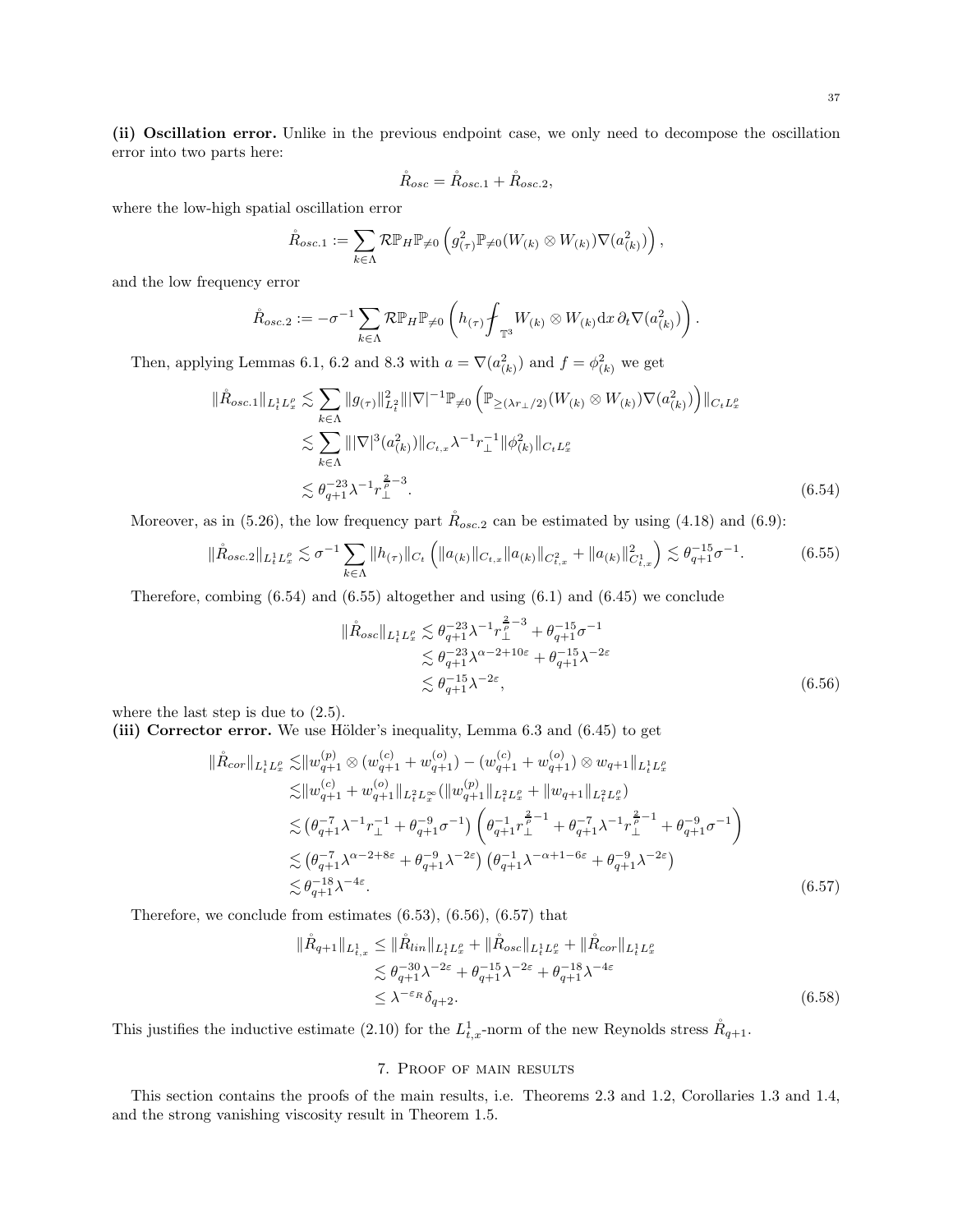**Proof of Theorem [2.3.](#page-9-5)** Because the iterative estimates  $(2.6)-(2.10)$  $(2.6)-(2.10)$  and  $(2.11)-(2.13)$  $(2.11)-(2.13)$  have been verified in the previous sections, we only need to prove the well-preparedness of  $(u_{q+1}, R_{q+1})$  and the temporal inductive inclusion [\(2.14\)](#page-9-6).

Regarding the well-preparedness of  $(u_{q+1}, R_{q+1})$ , we first note from the support of  $a_{(k)}$  that

$$
w_{q+1}(t) = 0
$$
 if  $dist(t, I_{q+1}^c) \le \theta_{q+1}$ .

Therefore,  $u_{q+1}(t) = \tilde{u}_q(t)$  if  $dist(t, I_{q+1}^c) \leq \theta_{q+1}$ . Then, by the well-preparedness of  $(\tilde{u}_q, \dot{\tilde{R}}_q)$ , we infer that

$$
\mathring{R}_{q+1}(t)=\mathring{\tilde{R}}_{q}(t)=0 \quad \text{if }\quad \mathrm{dist}(t,I_{q+1}^{c})\leq \theta_{q+1},
$$

which verifies the well-preparedness of  $(u_{q+1}, \tilde{R}_{q+1})$ .

Concerning the temporal inductive inclusion [\(2.14\)](#page-9-6), first note that

$$
\operatorname{supp}_{t} w_{q+1} \subseteq \bigcup_{k \in \Lambda} \operatorname{supp}_{t} a_{(k)} \subseteq N_{2\theta_{q+1}} (\operatorname{supp}_{t} \tilde{\tilde{R}}_{q}). \tag{7.1}
$$

Next we prove that

<span id="page-37-1"></span><span id="page-37-0"></span>
$$
I_{q+1} \subseteq N_{4T/m_{q+1}}(\mathrm{supp}_t \mathring{R}_q). \tag{7.2}
$$

To this end, for any  $t \in I_{q+1}$ , we have  $t \in [t_i - 2\theta_{q+1}, t_i + 3\theta_{q+1}]$  for some  $i \in \mathcal{C}$ . Hence, there exists  $t_* \in [t_{i-1}, t_i + \theta_{q+1}]$  such that  $\check{R}_q(t_*) \neq 0$ . Since

$$
|t-t_*|\leq \frac{T}{m_{q+1}}+3\theta_{q+1}<\frac{4T}{m_{q+1}},
$$

we infer that  $t \in N_{4T/m_{q+1}}(\text{supp}_t \check{R}_q)$ , which proves [\(7.2\)](#page-37-0), as claimed.

Combining  $(7.1)$  and  $(7.2)$  together we obtain

$$
\mathrm{supp}_{t} w_{q+1} \subseteq N_{2\theta_{q+1}}(\mathrm{supp}_{t}\tilde{R}_{q}) \subseteq N_{2\theta_{q+1}}(I_{q+1}) \subseteq N_{6T/m_{q+1}}(\mathrm{supp}_{t}\tilde{R}_{q}).
$$
\n(7.3)

Regarding the temporal support of  $\tilde{u}_q$ , we claim that

$$
\operatorname{supp}_{t}\widetilde{u}_{q} \subseteq N_{2T/m_{q+1}}(\operatorname{supp}_{t}u_{q}).\tag{7.4}
$$

To this end, for any  $t \in [0,T]$  such that  $\widetilde{u}_q(t) \neq 0$ , there exists  $0 \leq i \leq m_{q+1} - 1$  such that  $t \in [t_i, t_{i+1}]$ . If  $t \in [t_i + \theta_{q+1}, t_{i+1}]$ , then we have  $u_q(t_i) \neq 0$ , otherwise  $\tilde{u}_q(t) = v_i(t) = 0$ . Since  $|t - t_i| \leq T/m_{q+1}$ , we see that [\(7.4\)](#page-37-2) is valid. Moreover, if  $t \in [t_i, t_i + \theta_{q+1}]$ , we have  $u_q(t_i) \neq 0$  or  $u_q(t_{i-1}) \neq 0$ . Actually, if  $u_q(t_i) = u_q(t_i) = 0$ , the uniqueness in Proposition [3.2](#page-12-11) yields that  $v_i(t) = v_{i-1}(t) = 0$ , and so

$$
\widetilde{u}_q(t) = \chi_i(t)v_i(t) + (1 - \chi_i(t))v_{i-1}(t) = 0,
$$

which contradicts the fact that  $\widetilde{u}_q(t) \neq 0$ . Hence, taking into account  $|t - t_i| \leq T/m_{q+1}$  and  $|t - t_{i-1}| \leq$  $2(T/m_{q+1})$  we prove [\(7.4\)](#page-37-2), as claimed.

Thus, we deduce from [\(7.3\)](#page-37-3) and [\(7.4\)](#page-37-2) that

$$
\mathrm{supp}_{t} u_{q+1} \subseteq \mathrm{supp}_{t} \widetilde{u}_{q} \cup \mathrm{supp}_{t} w_{q+1} \subseteq N_{6T/m_{q+1}} (\mathrm{supp}_{t} (u_{q}, R_{q})) \subseteq N_{\delta_{q+2}^{\frac{1}{2}}} ((\mathrm{supp}_{t} (u_{q}, R_{q})), \tag{7.5}
$$

where the last step is due to  $6T/m_{q+1} \ll \delta_{q+2}^{1/2}$ .

Moreover, in view of  $(7.1)$ ,  $(7.3)$  and  $(7.4)$ , we get

$$
\operatorname{supp}_{t} \mathring{R}_{q+1} \subseteq \bigcup_{k \in \Lambda} \operatorname{supp}_{t} a_{(k)} \cup \operatorname{supp}_{t} \widetilde{u}_{q} \subseteq N_{\delta_{q+2}^{\frac{1}{2}}}(\operatorname{supp}_{t}(u_{q}, \mathring{R}_{q})).
$$
\n(7.6)

Therefore, putting [\(7.5\)](#page-37-4) and [\(7.6\)](#page-37-5) altogether we prove Theorem [2.3.](#page-9-5)

<span id="page-37-5"></span><span id="page-37-4"></span><span id="page-37-3"></span><span id="page-37-2"></span>
$$
\qquad \qquad \Box
$$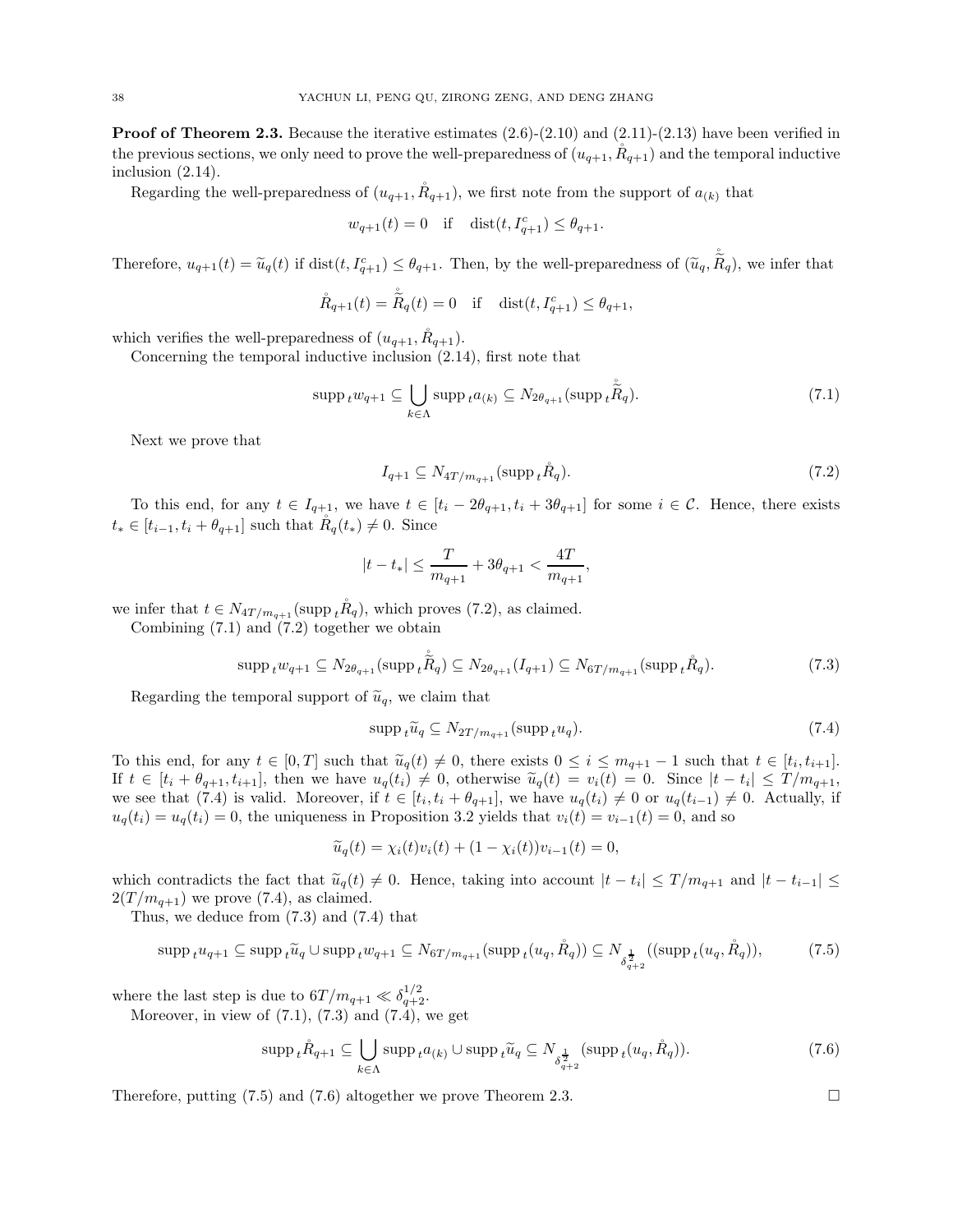**Proof of Theorem [1.2.](#page-5-0)** Below we prove the statements  $(i)-(iv)$  in Theorem [1.2](#page-5-0) below.

(*i*). Take  $u_0 = \tilde{u}$  and set

$$
\mathring{R}_0 := \mathcal{R} \left( \partial_t u_0 + \nu (-\Delta)^\alpha u_0 \right) + u_0 \mathring{\otimes} u_0, \tag{7.7}
$$

$$
P_0 := -\frac{1}{3}|u_0|^2. \tag{7.8}
$$

Thus,  $(u_0, R_0)$  is a well-prepared solution to [\(2.1\)](#page-8-1) with the set  $I_0 = [0, T]$  and the length scale  $\theta_0 = T$ . Let  $\delta_1 := \|\mathring{R}_0\|_{L^1_{t,x}}$  and choose a sufficiently large such that  $(2.6)-(2.10)$  $(2.6)-(2.10)$  are satisfied at level  $q = 0$ . Then, in view of Theorem [2.3,](#page-9-5) there exists a sequence of solutions  $\{u_q, \mathring{R}_q\}_q$  to [\(2.1\)](#page-8-1) satisfying the inductive estimates  $(2.6)-(2.14)$  $(2.6)-(2.14)$  $(2.6)-(2.14)$  for all  $q \ge 0$ .

Note that, by  $(2.6)$  and  $(2.7)$ ,

$$
||u_{q+1} - u_q||_{H_{t,x}^1} \le ||\partial_t (u_{q+1} - u_q)||_{L_t^\infty H_x^2} + ||u_{q+1} - u_q||_{L_t^\infty H_x^3}
$$
  
\n
$$
\le ||\partial_t u_{q+1}||_{L_t^\infty H_x^2} + ||\partial_t u_q||_{L_t^\infty H_x^2} + ||u_{q+1}||_{L_t^\infty H_x^3} + ||u_q||_{L_t^\infty H_x^3}
$$
  
\n
$$
\lesssim \lambda_{q+1}^8 + \lambda_q^8 + \lambda_{q+1}^5 + \lambda_q^5 \lesssim \lambda_{q+1}^8. \tag{7.9}
$$

Then, using the interpolation, [\(2.2\)](#page-8-9), [\(2.6\)](#page-8-2), [\(2.11\)](#page-9-3) and [\(7.9\)](#page-38-0) we infer that for any  $\beta' \in (0, \frac{\beta}{8+\beta})$ ,

$$
\sum_{q\geq 0} \|u_{q+1} - u_q\|_{H_{t,x}^{\beta'}} \leq \sum_{q\geq 0} \|u_{q+1} - u_q\|_{L_{t,x}^2}^{1-\beta'} \|u_{q+1} - u_q\|_{H_{t,x}^1}^{\beta'}
$$
  

$$
\lesssim \sum_{q\geq 0} (M^*)^{1-\beta'} \delta_{q+1}^{\frac{1-\beta'}{\beta}} \lambda_{q+1}^{\beta\beta'}
$$
  

$$
\lesssim (M^*)^{1-\beta'} \delta_1^{\frac{1-\beta'}{2}} \lambda_1^{\beta\beta'} + \sum_{q\geq 1} (M^*)^{1-\beta'} \lambda_{q+1}^{-\beta(1-\beta')+8\beta'} < \infty,
$$
 (7.10)

where the last step is due to the inequality  $-\beta(1-\beta') + 8\beta' < 0$ .

Therefore,  $\{u_q\}_{q\geq 0}$  is a Cauchy sequence in  $H_{t,x}^{\beta'}$ , and thus there exists  $u \in H_{t,x}^{\beta'}$  such that  $\lim_{q\to\infty}(u_q) = u$ in  $H_{t,x}^{\beta'}$ . Taking into account the fact that  $\lim_{q\to\infty} \mathring{R}_q = 0$  in  $L_{t,x}^1$  and  $u_q(0) = \tilde{u}(0)$  for all  $q \geq 0$ , we conclude that u is a weak solution to [\(1.1\)](#page-1-2) with the initial datum  $\tilde{u}(0)$ .

(*ii*). Regarding the regularity of the weak solution u, by virtue of  $(4.64)$  and  $(6.37)$ , we have

$$
\sum_{q\geq 0} \lVert u_{q+1} - u_q \rVert_{L_t^{\gamma} W_x^{s,p}} < \infty,\tag{7.11}
$$

which yields that  $\{u_q\}_{q\geq 0}$  is also a Cauchy sequence in  $L_t^{\gamma} W_x^{s,p}$ . Thus, using the uniqueness of weak limits we obtain

$$
u\in H^{\beta'}_{t,x}\cap L^\gamma_t W^{s,p}_x
$$

<span id="page-38-1"></span><span id="page-38-0"></span>,

thereby proving the regularity statement  $(ii)$ .

 $(iii)$ . Regarding the Hausdorff measure of the singular set, we set

$$
\mathcal{G} = \bigcup_{q \geq 0} I_q^c \setminus \{0, T\}, \ \ \mathcal{B} := [0, T] \setminus \mathcal{G}.
$$

By construction,  $u_q$  is a smooth solution to the hyperdissipative Navier-Stokes equation [\(1.1\)](#page-1-2) on  $\mathcal{G}$ , and  $u \equiv u_q$  on  $I_q^c$  for each q. Thus,  $\beta$  contains the singular set of time. Since by [\(3.56\)](#page-17-5), each  $I_q$  is covered by at most  $m_q = \theta_q^{-\eta}$  many balls of radius  $5\theta_q$ , the Hausdorff dimension of the potential singular set  $\beta$  can be estimated by

$$
d_{\mathcal{H}}(\mathcal{B}) = d_{\mathcal{H}}(\bigcap_{q \ge 0} I_q) = d_{\mathcal{H}}(\limsup_q I_q) \le \eta < \eta_*.
$$

 $(iv)$ . Concerning the small deviations of temporal supports, we note that

$$
\operatorname{supp}_{t} \mathring{R}_{0} \subseteq K_{0} := \operatorname{supp}_{t} u_{0} = \operatorname{supp}_{t} \widetilde{u}. \tag{7.12}
$$

Then, set

$$
K_q := \operatorname{supp}_t u_q \cup \operatorname{supp}_t \mathring{R}_q, \quad q \ge 1. \tag{7.13}
$$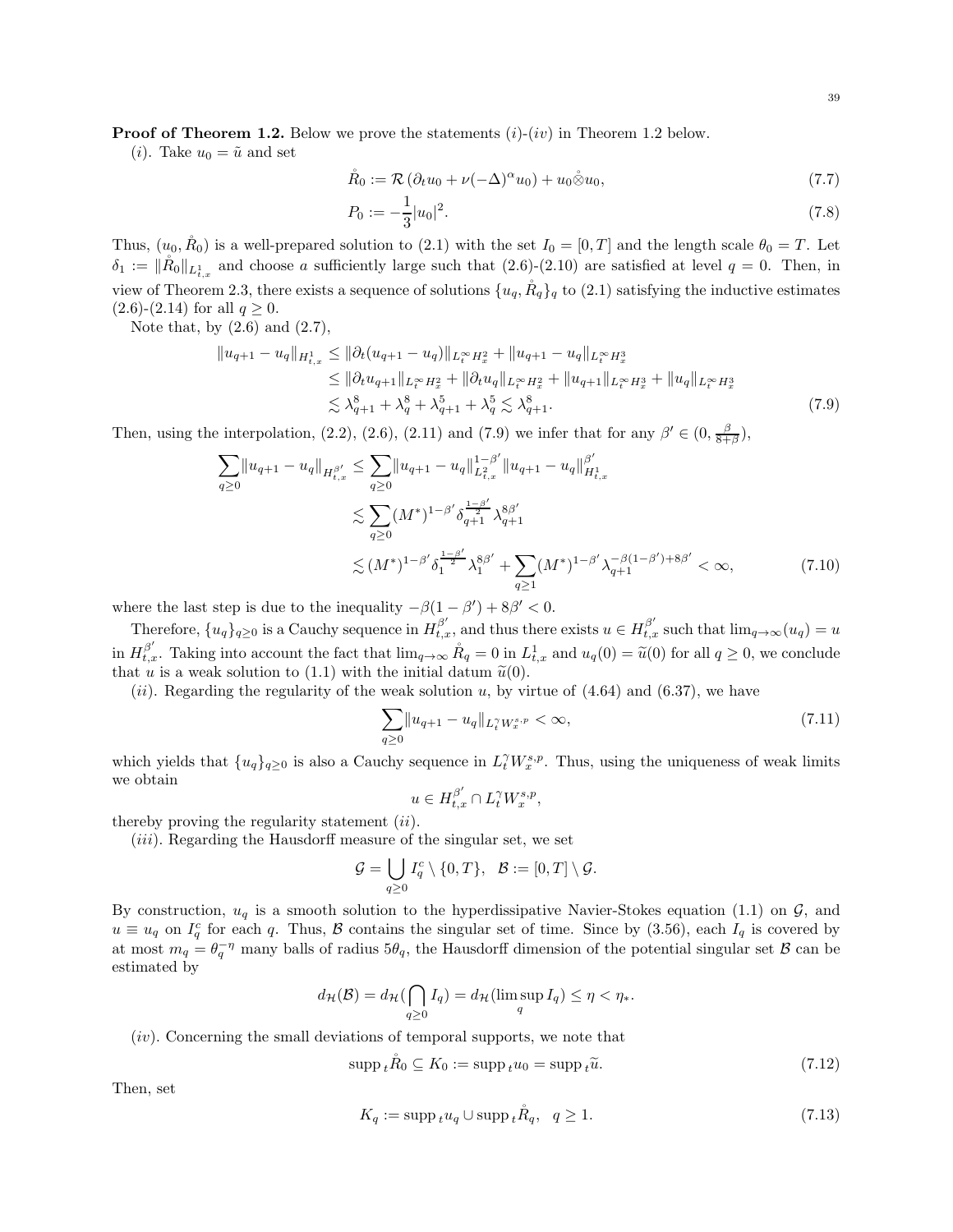Using [\(2.14\)](#page-9-6) we have

$$
K_{q+1} \subseteq N_{\delta_{q+2}^{\frac{1}{2}}} K_q \subseteq \dots \subseteq N_{\delta_{q+2}^{\frac{1}{2}}} K_0. \tag{7.14}
$$

Thus, taking into account  $\sum_{q\geq 0} \delta_{q+2}^{1/2} \leq \varepsilon_*$  for a large enough we get

$$
\operatorname{supp}_{t} u \subseteq \bigcup_{q \ge 0} K_{q} \subseteq N_{\varepsilon_{*}} (\operatorname{supp}_{t} \tilde{u}). \tag{7.15}
$$

This verifies the temporal support statement *(iii)*.

 $(v)$ . Finally, for the small deviations on average, we infer from  $(2.13)$  that

$$
||u - \tilde{u}||_{L_t^1 L_x^2} + ||u - \tilde{u}||_{L_t^{\gamma} W_x^{s, p}} \le \sum_{q \ge 0} (||u_{q+1} - u_q||_{L_t^1 L_x^2} + ||u_{q+1} - u_q||_{L_t^{\gamma} W_x^{s, p}})
$$
  

$$
\le 2 \sum_{q \ge 0} \delta_{q+2}^{\frac{1}{2}} \le 2 \sum_{q \ge 2} a^{-\beta b^q} \le 2 \sum_{q \ge 2} a^{-\beta b q} = \frac{2a^{-2\beta b}}{1 - a^{-\beta b}} \le \varepsilon_*,
$$
 (7.16)

where the last inequality holds for a large enough (depending on  $\varepsilon_*$ ).

Therefore, the proof of Theorem [1.2](#page-5-0) is complete.

**Proof of Corollary [1.3.](#page-5-1)** Let  $\tilde{u}$  be a weak solution to [\(1.1\)](#page-1-2) with divergence-free  $\tilde{u}(0) = \tilde{u}_0 \in L^2$ .

If  $\tilde{u}$  is not a Leray-Hopf solution, then due to Lions [\[55](#page-46-0)], there exists a unique smooth Leray-Hopf solution u to [\(1.1\)](#page-1-2) on [0, T]. Hence, u is different from  $\tilde{u}$ .

If  $\tilde{u}$  is a Leray-Hopf solution to [\(1.1\)](#page-1-2), we may choose any smooth, divergence-free and mean-free vector field v on  $[0, T]$  and set

$$
u_m^*:=\widetilde u+\frac{m}{c_0}v,
$$

where  $m \in \mathbb{N}_+$  and  $c_0 := ||v||_{L^1([T/2,T];L^2_x)}(>0)$ . Then, we glue  $\widetilde{u}$  and  $u_m^*$  together by

$$
\widetilde{u}_m := \chi \widetilde{u} + (1 - \chi) u_m^*,\tag{7.17}
$$

where  $\chi \in C^{\infty}([0,T])$  satisfies

$$
\chi_i = \begin{cases} 1 & \text{if } 0 \le t \le \frac{T}{4}, \\ 0 & \text{if } \frac{T}{2} \le t \le T. \end{cases} \tag{7.18}
$$

Note that,  $\tilde{u}_m$  is a smooth, divergence-free and mean-free vector field on [0, T], such that

$$
\widetilde{u}_m(0) = \widetilde{u}_0, \quad \widetilde{u}_m|_{\left[\frac{T}{2},T\right]} = u_m^*|_{\left[\frac{T}{2},T\right]}.
$$

Then, for any  $\varepsilon_* \in (0, 1/4)$ , Theorem [1.2](#page-5-0) gives weak solutions  $u_m \in H^{\beta'}_{t,x} \cap L^{\gamma}_t W^{s,p}_x$  to  $(1.1)$  on  $[0, T]$ ,  $m \geq 1$ , which are smooth outside a null set in time and satisfy

$$
u_m(0) = \widetilde{u}_m(0) = \widetilde{u}_0 \quad \text{and} \quad \|u_m - \widetilde{u}_m\|_{L^1([0,T];L^2_x)} \le \varepsilon_*.
$$
\n
$$
(7.19)
$$

Hence, taking into account

$$
||u_m - \widetilde{u}||_{L^1(T/2,T;L_x^2)} \ge ||\widetilde{u}_m - \widetilde{u}||_{L^1(T/2,T;L_x^2)} - ||\widetilde{u}_m - u_m||_{L^1(T/2,T;L_x^2)}
$$
  
=  $||u_m^* - \widetilde{u}||_{L^1(T/2,T;L_x^2)} - ||\widetilde{u}_m - u_m||_{L^1(T/2,T;L_x^2)}$   
 $\ge m - \varepsilon_* > \frac{1}{2},$ 

which yields that  $u_m \neq \tilde{u}$  on  $[0, T]$  for every  $m \geq 1$ .

Thus, we conlcude that for any weak solution  $\tilde{u}$  to [\(1.1\)](#page-1-2), there exists another different weak solution to [\(1.1\)](#page-1-2) in the space  $L_t^{\gamma} W_s^{s,p}$  with the same initial datum  $\widetilde{u}(0)$ , where  $(s, \gamma, p) \in \mathcal{A}_1 \cup \mathcal{A}_2$ .

Moreover, for any  $m, m' \geq 1, m \neq m'$ , we have

$$
||u_m - u_{m'}||_{L^1(T/2,T;L_x^2)} \ge ||\widetilde{u}_m - \widetilde{u}_{m'}||_{L^1(T/2,T;L_x^2)} - ||\widetilde{u}_m - u_m||_{L^1(T/2,T;L_x^2)} - ||\widetilde{u}_{m'} - u_{m'}||_{L^1(T/2,T;L_x^2)}
$$
  
=  $||u_m^* - u_{m'}^*||_{L^1(T/2,T;L_x^2)} - ||\widetilde{u}_m - u_m||_{L^1(T/2,T;L_x^2)} - ||\widetilde{u}_m' - u_{m'}||_{L^1(T/2,T;L_x^2)}$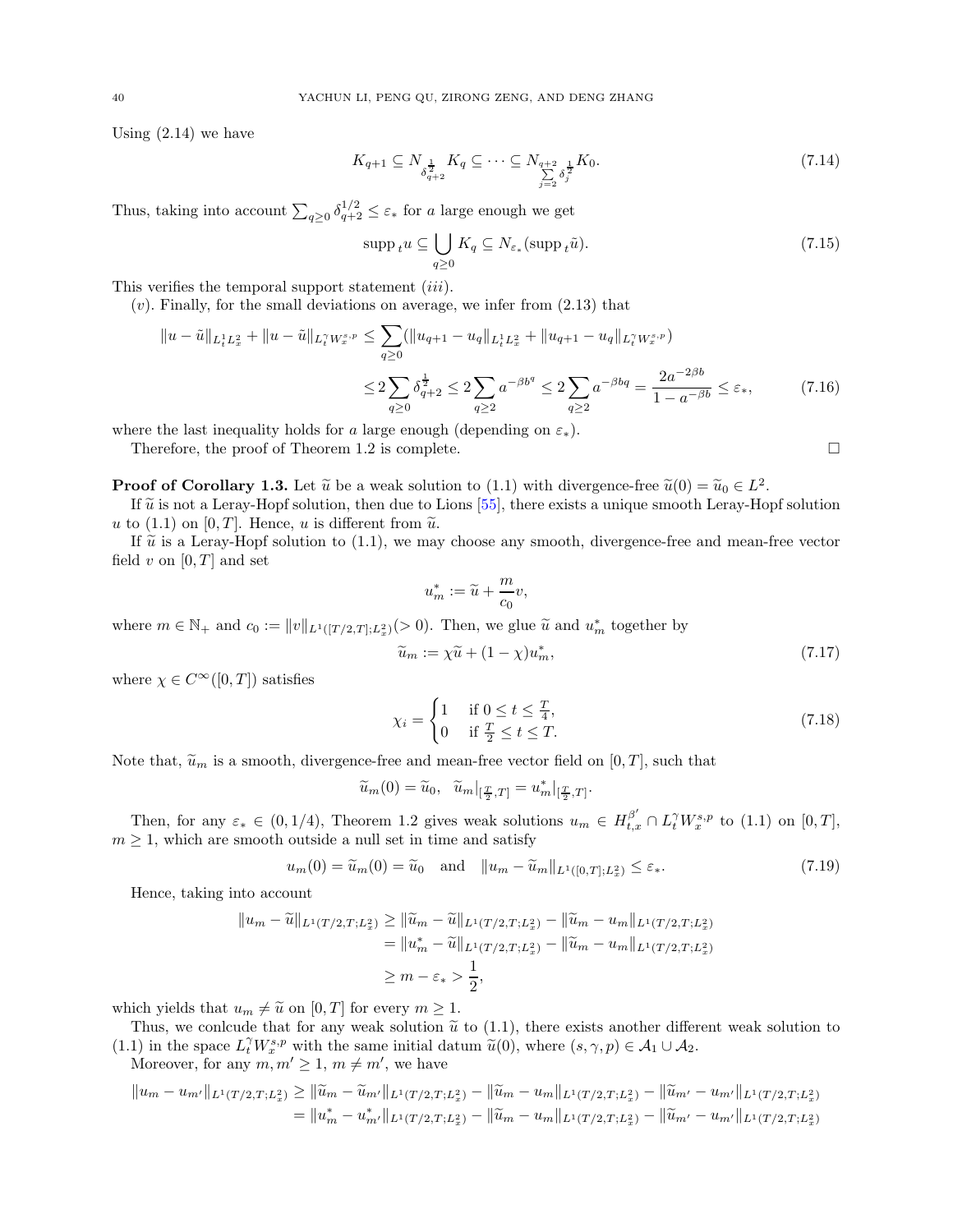$$
\geq |m - m'| - 2\varepsilon_* > \frac{1}{2},
$$

which yields that  $u_m \neq u_{m'}$  on [0, T]. Therefore, there exist infinitely many different weak solutions to [\(1.1\)](#page-1-2) with the same initial datum  $\tilde{u}(0)$ . We finish the proof of Corollary [1.3.](#page-5-1)

**Proof of Corollary [1.4.](#page-6-1)** Taking  $s = 0$  and  $\gamma = \infty$  in the supercritical regime  $\mathcal{A}_1$  and then applying Theorem [1.2](#page-5-0) we obtain the non-uniqueness in the supercritical spaces  $L_x^p$  for any  $1 \leq p < 3/(2\alpha - 1)$ . Note that, the initial data of non-unique solutions in Theorem [1.2](#page-5-0) are in  $L_x^2$ , and hence also in  $L_x^p$ , due to the embeddings on torus:  $L_x^2 \hookrightarrow L_x^{3/(2\alpha-1)} \hookrightarrow L_x^p$  as  $\alpha \in [5/4, 2)$ .

Regarding (ii), for any  $s < s_p := 3/p + 1 - 2\alpha$ , we may find a small constant  $\eta > 0$  such that  $s < s_p - \eta$ . Then, using the embedding theorems  $(cf.[64, p.164])$  $(cf.[64, p.164])$  $(cf.[64, p.164])$  we infer

$$
F^{s_p-\eta}_{p,q}\hookrightarrow B^{s_p-\eta}_{p,p\vee q}\hookrightarrow B^s_{p,q}.
$$

Then, letting  $\widetilde{p} := \frac{3}{2\alpha - 1 + \eta} < \frac{3}{2\alpha - 1}$  (we may take  $\eta$  even smaller such that  $\widetilde{p} > 1$  and using the embedding of Triebel-Lizorkin spaces (cf. [\[64,](#page-46-17) p.170]) we get

$$
L^{\widetilde{p}} = F^0_{\widetilde{p},2} \hookrightarrow F^{s_p-\eta}_{p,q}.
$$

Thus, we obtain

$$
L^{\widetilde{p}} \hookrightarrow B_{p,q}^{s},
$$

which along with the statement (i) yields the existence of non-unique weak solutions in  $B_{p,q}^s$ .

Similarly, the last statement *(iii)* follows from *(i)* and the following embedding (cf.  $[64, p.165]$ )

$$
L^{\widetilde{p}} \hookrightarrow F_{p,q}^{s_p - \eta} \hookrightarrow F_{p,q}^s.
$$

The proof is therefore complete.  $\Box$ 

**Proof of Theorem [1.5.](#page-6-2)** We choose two families of standard compactly support Friedrichs mollifiers  $\{\phi_{\varepsilon}\}_{{\varepsilon}>0}$ and  $\{\varphi_{\varepsilon}\}_{{\varepsilon}>0}$  on  $\mathbb{T}^3$  and  $\mathbb{R}$ , respectively. Set

$$
u_n := \left(u *_{x} \phi_{\lambda_n^{-1}}\right) *_{t} \varphi_{\lambda_n^{-1}},\tag{7.20}
$$

for some  $n > 0$ , restricted to [0, T].

Since u is a weak solution to the Euler equation [\(1.2\)](#page-1-4), we infer that  $u_n$  satisfies

<span id="page-40-2"></span>
$$
\begin{cases} \partial_t u_n + \lambda_n^{-2\alpha} (-\Delta)^\alpha u_n + \operatorname{div}(u_n \otimes u_n) + \nabla P_n = \operatorname{div} \mathring{R}_n, \\ \operatorname{div} u_n = 0, \end{cases}
$$
 (7.21)

where the Reynolds stress

$$
\mathring{R}_n := u_n \mathring{\otimes} u_n - ((u \mathring{\otimes} u) *_{x} \phi_{\lambda_n^{-1}}) *_{t} \varphi_{\lambda_n^{-1}} + \lambda_n^{-2\alpha} \mathcal{R}(-\Delta)^{\alpha} u_n, \tag{7.22}
$$

and the pressure

$$
P_n := P *_{x} \phi_{\lambda_n^{-1}} *_{t} \varphi_{\lambda_n^{-1}} - |u_n|^2 + |u|^2 *_{x} \phi_{\lambda_n^{-1}} *_{t} \varphi_{\lambda_n^{-1}}.
$$

Let  $\nu := \nu_n := \lambda_n^{-2\alpha}$  and  $\widetilde{M} := \|u\|_{H^{\widetilde{\beta}}_{t,x}}$ . We claim that for a sufficiently large,  $(u_n, \mathring{R}_n)$  satisfy the iterative estimates [\(2.6\)](#page-8-2)-[\(2.10\)](#page-8-3) at level  $q = n(\geq 1)$ .

To this end, let us first consider the most delicate estimate [\(2.10\)](#page-8-3). Using the Minkowski inequality and the Slobodetskii-type norm of Sobolev spaces we have (see, e.g.,  $[53, (6.35)]$ )

$$
||u - u_n||_{L^2_{t,x}} \lesssim \lambda_n^{-\widetilde{\beta}} ||u||_{H^{\widetilde{\beta}}_{t,x}} \lesssim \lambda_n^{-\widetilde{\beta}} \widetilde{M}.
$$
\n(7.23)

Moreover, we note that

$$
||u_n \otimes u_n - ((u \otimes u) *_{x} \phi_{\lambda_n^{-1}}) *_{t} \phi_{\lambda_n^{-1}}||_{L^1_{t,x}}\le ||u - u_n||_{L^2_{t,x}}^2 + ||(|s| + |y|)^{4+2\widetilde{\beta}} \phi_{\lambda_n^{-1}} \phi_{\lambda_n^{-1}}||_{L^\infty_{s,y}} \left\| \frac{u(t,x) - u(t-s, x-y)}{(|s| + |y|)^{2+\widetilde{\beta}}} \right\|_{L^2_{t,x} L^2_{s,y}}^2
$$

<span id="page-40-1"></span><span id="page-40-0"></span>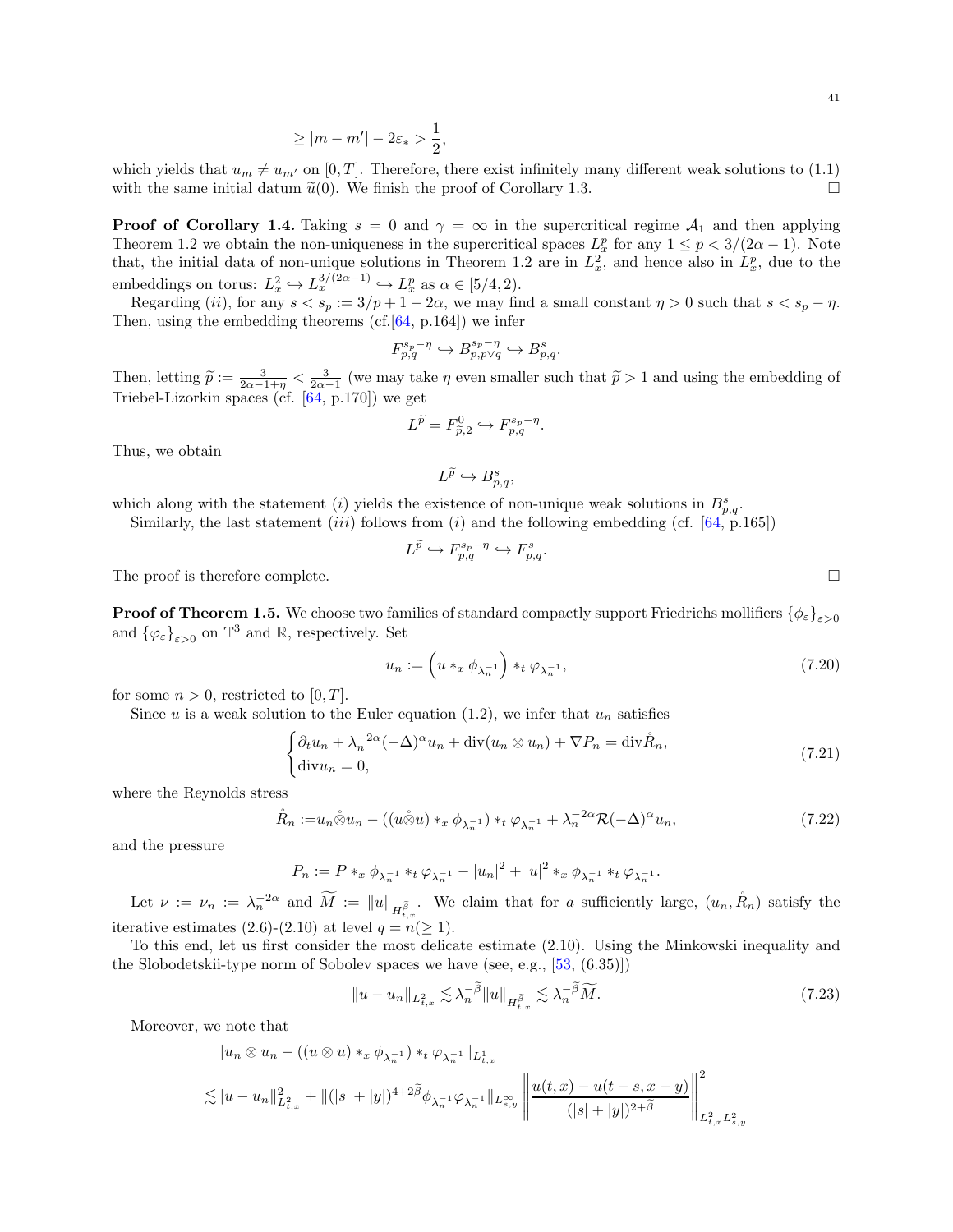42 YACHUN LI, PENG QU, ZIRONG ZENG, AND DENG ZHANG

$$
\lesssim \lambda_n^{-2\widetilde{\beta}} \|u\|_{H^{\widetilde{\beta}}_{t,x}}^2 \lesssim \lambda_n^{-2\widetilde{\beta}} \widetilde{M}^2,\tag{7.24}
$$

where the last step is due to [\(7.23\)](#page-40-0).

Estimating as in [\(5.17\)](#page-28-5) we also get

<span id="page-41-0"></span>
$$
\|\lambda_n^{-2\alpha}\mathcal{R}(-\Delta)^\alpha u_n\|_{L^1_{t,x}} \lesssim \lambda_n^{-2\alpha} \left( \|u_n\|_{L^1_t L^2_x}^{\frac{4-2\alpha}{3}} \|u_n\|_{L^1_t H^3_x}^{\frac{2\alpha-1}{3}} \right) \lesssim \lambda_n^{-1} \|u\|_{L^2_{t,x}} \lesssim \lambda_n^{-1} \widetilde{M}.
$$
 (7.25)

Thus, combing [\(7.22\)](#page-40-1), [\(7.24\)](#page-41-0) and [\(7.25\)](#page-41-1) altogether we conclude that

$$
\|\mathring{R}_n\|_{L^1_{t,x}} \lesssim \|u_n \otimes u_n - ((u \otimes u) *_{x} \phi_{\lambda_n^{-1}}) *_{t} \phi_{\lambda_n^{-1}}\|_{L^1_{t,x}} + \|\lambda_n^{-2\alpha} \mathcal{R}(-\Delta)^{\alpha} u_n\|_{L^1_{t,x}} \lesssim \lambda_n^{-1} \widetilde{M} + \lambda_n^{-2\widetilde{\beta}} \widetilde{M}^2,
$$
\n(7.26)

which verifies [\(2.10\)](#page-8-3) at level n by choosing  $\beta$  and  $\varepsilon_R$  sufficiently small, such that  $\tilde{\beta} > \varepsilon_R/2 + \beta b$ , where  $\varepsilon_R$ and  $\beta$  are as in the proof of Theorem [2.3.](#page-9-5)

Regarding the inductive estimate [\(2.6\)](#page-8-2), by Sobolev's embedding  $H_t^1 \hookrightarrow L_t^{\infty}$  and Young's inequality,

<span id="page-41-1"></span>
$$
||u_{n}||_{L_{t}^{\infty}H_{x}^{3}} \leq \sum_{0 \leq |N| \leq 3} ||\nabla^{N} u_{n}||_{L_{t}^{\infty}L_{x}^{2}}\n\lesssim \sum_{0 \leq |N| \leq 3} ||||u||_{t} \langle \varphi_{\lambda_{n}}||_{L_{t}^{\infty}}||_{L_{x}^{2}} ||\nabla^{N} \phi_{\lambda_{n}}||_{L_{x}^{1}}\n\lesssim \sum_{0 \leq |N| \leq 3} \sum_{0 \leq M \leq 1} ||u||_{L_{t,x}^{2}} ||\partial_{t}^{M} \varphi_{\lambda_{n}}||_{L_{t}^{1}} ||\nabla^{N} \phi_{\lambda_{n}}||_{L_{x}^{1}}\n\lesssim \lambda_{n}^{4} \widetilde{M}, \qquad (7.27)
$$

which verifies  $(2.6)$  at level n.

Moreover, by the Sobolev embedding  $H_{t,x}^3 \hookrightarrow L_{t,x}^{\infty}$ ,

$$
\|\partial_t u_n\|_{L_t^\infty H_x^2} \lesssim \sum_{0 \le |N| \le 2} \|\partial_t \nabla^N u_n\|_{L_{t,x}^\infty} \lesssim \|u_n\|_{H_{t,x}^6} \lesssim \lambda_n^6 \widetilde{M},\tag{7.28}
$$

which verifies  $(2.7)$  at level n.

Finally, for the estimate [\(2.8\)](#page-8-7), by the Sobolev embedding  $W_{t,x}^{4,1} \hookrightarrow L_{t,x}^{\infty}$ , we obtain

$$
\|\mathring{R}_{n}\|_{L_{t}^{\infty}H_{x}^{3}} \leq \sum_{0 \leq |N| \leq 3} \|\nabla^{N}\mathring{R}_{n}\|_{L_{t,x}^{\infty}} \lesssim \|\mathring{R}_{n}\|_{W_{t,x}^{7,1}} \n\leq \|u_{n} \otimes u_{n} - (u \otimes u) *_{x} \phi_{\lambda_{n}^{-1}} *_{t} \phi_{\lambda_{n}^{-1}}\|_{W_{t,x}^{7,1}} + \lambda_{n}^{-2\alpha} \|\mathcal{R}(-\Delta)^{\alpha} u_{n}\|_{W_{t,x}^{7,1}} \n\lesssim \sum_{0 \leq M_{1}+M_{2}+N_{1}+N_{2} \leq 7} \|\partial_{t}^{M_{1}} \nabla^{N_{1}} u_{n}\|_{L_{t,x}^{2}} \|\partial_{t}^{M_{2}} \nabla^{N_{2}} u_{n}\|_{L_{t,x}^{2}} \n+ \sum_{0 \leq M+N \leq 7} \|u\|_{L_{t,x}^{2}}^{2} \|\nabla^{N} \phi_{\lambda_{n}^{-1}}\|_{L_{x}^{1}} \|\partial_{t}^{M} \phi_{\lambda_{n}^{-1}}\|_{L_{t}^{1}} + \lambda_{n}^{-2\alpha} \|\nabla|^{2\alpha-1} u_{n}\|_{H_{t,x}^{7}} \n\lesssim \lambda_{n}^{7} \|u\|_{L_{t,x}^{2}}^{2} + \lambda_{n}^{-2\alpha} \|u_{n}\|_{L_{t,x}^{\frac{3-\alpha}{2}}}^{2\alpha} \|u_{n}\|_{H_{t,x}^{1}}^{\frac{3+\alpha}{2}} \n\lesssim \lambda_{n}^{7} (\widetilde{M} + \widetilde{M}^{2}). \tag{7.29}
$$

Therefore, taking a sufficiently large, we verify the inductive estimate  $(2.8)$ .

Thus, we can apply Theorem [2.3](#page-9-5) to the approximate equation [\(7.21\)](#page-40-2) and then let  $q \to \infty$  to obtain a weak solution  $u^{(\nu_n)} \in H_{t,x}^{\beta'}$  to [\(1.1\)](#page-1-2) for some  $\beta' \in (0, \beta/(8+\beta)).$ 

Furthermore, estimating as in [\(7.10\)](#page-38-1), using [\(7.23\)](#page-40-0) and taking  $\beta'$  sufficiently small such that  $0 < \beta' <$  $\min{\{\tilde{\beta}, \beta/(8 + \beta)\}}$  we deduce that for any  $n \geq 1$ ,

$$
||u^{(\nu_n)} - u||_{H_{t,x}^{\beta'}} \le ||u^{(\nu_n)} - u_n||_{H_{t,x}^{\beta'}} + ||u - u_n||_{H_{t,x}^{\beta'}}
$$
  

$$
\le C \left( \sum_{q=n}^{\infty} \lambda_{q+1}^{-\beta(1-\beta')} \lambda_{q+1}^{8\beta'} + ||u - u_n||_{L_{t,x}^2}^{1-\frac{\beta'}{\beta}} ||u - u_n||_{H_{t,x}^{\beta}}^{\frac{\beta'}{\beta}} \right)
$$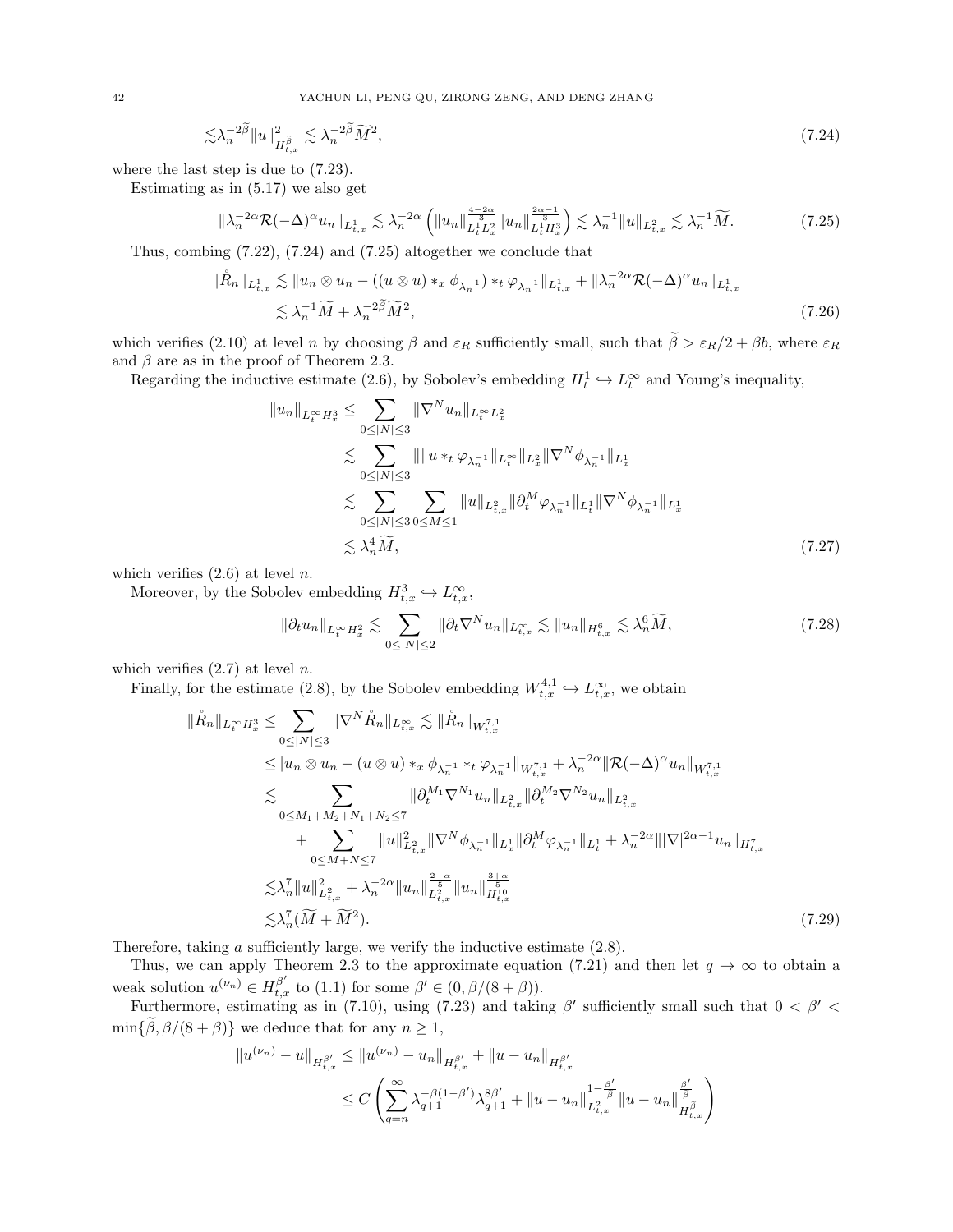$$
\leq C\left(\sum_{q=n}^{\infty}\lambda_{q+1}^{-\beta(1-\beta')}\lambda_{q+1}^{8\beta'}+\lambda_n^{-(\widetilde{\beta}-\beta')}\widetilde{M}\right)\leq \frac{1}{n},
$$

<span id="page-42-0"></span>where the last step is valid for a sufficiently large. This verifies the strong convergence [\(1.10\)](#page-6-3) in  $H_{t,x}^{\beta'}$ . Therefore, the proof of Theorem [1.5](#page-6-2) is complete.

8. Appendix

In this section, we collect some preliminary results used in the previous sections and the well-posedness result in the critical space  $L_x^{3/(2\alpha-1)}$ .

<span id="page-42-2"></span>**Lemma 8.1.** (Geometric Lemma, [\[6](#page-44-9), Lemma 4.1]) There exists a set  $\Lambda \subset \mathbb{S}^2 \cap \mathbb{Q}^3$  that consists of vectors k with associated orthonormal bases  $(k, k_1, k_2)$ ,  $\varepsilon_u > 0$ , and smooth positive functions  $\gamma_{(k)} : B_{\varepsilon_u}(\mathrm{Id}) \to \mathbb{R}$ , where  $B_{\varepsilon_n}(\text{Id})$  is the ball of radius  $\varepsilon_n$  centered at the identity in the space of  $3 \times 3$  symmetric matrices, such that for  $S \in B_{\varepsilon_u}(\mathrm{Id})$  we have the following identity:

$$
S = \sum_{k \in \Lambda} \gamma_{(k)}^2(S) k_1 \otimes k_1. \tag{8.1}
$$

As pointed out in [\[6\]](#page-44-9), there exists  $N_\Lambda \in \mathbb{N}$  such that

<span id="page-42-3"></span>
$$
\{N_{\Lambda}k, N_{\Lambda}k_1, N_{\Lambda}k_2\} \subseteq N_{\Lambda} \mathbb{S}^2 \cap \mathbb{Z}^3. \tag{8.2}
$$

We denote by  $M_*$  the geometric constant such that

$$
\sum_{k \in \Lambda} \|\gamma_{(k)}\|_{C^4(B_{\varepsilon_u}(\mathrm{Id}))} \le M_*.
$$
\n(8.3)

This parameter is universal and will be used later in the estimates of the size of perturbations.

Then, we recall the  $L^p$  decorrelation lemma introduced by [\[18](#page-44-15), Lemma 2.4] (see also [\[10](#page-44-3), Lemma 3.7]), which is the key lemma to obtain the  $L^2_{t,x}$  estimates of the perturbations.

<span id="page-42-4"></span>**Lemma 8.2** ([\[18](#page-44-15)], Lemma 2.4). Let  $\sigma \in \mathbb{N}$  and  $f, g: \mathbb{T}^d \to \mathbb{R}$  be smooth functions. Then for every  $p \in [1, \infty]$ ,

$$
\left| \|fg(\sigma \cdot)\|_{L^p(\mathbb{T}^d)} - \|f\|_{L^p(\mathbb{T}^d)} \|g\|_{L^p(\mathbb{T}^d)} \right| \lesssim \sigma^{-\frac{1}{p}} \|f\|_{C^1(\mathbb{T}^d)} \|g\|_{L^p(\mathbb{T}^d)}.
$$
\n(8.4)

The following stationary phase lemma is a main tool to handle the errors of Reynolds stress.

<span id="page-42-5"></span>**Lemma 8.3** ([\[58\]](#page-46-4), Lemma 6; see also [\[10](#page-44-3)], Lemma B.1). Let  $a \in C^2(\mathbb{T}^3)$ . For all  $1 < p < \infty$  we have

$$
\left\| |\nabla|^{-1} \mathbb{P}_{\neq 0} \left( a \mathbb{P}_{\geq k} f \right) \right\|_{L^p(\mathbb{T}^3)} \lesssim k^{-1} \left\| \nabla^2 a \right\|_{L^\infty(\mathbb{T}^3)} \|f\|_{L^p(\mathbb{T}^3)}
$$

for any smooth function  $f \in L^p(\mathbb{T}^3)$ .

We close this section with the well-posedness result for equation [\(1.1\)](#page-1-2) in the critical space  $C_t L_x^{\frac{3}{2\alpha-1}}$ . The proof follows closely from the strategy by Kato [\[44\]](#page-45-22) and Cannone [\[15](#page-44-26)].

<span id="page-42-1"></span>**Theorem 8.4.** (Well-posedness in critical space  $L_{x}^{\frac{3}{2\alpha-1}}$ ) Let  $\alpha \in (1,2)$ . Then, there exists  $\delta > 0$  such that  $for any u_0 \in L^{\frac{3}{2\alpha-1}}_x, ||u_0||_{L^{\frac{3}{2\alpha-1}}_x} \leq \delta$ , there exists a unique global solution u to [\(1.1\)](#page-1-2) satisfying  $u(0) = u_0$ ,

$$
u \in C([0,T]; L^{\frac{3}{2\alpha-1}}(\mathbb{T}^3)), \quad t^{\frac{2\alpha-1-3/p}{2\alpha}}u \in C([0,T]; L^p(\mathbb{T}^3)),
$$

where  $\frac{3}{2\alpha-1} < p \leq \frac{6}{2\alpha-1}$ , and in addition

$$
\lim_{t \to 0} t^{\frac{2\alpha - 1 - 3/p}{2\alpha}} \|u(t)\|_{L^p_x} = 0.
$$

Proof. Let us formulate equation [\(1.1\)](#page-1-2) in the mild form

$$
u(t) = e^{-t(-\Delta)^{\alpha}} u_0 - \int_0^t e^{-(t-s)(-\Delta)^{\alpha}} \mathbb{P}_H \text{div}(u \otimes u)(s) \, ds. \tag{8.5}
$$

We choose the Banach space  $X$  which consist of functions  $v$  satisfying

$$
v \in C([0, T]; L^{\frac{3}{2\alpha - 1}}(\mathbb{T}^3)),\tag{8.6}
$$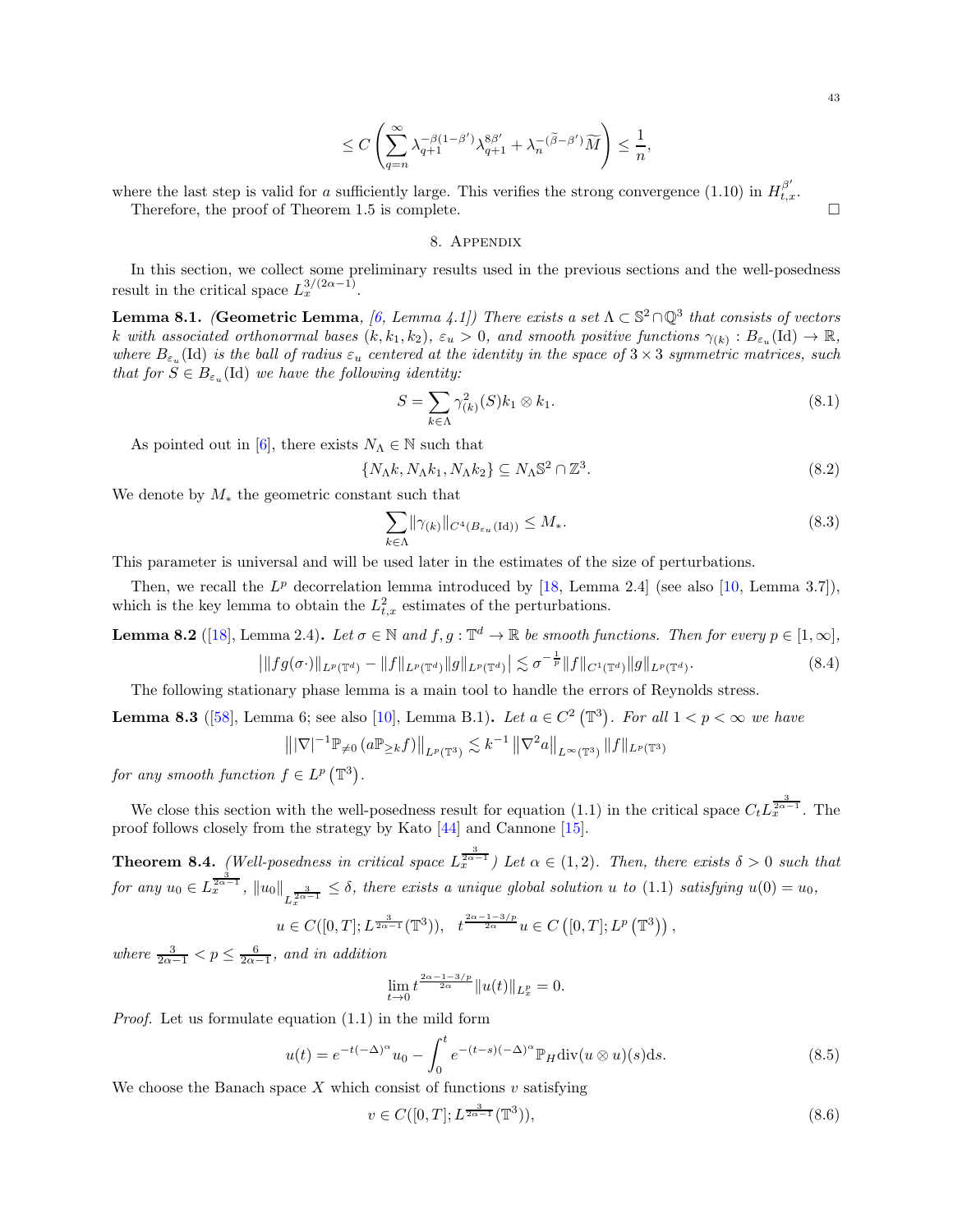$$
t^{\frac{2\alpha-1-3/p}{2\alpha}}v \in C\left([0,T];L^p\left(\mathbb{T}^3\right)\right),\tag{8.7}
$$

$$
\lim_{t \to 0} t^{\frac{2\alpha - 1 - 3/p}{2\alpha}} \|v(t)\|_{L_x^p} = 0,
$$
\n(8.8)

and are equipped with the norm

$$
||u||_X := ||u||_{C_t L_x^{\frac{3}{2\alpha-1}}} + \sup_{t>0} t^{\frac{2\alpha-1-3/p}{2p}} ||u(t)||_{L_x^p}.
$$

In order to prove Theorem [8.4,](#page-42-1) by virtue of Lemma 1.5 of [\[15\]](#page-44-26), it suffices to prove that

- (*i*) If  $u_0 \in X$ , then  $e^{-t(\Delta)^{\alpha}} u_0 \in X$ .
- $(ii)$  The bilinear operator defined by

$$
B(u, v)(t) := -\int_0^t e^{-(t-s)(-\Delta)^{\alpha}} \mathbb{P}_H \text{div}(u \otimes v)(s) \, ds
$$

is bicontinuous in  $X \times X \to X$ .

The important ingredients of proof are the following standard estimates for the semigroup  $\{e^{-t(-\Delta)^{\alpha}}\}$ , that is, for any  $\rho \in [1, \infty)$  and  $1 \leq \rho_2 \leq \rho_1 < \infty$ ,

<span id="page-43-0"></span>
$$
||e^{-t(-\Delta)^{\alpha}}v||_{L_x^{\rho}} \le C||v||_{L_x^{\rho}},\tag{8.9}
$$

<span id="page-43-2"></span><span id="page-43-1"></span>
$$
||e^{-t(-\Delta)^{\alpha}}v||_{L^{p_1}_{x}} \leq Ct^{-\frac{3}{2\alpha}(\frac{1}{p_2}-\frac{1}{p_1})}||v||_{L^{p_2}_{x}},
$$
\n(8.10)

$$
\|\nabla e^{-t(-\Delta)^{\alpha}}v\|_{L^{p_1}_x} \le Ct^{-\frac{1}{2\alpha}-\frac{3}{2\alpha}(\frac{1}{\rho_2}-\frac{1}{\rho_1})}\|v\|_{L^{p_2}_x}.\tag{8.11}
$$

The property (i) follows immediately from estimates [\(8.9\)](#page-43-0) and [\(8.10\)](#page-43-1) with  $\rho_1 = p$  and  $\rho = \rho_2 = 3/(2\alpha - 1)$ . Regarding the second property (ii), we use estimate [\(8.11\)](#page-43-2) with  $\rho_1 = 3/(2\alpha - 1)$  and  $\rho_2 = p/2$  to get

$$
||B(v_1, v_2)(t)||_{L_x^{\frac{3}{2\alpha-1}}} \leq C \int_0^t (t-s)^{-\frac{1-\alpha+3/p}{\alpha}} ||v_1(s)||_{L_x^p} ||v_2(s)||_{L_x^p} ds
$$
  
\n
$$
\leq C \int_0^t (t-s)^{-\frac{1-\alpha+3/p}{\alpha}} s^{-\frac{2\alpha-1-3/p}{\alpha}} ds \sup_{0 \leq s \leq t} (s^{\frac{2\alpha-1-3/p}{2\alpha}} ||v_1(s)||_{L_x^p}) \sup_{0 \leq s \leq t} (s^{\frac{2\alpha-1-3/p}{2\alpha}} ||v_2(s)||_{L_x^p})
$$
  
\n
$$
\leq C ||v_1||_X ||v_2||_X.
$$
\n(8.12)

Similarly, applying [\(8.11\)](#page-43-2) with  $\rho_1 = p$  and  $\rho_2 = p/2$  we get

$$
||B(v_1, v_2)(t)||_{L_x^p} \le C \int_0^t (t-s)^{-\frac{1+3/p}{2\alpha}} ||v_1(s)||_{L_x^p} ||v_2(s)||_{L_x^p} ds
$$
  
\n
$$
\le C \int_0^t (t-s)^{-\frac{1+3/p}{2\alpha}} s^{-\frac{2\alpha-1-3/p}{\alpha}} ds \sup_{0 \le s \le t} (s^{\frac{2\alpha-1-3/p}{2\alpha}} ||v_1(s)||_{L_x^p}) \sup_{0 \le s \le t} (s^{\frac{2\alpha-1-3/p}{2\alpha}} ||v_2(s)||_{L_x^p})
$$
  
\n
$$
\le Ct^{-\frac{2\alpha-1-3/p}{2\alpha}} ||v_1||_X ||v_2||_X.
$$
\n(8.13)

Hence, estimates [\(8.12\)](#page-43-3) and [\(8.13\)](#page-43-4) together yield that

<span id="page-43-4"></span><span id="page-43-3"></span>
$$
||B(v_1, v_2)||_X \le C||v_1||_X||v_2||_X. \tag{8.14}
$$

Moreover, arguing as in the [\(8.13\)](#page-43-4) we also infer from that, for any  $v_1, v_2 \in X$ ,

$$
t^{\frac{2\alpha-1-3/p}{2\alpha}}\|B(v_1,v_2)(t)\|_{L_x^p} \leq C \sup_{0 \leq s \leq t} (s^{\frac{2\alpha-1-3/p}{2\alpha}} \|v_1(s)\|_{L_x^p}) \sup_{0 \leq s \leq t} (s^{\frac{2\alpha-1-3/p}{2\alpha}} \|v_2(s)\|_{L_x^p}) \to 0, \text{ as } t \to 0.
$$

Thus, the second property  $(ii)$  is verified. The proof is complete.

Acknowledgment. Yachun Li thanks the support by NSFC (No. 11831011, 12161141004). Peng Qu thanks the supports by NSFC (No. 12122104, 11831011) and Shanghai Science and Technology Programs 21ZR1406000, 21JC1400600, 19JC1420101. Deng Zhang thanks the supports by NSFC (No. 11871337, 12161141004) and Shanghai Rising-Star Program 21QA1404500. Yachun Li and Deng Zhang are also grateful for the supports by Institute of Modern Analysis–A Shanghai Frontier Research Center.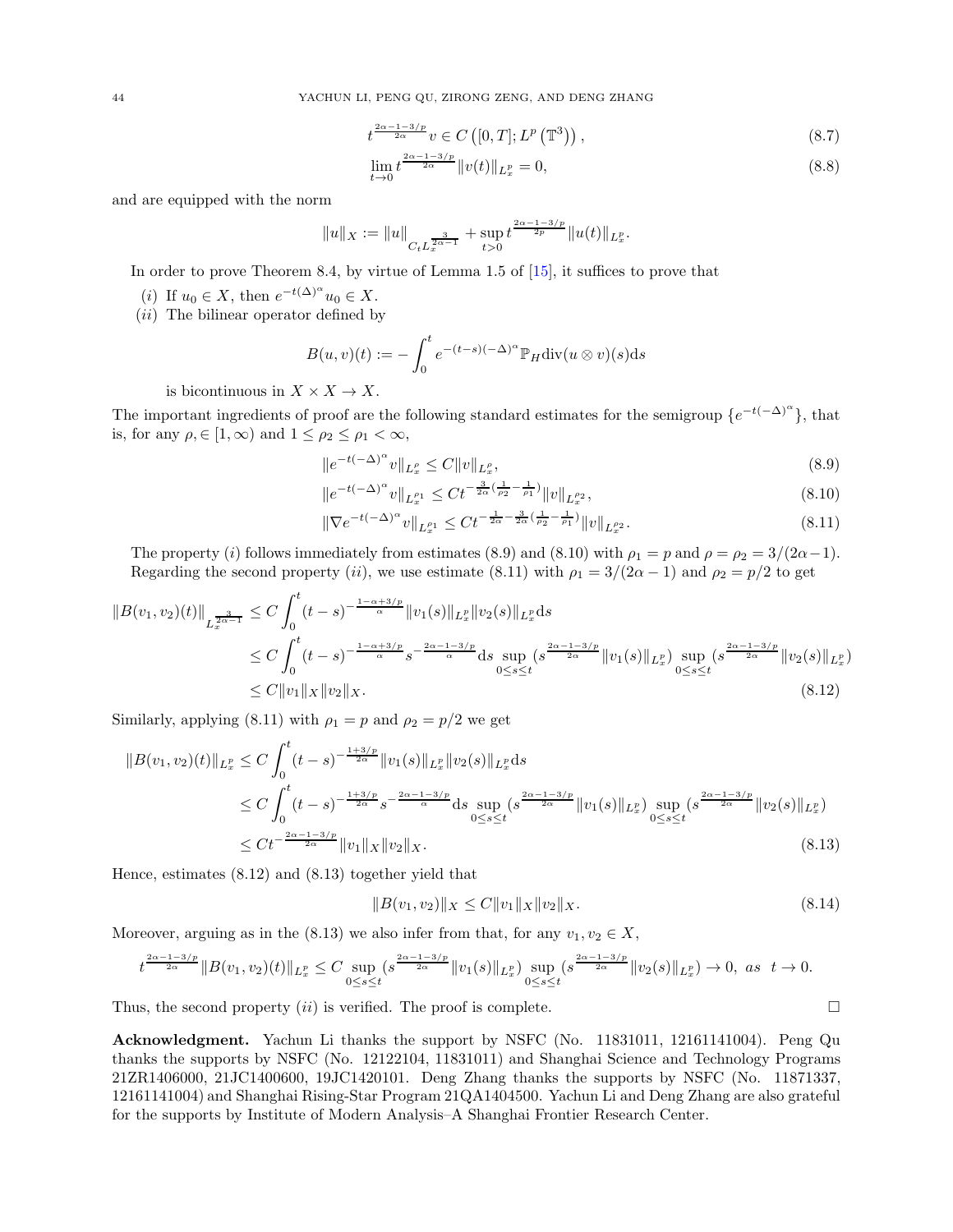#### <span id="page-44-0"></span>**REFERENCES**

- <span id="page-44-13"></span>[1] D. Albritton, E. Bru´e, and M. Colombo. Non-uniqueness of Leray solutions of the forced Navier-Stokes equations. arXiv:2112.03116, 2021.
- <span id="page-44-24"></span>[2] R. Beekie, T. Buckmaster, and V. Vicol. Weak solutions of ideal MHD which do not conserve magnetic helicity. *Ann. PDE*, 6(1): Paper No. 1, 40, 2020.
- <span id="page-44-19"></span>[3] J. Bourgain and N. Pavlović. Ill-posedness of the Navier-Stokes equations in a critical space in 3D. J. Funct. Anal., 255(9):2233-2247, 2008.
- <span id="page-44-25"></span>[4] H. Brezis and P. Mironescu. Gagliardo-Nirenberg inequalities and non-inequalities: the full story. Ann. Inst. H. Poincaré Anal. Non Linéaire, 35(5):1355–1376, 2018.
- <span id="page-44-5"></span>[5] T. Buckmaster. Onsager's conjecture almost everywhere in time. Comm. Math. Phys., 333(3):1175-1198, 2015.
- <span id="page-44-9"></span>[6] T. Buckmaster, M. Colombo, and V. Vicol. Wild solutions of the Navier-Stokes equations whose singular sets in time have Hausdorff dimension strictly less than 1. J. Eur. Math. Soc., 24:3333-3378, 2021.
- <span id="page-44-6"></span>[7] T. Buckmaster, C. De Lellis, P. Isett, and L. Székelyhidi, Jr. Anomalous dissipation for  $1/5$ -Hölder Euler flows. Ann. of Math. (2), 182(1):127–172, 2015.
- <span id="page-44-7"></span>[8] T. Buckmaster, C. De Lellis, and L. Székelyhidi, Jr. Dissipative Euler flows with Onsager-critical spatial regularity. Comm. Pure Appl. Math. 69(9):1613-1670, 2016.
- <span id="page-44-8"></span>[9] T. Buckmaster, C. De Lellis, L. Székelyhidi, Jr., and V. Vicol. Onsager's conjecture for admissible weak solutions. Comm. Pure Appl. Math., 72(2):229–274, 2019.
- <span id="page-44-3"></span>[10] T. Buckmaster and V. Vicol. Nonuniqueness of weak solutions to the Navier-Stokes equation. Ann. of Math. (2), 189(1):101–144, 2019.
- <span id="page-44-11"></span>[11] T. Buckmaster and V. Vicol. Convex integration and phenomenologies in turbulence. EMS Surv. Math. Sci.,  $6(1-2)$ :173-263, 2019.
- <span id="page-44-12"></span>[12] T. Buckmaster and V. Vicol. Convex integration constructions in hydrodynamics. Bull. Amer. Math. Soc. (N.S.), 58(1):1-44, 2021.
- <span id="page-44-1"></span>[13] N. Burq and N. Tzvetkov. Random data Cauchy theory for supercritical wave equations. II. A global existence result. Invent. Math., 173(3):477-496, 2008.
- <span id="page-44-22"></span>[14] L. Caffarelli, R. Kohn, and L. Nirenberg. Partial regularity of suitable weak solutions of the Navier-Stokes equations. Comm. Pure Appl. Math., 35(6):771-831, 1982.
- <span id="page-44-26"></span>[15] M. Cannone. A generalization of a theorem by Kato on Navier-Stokes equations. Rev. Mat. Iberoam., 13(3):515-541, 1997.
- <span id="page-44-18"></span>[16] M. Cannone. Harmonic analysis tools for solving the incompressible Navier-Stokes equations. Handbook of mathematical fluid dynamics. Vol. III, 161-244, North-Holland, Amsterdam, 2004.
- <span id="page-44-21"></span>[17] A. Cheskidov and M. Dai. Norm inflation for generalized Navier-Stokes equations. Indiana Univ. Math. J., 63(3):869-884, 2014.
- <span id="page-44-15"></span>[18] A. Cheskidov and X. Luo. Nonuniqueness of weak solutions for the transport equation at critical space regularity. Ann. PDE, 7(1):Paper No. 2, 45, 2021.
- <span id="page-44-14"></span>[19] A. Cheskidov and X. Luo. Sharp uniqueness for the Navier-Stokes equations. Invent. math., https://doi.org/10.1007/s00222-022-01116-x, 2022.
- <span id="page-44-17"></span>[20] A. Cheskidov and X. Luo. <sup>2</sup>-critical nonuniqueness for the 2D Navier-Stokes equations. arXiv:2105.12117, 2021.
- <span id="page-44-16"></span>[21] A. Cheskidov and X. Luo. Extreme temporal intermittency in the linear Sobolev transport: almost smooth nonunique solutions. arXiv:2204.0895, 2022.
- <span id="page-44-20"></span>[22] A. Cheskidov and R. Shvydkoy. Ill-posedness for subcritical hyperdissipative Navier-Stokes equations in the largest critical spaces. J. Math. Phys., 53(7), 115620, 7 pp, 2012.
- <span id="page-44-2"></span>[23] M.Christ, J.Colliander, and T.Tao. Asymptotics, frequency modulation, and low regularity ill-posedness for canonical defocusing equations. Amer. J. Math., 125(6):1235-1293, 2003.
- <span id="page-44-10"></span>[24] M. Colombo, C. De Lellis, and L. De Rosa. Ill-posedness of Leray solutions for the hypodissipative Navier-Stokes equations. Comm. Math. Phys., 362(2):659–688, 2018.
- <span id="page-44-23"></span>[25] M. Colombo, C. De Lellis, and A. Massaccesi. The generalized Caffarelli-Kohn-Nirenberg theorem for the hyperdissipative Navier-Stokes system. Comm. Pure Appl. Math., 73(3):609-663, 2020.
- <span id="page-44-4"></span>[26] C. De Lellis and L. Székelyhidi, Jr. The Euler equations as a differential inclusion. Ann. of Math. (2), 170(3):1417–1436, 2009.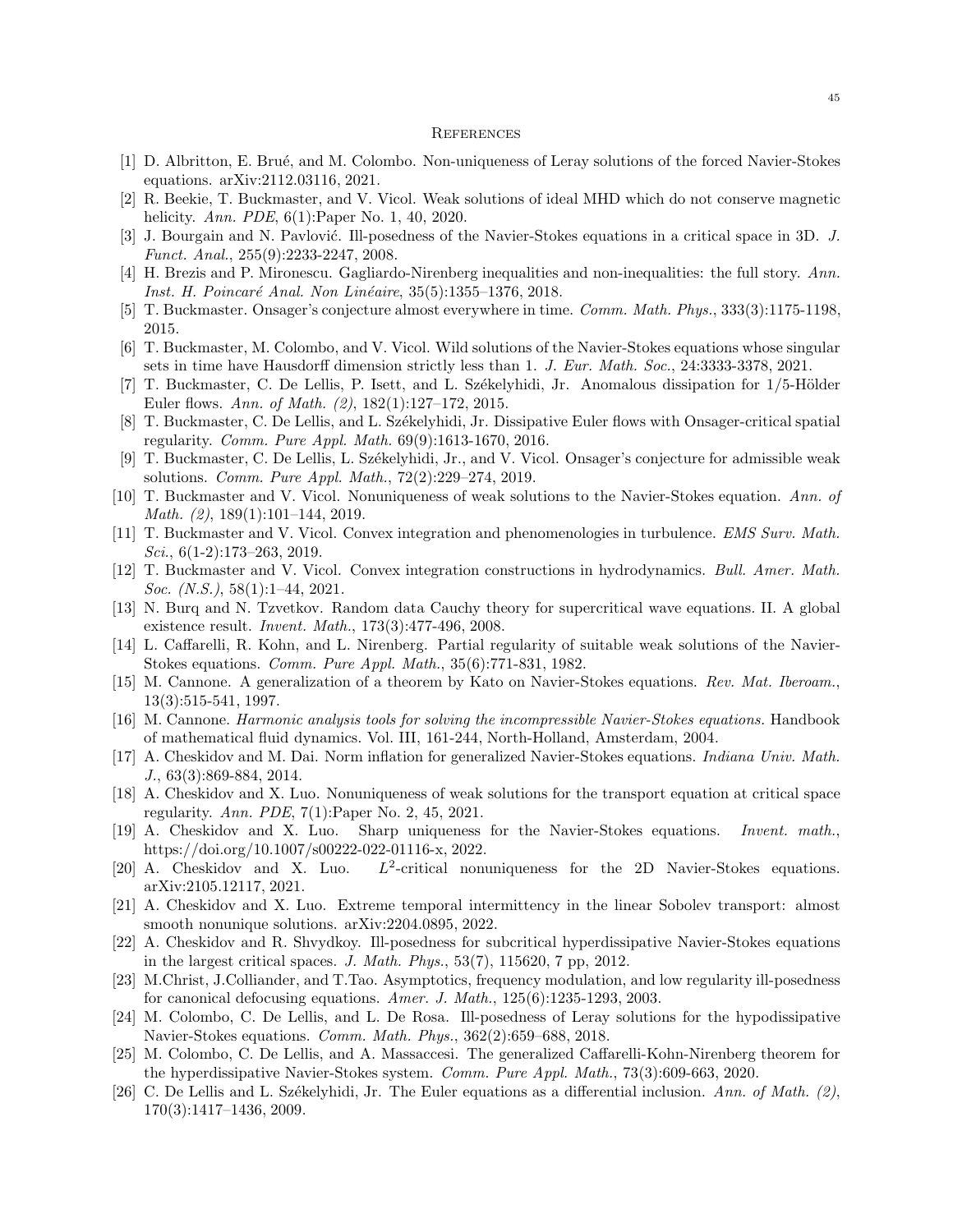- <span id="page-45-6"></span>[27] C. De Lellis and L. Székelyhidi, Jr. On admissibility criteria for weak solutions of the Euler equations. Arch. Ration. Mech. Anal., 195(1):225–260, 2010.
- <span id="page-45-7"></span>[28] C. De Lellis and L. Székelyhidi, Jr. Dissipative continuous Euler flows. *Invent. Math.*, 193(2):377–407, 2013.
- <span id="page-45-8"></span>[29] C. De Lellis and L. Székelyhidi, Jr. Dissipative Euler flows and Onsager's conjecture. J. Eur. Math.  $Soc., 16(7):1467-1505, 2014.$
- <span id="page-45-11"></span>[30] C. De Lellis and L. Székelyhidi, Jr. High dimensionality and h-principle in PDE. Bull. Amer. Math. Soc. (N.S.), 54(2):247-282, 2017.
- <span id="page-45-10"></span>[31] L. De Rosa. Infinitely many Leray-Hopf solutions for the fractional Navier-Stokes equations. Comm. Partial Differential Equations, 44(4): 335–365, 2019.
- <span id="page-45-24"></span>[32] P. Germain. The second iterate for the Navier-Stokes equation. J. Funct. Anal., 255(9):2248-2264, 2008.
- <span id="page-45-15"></span>[33] L. Escauriaza, G. A. Seregin, and V. Šverák.  $L_{3,\infty}$ -solutions of Navier-Stokes equations and backward uniqueness. Uspekhi Mat. Nauk, 58(2(350)):3–44, 2003.
- <span id="page-45-18"></span>[34] E.B. Fabes, B.F. Jones, and N.M. Rivière. The initial value problem for the Navier-Stokes equations with data in  $L^p$ . Arch. Ration. Mech. Anal., 45:222-240, 1972.
- <span id="page-45-26"></span>[35] D. Faraco, S. Lindberg, and L. Székelyhidi, Jr. Bounded solutions of ideal MHD with compact support in space-time. Arch. Ration. Mech. Anal., 239(1):51–93, 2021.
- <span id="page-45-27"></span>[36] D. Faraco, S. Lindberg, and L. Székelyhidi, Jr. Magnetic helicity, weak solutions and relaxation of ideal MHD. arXiv:2109.09106, 2021.
- <span id="page-45-21"></span>[37] H. Fujita and T. Kato. On the Navier-Stokes initial value problem. I. Arch. Ration. Mech. Anal., 16:269-315, 1964.
- <span id="page-45-19"></span>[38] G. Furioli, P.G. Lemarié-Rieusset, and E. Terraneo. Unicité dans  $L^3(\mathbb{R}^3)$  et d'autres espaces fonctionnels limites pour Navier-Stokes. Rev. Mat. Iberoam., 16(3):605-667, 2000.
- <span id="page-45-16"></span>[39] I. Gallagher, D. Iftimie, and F. Planchon. Asymptotics and stability for global solutions to the Navier-Stokes equations. Ann. Inst. Fourier (Grenoble), 53(5):1387-1424, 2003.
- <span id="page-45-1"></span>[40] E. Hopf. Uber die Anfangswertaufgabe für die hydrodynamischen Grundgleichungen. Math. Nachr. 4:213–231, 1951.
- <span id="page-45-9"></span>[41] P. Isett. A proof of Onsager's conjecture. Ann. of Math. (2), 188(3):871-963, 2018.
- <span id="page-45-12"></span>[42] H. Jia and V. Sverák. Local-in-space estimates near initial time for weak solutions of the Navier-Stokes equations and forward self-similar solutions. Invent. Math., 196(1):233–265, 2014.
- <span id="page-45-13"></span>[43] H. Jia and V. Šverák. Are the incompressible 3d Navier-Stokes equations locally ill-posed in the natural energy space? J. Funct. Anal., 268(12):3734-3766, 2015.
- <span id="page-45-22"></span>[44] T. Kato. Strong  $L^p$ -solutions of the Navier-Stokes equation in  $\mathbb{R}^m$ , with applications to weak solutions. Math. Z., 187(4):471-480, 1984.
- <span id="page-45-5"></span>[45] N.H. Katz and N. Pavlović. A cheap Caffarelli-Kohn-Nirenberg inequality for the Navier-Stokes equation with hyper-dissipation. *Geom. Funct. Anal.*, 12(2):355-379, 2002.
- <span id="page-45-4"></span>[46] C.E. Kenig, G. Ponce, and L. Vega. On the ill-posedness of some canonical dispersive equations. Duke Math. J., 106(3):617-633, 2001.
- <span id="page-45-2"></span>[47] S. Klainerman. PDE as a unified subject. Geom. Funct. Anal., Number Special Volume, Part I, pages 279–315, 2000. GAFA 2000 (Tel Aviv, 1999).
- <span id="page-45-3"></span>[48] S. Klainerman. On Nash's unique contribution to analysis in just three of his papers. Bull. Amer. Math. Soc. (N.S.), 54(2):283–305, 2017.
- <span id="page-45-23"></span>[49] H. Koch and D. Tataru. Well-posedness for the Navier-Stokes equations. Adv. Math., 157(1):22–35, 2001.
- <span id="page-45-14"></span>[50] O.A. Ladyženskaja. Uniqueness and smoothness of generalized solutions of Navier-Stokes equations. (Russian) Zap. Naučn. Sem. Leningrad. Otdel. Mat. Inst. Steklov. (LOMI), 5:169-185, 1967.
- <span id="page-45-17"></span>[51] P.G. Lemarié-Rieusset. The Navier-Stokes problem in the 21st century. CRC Press, Boca Raton, FL, xxii+718 pp, 2016.
- <span id="page-45-0"></span>[52] J. Leray. Sur le mouvement d'un liquide visqueux emplissant l'espace. Acta Math., 63(1):193–248, 1934.
- <span id="page-45-20"></span>[53] Y. Li, Z. Zeng, and D. Zhang. Non-uniqueness of weak solutions to 3D magnetohydrodynamic equations. arXiv:2112.10515, 2021.
- <span id="page-45-25"></span>[54] F. Lin. A new proof of the Caffarelli-Kohn-Nirenberg theorem. Comm. Pure Appl. Math., 51(3):241–257, 1998.